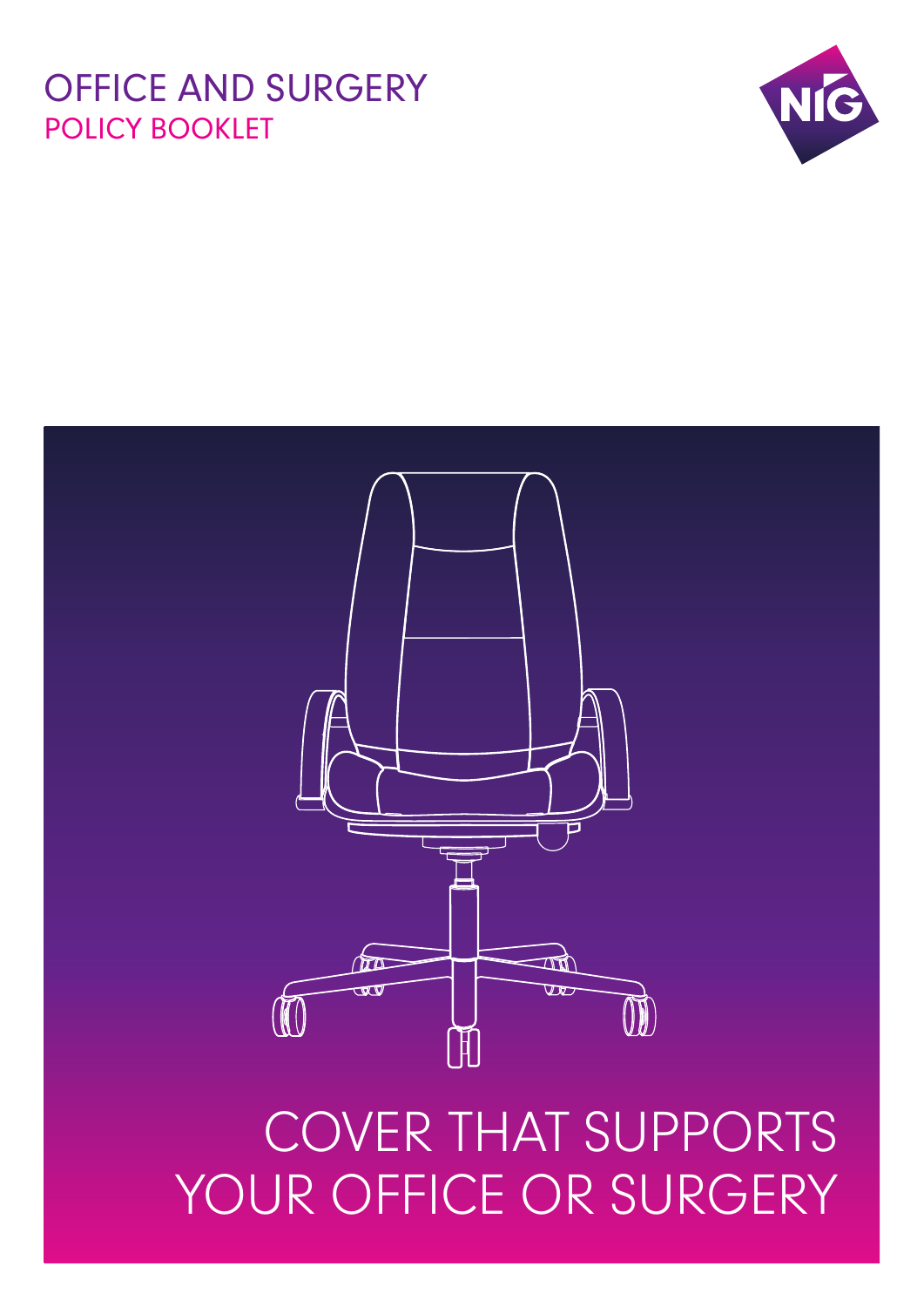# **Free Business Advice Service**

These free helplines are provided for Your use whilst Your Policy is in force:

## **Eurolaw Commercial Legal and UK Tax Advice**

## **0345 878 5024**

Unlimited access to a team of legal experts, for confidential legal advice and guidance on any commercial legal problem such as:

- **●** employment **●** VAT
- 
- **●** prosecution **●** contract disputes
- 
- **●** landlord and tenant disputes

Eurolaw Commercial Legal advice, in connection with the Business, can only be offered in respect of matters subject to the laws of and within the jurisdiction of courts or tribunals of:

- **●** England, Scotland, Wales and Northern Ireland
- **●** the Channel Islands and the Isle of Man
- **●** any other member country of the European Union
- **●** Switzerland and Norway

Tax advice which is only in respect to Commerical Tax can only be offered in respect of matters subject to the laws of the United Kingdom.

DAS's legal advisors provide advice on the laws of England and Wales 24 hours a day, seven days a week, 365 days a year.

Where advice is sought in an area of law beyond this jurisdiction or in respect of very specialist matters, DAS will refer You to one of their specialist advisors. This will include European law and certain areas of law for Scotland and Northern Ireland.

Specialist advice is provided 9am - 5pm, Monday to Friday, excluding public and bank holidays. If calls are made outside these times, We will call You back.

Tax advice is provided by tax advisors 9am – 5pm, Monday to Friday, excluding public and bank holidays. If calls are made outside these times, You will be called back the next working day between 9am and 5pm.

**The legal advice service is provided by DAS Law Limited and/or a law firm on behalf of DAS on Our and DAS Legal Expenses Insurance Company Limited's behalf, all calls are recorded.**

## **Business Emergency Assistance Helpline**

## **0345 878 5024**

Available 24 hours each day, 7 days every week, all year round. Assistance in the event of an emergency affecting Your business, such as:

- burst pipes or blocked drains causing flooding
- **●** complete failure of the gas or electricity supply
- serious damage to the roof
- **●** escape of water or oil from the central heating system

In the event of emergency assistance being required a reputable local contractor will be contacted but You must pay any call-out or repair charges. One telephone call will bring assistance as quickly as possible.

As the helpline is available 24 hours a day an seven days a week You may call at any time.

Please ensure Your Policy Number is available when telephoning as this may be requested – this appears on Your Schedule.

**The helpline is provided on Our behalf by DAS Legal Expenses Insurance Company Ltd, all calls are recorded.**

## **Stress Counselling Helpline**

## **0345 878 5029**

Available 24 hours each day, 7 days every week, all year round.

A confidential counselling service for any employee (and their family) over the telephone, assisting issues such as:

- 
- **●** Stress **●** Relationship
- 
- **Depression •** Bereavement
- **●** Family

This service can also help with:

- **●** Onward referral to relevant voluntary, self help groups or professional services
- **●** Availability of planned (weekly) telephone counselling sessions, time to suit caller
- Details of face to face counsellors in Your area

Any costs arising from the use of these referral services will not be paid by DAS.

**The helpline is provided on Our behalf by DAS Legal Expenses Insurance Company Ltd**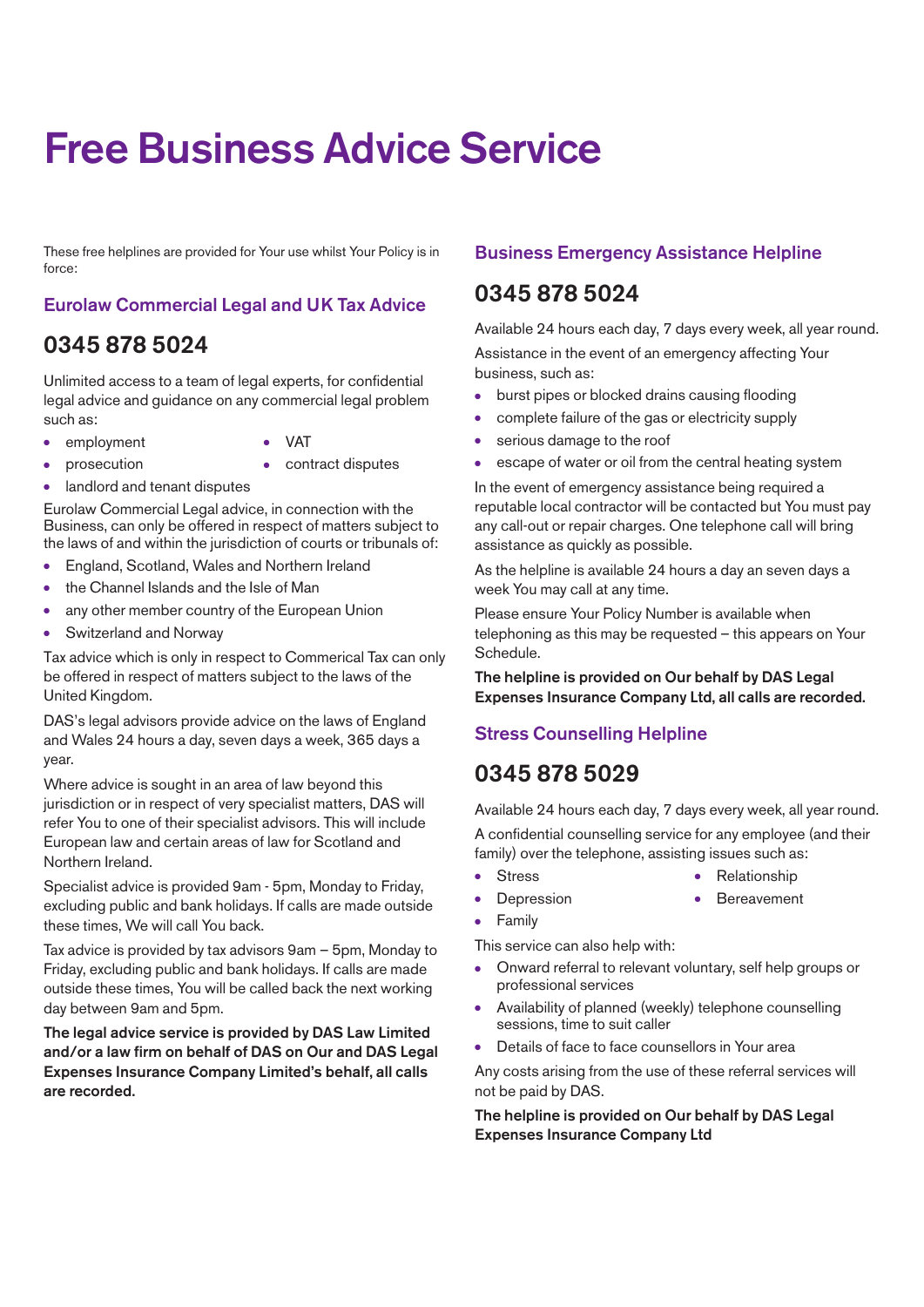## **Health and Medical Assistance Helpline**

## **0345 878 5031**

Advice and assistance concerning:

and treatment facility database.

- 
- **●** Exercise Information **●** Sports injuries
	- **●** Changing doctors **●** Nutrition assessment
- 
- **●** Giving up smoking **●** Complimentary health
- - **●** Inoculations **●** Bespoke fact sheets can Comprehensive doctor, clinic be sent out if requested
- **The helpline is provided on Our behalf by DAS Legal Expenses Insurance Company Ltd, all calls are recorded.**

Health and medical information is provided by qualified nurses 9am - 5pm, Monday to Friday, excluding public and bank holidays. If You call outside these times, a message will be taken and a return call arranged within the operating hours.

DAS will not accept responsibility if the telephone helpline services operated by them are unavailable for reasons they cannot control.

In addition to these helplines, DAS offer on Our behalf access to the DAS Employment Manual.

## **Employment manual**

The DAS Employment Manual offers comprehensive, up to date guidance on rapidly changing employment law. To view it, please visit www.das.co.uk and select Employment Manual. All the sections of this web-based document can be printed off for Your own use.

Contact DAS at employmentmanual@das.co.uk with Your email address, quoting Your policy number and DAS will contact You by email to inform You of future updates to the information.

DAS Head and Registered Office:

DAS Legal Expenses Insurance Company Limited,

DAS House, Quay Side, Temple Back, Bristol BS1 6NH

Registered in England and Wales, number 103274.

Website: www.das.co.uk

DAS Legal Expenses Insurance Company Limited is authorised by the Prudential Regulation Authority and regulated by the Financial Conduct Authority and the Prudential Regulation Authority.

DAS Law Limited is authorised and regulated by the Solicitors Regulation Authority (registered number 423113).

Registered Office: North Quay, Temple Back Bristol BS1 6FL

Registered in England and Wales, Company Number 5417859.

## **Emergency Glazing & Security Assistance**

## **0345 878 5455**

Available 24 hours each day, 7 days every week, all year round.

Our glass replacement service provides an efficient replacement service for fixed internal and external glass 24 hours a day, throughout the year.

In addition, replacement locks or emergency securing measures are also available.

Provided the Damage is covered by Your Policy, the cost will be settled with Our service providers. If, however, the Policy requires payment of the first amount of any claim, or if You are V.A.T registered, Our service provider will invoice You direct for this amount.

Note: Using any other repairer will not affect Your right to claim.

**This helpline is provided on Our behalf by Glassolutions and calls may be recorded.**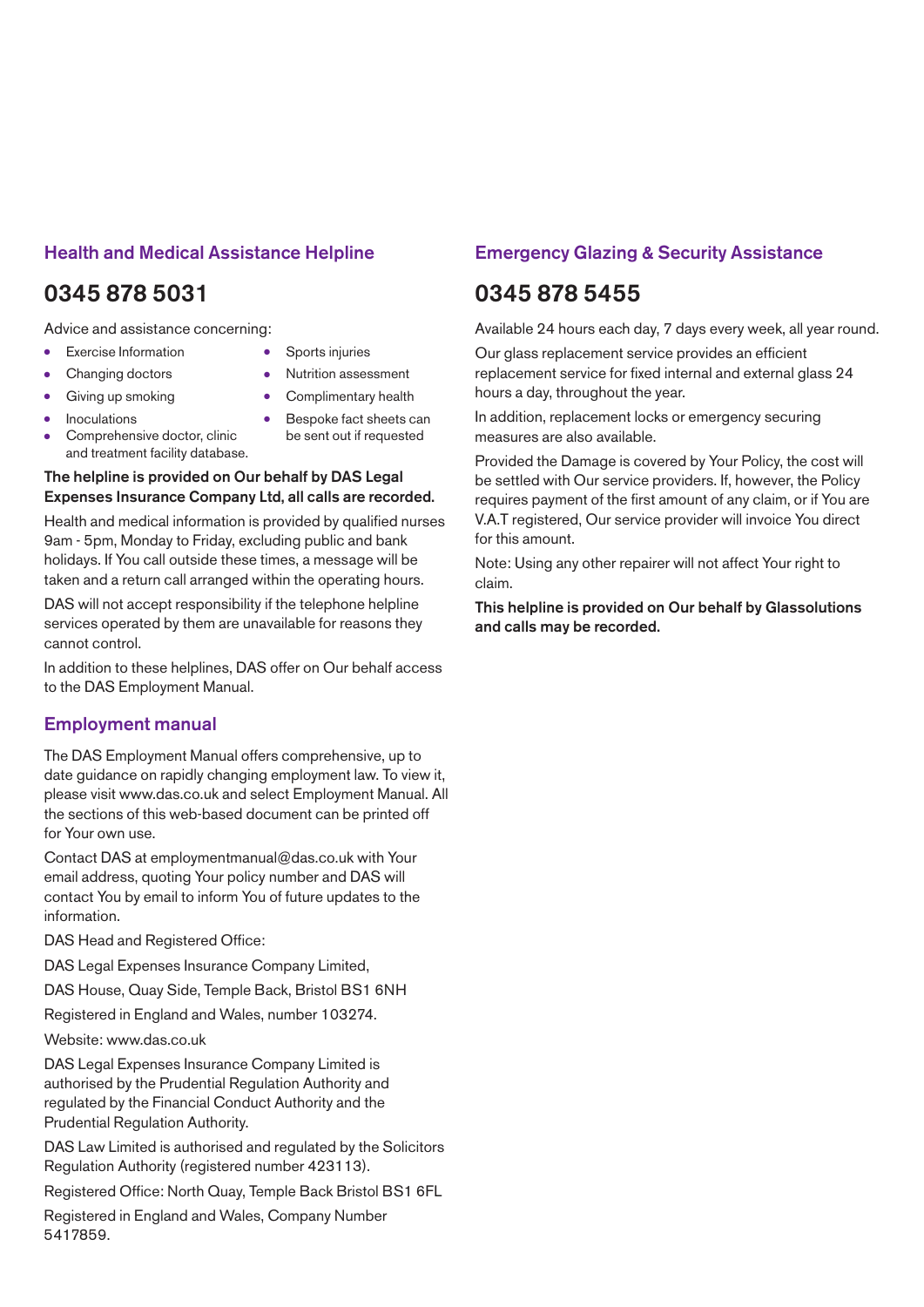## ل المستخدم المستخدم المستخدم المستخدم المستخدم المستخدم المستخدم المستخدم المستخدم المستخدم المستخدم المستخدم ا

## **What is in this Booklet**

| 2  | <b>Introduction</b>                                    |
|----|--------------------------------------------------------|
| 3  | <b>How to use Your Policy</b>                          |
| 4  | <b>General Definitions</b>                             |
| 6  | <b>General Conditions</b>                              |
| 11 | <b>Claims Conditions</b>                               |
| 13 | <b>General Exclusions</b>                              |
|    |                                                        |
|    | <b>Sections of the Policy</b>                          |
| 16 | <b>Section 1 The Structure</b>                         |
| 21 | <b>Section 2 Contents</b>                              |
| 27 | <b>Section 3 Public and Products Liability</b>         |
| 32 | <b>Section 4</b><br><b>Employers Liability</b>         |
| 35 | <b>Section 5</b><br><b>Business Interruption</b>       |
| 39 | <b>Section 6</b><br><b>Other Contingencies</b>         |
| 41 | <b>Section 7</b><br><b>Loss of Money</b>               |
| 43 | <b>Section 8</b><br><b>Personal Accident (Assault)</b> |
| 45 | <b>Section 9</b><br><b>Commercial Legal Expenses</b>   |
| 53 | <b>Section 10 Personal Accident</b>                    |
| 55 | <b>Section 11 Specified All Risks</b>                  |
| 57 | <b>Section 12 Terrorism</b>                            |
| 59 | <b>Policy Extensions</b>                               |
| 63 | <b>Endorsements</b>                                    |
| 64 | <b>Important Information</b>                           |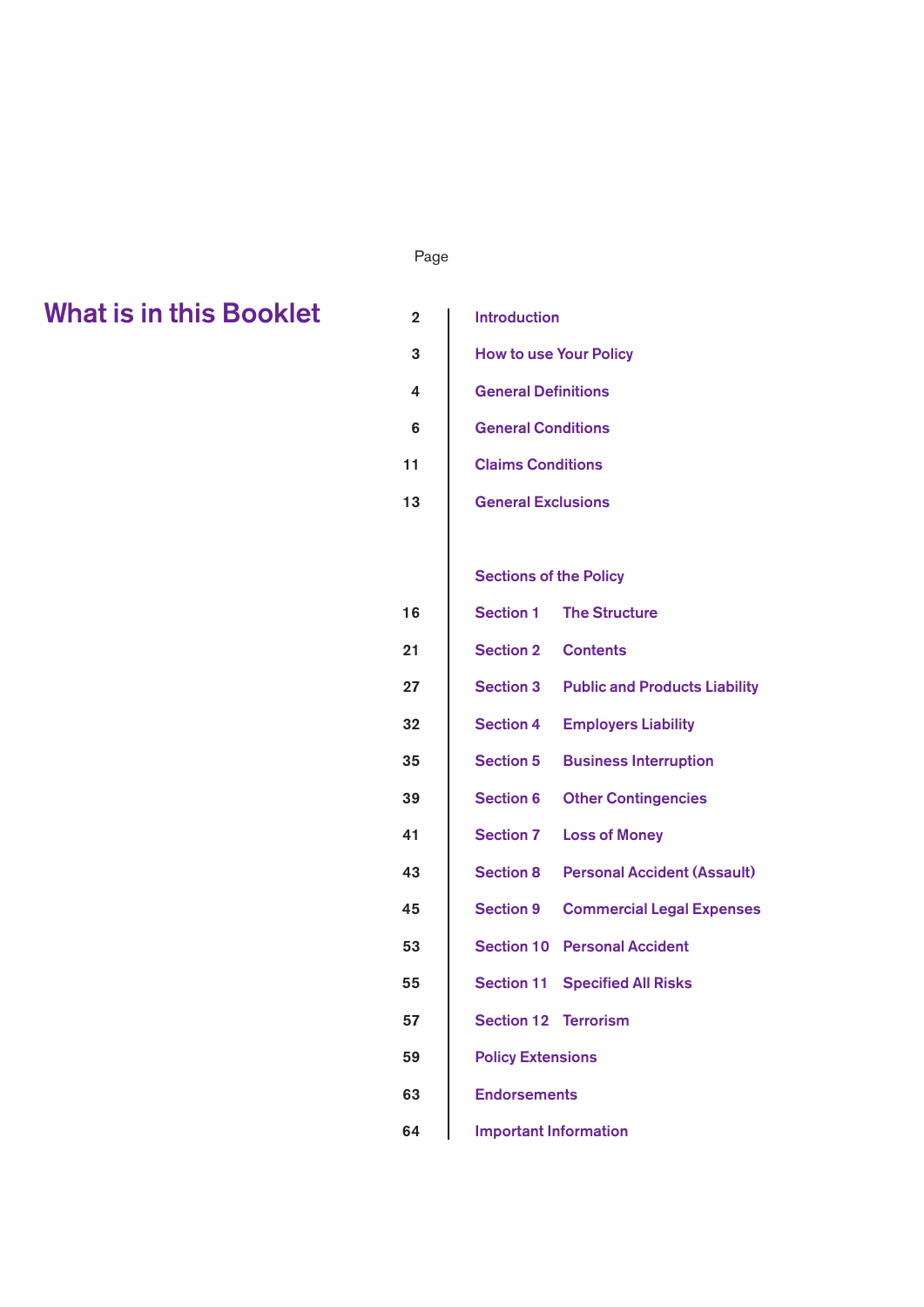# **Office and Surgery Insurance Policy**

NIG policies are underwritten by U K Insurance Limited. We will provide the insurance described in this Policy, which consists of individual Sections (subject to the terms, definitions, conditions, clauses and exclusions) for the Period of Insurance. The Policy should be read in conjunction with the Schedule, which confirms the Sections You are covered for.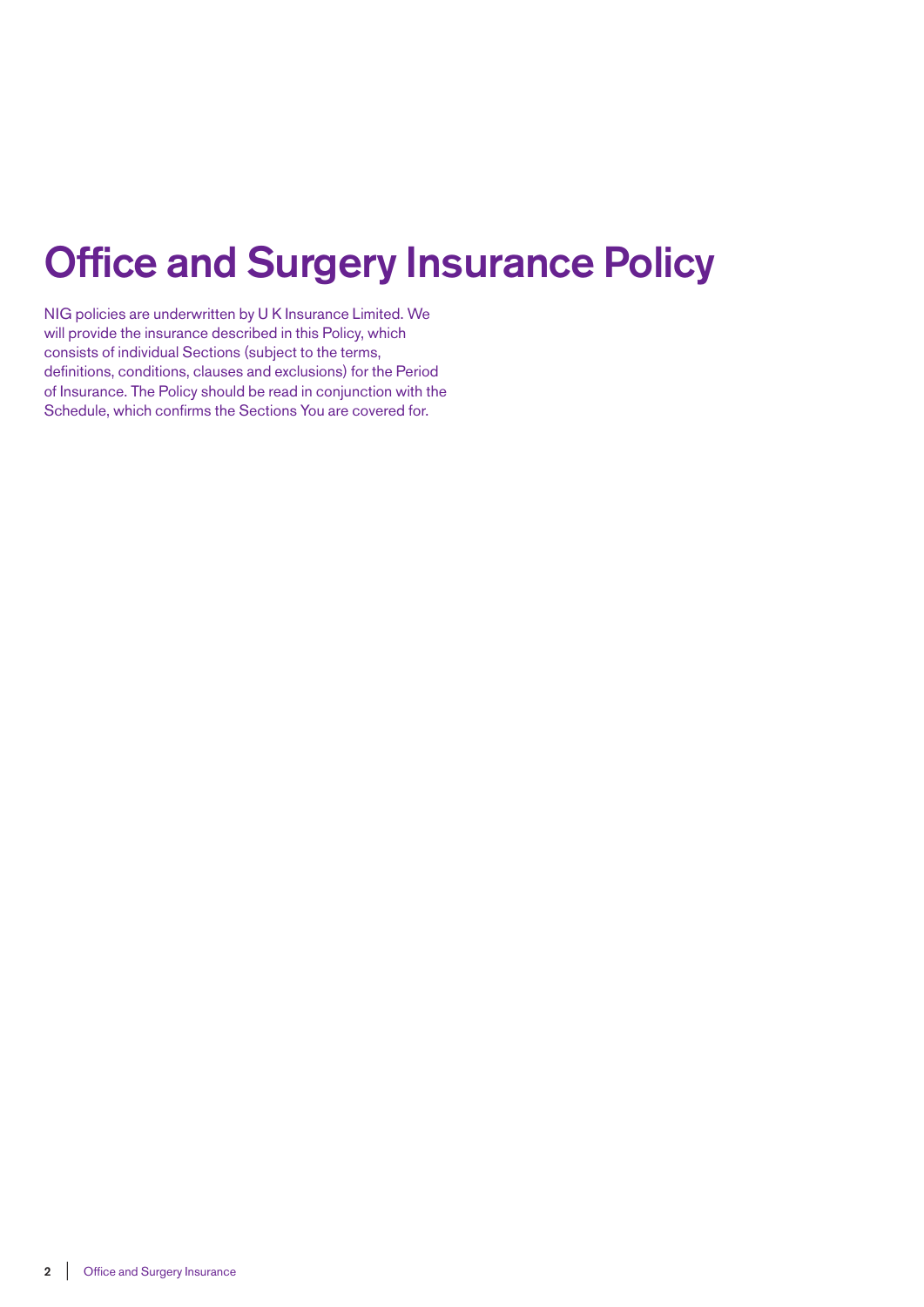# **How to use Your Policy**

## **Your Policy**

Your Policy contains details of the extent of cover available to You, what is excluded from the cover and the conditions on which the Policy is issued.

We wish to provide You with a good standard of service. To help us achieve this, it is important that You read this Policy carefully. If it does not meet Your requirements, or You have any comment or query about the Policy, please contact Us through Your broker, intermediary or agent or at the office which issued Your Policy.

## **Your Schedule**

Your Schedule provides details of the insurance provided, the Sections of the Policy which are operative and the levels of cover You have.

Please examine Your Schedule to ensure it meets Your requirements.

## **Making a Claim**

To make a claim, first read the Policy and Schedule and check that You are covered. Then follow the instructions provided under Claims Conditions 2 - Action by You.

You should ask Your insurance adviser for a claim form and let Us have as much information as soon as possible to help Us deal with Your claim promptly and fairly.

If You are dissatisfied with the way in which a claim or any other matter has been dealt with, please refer to Important Information at the back of this policy booklet.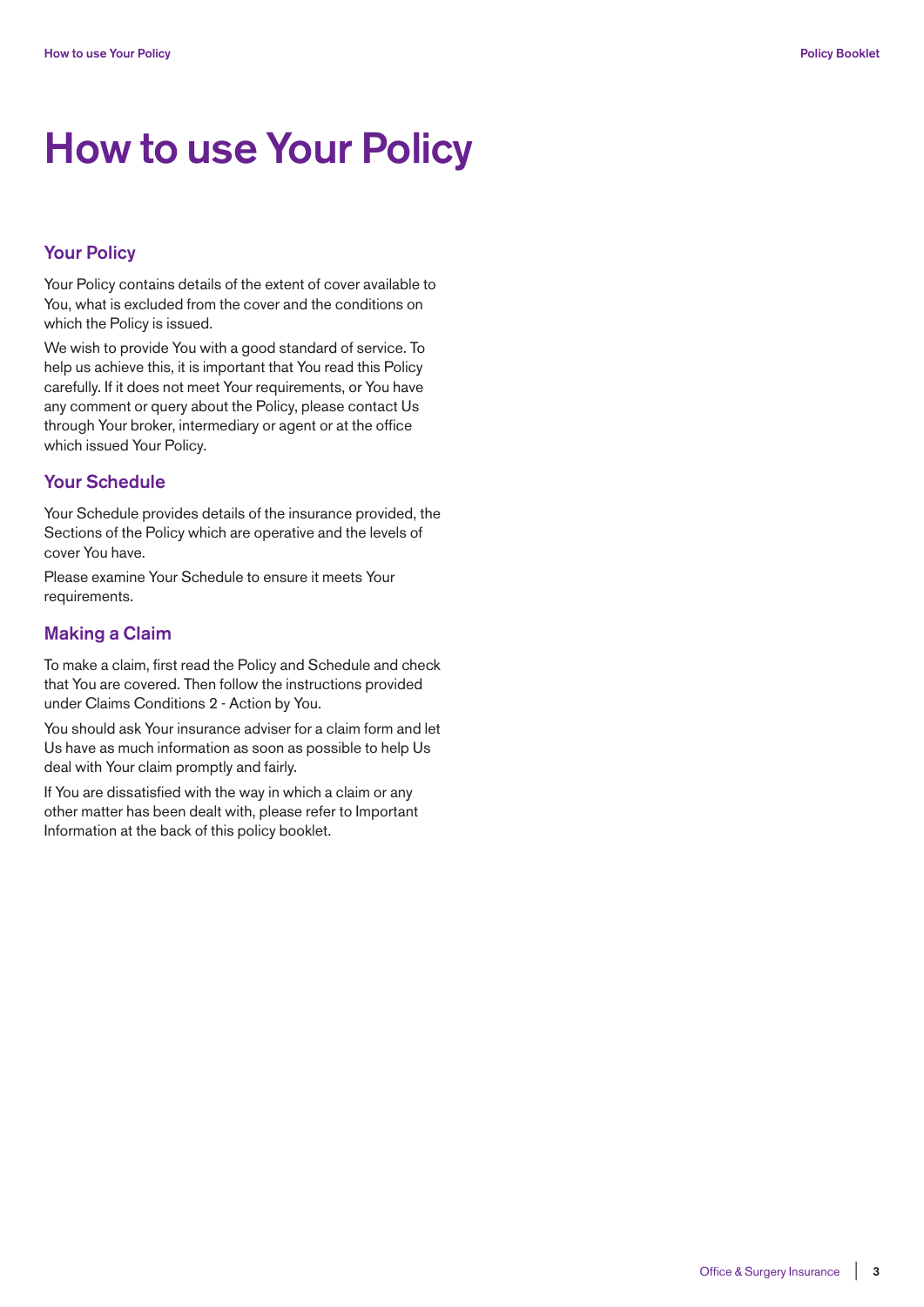# **General Definitions**

**These definitions apply to this Policy. In addition other more specific definitions apply under some of the Policy Sections and Policy Extensions and are stated in those Policy Sections and Policy Extensions.**

**Any word or expression to which a particular meaning has been given in the General Definitions in this Policy or in the Definitions within the Sections of this Policy will have that meaning wherever it appears when commencing with a capital letter, in this Policy or the relevant Section respectively**.

## **Bodily Injury**

Bodily injury which includes death, disease or illness.

## **Business**

'The Business' as shown in the Schedule.

### **Business Hours**

The period during which the Premises are actually occupied by You and/or Your Employees for the purposes of the Business.

#### **Damage**

Accidental loss, destruction or damage.

## **Excess**

The first amount of each and every claim for which You will be responsible as shown in your Schedule.

## **Index Linking**

Whenever a Sum Insured is declared to be subject to Index Linking it is adjusted at monthly intervals in line with suitable indices of costs.

At each renewal of the Policy the Premium will be based on the adjusted Sums Insured.

#### **Period of Insurance**

The period beginning with the Effective Date and ending with the Expiry Date (both stated in the New Business Schedule or latest effective Renewal Schedule as applicable) and any subsequent period for which You will pay and We will agree to accept Your premium.

## **Policy**

This policy including the Sections and Schedule, all of which should be read together as one contract

## **Premises**

The part of the premises at the address or addresses specified in the Schedule which You occupy for the purposes of the Business.

Unless otherwise stated the buildings at the Premises are:

- **a** built of brick, stone or concrete;
- **b** roofed with slate, tiles, concrete, asphalt, metal or sheets or slabs composed entirely of incombustible mineral ingredients (with the exception of small outbuildings and flat roofs); and
- **c** occupied in connection with the Business.

## **Property**

Material property.

## **Reinstatement Basis**

Whenever Claims Settlement is declared to be on a Reinstatement Basis, the basis upon which the amount payable in respect of the Property insured is to be calculated, will be as follows:

- **a** the rebuilding or replacement of Property lost or destroyed which provided Our liability is not increased may be carried out;
	- **i** in any manner suitable to Your requirements; or
	- **ii** upon another site;
- **b** the repair or restoration of Property damaged,

in either case to a condition equivalent to or substantially the same as but not better or more extensive than its condition when new.

## Special Conditions

- **i** Our liability for the repair or restoration of Property damaged in part only will not exceed the amount which would have been payable had such Property been wholly destroyed.
- **ii** If at the time of reinstatement the sum representing 85% of the cost which would have been incurred in reinstating the whole of the Property covered by any item subject to this Policy Definition exceeds its Sum Insured at the commencement of any Damage, Our liability will not exceed that proportion of the amount of the Damage which the Sum Insured bears to the sum representing the total cost of reinstating the whole of such Property at that time.
- **iii** No payment beyond the amount which would have been payable in the absence of this Policy Definition will be made:
	- **a** unless reinstatement commences and proceeds without unreasonable delay;
	- **b** until the cost of reinstatement will have been actually incurred; or
	- **c** if the Property insured at the time of the Damage shall be insured by any other insurance effected by You or on Your behalf which is not upon the same basis of reinstatement.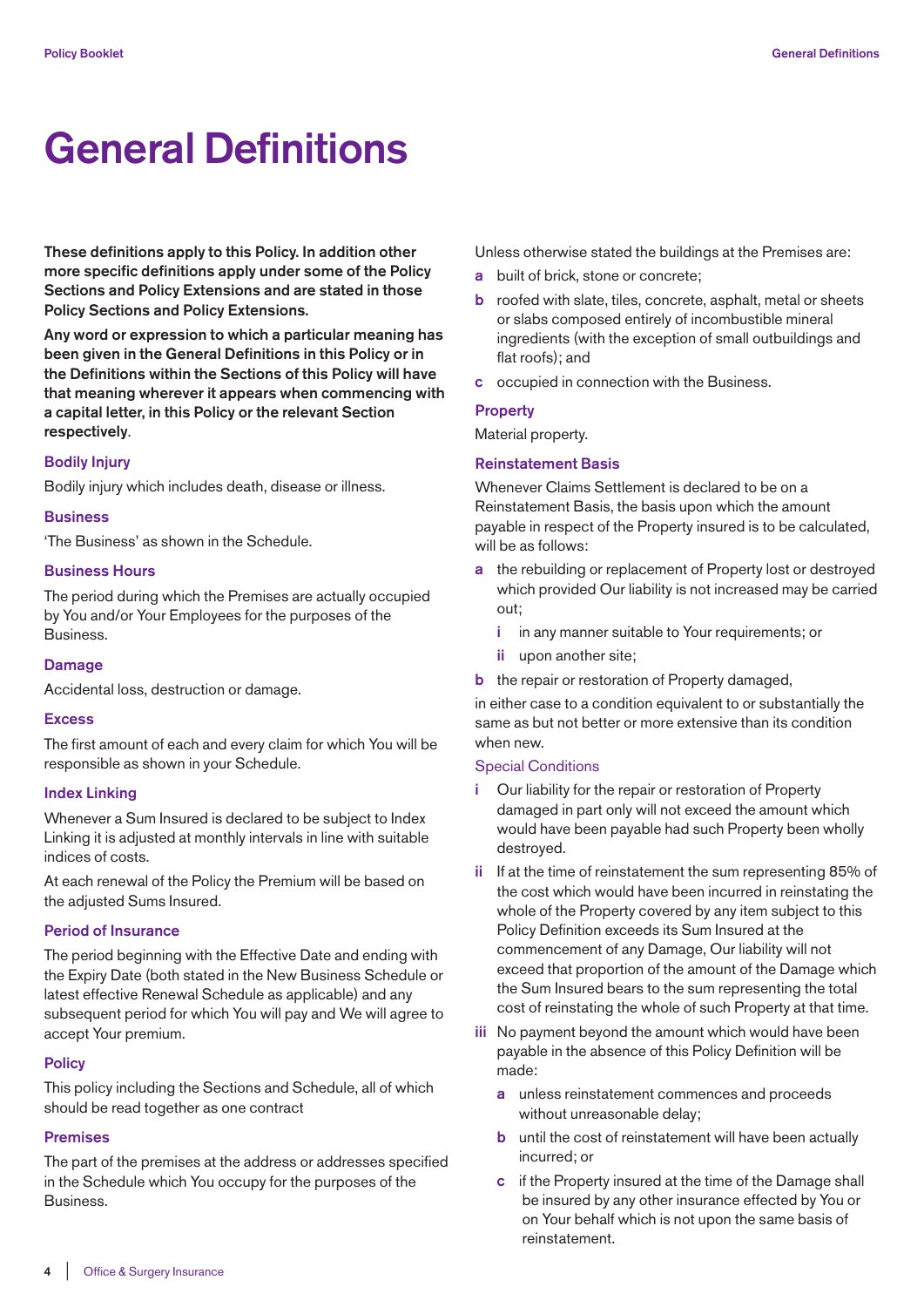- **iv** All the terms and conditions of this Policy will apply:
	- **a** in respect of any claim payable under the provisions of this Policy Definition except insofar as they are varied hereby; or
	- **b** where claims are payable as if this Policy Definition had not been incorporated.

## **Schedule**

The schedule applicable to the Policy.

#### **Sum Insured**

The sum insured as set out in the Schedule unless otherwise stated in this Policy.

## **Vacant or Disused**

Vacant, unoccupied or not in use for the intended purpose, for a period of more than 30 consecutive days.

### **We/Us/Our**

U K Insurance Limited trading as NIG and/or such other authorised Insurer as U K Insurance Limited may contract to underwrite any part of this Policy.

#### **You/Your**

The person, persons, Limited Liability Partnerships or Limited or Public Limited Company, shown as the Insured Name in the Schedule and, in respect of Section 4: Employers Liability, the Policyholder stated upon the Certificate of Employers Liability Insurance.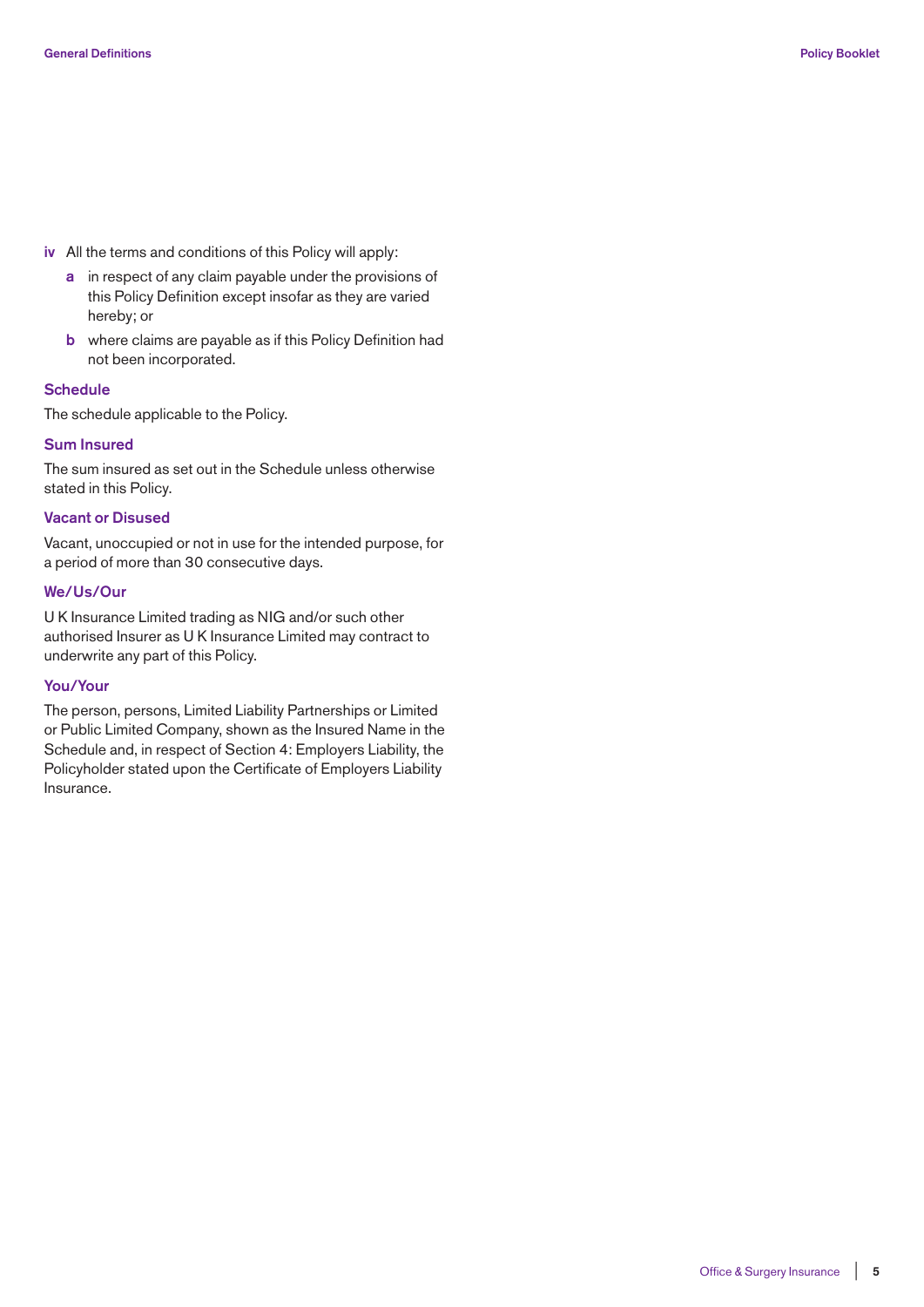# **General Conditions**

**These Conditions apply to this Policy. You must comply with these Conditions. Where additional Conditions apply to a specific Section of this Policy, they are stated under that Section.**

- **1 Fair Presentation of the Risk**
	- **a** You have a duty to make to Us a fair presentation of the risk before:
		- **i** the inception of this Policy;
		- **ii** an alteration made to this Policy, concerning changes in the risk which are relevant to the proposed alteration; and
		- **iii** the renewal of this Policy; and
	- **b** In the event of a breach of such duty, if the breach is:
		- **i** deliberate or reckless, We may:
			- **a** in relation to an alteration made to this Policy, (despite the references to notice period and the refunding of premiums in General Condition 4 b) by notice to You at Your last known address treat this Policy as cancelled with effect from the time when the alteration was made and retain any premiums paid;
			- **b** in relation to inception or renewal of this Policy, avoid this Policy and refuse all claims and retain any premiums paid;
		- **ii** neither deliberate nor reckless and We would not have:
			- **a** in relation to an alteration made to this Policy, agreed to the alteration on any terms, We may treat this Policy as if the alteration was never made, but in that event We:
				- **i** will return any extra premium paid; or
				- **ii** may (where the total premium was reduced as a result of the alteration), reduce proportionately the amount to be paid on a claim arising out of events after the alteration. We will pay on such claim a percentage of what We would otherwise have been liable to pay (whether on the original terms, or as varied), based on the total premium actually charged compared to the original premium charged; or
			- **b** entered into this Policy on any terms, We may avoid this Policy and refuse all claims but will return any premiums paid; or
- **iii** neither deliberate nor reckless and We:
	- **a** would have entered into this Policy or agreed to the alteration made to this Policy, but on different terms (other than terms relating to the premium), this Policy or the alteration (as applicable) will be treated as if it had been entered into on those different terms if We require; and
	- **b** in respect of an alteration made to this Policy:
		- **i** would have agreed to the alteration, but would have charged an increased premium by more than We did or (in the case of an unchanged premium) would have increased the premium, We may reduce proportionately the amount to be paid on a claim arising out of events after the alteration.

 We will pay on such claim a percentage of what We would otherwise have been liable to pay (whether on the original terms, or as varied, or under the different terms provided for by virtue of item **b iii a** above), based on the total premium actually charged compared to the premium that We would have charged;

 **ii** (where the total premium was reduced as a result of the alteration), would have agreed to the alteration and We would have increased the premium, would not have reduced the premium, or would have reduced it by less than We did, We may reduce proportionately the amount to be paid on a claim arising out of events after the alteration.

 We will pay on such claim a percentage of what We would otherwise have been liable to pay (whether on the original terms, or as varied, or under the different terms provided for by virtue of item **b iii a** above), based on the total premium actually charged compared to the original premium if We would not have changed it, and otherwise the increased or (as the case may be) reduced total premium We would have charged.

 **c** would have entered into this Policy (whether the terms relating to matters other than the premium would have been the same or different), but would have charged a higher premium, We may reduce proportionately the amount to be paid on a claim.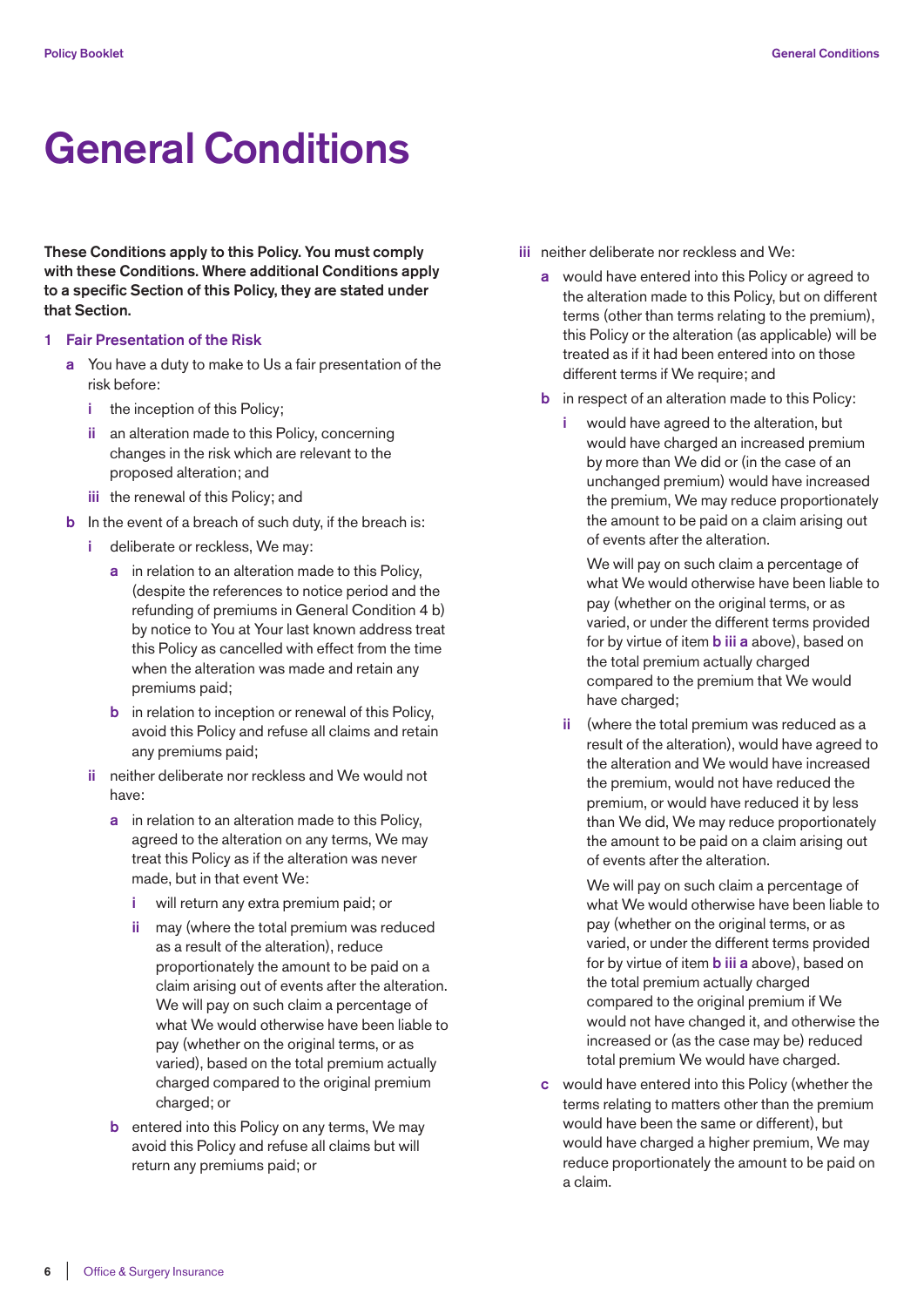We will pay on such claim a percentage of what We would otherwise have been liable to pay (making provision for any different terms referred to in item **b iii a** above), based on the premium actually charged compared to the higher premium.

 **c** We will be entitled to vary the premium and any terms in respect of any ongoing acceptance of cover (where agreed by Us), in relation to a breach of the duty to make to Us a fair presentation of the risk.

## **2 Reasonable Precautions**

It is a condition precedent to our liability that You must:

- **a** take all reasonable precautions to prevent or minimise loss, destruction, damage, accident or Bodily Injury;
- **b** maintain the Premises, machinery, equipment and furnishings in a good state of repair;
- **c** exercise care in the selection and supervision of Employees; and
- **d** comply with all relevant statutory requirements, manufacturer's recommendations and other regulations relating to the use inspection and safety of property and the safety of persons.

#### **3 Change of Risk or Interest**

- **a** It is a condition precedent to Our liability that You will immediately notify Us if any alteration be made either in the Business or at the Premises or in any property therein or in any other circumstances whereby the risk is increased other than in accordance with:
	- **i** Capital Additions Extension 4 of Section 1: The Structure and Extension 9 of Section 2: Contents -
	- **ii** General Condition 1,

 at any time after the Effective Date (as stated in the Schedule) of the Period of Insurance.

## **b** This Policy will cease to be in force if:

- **i** Your interest in the Business ends, other than by death; or
- **ii** the Business is to be wound up or carried on by a liquidator or receiver or permanently discontinued,

 at any time after the Effective Date (as stated in the Schedule) of the Period of Insurance, unless its continuance be agreed by Us.

## **4 Cancellation**

## **a Your Cancellation Rights**

- **i** Your Policy may be cancelled by You within 14 days of receipt of Your Policy (This is known as the "cooling off" period). If You elect to cancel within this period You must return all documents to Your broker, intermediary or agent and We will pay a refund of Premium for the full amount paid to You. If a claim has been made or an incident advised that could give rise to a claim during the "cooling off" period Your Policy will be treated by Us as in force and no refund of Premium will be made.
- **ii** If You elect to cancel Your Policy after the "cooling off" period has expired but still during any Period of Insurance You must give 14 days notice in writing to Your broker, intermediary or agent. You will be entitled to a proportionate refund of premium, based on the number of days remaining in the Policy period, unless a claim has been made (or an incident advised that could give rise to a claim) during the Period of Insurance when no refund of premium for the Period of Insurance will be made.
- **iii** Where You pay by Instalments any amount of premium returned under this condition will be reduced by any unpaid premiums or instalments due at the time of cancellation.

## **b Our Cancellation Rights**

- We may cancel Your Policy (or any Section of it) at any time and in any Period of Insurance by giving a minimum of 14 days notice to You in writing at Your last known address.
- **ii** You will be entitled to a proportionate refund of premium, based on the number of days remaining in the Policy period, unless a claim has been made (or an incident advised that could give rise to a claim) during the Period of Insurance when no refund of premium will be made.
- **iii** Where You pay by Instalments any amount of premium refunded under this condition will be reduced by any unpaid premiums or instalments due at the time of cancellation.

 In relation to cancellation in any of the circumstances outlined above You will immediately return to Us any current Employers' Liability Certificate(s) of Insurance.

 The total amount of premium refunded to You will be calculated by Us in accordance with the process set out above. The calculation made by Us will be final and binding.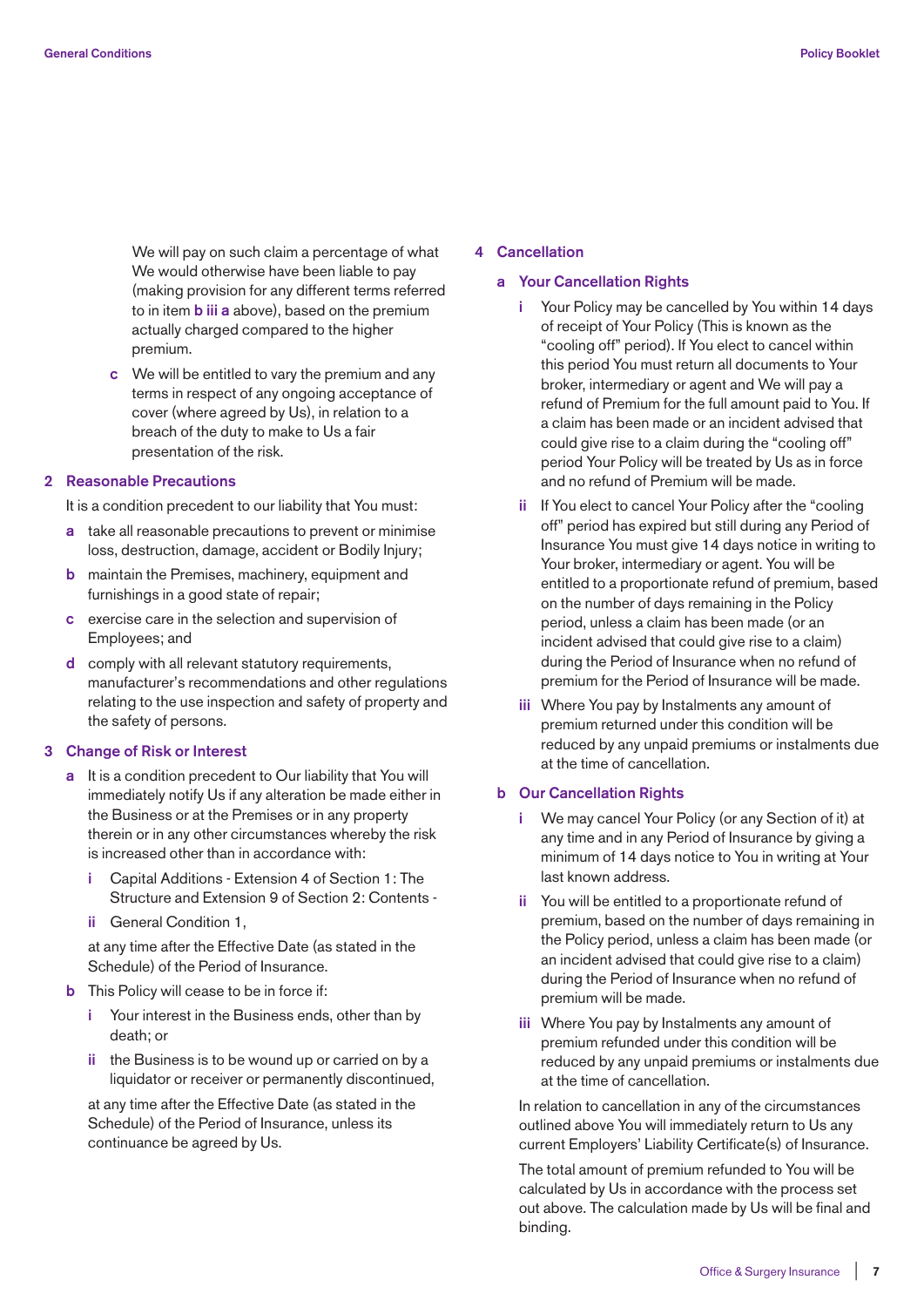## **5 Instalments**

- **a** Notwithstanding General Condition 4 b, where the premium under this Policy is payable by instalments and You fail to pay one or more instalments, We may cancel this Policy by giving 7 days' notice at Your last known address, and You will immediately return to Us any current Certificate(s) of Employers' Liability Insurance.
- **b** Any amount of premium returned under this General Condition will be reduced by any unpaid premiums or instalments due at the time of cancellation.

 The total amount of premium refunded to You will be calculated by Us in accordance with the process set out in General Condition 4 above. The calculation made by Us will be final and binding.

## **6 Security Minimum Protections**

 It is a condition precedent to Our liability, unless otherwise agreed by Us in writing that the following protections be fitted to the under-mentioned doors, windows and other openings (where these are under Your control) and put into full and effective operation whenever the Premises are closed for business or left unattended:

- **1** on timber final exit doors:
	- **a** if single leaf, a mortice deadlock conforming to BS3621 with matching boxed steel striking plate;
	- **b** if double leaf:
		- **i** on the first closing leaf flush or barrel bolts, the latter at least 200mm (8") long, or key operated locks or bolts, fitted top and bottom in every case; and
		- **ii** on the second closing leaf a mortice deadlock conforming to BS3621 with matching boxed steel striking plate, or a substantial padlocking bar and good quality close shackle padlock; and
	- **c** if single or double leaf and also outward opening, hinge bolts fitted top and bottom.
- **2** on all other external timber doors, and on internal timber doors giving access to any part of the premises not occupied solely by You or to any adjoining premises (excluding sliding and fire exit doors):
	- **a** if single leaf, a mortice deadlock conforming to BS3621 with matching boxed steel striking plate or key-operated mortice rack bolts fitted top and bottom;
	- **b** if double leaf:
		- on the first closing leaf flush or barrel bolts, the latter at least 200mm (8") long, or key operated locks or bolts, fitted top and bottom in every case;
- **ii** on the second closing leaf a mortice deadlock conforming to BS3621 with matching boxed steel striking plate, or a substantial padlocking bar and good quality close shackle padlock; and
- **c** if single or double leaf and also outward opening, hinge bolts fitted top and bottom.
- **3** on external aluminium or UPVC doors (excluding sliding and fire exit doors) cylinder operated mortice deadlock and, if double leaf, flush bolts on the first closing leaf.
- **4** on steel final exit doors and all sliding final exit doors (excluding sliding patio doors) substantial padlocking bar and good quality close shackle padlock.
- **5** on all other steel doors and all other sliding doors (excluding sliding patio doors) substantial padlocking bar and good quality close shackle padlock fitted externally, or substantial padlocking bar and good quality open shackle padlock fitted internally.
- **6** on sliding patio doors a manufacturer's patent keyoperated locking system which engages boltwork into the doorframe either at the top and bottom of the opening section of each door, or into the side frame in at least three points (in the latter case all hook or shoot bolts must be mushroom headed); or two key-operated patio door locks fitted internally, one at the top and one at the bottom of each opening section.
- **7** on roller shutter doors a cylinder profile lock welded to the shutter channel on each side one metre (40") from ground level.
- **8** on all fire exit doors panic bar, and hinge bolts fitted top and bottom.
- **9** on all external basement and ground floor windows, fanlights and skylights, and on other accessible windows fanlights and skylights key-operated window locks with the keys removed when in operation; or solid steel bars not less than 16mm (5/8") diameter and not more than 125mm (5") apart, securely fixed to the brickwork or masonry surrounding the window.

## **7 Security**

 It is a condition precedent to Our liability in respect of any claim resulting from theft from the Premises or any attempt thereat that whenever the Premises are closed for business or left unattended all locks bolts and other security devices, including any intruder alarm system required by Us, are put into full and effective operation.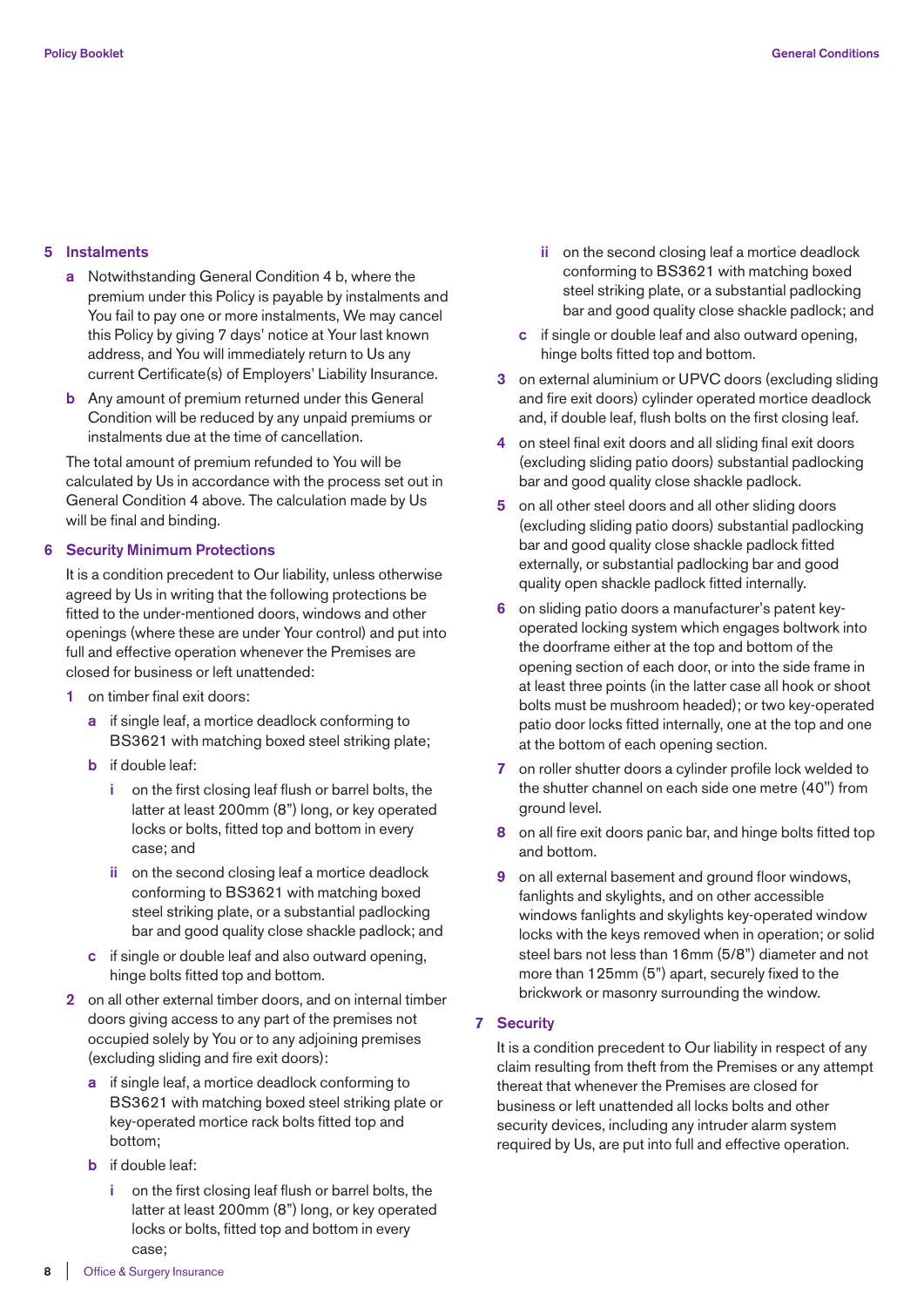## **8 Unoccupancy**

 It is a condition precedent to Our liability that within 20 days of the Premises or any part thereof becoming unoccupied, untenanted or not having been actively used:

- **a** all services are to be turned off at the mains except electricity where needed to maintain any fire or intruder alarm system in operation and the water and heating system drained;
- **b** the Premises are to be adequately secured against unauthorised entry;
- **c** at least weekly inspections are to be made of the Premises by You or a responsible person acting on Your behalf; and
- **d** any accumulations of combustible materials such as junk mail and newspapers are to be removed during each inspection of the Premises.

## **9 Choice of Law**

 Under European Law, You and We may choose which law will apply to this contract. English Law will apply unless both parties agree otherwise. We have supplied this Agreement and other information to You in English and We will continue to communicate with You in English.

#### **10 Interest Clause**

 The interests of third parties which You are required to include on this Policy under the terms of any mortgage, property lease, or hiring, leasing or hire purchase agreement are automatically noted subject to You advising Us as soon as is reasonably practicable.

## **11 Contracts (Rights of Third Parties) Act 1999**

 A person or company who was not a party to this Policy has no right under the Contracts (Rights of Third Parties) Act 1999 to enforce any term of this Policy but this does not affect any right or remedy of a third party which exists or is available apart from that Act.

#### **12 Fire Extinguishing Appliances**

 It is a condition precedent to Our liability that You will ensure that any fire extinguishing appliance kept at Your Premises are maintained in efficient working order.

## **13 Automated Teller Machine**

 It is a condition precedent to Our liability under this Policy in respect of any Premises containing an Automated Teller Machine (ATM) that where this is a Merchant Fill machine conditions **a** to **d** below apply or where this is a CIT Fill machine conditions **c** and **d** apply:

 **a** the ATM units are emptied at the end of each working day and the money within transferred to a safe

approved by Us for the amount of cash involved. Such transfer to be carried out only after the Premises have been cleared of all customers then locked to deny further access to the Premises and whilst there are at least two able bodied employees present in the Premises during the transfer. Alternatively the cash will be deposited in a Bank Night Safe with the transfer being undertaken in accordance with the accompaniment requirements of the Policy.

- **b** outside of Business Hours the ATM door and its security container within is left open, empty and unlocked.
- **c** whenever the ATM is opened the Premises are to be cleared of all customers then locked to deny further access to the Premises and at least two able bodied employees are to be present in the Premises.
- **d** notices are prominently displayed within the Premises stating that the ATM is protected by a smoke generating and/or banknote degradation system and holds no cash outside of working hours.

#### **14 Changes to Your cover**

 You must tell Us, through Your broker, intermediary or agent, immediately if there are any changes that may affect Your insurance, such as the following if:

- You change the address where Your business is located; or
- Your sums insured change

 We may then reassess Your cover and premium either immediately or at Your next renewal, depending on the information You have provided.

## **15 Electrical Inspection**

It is a condition precedent to Our liability that:

- **a** if the electrical installation at the Premises (or Your portion of the Premises):
	- **i** has not been inspected and tested, in accordance with BS7671, within five years immediately preceding the inception of this Policy then such installation is inspected and tested, as soon as reasonably possible; or
	- **ii** has been inspected and tested, in accordance with BS7671, within the five years immediately preceding the inception of this Policy then such installation is inspected and tested, within five years from such inspection and tests or earlier if recommended in a report for such inspection and tests.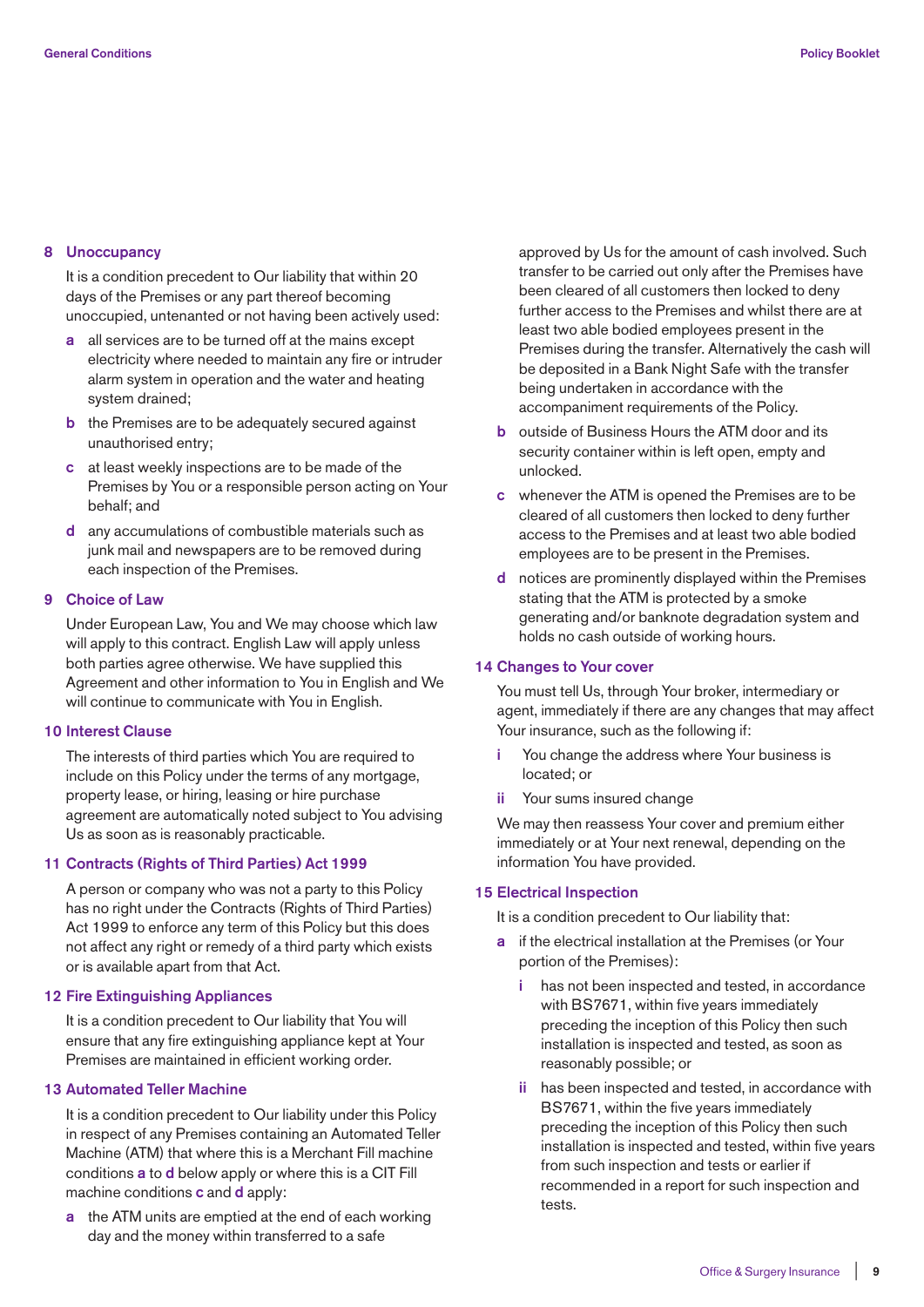Provided that the electrical installation must be inspected and tested, by a Competent Person or member of the National Inspection Council for Electrical Contracting (NICEIC), Electrical Contractors Association (ECA), Electrical Contractors Association of Scotland (SELECT) or National Association of Professional Inspectors and Testers (NAPIT), in full accordance with BS7671 and an Electrical Installation Condition Report (based on the model given in Appendix 6 of BS7671) is issued to and retained by You;

- **b** where the Electrical Installation Condition Report, referred to in **a** above:
	- **i** makes any observations classified under 'SECTION E. Summary' and 'SECTION F. Recommendations', respectively, as 'UNSATISFACTORY' 'Danger present' (Code C1) and/or 'Potentially dangerous' (Code C2), the defects or departures, from the requirements of BS7671, must be remedied within 28 days of such inspection and tests;
	- **ii** makes any observations classified as 'further investigation required', the investigation(s) must be carried out within 28 days of such inspection and tests;
	- **iii** makes any observations classified as 'Improvement recommended' (Code C3), such improvement(s) must be carried out within six months of such inspection and tests; and
	- **iv** recommends that the electrical installation is further inspected and tested, by a given date, then such inspection and tests must be carried out by that date; and
- **c** all works referred to in **b** above (including iv thereunder) to be carried out by a Competent Person or a member of the organisation(s) referred to in **a** above, in full accordance with BS7671.

For the purposes of this Condition:

- **1** "Competent Person" means:
	- **a** in respect of inspection and testing:
		- a person who has sufficient technical and practical knowledge and experience to conduct the inspection and testing, of the type of electrical installation at the Premises (or Your portion of the Premises) and is able to detect any defects and determine appropriate action, as required by BS7671; and

**b** in respect of carrying out all works referred to in b above:

 a person who has sufficient technical and practical knowledge and experience to undertake the necessary works, to prevent danger and injury, in full accordance with BS 7671.

 **2** "installation" means installation or installations, as applicable to the Premises (or Your portion of the Premises).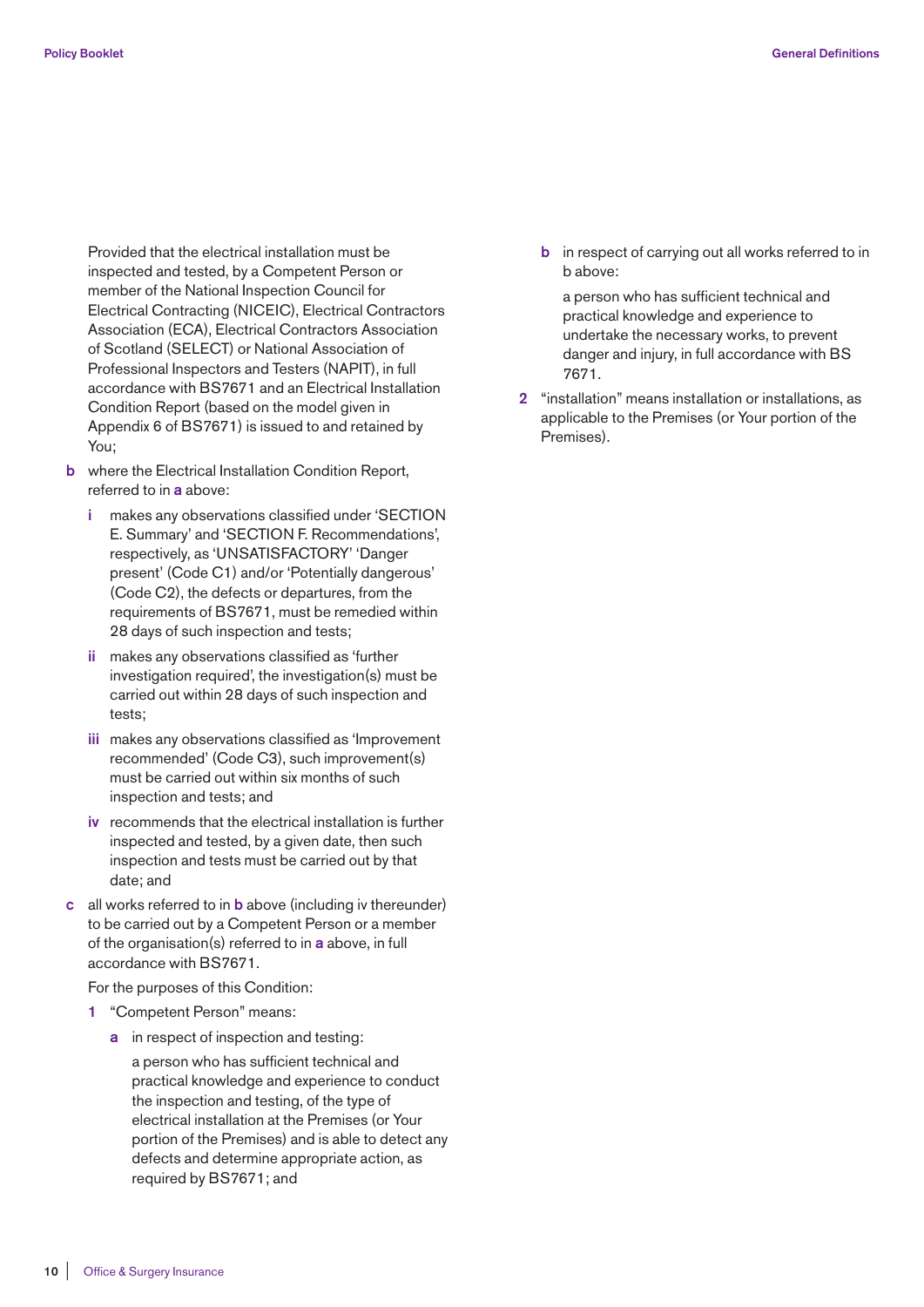# **Claims Conditions**

**These Conditions apply to this Policy. You must comply with these Conditions. Where additional Conditions apply to a specific Section of this Policy, these are stated under that Section.**

#### **1 Conditions Precedent**

 Every condition precedent to which this Policy or any Section or item thereof is, or may be, made subject will, from the time the condition precedent attaches, apply and continue to be in force during the whole currency of this Policy. Non-compliance with any such condition precedent may be a bar to any claim under the relevant Section(s) of this Policy, where the subject matter of the claim was caused by the non-compliance or to the extent that it was increased by the non-compliance.

## **2 Action by You**

It is a condition precedent to Our liability You will :

- **a** immediately notify Us on the happening of any event which could give rise to a claim under this Policy.
- **b** immediately notify Us and deliver to Us at Your expense a claim in writing with such detailed particulars and proofs as may be reasonably required and (if demanded) a statutory declaration of the truth of the claim and any matters connected therewith within:
	- **i** 7 days of the event in the case of Damage caused by riot, civil commotion, strikes, labour disturbances or malicious persons;
	- **ii** 30 days of the expiry of the Indemnity Period (as defined in Section 5 Business Interruption) in respect of Business Interruption claims;
	- **iii** 30 days of the event in the case of any other claim or such further time as We may allow.

 notwithstanding items **b i** to **iii** above, You will immediately forward any claim by a third party or notice of any proceedings or any other correspondence and information received by You relating to such claim on receipt;

- **c** give immediate notice to the Police in respect of:
	- **i** vandalism;
	- **ii** theft or any attempt thereat; or
	- **iii** loss of money by any cause whatsoever, in relation to this Policy;
- **d** make no admission of liability or offer, promise or
- payment, without Our written consent;
- **e** inform Us immediately of any impending prosecution, inquest or fatal accident inquiry or civil proceedings and send to Us immediately every relevant document;
- **f** take all reasonable action to minimise or check any interruption of or interference with the Business;
- **g** produce to Us such books of account or other business books or documents or such other proofs as may reasonably be required by Us for investigating or verifying the claim; and
- **h** in respect of Damage to the property insured under Policy Extension 1: Engineering Breakdown, discontinue use of any damaged property unless We authorise otherwise until such property has been repaired to Our satisfaction. Any damaged parts that are replaced will be kept for inspection by Us.

## **3 Our Rights**

We will be entitled:

- **a** on the happening of any loss, destruction or damage, in respect of which a claim is made under this Policy, and without thereby incurring any liability or diminishing any of Our rights under this Policy, to enter, take or keep possession of the Premises where such loss, destruction or damage has occurred and to take possession of, or require to be delivered to Us any property insured by this Policy and deal with such property for all reasonable purposes and in a reasonable manner;
- **b** at Our discretion to take over and conduct in Your name, or any other Person, the defence or settlement of any claim and to prosecute at Our expense and for Our benefit any claim for indemnity or damages against any other persons in respect of any risk insured by this Policy, and You will give all information and assistance required by Us;
- **c** to any property for the loss of which a claim is paid under this Policy and You will execute all such assignments and assurances of such property as may be reasonably required but You will not be entitled to abandon any property to Us;
- **d** in the event of any Contingency (as defined in Section: 3 Public and Products Liability and Section 4: Employers' Liability of this Policy) resulting in any claim(s) under Sections 3 and 4, of this Policy, to pay to You the amount of the Indemnity Limit (as defined in Sections 3 and 4, of this Policy) for such Contingency (less any sums already paid as damages in respect of such Contingency and, in respect of Section 3 of this Policy, less costs and expenses, incurred before the date of payment) or any lesser amount for which the claim(s) can be settled, after such payment We will have no further responsibility in connection with such claim(s), except in respect of Section 3, of this Policy,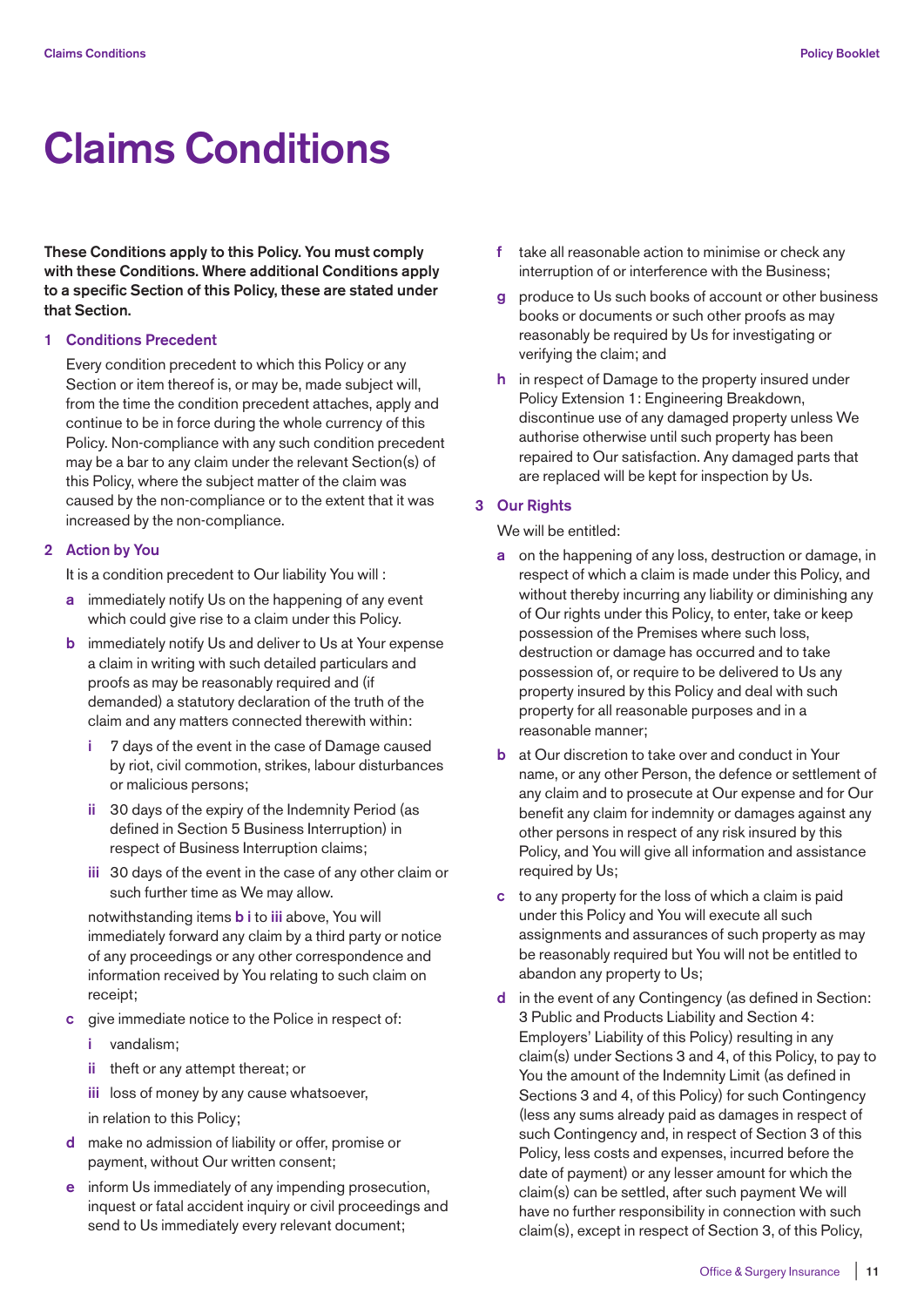for costs and expenses, incurred before the date of payment; and

 **e** in the case of death of the Person Insured by Section 8 and Section 10 to have a post-mortem examination at Our expense.

## **4 Fraudulent Claims**

 In the event of any claim under the Policy being submitted which in any respect is intentionally exaggerated or fraudulent or if any fraudulent means or devices are used by You or anyone acting on Your behalf to obtain benefit under this Policy, We:

- **a** will not be liable to pay the claim;
- **b** may recover from You any sums paid by Us to You in respect of the claim; and
- **c** may (despite the references to notice period and the refunding of premiums in General Condition 4 b) by notice to You at Your last known address treat this Policy as having been cancelled with effect from the time of the fraudulent act and may:
	- **i** refuse all liability to You under this Policy in respect of any event that gives rise to Our liability occurring after the time of the fraudulent act; and
	- **ii** retain any premiums paid under this Policy.

#### **5 Subrogation**

 Any claimant under this Policy will at Our request and expense take and permit to be taken all necessary steps for enforcing rights against any other third party in Your name before or after any payment is made by Us.

#### **6 Other Insurances**

Unless otherwise stated in this Policy:

- **a** if at the time of any Contingency (as defined in Section as defined in Section 3: Public and Products Liability, Section 4: Employers Liability, of this Policy respectively) incident, loss, destruction or damage, which gives rise to a claim, there is any other insurance effected by or on Your behalf applicable to such Contingency, incident, loss, destruction or damage, Our liability will be limited to its rateable proportion thereof; and
- **b** if any other such insurance is subject to any provision whereby it is excluded from ranking concurrently with this Policy, whether in whole or in part or from contributing rateably, then Our liability hereunder will be limited to any excess beyond the amount which would have been payable under such other insurance had this Policy not been effected.

#### **7 Arbitration**

 If any difference arises as to the amount to be paid under this Policy (liability being otherwise admitted) such difference will be referred to an Arbitrator in England who will decide the matter in dispute according to English Law and will be appointed by the parties in accordance with the relevant English provisions for the time being in force.

 Where any difference is by this Condition to be referred to arbitration the making of an award will be a condition precedent of any right of action against Us.

## **8 Excesses**

 If We agree to indemnify You under Sections 1, 2 and 6 of this Policy as a result of the happening of a single event and if an Excess applies under both these Sections then only one Excess being the higher of those which would have applied separately under each Section will be deducted from the total claim payment.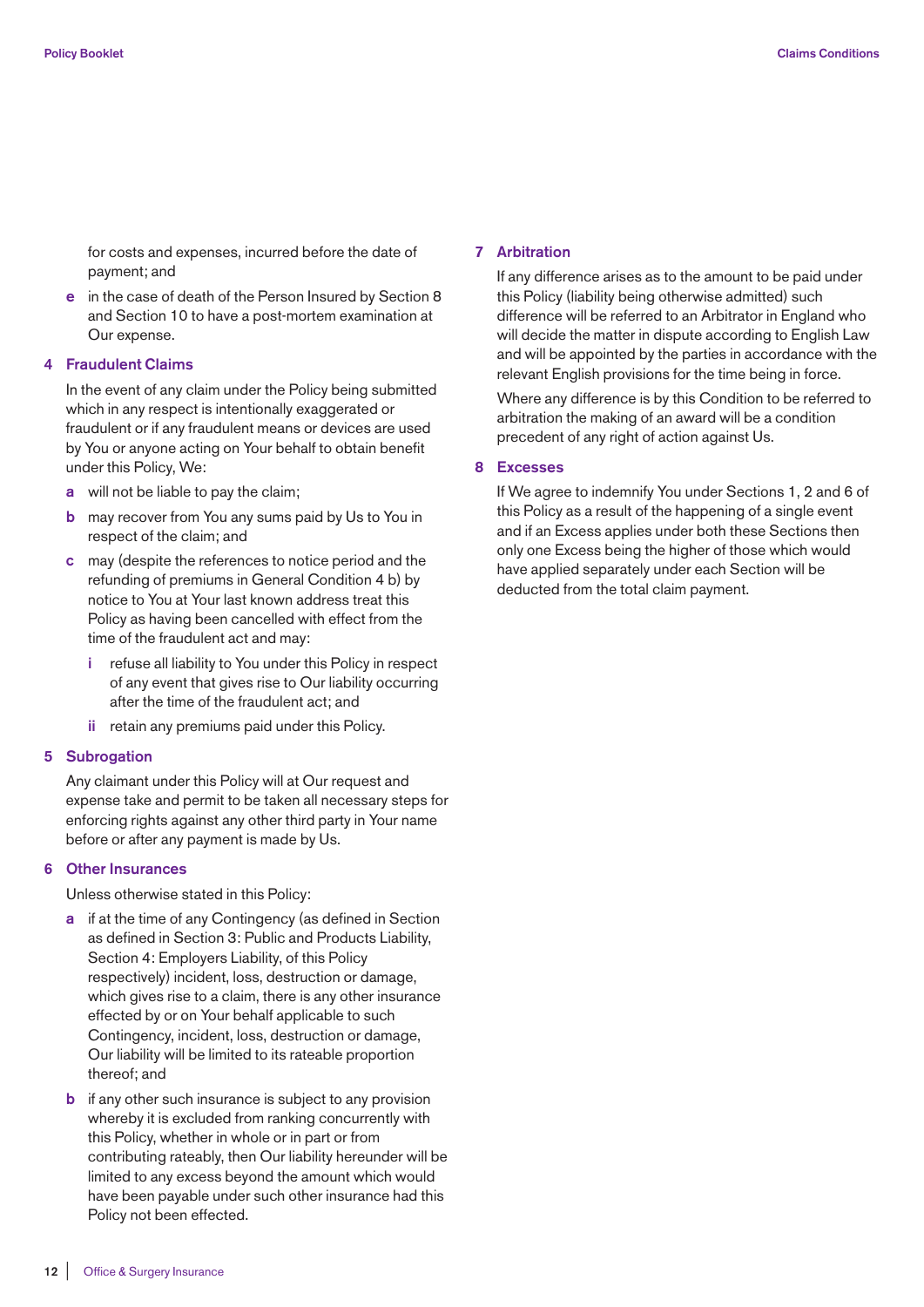# **General Exclusions**

## **This Policy does not cover:**

**These General Exclusions set out what is not covered under this Policy. Where additional exclusions apply to a specific Section of the Policy, they are set out in that Section.**

## **1 Sonic Bangs**

 Damage caused by pressure waves caused by aircraft or other aerial devices travelling at sonic or supersonic speeds.

## **2 Radioactive Contamination**

 loss, destruction or damage, to any property whatsoever or any loss or expense whatsoever resulting or arising therefrom or any other costs directly or indirectly caused by such loss, destruction or damage, or any legal liability of whatsoever nature directly or indirectly caused by or contributed to by or arising from:

- **a** ionising radiations or contamination by radioactivity from any nuclear fuel or from any nuclear waste from the combustion of nuclear fuel; or
- **b** the radioactive, toxic, explosive or other hazardous properties of any explosive nuclear assembly or nuclear component thereof.

 As far as this General Exclusion concerns Bodily Injury (as defined in the relevant Sections of this Policy) caused to any of Your Employees if such Bodily Injury arises out of and in the course of employment or engagement of such person by You this General Exclusion will apply only in respect of:

- **i** the liability of any principal; or
- **ii** liability assumed by You under agreement and which would not have attached in the absence of such agreement.

#### **3 War Government Action and Terrorism**

- **a** loss, destruction or damage, to any property whatsoever or any loss or expense whatsoever resulting or arising therefrom or any other costs directly or indirectly caused by or contributed to by or arising from
	- **i** War, Government Action or Terrorism (or any action taken in controlling, preventing, suppressing or in any way relating to Terrorism); or
	- **ii** civil commotion in Northern Ireland:
- **b** legal liability of whatsoever nature or any costs or expenses whatsoever directly or indirectly caused by or contributed to by or arising from;
	- **i** War, Government Action or Terrorism (or any action taken in controlling, preventing, suppressing or in any way relating to Terrorism); or

**ii** civil commotion in Northern Ireland;

 except to the extent stated in the Liability Provisions relating to this General Exclusion and set out below and under Section 12: Terrorism, of this Policy, where insured.

For the purpose of this Exclusion and its Liability Provisions:

 **War** means war, invasion, acts of foreign enemies, hostilities or warlike operations (whether war be declared or not), civil war, mutiny, civil commotion assuming the proportions of or amounting to popular rising, military rising, insurrection, rebellion, revolution, or military or usurped power.

 **Government Action** means martial law, confiscation, nationalisation, requisition or destruction of property by or under the order of any government or public or local authority or any action taken in controlling, preventing, suppressing or in any way relating to War.

 **Terrorism** means acts of persons acting on behalf of, or in connection with, any organisation which carries out activities directed towards the overthrowing or influencing, by force or violence, of Her Majesty's government in the United Kingdom or any other government de jure or de facto.

 In any action suit or other proceedings where We allege that by reason of this Exclusion as far as it relates to Terrorism any Damage or resulting loss or expense or other costs directly or indirectly caused by such event is not covered by this insurance the burden of proving that such Damage, loss or expense is covered will be Your responsibility.

### **Liability Provisions**

 Subject otherwise to the terms, definitions, conditions, clauses and exclusions of this Policy, We will Indemnify You under Section 3: Public and Products Liability and Section 4: Employers Liability, of this Policy, in respect of legal liability arising from Terrorism (or any action taken in controlling, preventing or suppressing Terrorism) provided that:

 **1** We will indemnify You under the Section 3 of this Policy the Public Liability and Products Liability Contingency against legal liability costs and expenses directly or indirectly caused by or contributed to by or arising from Terrorism provided that Our liability for all compensation (excluding costs) will not exceed: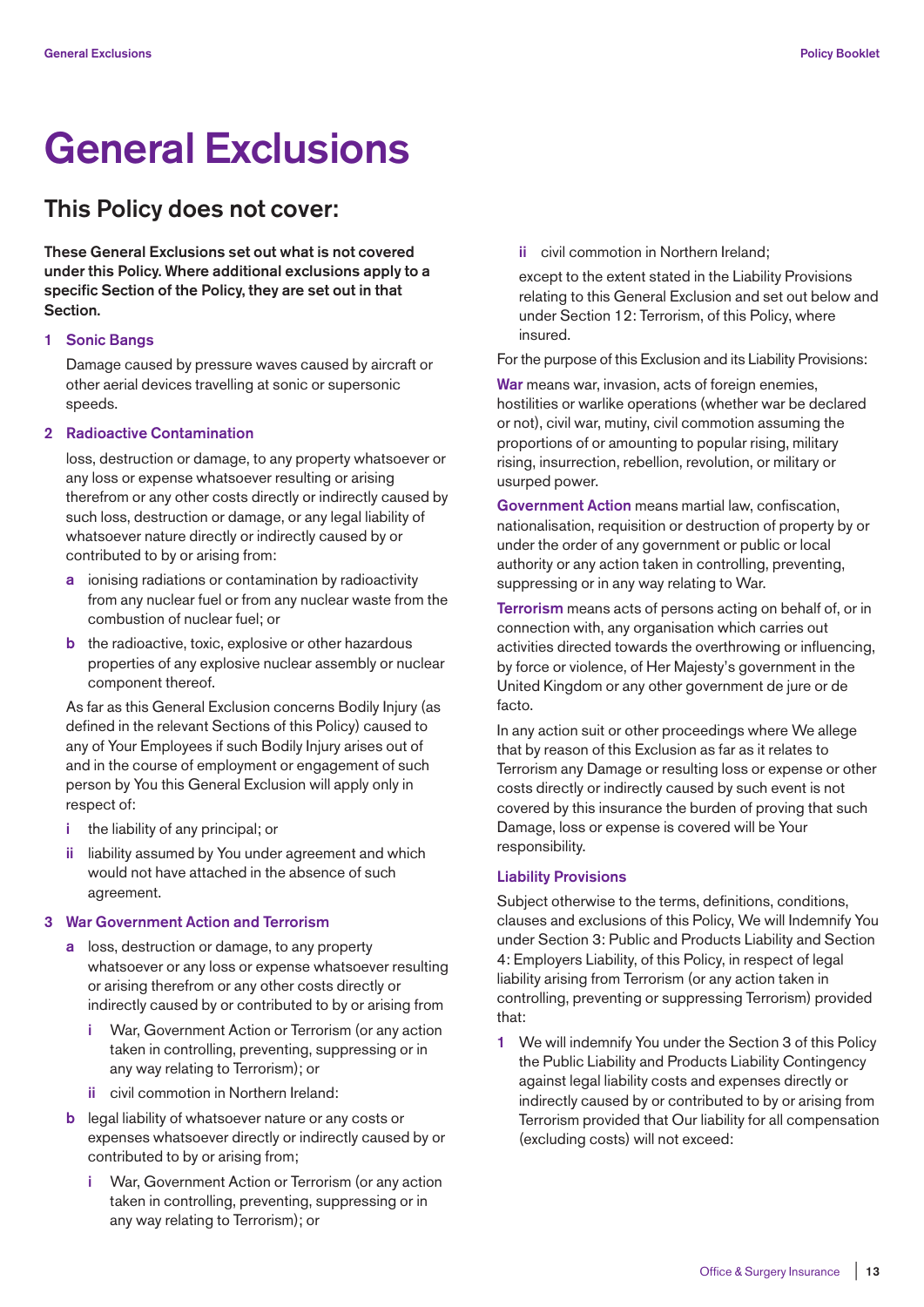- **a** in respect of or arising out of any one event or all events of a series consequent on one original cause £2,000,000 or the amount of the Public Liability and Products Liability Indemnity Limit stated in the Schedule whichever is the lower but in respect of Products Supplied this limitation will apply to all insured events occurring in any one Period of Insurance;
- **b** in respect of all pollution or contamination consequent upon Terrorism and which is deemed to have occurred during any one Period of Insurance £2,000,000 in the aggregate or the amount of the Public and Products Liability Indemnity Limit stated in the Schedule whichever is the lower.
- **2** We will indemnify You under Section 4 of this Policy, the Employers Liability Contingency provided that in respect of any one event or all events of a series consequent on one original cause Our liability in respect of all legal liability costs and expenses directly or indirectly caused by or contributed to by or arising from Terrorism will not exceed £5,000,000

## **4 Pollution and Contamination**

 loss, destruction or damage, or Loss of Gross Income caused by pollution or contamination, except (unless otherwise excluded) destruction or damage to the Property insured caused by:

- **a** pollution or contamination which itself results from a Defined Peril; or
- **b** a Defined Peril which itself results from pollution or contamination.

 This Exclusion will not apply to Section 3: Public and Products Liability and Section 4: Employers Liability, of this Policy.

#### NOTE: **Defined Perils**

 For the purposes of this General Exclusion, Defined Perils are:

 fire, lightning, explosion, earthquake, aircraft or other aerial devices or articles dropped therefrom, riot, civil commotion, strikers, locked out workers, persons taking part in labour disturbances, malicious persons other than thieves, storm, flood, escape of water or oil from any tank apparatus or pipe, sprinkler leakage, theft or impact by any vehicle or animal.

### **5 Date Recognition**

 any claim which arises directly or indirectly from or consists of the failure or inability of any:

- **a** electronic circuit, microchip, integrated circuit, microprocessor, embedded system, hardware, software, firmware, program, computer, data processing equipment, telecommunication equipment or systems, or any similar device; or
- **b** media or systems used in connection with anything referred to in **a** above,

 whether Your property or not, at any time to achieve any or all of the purposes and consequential effects intended by the use of any number, symbol or word to denote a date and this includes without any limitation the failure or inability to recognise, capture, save, retain or restore and/or correctly to manipulate, interpret, transmit, return, calculate or process any date, data, information, command, logic or instruction as a result of:

- **i** recognising, using or adopting any date, day of the week or period of time, otherwise than as, or other than, the true or correct date, day of the week or period of time; or
- **ii** the operation of any command or logic which has been programmed or incorporated into anything referred to in **a** and **b** above.

 In respect of Section 1 - The Structure, Section 2 - Contents, Section 5 - Business Interruption and Section 7 – Loss of Money, this Exclusion will not exclude subsequent Damage not otherwise excluded which itself results from fire, lightning, explosion, earthquake, aircraft or other aerial devices or articles dropped therefrom, riot, civil commotion, strikes, labour disturbances, malicious persons other than thieves, storm, flood, escape of water from any tank apparatus or pipe, leakage of beverages from storage containers pipes and apparatus, theft, impact by any vehicle or animal.

 General Exclusion 5 will not apply to Section 4 – Employers Liability of this Policy.

## **6 Marine Policies**

 loss, destruction or damage to property which, at the time of the happening of the loss, destruction or damage, is insured by or would, but for the existence of this Policy, be insured by any marine policy or policies, except in respect of any excess beyond the amount which would have been payable under the marine policy or policies had this Policy not been effected.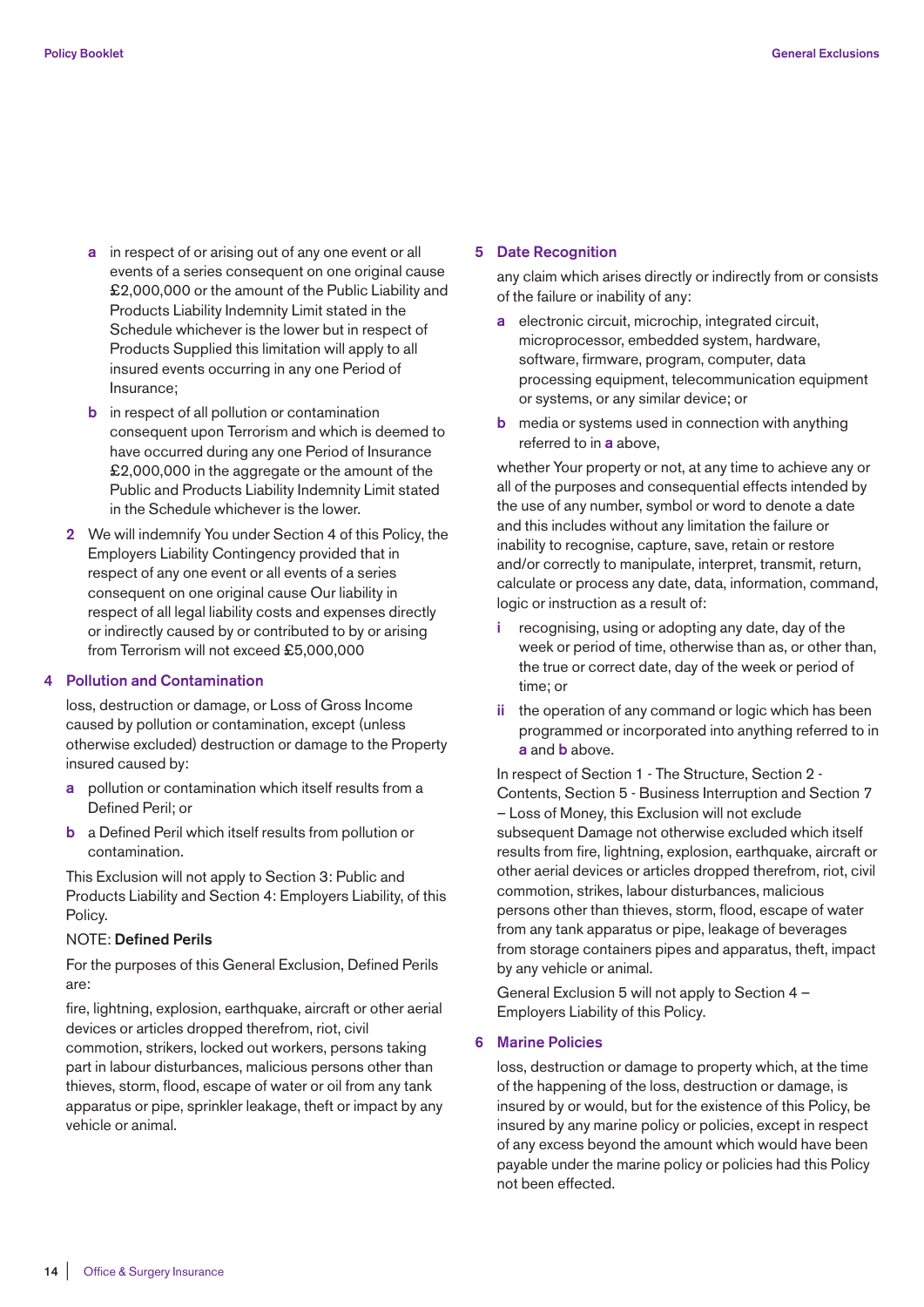#### **7 Computer Virus and Hacking**

- **a** Damage to any computer or other equipment or component or system or item which processes, stores, transmits or retrieves data or any part thereof whether tangible or intangible (including but without limitation any information or programs or software) and whether Your Property or not where such Damage is caused by Virus or Similar Mechanism or Hacking;
- **b** financial loss directly or indirectly caused by or arising from Virus or Similar Mechanism or Hacking,

 but this will not exclude Damage or financial loss which is not otherwise excluded from this Policy and which results from fire, lightning, explosion, earthquake, aircraft or other aerial devices or articles dropped therefrom, riot, civil commotion, strikes, labour disturbances, malicious persons (including the acts of thieves but excluding the acts of malicious persons which do not involve physical force or violence), storm, flood, escape of water or oil from any tank apparatus or pipe, leakage of beverages from storage containers pipes and apparatus, impact by any vehicle, or animal

For the purpose of this Exclusion:

 Virus or Similar Mechanism means program code, programming instruction or any set of instructions intentionally constructed with the ability to damage interfere with or otherwise adversely affect computer programs, data files or operations whether involving selfreplication or not. The definition of Virus or Similar Mechanism includes but is not limited to trojan horses worms and logic bombs.

 Hacking means unauthorised access to any computer or other equipment or component or system or item which processes, stores, transmits or retrieves data whether Your Property or not.

 General Exclusion 7 will not apply to Section 3 Public and Products Liability and Section 4 Employers Liability.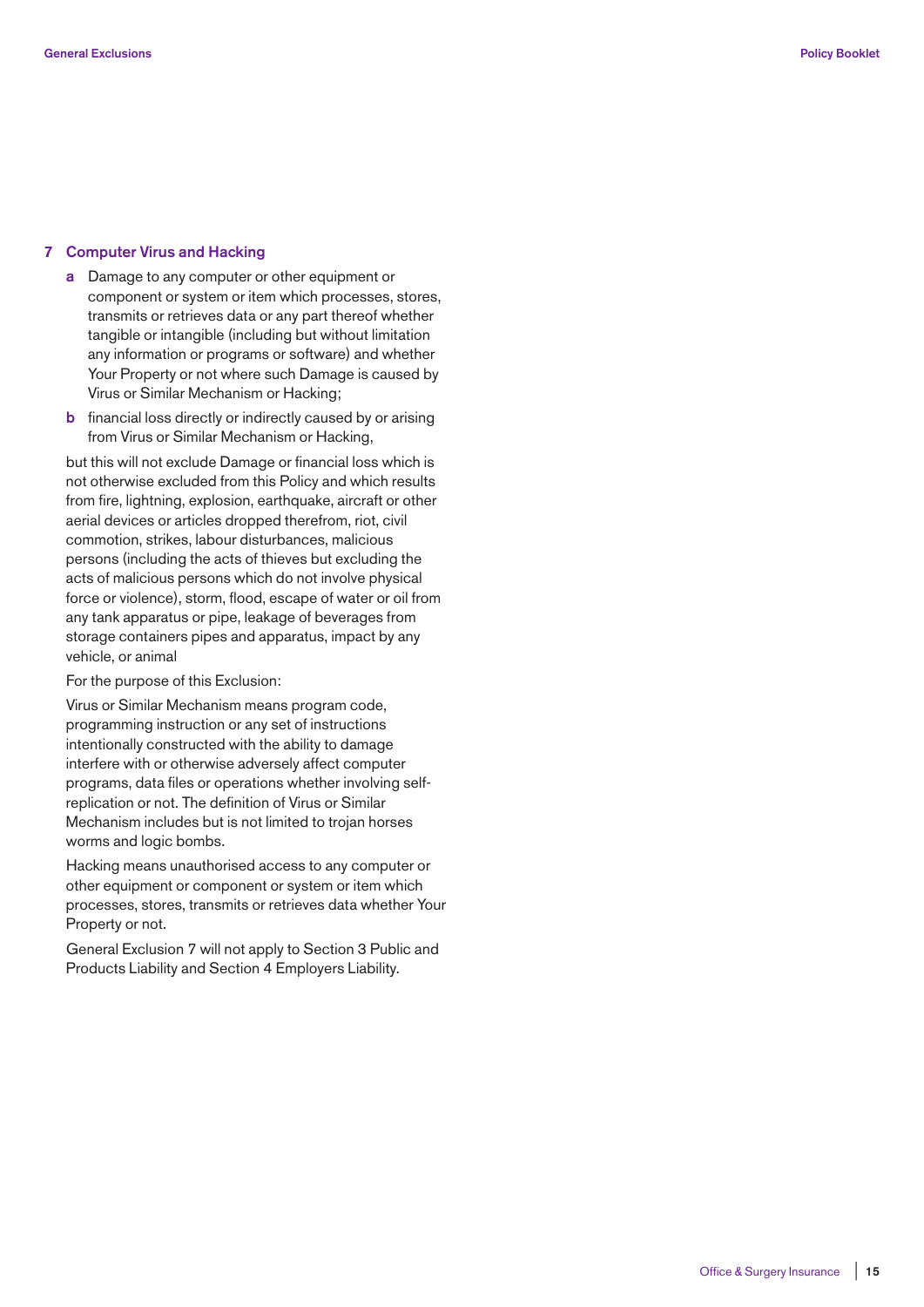## Section 1: **The Structure**

## **Definitions**

**The definitions which apply to this Section are in addition to the General Definitions.**

## **Buildings**

Structures at the Premises including landlord's fixtures and fittings, swimming pools, tennis courts, walls, gates, fences, yards, patios, terraces, car parks, car ports, roads, pavements and associated underground pipes, and cables. The Buildings also include all office fronts, fixed glass therein and sanitary ware, blinds and fitments thereon and internal decorations on ceilings, walls and the like for which You are responsible as owner of the Premises.

## **Contingencies**

- **1 a** Fire but excluding Damage caused by:
	- **i** explosion resulting from fire;
	- **ii** earthquake or subterranean fire;
	- **iii a** its own spontaneous fermentation or heating; or
		- **b** it undergoing any heating process or any process involving the application of heat; or
	- **b Lightning**.
- **2 Explosion**
	- **a** of boilers or of gas, used for domestic purposes only but excluding Damage caused by earthquake or subterranean fire; or
	- **b** otherwise but excluding Damage caused by or consisting of the bursting by steam pressure, of a boiler, economiser or other vessel, machine or apparatus, in which internal pressure is due to steam only and belonging to or under Your control.
- **3 Aircraf**t or other aerial devices, or articles dropped therefrom.
- **4 Earthquake, Subterranean Fire.**
- **5 Riot, civil commotion**, strikers, locked out workers, persons taking part in labour disturbances or malicious persons acting on behalf of or in connection with any political organisation, excluding Damage:
	- **a** caused by cessation of work; or
	- **b** due to confiscation, requisition or destruction, by or by order of the government or any public authority.
- **6 Malicious Persons** or vandals, excluding Damage:
	- **a** caused by such malicious persons or vandals, acting on behalf of or in connection with any political organisation;
	- **b** caused by cessation of work;
	- **c** due to confiscation, requisition or destruction by or by order of the government or any public authority;
- **d** caused by Theft as defined in Contingency 7 below;
- **e** when the Premises are Vacant or Disused;
- in respect of property in the open unless agreed otherwise by Us; or
- **g** in respect of property in any structure which is incapable of being locked.
- **7 Theft or any attempt thereat**, excluding Damage when the Premises are Vacant or Disused.
- **8 Storm, Tempes**t, excluding Damage:
	- **a** caused by the escape of water from the normal confines of any natural or artificial water course, lake, reservoir, canal or dam;
	- **b** caused by inundation from the sea whether resulting from storm or otherwise;
	- **c** caused by frost, subsidence, ground heave or landslip;
	- **d** attributable solely to change in the water table level; or
	- **e** to walls (not forming part of the structure), fences, gates or moveable property in the open or in open sided structures.
- **9 Flood** excluding Damage:
	- **a** caused by storm or tempest;
	- **b** caused by escape of water from any tank, apparatus or pipe;
	- **c** caused by frost, subsidence, ground heave or landslip;
	- **d** attributable solely to change in the water table level; or
	- **e** to walls (not forming part of the structure), fences, gates or moveable property in the open or in open sided structures.
- **10 Escape of Water** from any tank, apparatus or pipe or escape of oil from any oil-fired heating installation, excluding Damage:
	- **a** caused by water discharged or leaking, from any automatic sprinkler installations;
	- **b** when the Premises are Vacant or Disused; or
	- **c** from any portable oil-fired heating installation.
- **11 Leakage** of beverages from storage containers pipes and apparatus but excluding Damage to any portion of the Building which is Vacant or Disused.
- **12 Impact** by:
	- **a** falling trees or boughs, excluding Damage caused by lopping, pruning or felling;
	- **b** collapse or breakage of television or radio receiving aerials or satellite dishes; or
	- **c** vehicles or animals.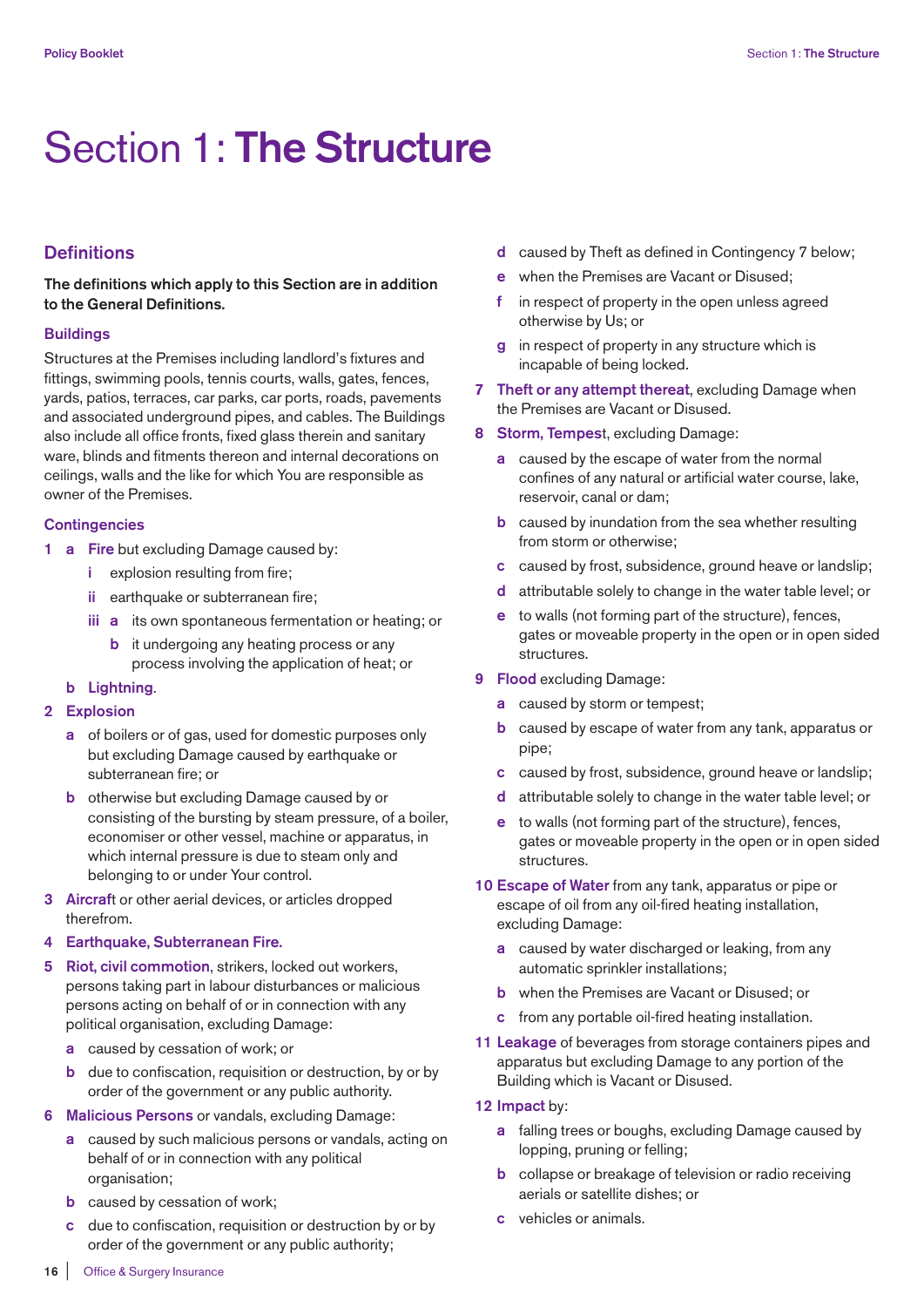## **13 Accidental Discharge or Leakage of Automatic**

**Sprinkler Installations**, excluding Damage caused by or attributable to:

- **a** heat caused by fire;
- **b** freezing when the Premises are Vacant or Disused;
- **c** repairs, alterations or extensions to the structures and/or sprinkler installations; or
- **d** defects in construction or condition, of which You are aware.
- **14 Subsidence or Ground heave**, of any part of the site on which the Premises stand and **Landslip**, but excluding:
	- **a** Damage to yards, car parks, roads, pavements, swimming pools, walls, gates and fences, unless also affecting a structure insured hereby;
	- **b** Damage caused by or consisting of:
		- **i** the normal bedding down or settlement of new structures;
		- **ii** the settlement or movement of made-up ground;
		- **iii** coastal or river erosion;
		- **iv** defective, design or workmanship or the use of defective materials; or
		- **v** fire, subterranean fire, explosion, earthquake or the escape of water from any tank, apparatus or pipe;
	- **c** Damage which commenced prior to the Effective Date (as stated in the Schedule); or
	- **d** Damage resulting from:
		- **i** demolition, construction, structural alteration or repair of any property; or
		- **ii** groundworks or excavation,

at the same Premises;

## **15 Any Accidental Cause** excluding:

- **a** Damage caused by or specifically excluded in Contingencies 1-14; or
- **b** Damage to the Property Insured caused by or consisting of:
	- **i** inherent vice, latent defect, gradual deterioration, wear and tear, frost, change in water table level, its own faulty or defective design or materials; or
	- **ii** faulty or defective workmanship, operational error or omission, on Your part or any of Your Employees,

but this will not exclude subsequent Damage which results from a cause not otherwise excluded by this Policy;

- **c** Damage caused by or consisting of:
	- **i** corrosion, rust, wet or dry rot, shrinkage, evaporation, leakage, loss of weight, dampness, contamination, fermentation, dryness, marring, scratching, vermin or insects; or
	- **ii** change in temperature, colour, flavour, texture or finish, action of light,

Damage consisting of:

- **iii** joint leakage, failure of welds, cracking, fracturing, collapse or overheating, of boilers, economisers, superheaters, pressure vessels, or any range of steam and feed piping in connection therewith; or
- **iv** mechanical or electrical breakdown or derangement, in respect of the particular machines, apparatus or equipment, in which such breakdown or derangement originates,

but this will not exclude:

- such Damage not otherwise excluded by this Policy which itself results from any other Damage not otherwise excluded by this Policy; or
- **ii** subsequent Damage which itself results from a cause not otherwise excluded by this Policy (unless more specifically insured);
- **d** Damage caused by or consisting of:
	- subsidence, ground heave or landslip;
	- **ii** normal settlement or bedding down of new structures;
	- **iii** acts of fraud or dishonesty;
	- **iv** disappearance, unexplained or inventory shortage, misfiling or misplacing of information; or
	- **v** electrical or magnetic injury, disturbance or erasure, of electronic records;
- **e** destruction of or damage to a building or structure, caused by its own collapse or cracking;
- **f** Damage in respect of moveable property in the open or in open-sided structures, walls (not forming part of the structure), fences and gates, caused by wind, rain, hail, sleet, snow or dust;
- **g** Damage to the Property Insured:
	- **i** caused by fire resulting from its undergoing any heating process or any process involving the application of heat; or
	- **ii** (other than by fire or explosion) resulting from its undergoing any process of production, packing, treatment, testing, commissioning, servicing, adjustment or repair;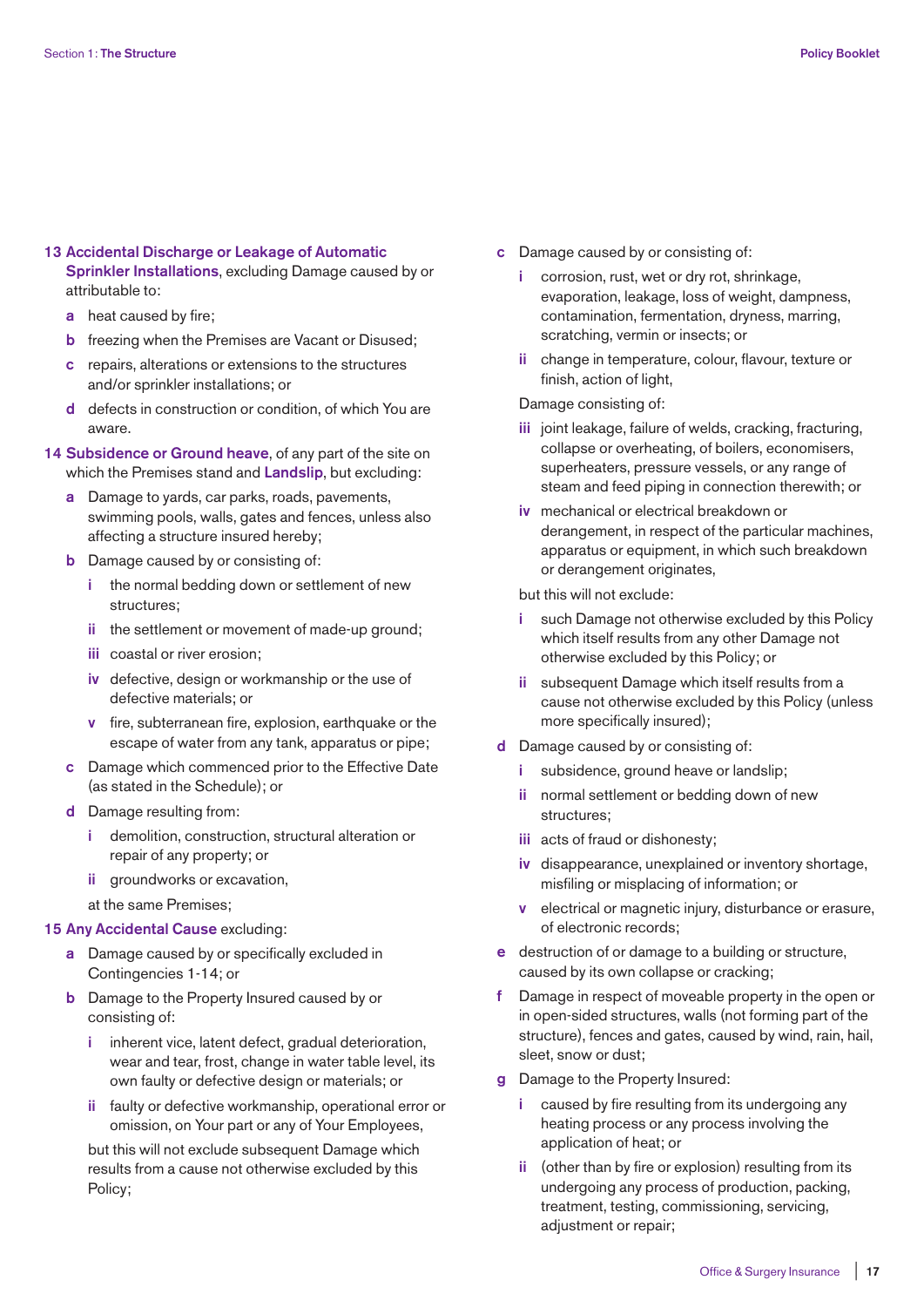## **h** Damage:

- **i** caused by freezing; or
- **ii** to fixed glass and sanitary ware,
- in respect of any building which is Vacant or Disused;

## **i** Damage in respect of:

- **i** jewellery, precious stones, precious metals, bullion or furs;
- **ii** property in transit;
- **iii** money, cheques, stamps, bonds, credit cards or securities of any description; or
- **iv** fixed glass and sanitary ware:
	- **a** due to repairs or alterations, being carried out at the Premises;
	- **b** during installation or removal, of such glass or sanitary ware; or
	- **c** which was broken or cracked prior to the Effective Date (as stated in the Schedule);
- **j** Damage in respect of:
	- **i** vehicles licensed for road use (including accessories thereon), caravans, trailers, railway locomotives, rolling stock, watercraft or aircraft;
	- **ii** property or structures in the course of construction or erection and materials or supplies in connection with all such property in course of construction or erection;
	- **iii** land, roads, piers, jetties, bridges, culverts or excavations; or
	- **iv** livestock, growing crops or trees,

 unless specifically mentioned as insured by this Section; or

 **k** Damage occasioned by delay, embargo, nationalisation, confiscation, requisition, seizure or destruction, by or by order of the government or any public authority.

## **Office Front**

The whole front, all fixed glass therein, blinds, fitments thereon belonging to You or for which You are responsible as tenant not as owner of the Premises.

## **Tenants Improvements**

Internal decorations to ceilings and walls and improvements and additions of a like nature (other than Office Fronts) belonging to You or for which You are responsible as tenant not as owner of the Premises.

## **Cover**

In the event of Damage at the Premises to any Property Insured in connection with the Business occurring during the Period of Insurance and caused by any of the Contingencies (where stated in the Schedule), We will pay to You the value of such Property Insured or the amount of the Damage at the time of such Damage or, at Our option, reinstate or replace such property.

Provided that:

- **a** Our liability under this Section in total for all claims or series of claims, arising out of any one original cause, will not exceed the Sum Insured for each item (or any other stated limit of liability); and
- **b** unless otherwise stated, the Sum Insured (or any other stated limit of liability) applies in the aggregate to property collectively described by each item under this Section.

## **Extensions**

## **The Insurance provided by this Section is extended to include the following:**

## **1 Ground Rent**

 Up to 2 years ground rent if the Premises are rendered temporarily uninhabitable but only during the period necessary for reinstatement and up to a maximum of 10% of the Buildings sum insured.

## **2 European Union and Public Authorities**

 The insurance by each item on Buildings, Tenants Improvements and Office Front as set out in the Schedule, where insured by this Section includes the cost of reinstatement of any Damage to the Property Insured and portions thereof not subject to Damage (other than foundations), incurred solely by reason of the necessity to comply with European Union legislation, regulations under Acts of Parliament or local authority bye-laws, provided that:

- **a** You receive the notice from the relevant body to comply after the Damage occurs;
- **b** the work of reinstatement is completed within twelve months of the date of the Damage, or within such further time as We may in writing allow; and
- **c** the total amount payable under this Extension and this Section, for any item, will not exceed:
	- **i** in respect of the property subject to Damage, its Sum Insured; and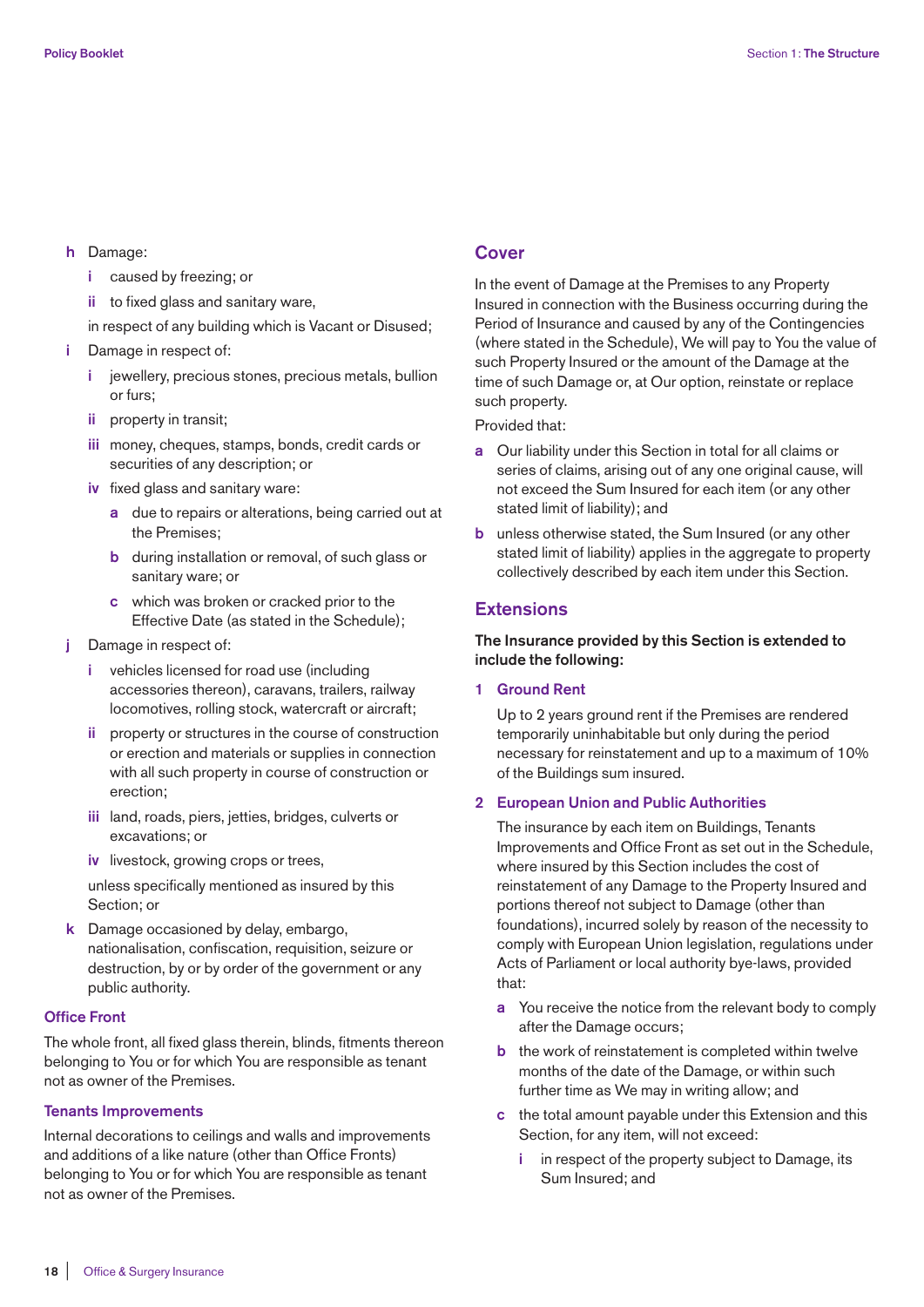**ii** in respect of portions of the property not subject to Damage, 15% of the total amount for which We would have been liable had the property been wholly destroyed,

 subject to the total amount payable in respect of **i** and **ii** above under this Extension and this Section, in total for all claims or series of claims, arising out of any one original cause, for any item, not exceeding its Sum Insured.

## **3 Fees**

 The insurance by each item on Buildings, Office Front and Tenants Improvements as set out in the Schedule, where insured by this Section, includes the cost of architects', surveyors', consulting engineers' and legal fees, necessarily and reasonably incurred in the reinstatement or repair of the property consequent on its Damage but will not include fees incurred for preparing any claim.

 Our maximum liability under this Extension and this Section, for any item, will not exceed the Sum Insured for that item.

## **4 Capital Additions**

- **a** any newly acquired and/or newly erected Buildings or Buildings in the course of erection (excluding any property for which a building contractor is responsible) insofar as the same are not otherwise insured; and
- **b** alterations, additions and improvements to Buildings but not in respect of any appreciation in value

 anywhere in the United Kingdom, the Channel Islands or the Isle of Man provided that:

- **i** at any one situation this cover will not exceed 10% of the Buildings Sum Insured or £250,000 whichever is the lesser;
- **ii** You undertake to give particulars of such extension of cover as soon as practicable and to pay any additional premium required;
- **iii** following payment of such additional premium the provisions of this Extension are fully reinstated.

## **5 Cost of Debris Removal/Re-erection**

 The insurance by each item on Buildings, Office Front and Tenants Improvements include costs and expenses necessarily incurred by You with Our consent in:

- **a** removing debris;
- **b** dismantling and/or demolishing; or
- **c** shoring up or propping;

 in respect of the portion of such Property Insured which is the subject of a claim under this Section.

 Our maximum liability under this Extension and this Section, for any item, will not exceed the Sum Insured for that item.

We will not pay for any costs or expenses:

- **i** incurred in removing debris except from the site of any property which is the subject of a claim under this Section and the area immediately adjacent to such site; or
- **ii** arising from pollution or contamination, of property not insured by this Section.

## **6 Fire Brigade and Rescue Services Damage to Grounds**

 Damage caused by the Fire Brigade and rescue services or other emergency services equipment or personnel, in the course of combating fire, to the grounds at the Premises as far as You are responsible for the cost of repair, provided that Our maximum liability under this Extension in respect of any one event of such Damage will not exceed £25,000 in the aggregate.

## **7 Contracting Purchaser's Interest**

 If at the time of Damage You have contracted to sell Your interest in any Buildings hereby insured and the purchase is subsequently completed, the purchaser, on completion of the purchase, will be entitled to benefit under this Policy in respect of such Damage (if and so far as the property is not otherwise insured against such Damage by You or on Your behalf) without prejudice to Your or Our rights and liabilities until completion.

## **8 Trace and Access**

 In event of Damage resulting from escape of water or oil We will pay the costs necessarily and reasonably incurred in locating the source of such Damage and subsequently making good subject to Our maximum liability under this Extension not exceeding £25,000 in total for all claims or series of claims, arising out of any one original cause.

## **9 Clearing of Drains**

 Expenses necessarily and reasonably incurred in cleaning, clearing and/or repairing drains, gutters, sewers and the like at the Premises for which You are responsible in consequence of Damage by any of the Contingencies insured.

## **10 Underground Services**

 Damage for which You are legally liable by any of the Contingencies 1-15 inclusive (whether operative or otherwise under this Section) to underground pipes, cables, drains (and their relevant inspection covers), supplying services to and carrying waste from the premises to the point of junction with the public supply lines, mains and sewers.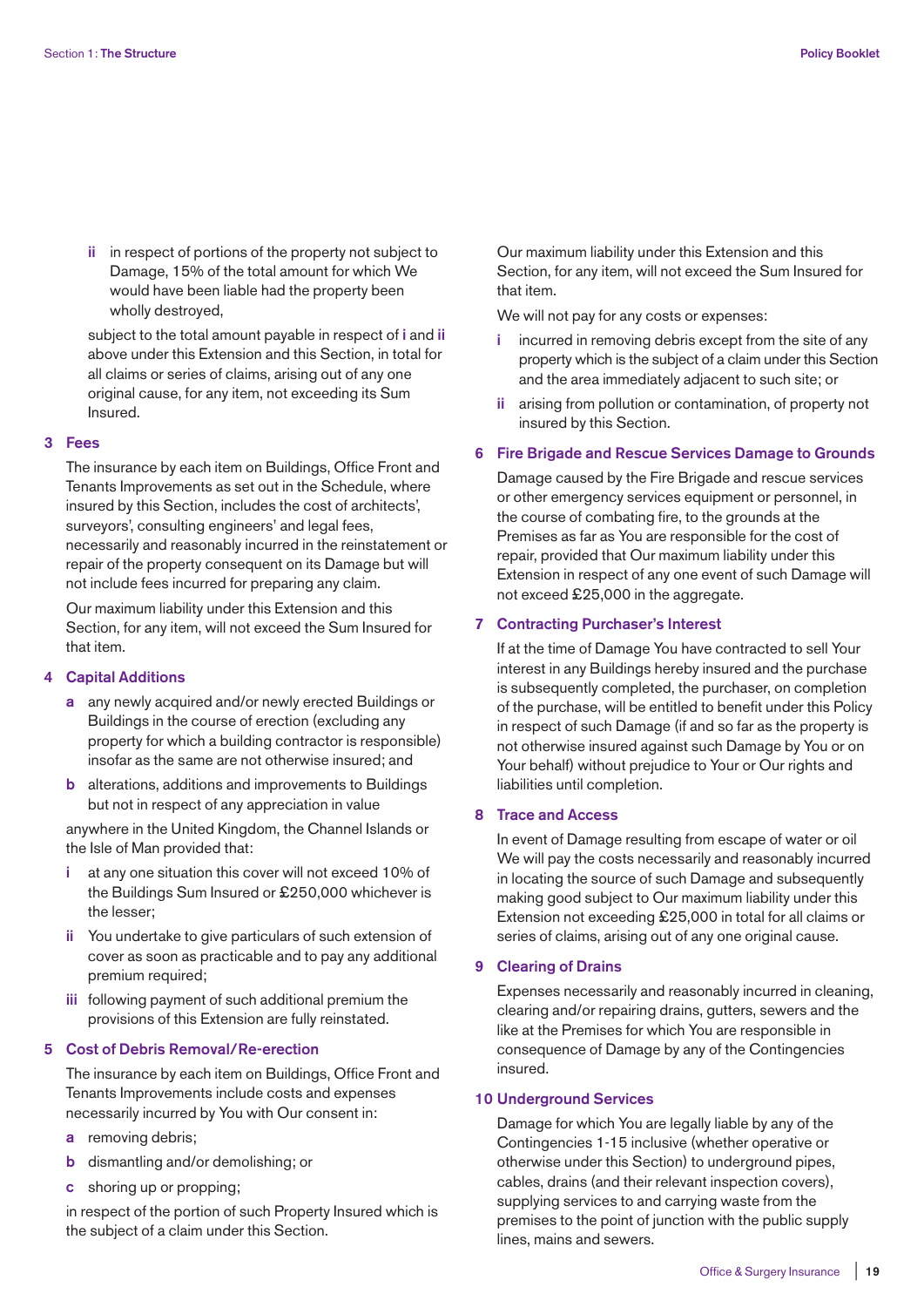## **Exclusions**

## **This Section does not cover:**

- **1** Property more specifically insured by You or on Your behalf;
- **2** Damage to Glass and Sanitary Ware as defined under Section 6 of this Policy other than breakage by or arising out of fire, lightning or explosion or salvage operations consequent thereon;
- **3** Damage to any electrical sign or its installation;
- **4** Damage (other than Damage by fire resulting from explosion) occasioned by the bursting of a boiler economiser or other vessel machine or apparatus in which internal pressure is due to steam only and belonging to or under Your control nor Damage to vessels machinery or apparatus or their contents resulting from the explosion thereof unless more specifically insured under the Policy Extensions;
- **5** A hydrostatic, pneumatic, or gas pressure test of any boiler or pressure vessel or an insulation breakdown test of any type of electrical equipment.

## **Conditions**

#### **1 Index Linking**

 The Sum Insured by each item of Section 1 of the Schedule is subject to Index Linking.

## **2 Limit of Liability**

 The maximum amount payable in respect of any item insured under this Section is the Sum Insured stated in the Schedule for each item plus Index Linking.

#### **3 Basis of Claims Settlement**

 The Basis of Settlement for each and every item under this Section will be on a Reinstatement Basis.

## **4 Automatic Reinstatement of Sum Insured**

 Unless there is written notice by Us to the contrary in the event of Damage under this Section We will automatically reinstate the Sum Insured provided that You undertake to pay the appropriate additional premium.

#### **5 Excess**

 We will not be liable for the amount of the Excesses stated in the Schedule for each and every claim in respect of:

- **a** Contingencies 6, 7, 8, 9, 10, 11, 12, 13 and 15.
- **b** Contingency 14

 All claims or series of claims, arising out of any one original cause, will be treated as one claim.

### **6 Flat / Felt Roof Condition**

 It is a condition precedent to Our liability that any flat or felt on timber portion of the roof is to be inspected once every 2 years and by a competent roofing contractor and any recommendations are implemented immediately.

 Notwithstanding any other Excess applicable under this Section, this Section does not cover and We will not be liable for the first £500 of each and every claim, for Damage to Property Insured under this Section caused by Contingency 8 as defined within this Section, in respect of any portion of the Premises roofed with felt on timber or with a flat roof.

 All claims or series of claims, arising out of any one original cause will be treated as one claim.

## **7 Subsidence**

 It is a condition precedent to Our liability in respect of any Damage insured under this Section caused by Contingency 14, that You will notify Us immediately of any demolition, groundworks, excavation or construction, being carried out on any adjoining site and We will then have the right to vary the terms or cancel this cover.

## **8 Portable Heaters**

 It is a condition precedent to Our liability under this Policy that:

- **a** no combustible material is left within 3 metres of any heater;
- **b** heaters are cleaned and maintained in accordance with the manufacturer's instructions;
- **c** 1 x 2 gallon foam extinguisher or a 1 x 10 lb dry powder extinguisher to be installed nearby; and
- **d** waste oil heaters, straw or wood burners, coal fires, or portable gas heaters (including LPG, Butane, Propane or similar), or portable oil fired heaters are not kept, used or stored in Your Premises.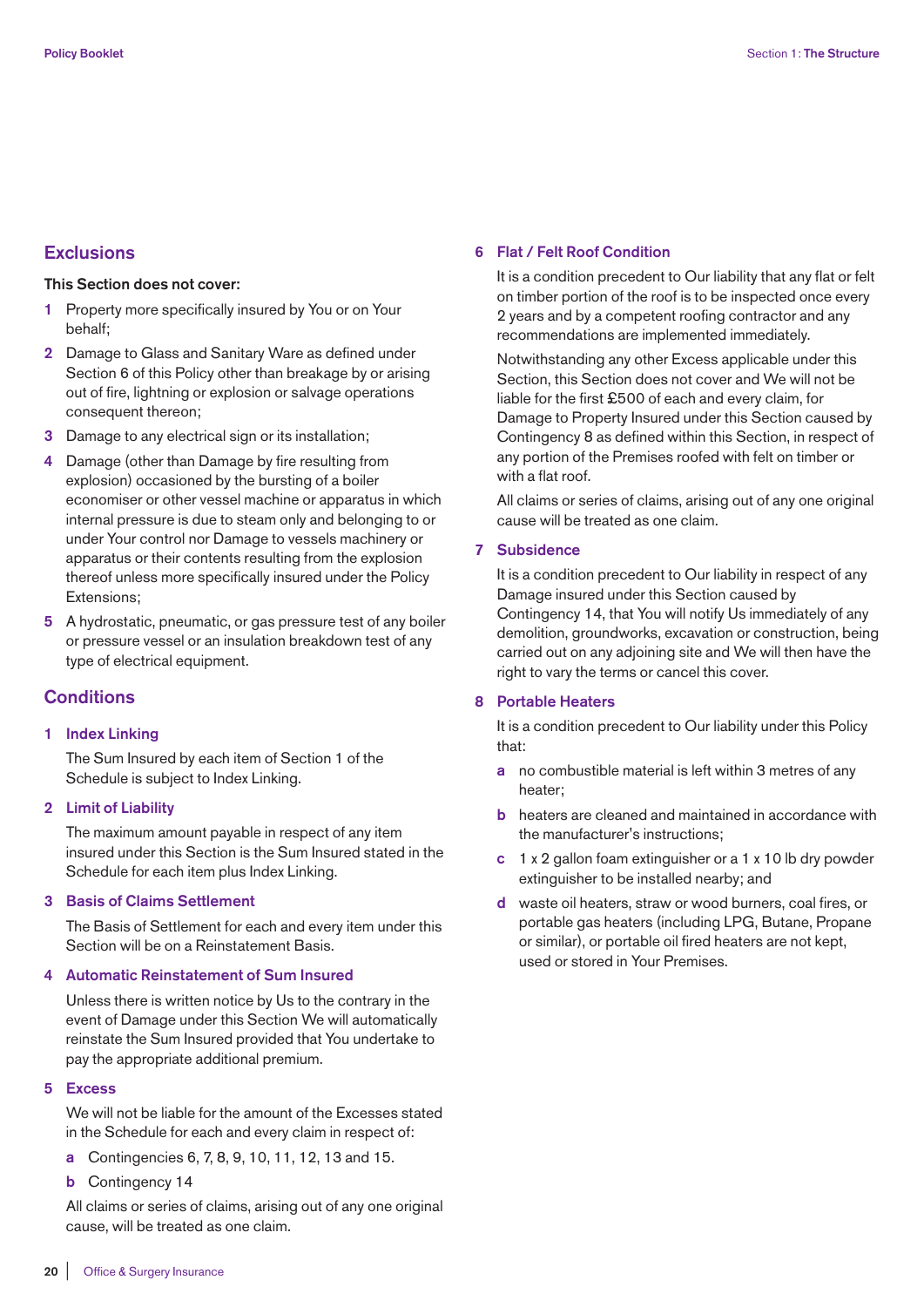## Section 2: **Contents**

## **Definitions**

**The definitions which apply to this Section are in addition to the General Definitions.**

## **Office Contents**

Office Contents belonging to You or for which You are responsible consisting of Contents, Computer Equipment, Stock, Documents, Works of Art, Exhibition Equipment and Computer System Records Replacement Costs.

## **Contents**

All Other Contents (other than Stock, Computer Equipment,Documents, Works of Art, Exhibition Equipment and Computer System Records Replacement Costs) belonging to You or for which You are responsible including:

- **a** wines, spirits, beers, ales, tobacco, cigars and cigarettes kept for entertainment purposes up to a limit of £500;
- **b** clothing, personal effects and pedal cycles belonging to You, Your partners, directors, Employees, customers or visitors for which You are responsible up to a limit of £500 any one person; and
- **c** the cost of materials and clerical labour incurred in reproducing Documents (but not the cost of producing information to be recorded);

## but excluding:

- **i** bills of exchange, promissory notes, money deeds bonds securities or documents of any description, cheques, stamps, credit cards, debit cards or travel tickets;
- **ii** jewellery, precious stones, precious metals, bullion, furs unless the Schedule states otherwise;
- **iii** stock of any description; and
- **iv** any other property separately described in the Schedule or which is more specifically insured.

## **Contingencies**

- **1 a Fire** but excluding Damage caused by:
	- **i** explosion resulting from fire;
	- **ii** earthquake or subterranean fire;
	- **iii a** its own spontaneous fermentation or heating; or
		- **b** it undergoing any heating process or any process involving the application of heat; or

## **b Lightning**.

## **2 Explosion**

 **a** of boilers or of gas, used for domestic purposes only but excluding Damage caused by earthquake or subterranean fire; or

- **b** otherwise but excluding Damage caused by or consisting of the bursting by steam pressure, of a boiler, economiser or other vessel, machine or apparatus, in which internal pressure is due to steam only and belonging to or under Your control.
- **3 Aircraft** or other aerial devices, or articles dropped therefrom.
- **4 Earthquake, Subterranean Fire**.
- **5 Riot, civil commotion**, strikers, locked out workers, persons taking part in labour disturbances or malicious persons acting on behalf of or in connection with any political organisation, excluding Damage:
	- **a** caused by cessation of work; or
	- **b** due to confiscation, requisition or destruction, by or by order of the government or any public authority.
- **6 Malicious Persons** or vandals, excluding Damage:
	- **a** caused by such malicious persons or vandals, acting on behalf of or in connection with any political organisation;
	- **b** caused by cessation of work:
	- **c** due to confiscation, requisition or destruction by or by order of the government or any public authority;
	- **d** caused by Theft as defined in Contingency 7 below;
	- **e** when the Premises are Vacant or Disused;
	- **f** in respect of property in the open unless agreed otherwise by Us; or
	- **g** in respect of property in any structure which is incapable of being locked.
- **7 Theft** or any attempt thereat but excluding:
	- **a** theft from any garden, yard or open space and any outbuilding detached from the main building;
	- **b** Damage to Property in any portion of the Premises which is Vacant or Disused;
	- **c** Theft following dishonest or fraudulent action by Your employees or any person lawfully on the Premises.
- **8 Storm, Tempest**, excluding Damage:
	- **a** caused by the escape of water from the normal confines of any natural or artificial water course, lake, reservoir, canal or dam;
	- **b** caused by inundation from the sea whether resulting from storm or otherwise;
	- **c** caused by frost, subsidence, ground heave or landslip;
	- **d** attributable solely to change in the water table level; or
	- **e** to walls (not forming part of the structure), fences, gates or moveable property in the open or in open sided structures.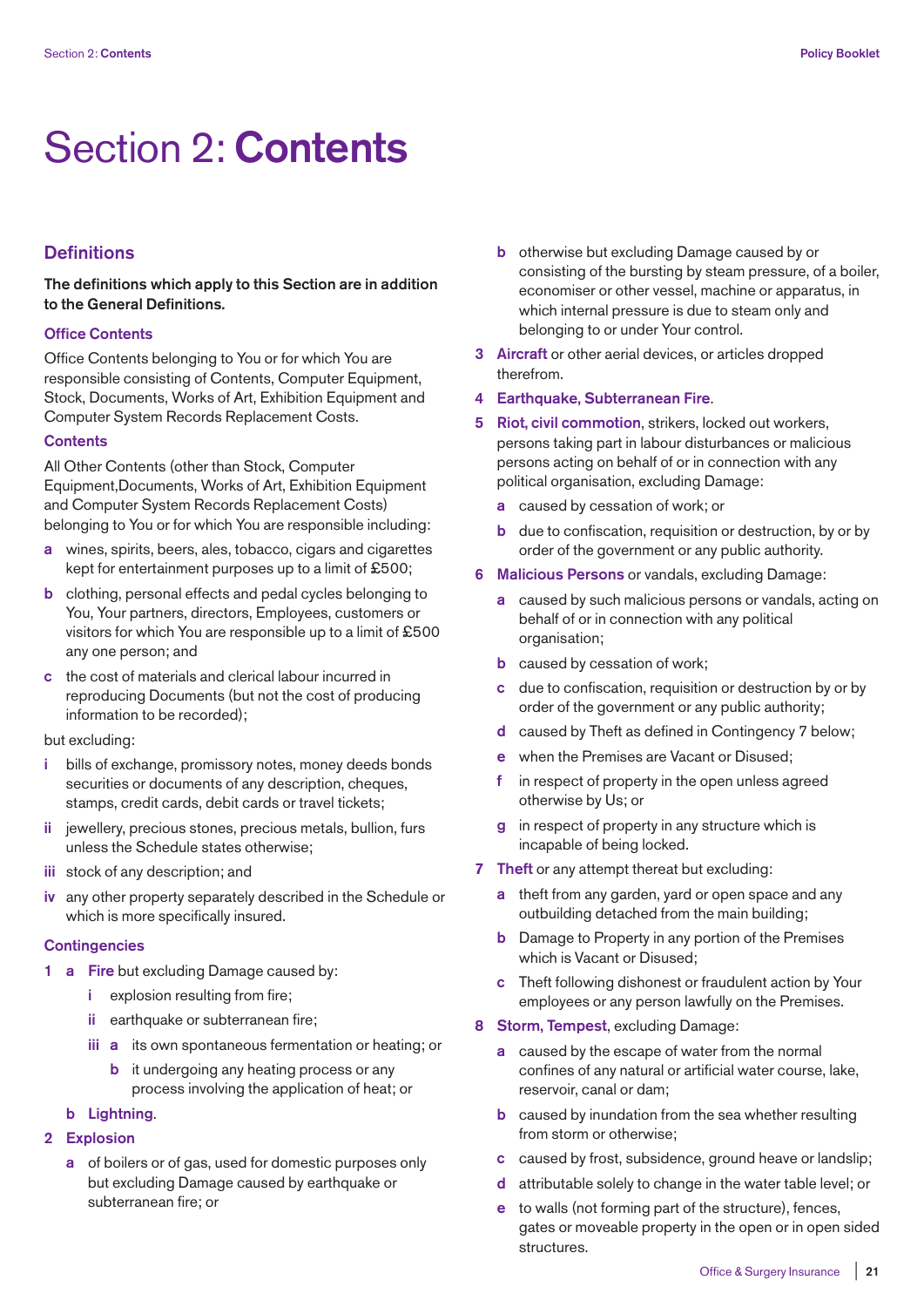#### **9 Flood** excluding Damage:

- **a** caused by storm or tempest;
- **b** caused by escape of water from any tank, apparatus or pipe;
- **c** caused by frost, subsidence, ground heave or landslip;
- **d** attributable solely to change in the water table level; or
- **e** to walls (not forming part of the structure), fences, gates or moveable property in the open or in open sided structures.
- **10 Escape of Water** from any tank, apparatus or pipe or escape of oil from any oil-fired heating installation, excluding Damage:
	- **a** caused by water discharged or leaking, from any automatic sprinkler installations;
	- **b** when the Premises are Vacant or Disused; or
	- **c** from any portable oil-fired heating installation.
- **11 Leakage of Beverages** from storage containers pipes and apparatus but excluding Damage to any portion of the Building which is Vacant or Disused.
- **12 Impact** by:
	- **a** falling trees or boughs, excluding Damage caused by lopping, pruning or felling;
	- **b** collapse or breakage of television or radio receiving aerials or satellite dishes; or
	- **c** vehicles or animals.

## **13 Accidental Discharge or Leakage of Automatic Sprinkler Installations**, excluding Damage caused by or attributable to:

- **a** heat caused by fire;
- **b** freezing when the Premises are Vacant or Disused;
- **c** repairs, alterations or extensions to the structures and/or sprinkler installations; or
- **d** defects in construction or condition, of which You are aware.
- **14 Subsidence or Ground heave**, of any part of the site on which the Premises stand and **Landslip**, but excluding:
	- **a** Damage to yards, car parks, roads, pavements, swimming pools, walls, gates and fences, unless also affecting a structure insured hereby;
	- **b** Damage caused by or consisting of:
		- **i** the normal bedding down or settlement of new structures;
		- **ii** the settlement or movement of made-up ground;
		- **iii** coastal or river erosion;
- **iv** defective, design or workmanship or the use of defective materials; or
- **v** fire, subterranean fire, explosion, earthquake or the escape of water from any tank, apparatus or pipe;
- **c** Damage which commenced prior to the Effective Date (as stated in the Schedule); or
- **d** Damage resulting from:
	- **i** demolition, construction, structural alteration or repair of any property; or
	- **ii** groundworks or excavation,

at the same Premises;

## **15 Any Accidental Cause** excluding:

- **a** Damage caused by or specifically excluded in Contingencies 1-14; or
- **b** Damage to the Property Insured caused by or consisting of:
	- **i** inherent vice, latent defect, gradual deterioration, wear and tear, frost, change in water table level, its own faulty or defective design or materials; or
	- **ii** faulty or defective workmanship, operational error or omission, on the part of You or any of Your Employees,

 but this will not exclude subsequent Damage which results from a cause not otherwise excluded by this Policy;

- **c** Damage caused by or consisting of:
	- **i** corrosion, rust, wet or dry rot, shrinkage, evaporation, leakage, loss of weight, dampness, contamination, fermentation, dryness, marring, scratching, vermin or insects; or
	- **ii** change in temperature, colour, flavour, texture or finish, action of light,

## Damage consisting of:

- **iii** joint leakage, failure of welds, cracking, fracturing, collapse or overheating, of boilers, economisers, superheaters, pressure vessels, or any range of steam and feed piping in connection therewith; or
- **iv** mechanical or electrical breakdown or derangement, in respect of the particular machines, apparatus or equipment, in which such breakdown or derangement originates,

## but this will not exclude:

such Damage not otherwise excluded by this Policy which itself results from any other Damage not otherwise excluded by this Policy; or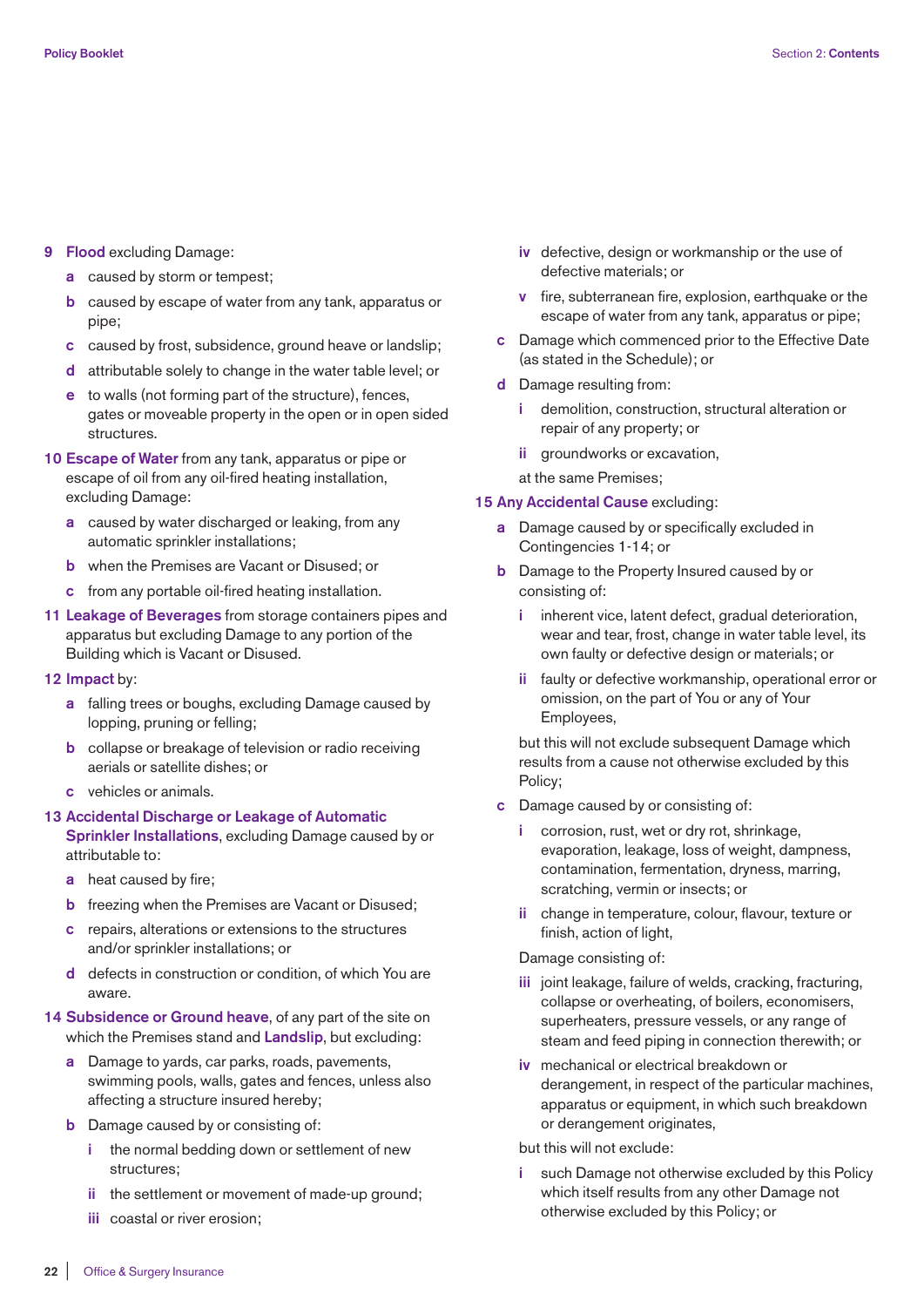- **ii** subsequent Damage which itself results from a cause not otherwise excluded by this Policy (unless more specifically insured);
- **d** Damage caused by or consisting of:
	- **i** subsidence, ground heave or landslip;
	- **ii** normal settlement or bedding down of new structures;
	- **iii** acts of fraud or dishonesty;
	- **iv** disappearance, unexplained or inventory shortage, misfiling or misplacing of information; or
	- **v** electrical or magnetic injury, disturbance or erasure, of electronic records;
- **e** destruction of or damage to a building or structure, caused by its own collapse or cracking;
- **f** Damage in respect of moveable property in the open or in open-sided structures, walls (not forming part of the structure), fences and gates, caused by wind, rain, hail, sleet, snow or dust;
- **g** Damage to the Property Insured:
	- **i** caused by fire resulting from its undergoing any heating process or any process involving the application of heat; or
	- **ii** (other than by fire or explosion) resulting from its undergoing any process of production, packing, treatment, testing, commissioning, servicing, adjustment or repair;
- **h** Damage:
	- **i** caused by freezing; or
	- **ii** to fixed glass and sanitary ware,
	- in respect of any building which is Vacant or Disused;
- **i** Damage in respect of:
	- **i** jewellery, precious stones, precious metals, bullion or furs;
	- **ii** property in transit;
	- **iii** money, cheques, stamps, bonds, credit cards or securities of any description; or
	- **iv** fixed glass and sanitary ware:
		- **a** due to repairs or alterations, being carried out at the Premises;
		- **b** during installation or removal, of such glass or sanitary ware; or
		- **c** which was broken or cracked prior to the Effective Date (as stated in the Schedule);
- **j** Damage in respect of:
	- **i** vehicles licensed for road use (including accessories thereon), caravans, trailers, railway locomotives, rolling stock, watercraft or aircraft;
	- **ii** property or structures in the course of construction or erection and materials or supplies in connection with all such property in course of construction or erection;
	- **iii** land, roads, piers, jetties, bridges, culverts or excavations; or
	- **iv** livestock, growing crops or trees,

 unless specifically mentioned as insured by this Section; or

 **k** Damage occasioned by delay, embargo, nationalisation, confiscation, requisition, seizure or destruction, by or by order of the government or any public authority.

## **Computer Equipment**

Computers, software and ancillary equipment belonging to You or for which You are responsible being used in connection with or for the purposes of the Business.

### **Computer System Records Replacement Costs**

the cost of materials, clerical labour and computer time incurred in reproducing computer system records (but not the cost of producing information to be recorded).

## **Stock**

- **a** stock and materials in trade, work in progress, finished goods and customers goods belonging to You or for which You are responsible, and
- **b** flyers, posters and the like used for promotional purposes.

## **Documents**

Documents, stationery, manuscripts, patterns, models, plans, designs, films, transparencies and business books belonging to You or for which You are responsible.

## **Exhibition Equipment**

Exhibition and trade show stands and display equipment belonging to You or for which You are responsible.

#### **Works of Art**

Curios, rare books, stamp collections, pictures and other works of art, up to the limit stated in the Schedule and £500 any one item unless the Schedule states otherwise.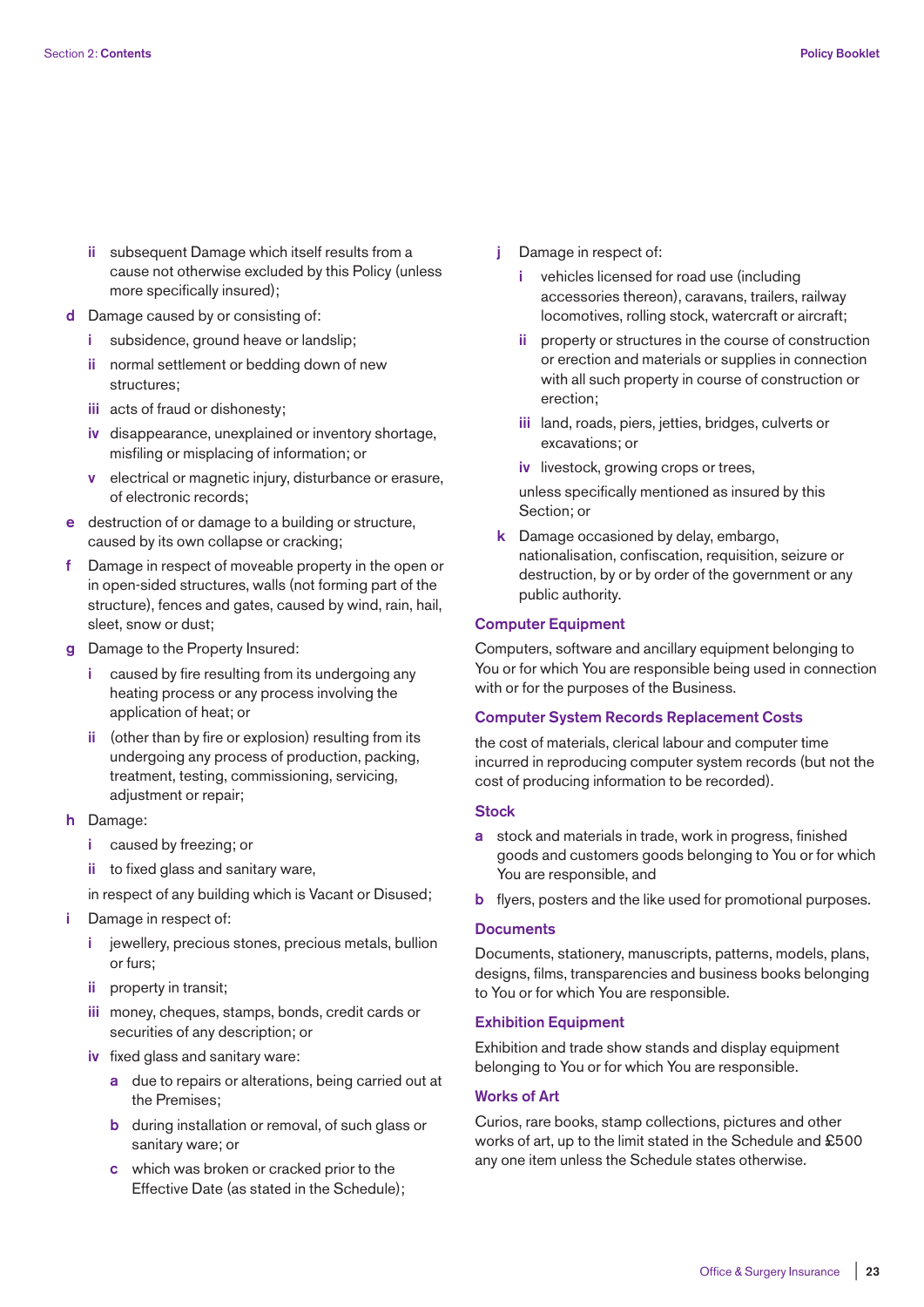## **Cover**

In the event of Damage at the Premises to any Property Insured in connection with the Business occurring during the Period of Insurance and caused by any of the Contingencies (where stated in the Schedule), We will pay to You the value of such Property Insured or the amount of the Damage at the time of such Damage or, at Our option, reinstate or replace such property.

Provided that:

- **a** Our liability under this Section in total for all claims or series of claims, arising out of any one original cause, will not exceed the Sum Insured for each item (or any other stated limit of liability); and
- **b** unless otherwise stated, the Sum Insured (or any other stated limit of liability) applies in the aggregate to property collectively described by each item under this Section.

## **Extensions**

## **The Insurance provided by this Section is extended to include the following:**

## **1 Underground Services**

 Damage for which You are legally liable by any of the Contingencies 1-15 inclusive (whether operative or otherwise under this Section) to underground pipes, cables, drains (and their relevant inspection covers), supplying services to and carrying waste from the premises to the point of junction with the public supply lines, mains and sewers.

## **2 Theft Damage to Buildings**

 The cost of repairing Damage by theft or any attempt thereat, to Buildings at the Premises (whether or not Buildings are insured under this Policy), if You are responsible for the repairs and the Damage is not otherwise insured.

## **3 Fire Brigade and Rescue Services Damage to Grounds**

 Damage caused by the Fire Brigade and rescue services or other emergency services equipment or personnel, in the course of combating fire, to the grounds at the Premises as far as You are responsible for the cost of repair, provided that Our maximum liability under this Extension in respect of any one event of such Damage will not exceed £25,000 in the aggregate.

## **4 Property Temporarily Removed (Cleaning, Renovation or Repair)**

 Office Contents whilst temporarily removed for cleaning, renovation, demonstration or other similar purposes anywhere in the United Kingdom, the Republic of Ireland, the Channel Islands or the Isle of Man but excluding:

- **a** any amount exceeding 20% of the relevant item Sum Insured stated in the Schedule;
- **b** Damage caused by theft or attempted theft from an unattended vehicle between the hours of 6 a.m. and 9 p.m. unless;
	- **i** all doors, windows and other openings are left closed, securely locked and properly fastened;
	- **ii** the property is hidden from view as far as is reasonably practical;
	- **iii** entry or access to the vehicle has been gained by forcible and violent means;
- **c** Damage caused by theft or attempted theft between the hours of 9 p.m. and 6 a.m. unless the Property is in Your personal custody or that of any of Your partners, Your directors or Your employees, or in a securely locked or occupied building; and
- **d** property otherwise insured.

#### **5 Replacement Locks**

 The cost of changing the locks on doors, windows, safes and strongrooms at the Premises following theft, where insured by this Section of keys from the Premises or from Your home or that of any of Your partners or any of Your directors or any Employee entrusted with keys, provided that Our maximum liability under this Extension as a result of any one event of such theft will not exceed £25,000 in the aggregate.

## **6 Cost of Debris Removal/Re-erection**

 The insurance by each item includes costs and expenses necessarily incurred by You with Our consent in:

- **a** removing debris;
- **b** dismantling and/or demolishing; or
- **c** shoring up or propping;

 in respect of the portion of such Property Insured which is the subject of a claim under this Section.

 Our maximum liability under this Extension and this Section, for any item, will not exceed the Sum Insured for that item.

We will not pay for any costs or expenses:

- **i** incurred in removing debris except from the site of any property which is the subject of a claim under this Section and the area immediately adjacent to such site; or
- **ii** arising from pollution or contamination, of property not insured by this Section.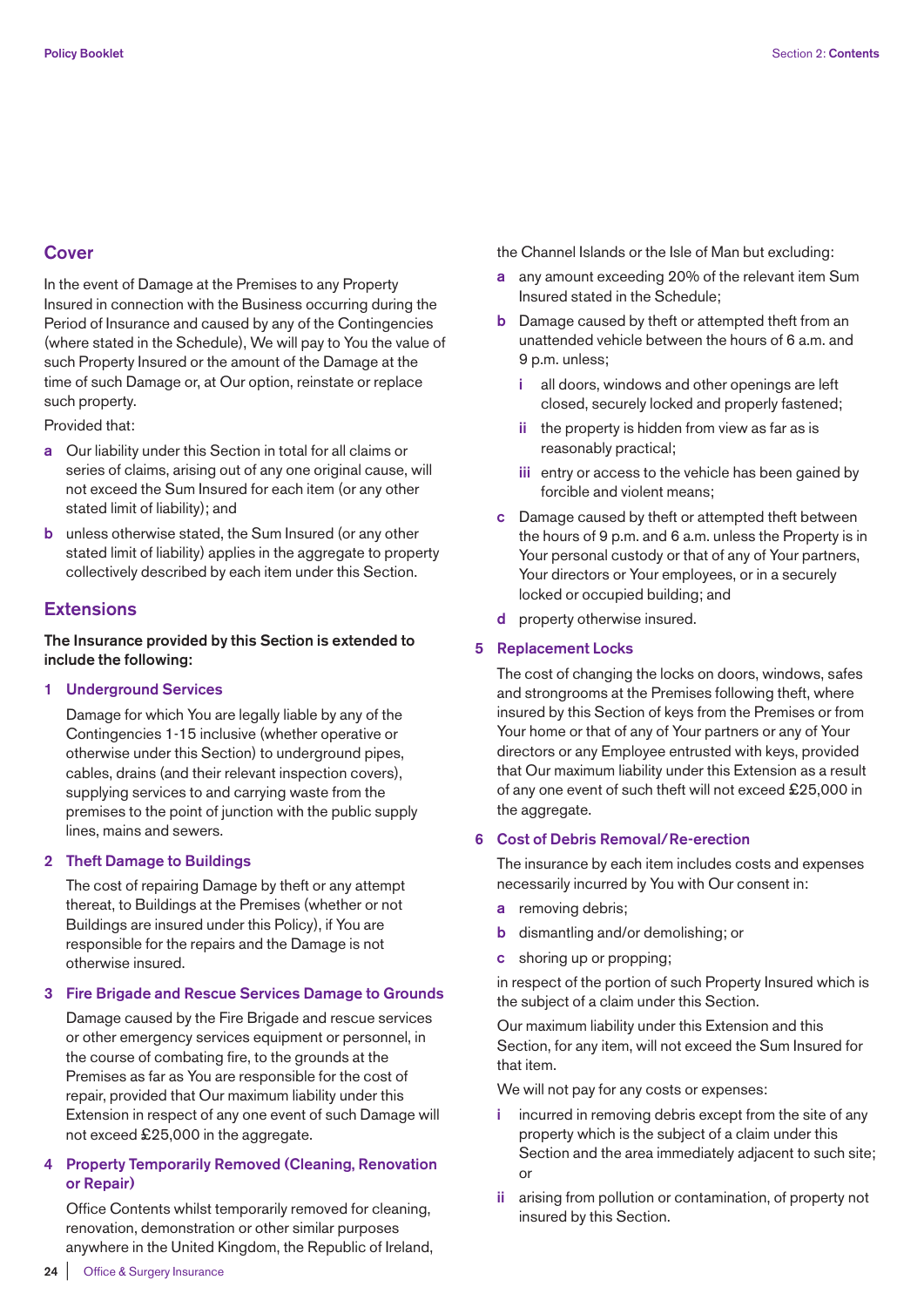## **6 Loss of Oil and Metered Water**

 Cover for Damage caused by escape of water or oil from any tank, apparatus or pipe (not being automatic sprinkler installations), where insured by this Section, includes the cost of water or oil (calculated at the current rate per cubic metre) consumed as a direct result of escape, subject to the amount payable under this Extension not exceeding £25,000 in total for all claims or series of claims, arising out of any one original cause.

#### **7 Exhibitions and Trade Shows**

 Damage by any of the Contingencies to the Property Insured whilst at any indoor exhibition or trade show including whilst being erected or dismantled at any indoor exhibition or trade show within the United Kingdom, the Channel Islands and the Isle of Man but excluding:

- **a** theft unless involving forcible and violent entry to or exit from the exhibition or trade show premises;
- **b** any amount exceeding £10,000 during any one Period of Insurance.

#### **8 Capital Additions**

- **a** any newly acquired Contents insofar as the same are not otherwise insured; and
- **b** alterations, additions and improvements to Contents but not in respect of any appreciation in value,

 anywhere in the United Kingdom, the Channel Islands or the Isle of Man.

provided that:

- **i** at any one situation this cover will not exceed 10% of the Contents Sum Insured or £250,000 whichever is the lesser;
- **ii** You undertake to give particulars of such extension of cover as soon as practicable and to pay any additional premium required; and
- **iii** following payment of such additional premium the provisions of this Extension are fully reinstated.

## **9 Temporary Removal (Directors, Partners or Employees Homes)**

 Damage to Office Contents whilst at the homes of Your directors, Your partners or Your Employees within the United Kingdom, Channel Islands or Isle of Man or in transit to or from such premises.

 Provided that Our maximum liability under this Extension will not exceed:

 **a** £1,000 in total for all claims or series of claims, arising out of any one original cause;

**b** subject to a maximum amount of £5,000 in the aggregate during any one Period of Insurance.

#### **10 Removal of Nests**

 The costs of removing wasps, bees or hornets nests from the Premises. Provided that Our maximum liability under this Extension will not exceed £1,000 for any one claim.

## **Exclusions**

This Section does not cover:

- **1** Property more specifically insured by You or on Your behalf;
- **2** Damage by confiscation or detention by customs or other officials or authorities;
- **3** Damage to any particular piece of plant or fittings of the electrical installation or appliances by self-ignition, short circuit, excessive pressure, self-heating or leakage of electricity unless more specifically insured under the Policy Extensions;
- **4** Damage to Glass and Sanitary Ware as defined under Section 6 of this Policy other than breakage by or arising out of fire, lightning or explosion or salvage operations consequent thereon;
- **5** Damage to any electrical sign or its installation;
- **6** any disappearance or shortage revealed only at the time of a stocktaking or a stock check or the making of an inventory or not traceable to a specific event;
- **7** erasure or distortion of information on computer records or other records unless more specifically insured under the Policy Extensions;
- **8** a hydrostatic, pneumatic, or gas pressure test of any boiler or pressure vessel or an insulation breakdown test of any type of electrical equipment;
- **9** loss or damage recoverable under the maintenance agreement or any warranty or guarantee, or which would be recoverable but for breach of Your obligations under the agreement;
- **10** Damage (other than Damage by fire resulting from explosion) occasioned by the bursting of a boiler economiser or other vessel machine or apparatus in which internal pressure is due to steam only and belonging to or under Your control nor Damage to vessels, machinery or apparatus or their contents resulting from the explosion thereof.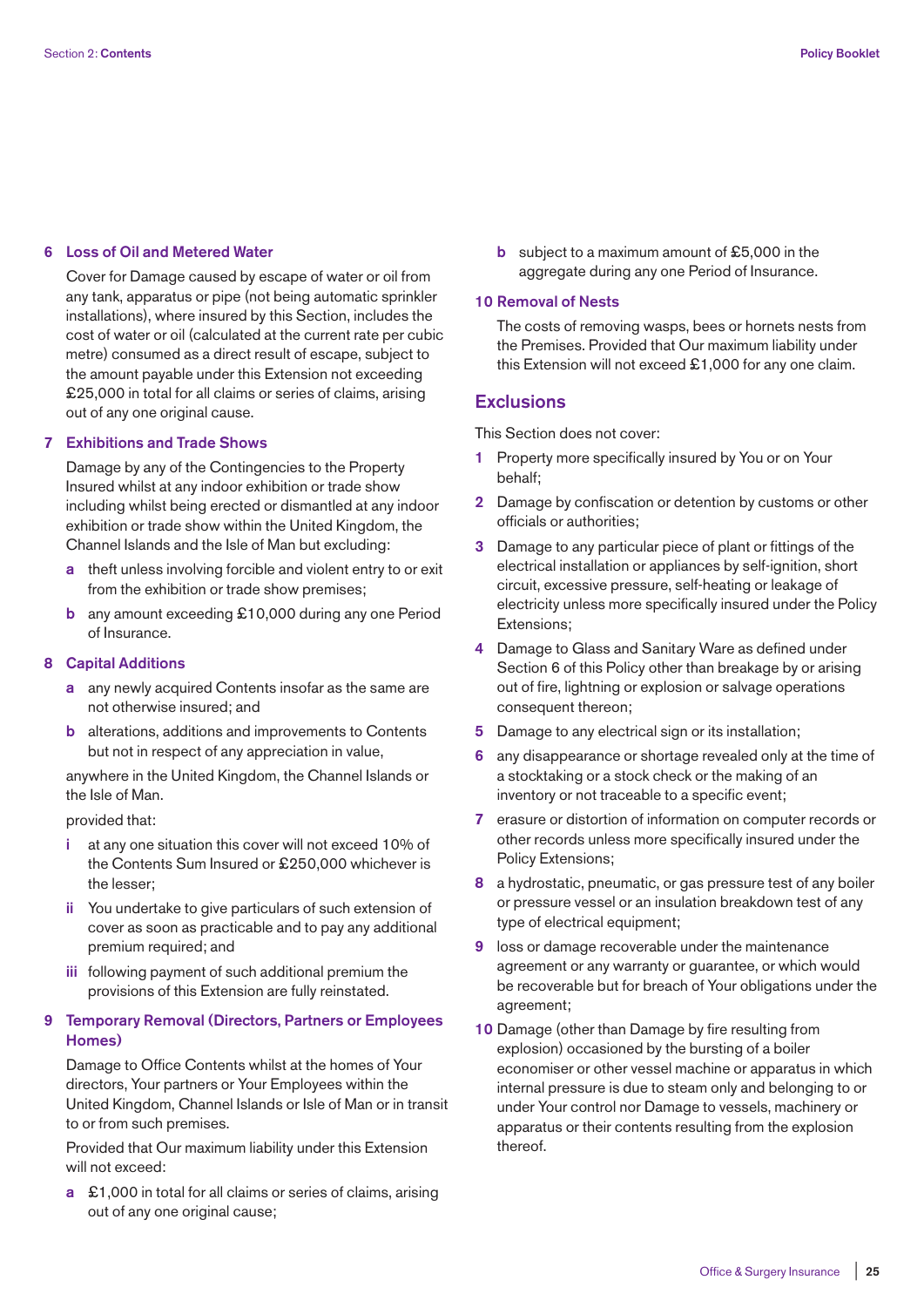## **Conditions**

## **1 Index Linking**

 The Sums Insured by this Section are subject to Index Linking.

## **2 Limit of Liability**

 The maximum amount payable in respect of any Item insured under this Section is the Sum Insured stated in the Schedule for each item plus Index Linking.

## **3 Basis of Claims Settlement**

#### **a Stock**

 We will pay You for the value of the Property at the time of such Damage or at Our option reinstate or replace the Property or any part thereof.

 If the Sum Insured at the time of any Damage is less than the full cost of replacement at current prices then You will be Your insurer for the difference and bear a rateable share of the Damage accordingly.

## **b Office Contents other than Stock**

 The Basis of Settlement for each and every Item other than Stock under this Section will be on a Reinstatement Basis. We may at Our option reinstate or replace the property or any part thereof.

## **4 Automatic Reinstatement of Loss**

 We will in the event of Damage under this Section automatically reinstate the Sum Insured unless there is written notice by Us to the contrary provided that:

- **a** You pay the additional premium; and
- **b** You will take immediate steps to carry out any alterations to the protections of the Premises which We may require.
- **5 Excess**

 We will not be liable for the amount of the Excess stated in the Schedule for each and every claim in respect of Contingencies 6, 7, 8, 9, 10, 11, 12, 13 and 15.

#### **6 Flat / Felt Roof Condition**

 It is a condition precedent to Our liability that any flat or felt on timber portion of the roof is to be inspected once every 2 years and by a competent roofing contractor and any recommendations are implemented immediately.

 Notwithstanding any other Excess applicable under this Section, this Section does not cover and We will not be liable for the first £500 of each and every claim, for Damage to Property Insured under this Section caused by Contingency 8 as defined within this Section, in respect of any portion of the Premises roofed with felt on timber or with a flat roof.

## **7 Subsidence**

 It is a condition precedent to Our liability in respect of any Damage insured under this Section caused by Contingency 14, that You will notify Us immediately of any demolition, groundworks, excavation or construction, being carried out on any adjoining site and We will then have the right to vary the terms or cancel this cover.

## **8 Portable Heaters**

 It is a condition precedent to Our liability under this Policy that:

- **a** no combustible material is left within 3 metres of any heater;
- **b** heaters are cleaned and maintained in accordance with the manufacturer's instructions;
- **c** 1 x 2 gallon foam extinguisher or a 1 x 10 lb dry powder extinguisher to be installed nearby; and
- **d** waste oil heaters, straw or wood burners, coal fires, or portable gas heaters (including LPG, Butane, Propane or similar), or portable oil fired heaters are not kept, used or stored in Your Premises.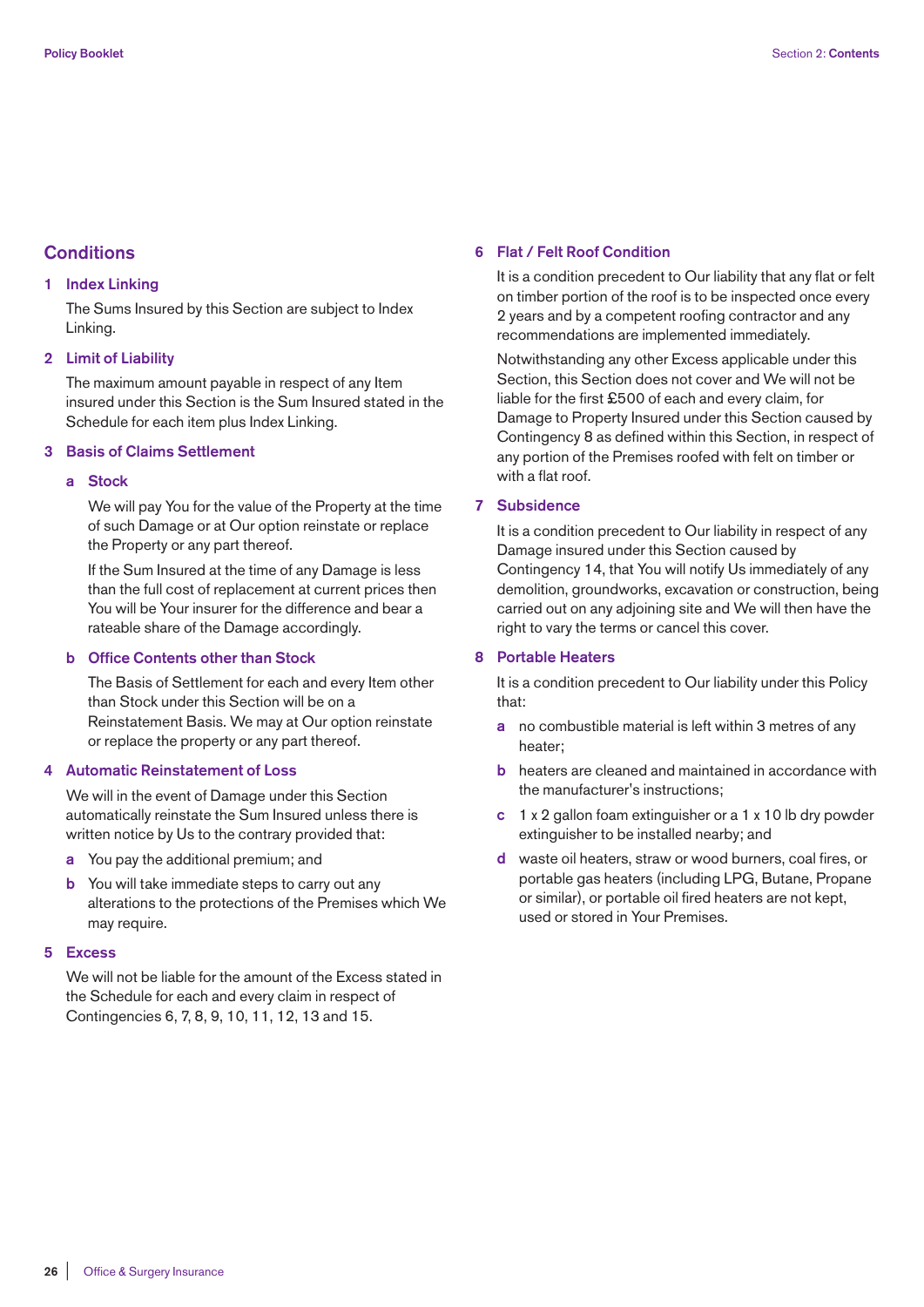# Section 3: **Public and Products Liability**

## **Definitions**

**The definitions which apply to this Section are in addition to the General Definitions.**

## **Employee**

Any person while working for You in connection with the Business who is

- **a** under a contract of service or apprenticeship with You;
- **b** a person under a contract of service or apprenticeship with some other employer and who is hired to or borrowed by You;
- **c** a labour master or person supplied by a labour master;
- **d** a person engaged by a labour only sub-contractor;
- **e** a self-employed person performing work under a similar degree of control and direction by You as a person under a contract of service or apprenticeship with You;
- **f** a driver or operator of hired-in plant;
- **g** a trainee or person undergoing work experience; or
- **h** a voluntary helper.

## **Territorial Limits**

- **a** The United Kingdom, the Isle of Man or the Channel Islands;
- **b** elsewhere in the world for visits in connection with the Business undertaken by You or any of Your directors or Employees normally resident in **a** above,

in respect of the performance of non-manual work other than the collection and delivery of goods or the erection and dismantling of estate agency boards and signs.

## **Products Supplied**

Any goods (including their containers, packaging, labelling and instructions for use) sold, supplied, hired out, repaired, renovated, serviced, altered, installed or treated by You in connection with the Business and no longer in Your charge or control.

## **Business**

The Business as shown in the Schedule includes:

- **1** ownership maintenance and repair of the premises;
- **2** the provision and management of canteen, sports, social or welfare organisations for the benefit of Employees and fire, security, first aid, medical and ambulance services;
- **3** private work undertaken with Your prior consent by Employees for any of Your directors or senior officials; and
- **4** participation in trade shows or exhibitions.

## **Cover**

In the event of the Contingency described below We will indemnify You against the following:

- **1** all sums which You become legally liable to pay for compensation and claimants' costs and expenses in respect of the Contingency in connection with the Business;
- **2** all costs and expenses of litigation incurred with Our written consent in respect of a claim against You to which the indemnity expressed in this Section applies; and
- **3** the payment of the solicitor's fee incurred with Our written consent for representing You at proceedings in any Court of Summary Jurisdiction arising out of any alleged breach of statutory duty resulting in any Contingency which may be the subject of indemnity under this Section or at any Coroner's Inquest or Fatal Accident Inquiry in respect of any such Contingency.

## **Contingency**

## **Public Liability and Products Liability**

- **a** accidental Bodily Injury to any person other than an employee;
- **b** accidental Damage to Property not belonging to You or in Your charge or under Your control or that of any Employee;
- **c** accidental obstruction, trespass, nuisance or interference with any easement of air, light, water or way;
- **d** wrongful arrest, detention, imprisonment or eviction of any person, malicious prosecution or invasion of the right of privacy,

occurring within the Territorial Limits during the Period of Insurance and happening in connection with the Business.

Our liability for all compensation (excluding costs) payable to any claimant or number of claimants in respect of or arising out of any one event or all events of a series consequent on one original cause will not exceed the Indemnity Limit stated in Section 3 of the Schedule but in respect of Products Supplied this limit will apply to all insured events occurring in any one Period of Insurance.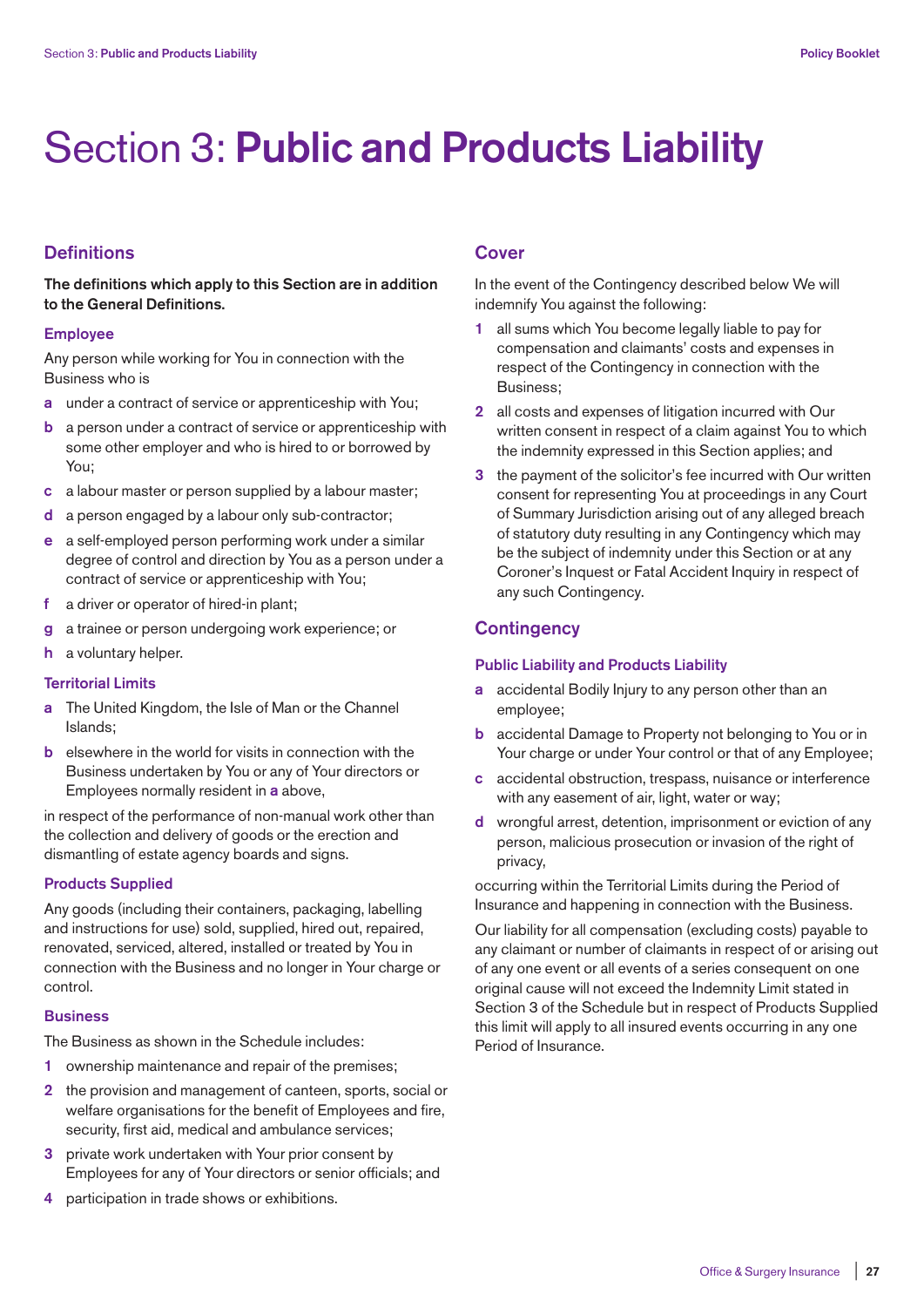## **Extensions**

## **The insurance provided by this Section is extended to include the following:**

## **1 Compensation for Court Attendance**

 In the event of any of the undermentioned persons attending court as a witness at Our request in connection with a claim in respect of which You are entitled to indemnity under this Section We will provide compensation to You at the following rates per day for each day on which attendance is required:

- **a** £500 for You or any of Your directors or any of Your partners;
- **b** £250 for any Employee.

## **2 Health and Safety at Work, etc. Act 1974**

 We will indemnify You and at Your request any of Your directors or Your partners or any Employee against legal costs and expenses incurred in defending prosecutions for a breach of the Health and Safety at Work etc. Act 1974 or similar legislation in Northern Ireland, the Channel Islands or the Isle of Man committed or alleged to have been committed in the course of the Business during the Period of Insurance. We will also pay the prosecution costs awarded and the costs incurred with Our written consent in appealing against any judgement given.

Provided that:

- **a** this indemnity will not apply to the payment of fines or penalties;
- **b** the prosecution relates to the health safety and welfare of any person other than an Employee;
- **c** proceedings arise from an incident which relates to a claim or potential claim under this Section.

## **3 Additional Persons Insured**

We will subject to the terms of this Section indemnify:

- **a** in the event of the death of any person entitled to indemnity under this Section the deceased's legal personal representatives but only in respect of liability incurred by such deceased person;
- **b** at Your request:
	- any principal in respect of liability arising out of the performance by You of any agreement entered into by You with the principal to the extent required by such agreement;
	- **ii** any of Your directors or Your Partners or Your Employees in respect of liability arising in connection with the Business;

 provided that You would have been entitled to indemnity under this Section if the claim had been made against You

- **iii** any officer committee or member of Your canteen sports social or welfare organisations fire security first aid medical or ambulance services in their respective capacities as such;
- **iv** any of Your directors or Your partners or senior officials in respect of private work undertaken by any Employee for that director or partner or senior official.

#### Provided that:

- such persons are not entitled to indemnity under any other policy covering such liability;
- **ii** each person will as though they were You observe fulfil and be subject to the terms of this Policy insofar as they can apply;
- **iii** We retain sole conduct and control of any claim; or
- **iv** where We are required to indemnify more than one party Our total liability will not exceed the relevant Indemnity Limit.

## **4 Cross Liabilities**

 Where You comprise more than one party We will treat each party as if a separate Policy had been issued to each provided that nothing in this Extension will increase Our liability beyond the amount for which We would have been liable had this Extension not applied.

## **5 Data Protection Act 1998**

 We will indemnify You and at Your request any of Your directors or Your partners or any Employee against the sums which You or any of Your directors or Your partners or any Employee become(s) legally liable to pay as damages under Section 13 of the Data Protection Act 1998 for Damage or distress caused in connection with the Business during the Period of Insurance provided that You are:

- **a** a registered user in accordance with the terms of the Act;
- **b** not in business as a computer bureau.

 The total amount payable including all costs and expenses under this Extension in respect of all claims occurring during any one Period of Insurance is limited to £500,000.

The indemnity provided by this Extension shall not apply to:

any Damage or distress caused by any deliberate act or omission by You the result of which could reasonably have been expected by You having regard to the nature and circumstances of such act or omission;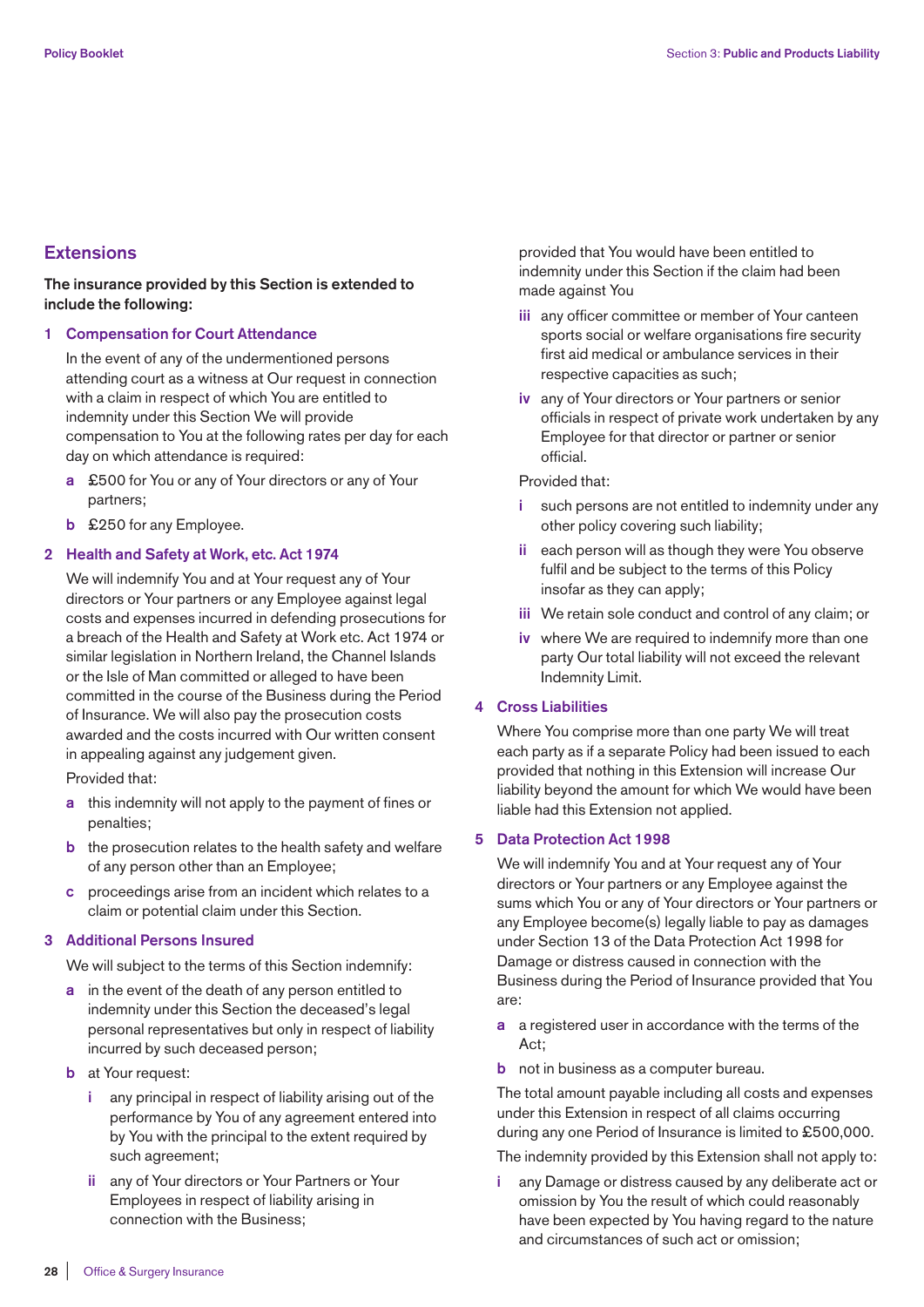- **ii** any Damage or distress caused by any act of fraud or dishonesty;
- **iii** the costs and expenses of rectifying rewriting or erasing data;
- **iv** liability arising from the recording processing or provision of data for reward or to determine the financial status of any person; or
- **v** the payment of fines or penalties.

## **6 Corporate Manslaughter and Corporate Homicide Act 2007**

 We will indemnify You against legal costs and expenses, incurred with Our prior written consent, in defence of any criminal proceedings (including any appeal against conviction arising from such proceedings) brought in respect of a charge, or investigations in connection with a charge, of corporate manslaughter or corporate homicide, under the Corporate Manslaughter and Corporate Homicide Act 2007 or any equivalent legislation in the Isle of Man or the Channel Islands, committed or alleged to be committed in the course of the Business during the Period of Insurance.

Provided that:

- **a** Our liability under this Extension will not exceed the Indemnity Limit stated in Section 3 of the Schedule in the aggregate and in any one Period of Insurance;
- **b** this Extension will only apply to proceedings brought in Great Britain, Northern Ireland, the Isle of Man or the Channel Islands;
- **c** We must consent to the appointment of any solicitor or counsel, acting on Your behalf;
- **d** You must immediately notify Us of receipt of any summons or other process, served upon You, which may give rise to proceedings arising from the cover under this Extension; and
- **e** before We consent to fund any appeal, advice must have been received from Counsel that there is a strong probability that the appeal will be successful. Any information in support of this assertion requested by Us will be supplied by You.

 It is understood that We will have no liability under this Extension:

- **i** if You have committed any deliberate or intentional criminal act that gives rise to a charge of corporate manslaughter or corporate homicide;
- **ii** for any fines or penalties, of any kind; or
- **iii** where You can obtain indemnity for the costs of defending a criminal proceeding

 in relation to corporate manslaughter or corporate homicide, from any other source or insurance or where but for the existence of this Extension You would have obtained indemnity from any other source or insurance.

## **7 Defective Premises Act 1972**

 We will indemnify You in respect of legal liability arising out of the ownership of premises in the event of any premises being disposed of by You prior or subsequent to the inception of this Policy where such liability devolves upon You by reason of the Defective Premises Act 1972 or Section 5 of the Defective Premises (Northern Ireland) Order 1975 provided that:

- **a** such liability is not otherwise insured; or
- **b** We will not be liable in respect of damage to that part of such premises on which You or anyone on Your behalf has worked if such damage directly results from such work.

## **8 Damage to Leased or Rented Premises**

 The exclusion of property in Your charge or under Your control or that of any of Your Employees will not apply in respect of Damage to premises (or fixtures or fittings thereof) hired or rented to You provided that this extension will not apply to liability in respect of:

- **a** such Damage if the liability is assumed by You under a tenancy or other agreement and would not have attached in the absence of such agreement; or
- **b** the first £100 of such Damage caused otherwise than by fire or explosion.

## **9 Member to Member Liability**

 We indemnify any member of Your sports or social organisations in respect of liability for accidental Bodily Injury or Damage to Property sustained by fellow members of such organisations while engaged in the activities of such organisations.

## **10 Motor Contingent Liability**

 We will indemnify You against legal liability arising out of the use in the course of the Business of any motor vehicle which is not Your property, nor provided by You.

Provided that this indemnity will not apply:

- **a** for loss, destruction or damage, to such vehicle or any property contained therein;
- **b** whilst such vehicle is being driven by You;
- **c** whilst such vehicle is being driven with Your consent of by any person who does not hold a licence to drive such vehicle;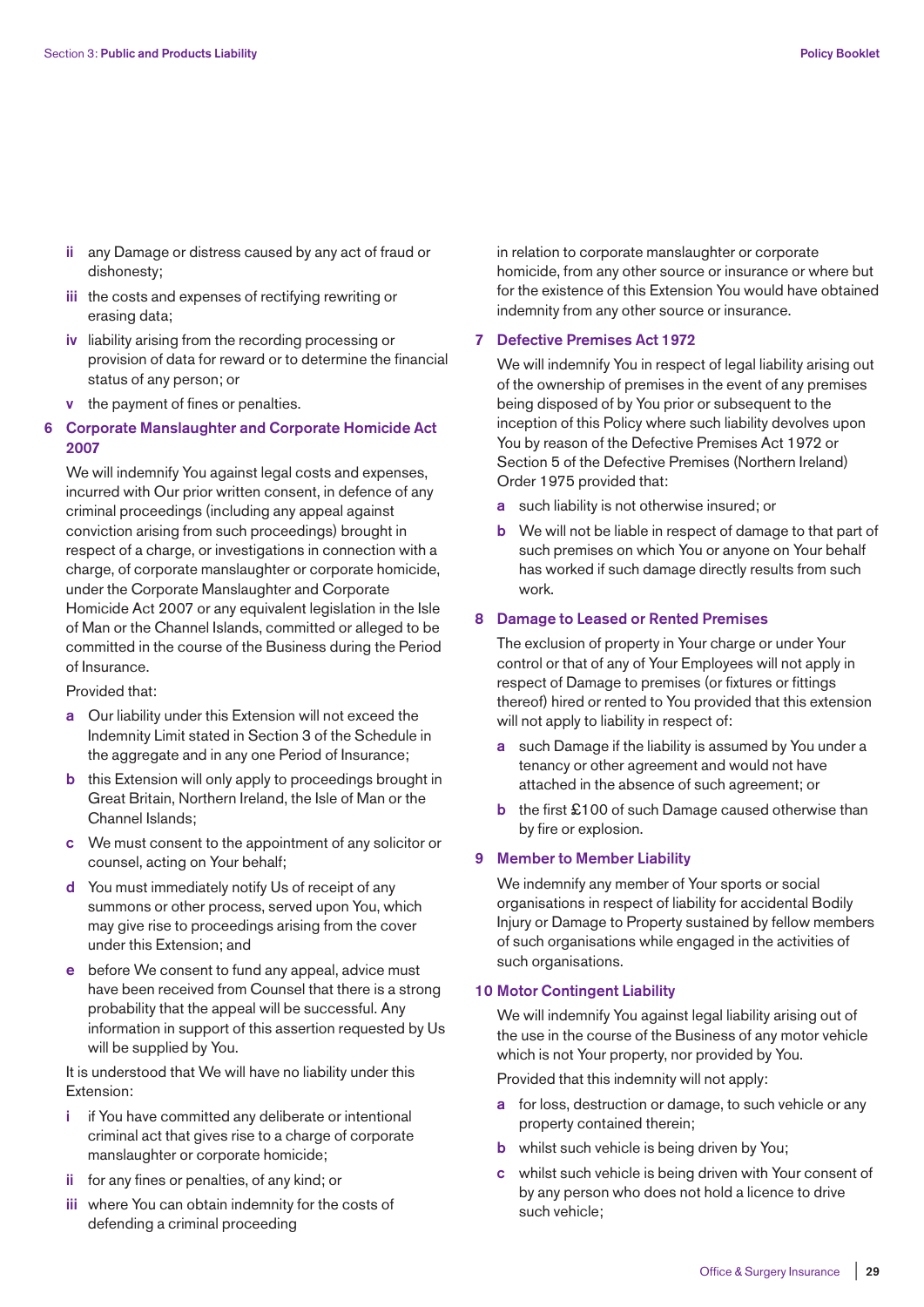- **d** for legal liability for which You are entitled to indemnity under any other insurance; or
- **e** for legal liability arising outside the Territorial Limits.

#### **11 Overseas Personal Liability**

 We will indemnify You and at Your request any of Your directors or any of Your partners or any Employee or any family member accompanying them while temporarily outside the Territorial Limits in connection with the Business against legal liability as defined in this Section incurred in a personal capacity.

Provided that this indemnity will not apply:

- **a** to legal liability arising out of the ownership or tenure of any land or building; or
- **b** where indemnity is provided by any other insurance.

## **12 Work Overseas**

 The indemnity provided under this Section will extend to apply

- **a** within any member country of the European Union outside of the Territorial Limits where any person is temporarily engaged on Your Business; and
- **b** elsewhere in the world where any person is temporarily engaged in non-manual work in connection with Your Business.

## **13 Indemnity to Principals**

We will at Your request indemnify any principal to the extent required by the contract between You and the principal in respect of liability arising from the performance of work by You for such principal.

Provided that:

- **a** We retain sole conduct and control of any claim; and
- **b** the principal observes fulfils and be subject to the terms conditions, Exclusions and limits of this Section in so far as they can apply.

## **14 Consumer Protection and Food Safety Acts**

 We will indemnify You and at Your request any of Your directors, Your partners or Your Employees against legal costs and expenses incurred with Our written consent in connection with the defence of any proceedings or an appeal against conviction arising from such proceedings brought for a breach of:

- **a** Part 2 of the Consumer Protection Act 1987; or
- **b** Section(s) 7, 8, 14 and/or 15 of the Food Safety Act 1990,

 committed or alleged to have been committed in the course of the Business during the Period of Insurance. Provided that this indemnity will not apply to:

- **i** the payment of fines or penalties;
- **ii** proceedings or appeals in respect of any deliberate act or omission by You; or
- **iii** costs or expenses insured by any other policy.

## **Exclusions**

We will not be liable under this Section in respect of:

- **1** the cost of replacing or making good faulty defective or incorrect workmanship or materials goods or other property supplied, installed or erected by You or on Your behalf;
- **2** liability for Bodily Injury or Damage arising from:
	- **a** design, formula, advice or specification provided by You or on Your behalf;
	- **b** breach of professional duty by You or on Your behalf;
	- **c** the sale, supply or administration of drugs, medicines or chemicals by You or on Your behalf;
	- **d** any treatment used, practised or performed by You or on Your behalf other than when performing first aid;
	- **e** any surgical operation or medical procedure by You or on Your behalf;
- **3** liability for Bodily Injury caused to Your Employees arising out of and in the course of their employment or engagement by You in the Business;
- **4** liability for Damage to Property belonging to You or in Your charge or under Your control but this Exclusion will not apply to Your directors', Your partners', Your Employees' or visitors' Property or any premises (including Contents) which are temporarily occupied by You for the purpose of work in connection with the Business (not being Buildings which are owned by or leased, rented or hired to You);
- **5** Bodily Injury or Damage arising from the ownership, possession or use by You or on Your behalf of:
	- **a** any mechanically propelled vehicle (including any type of machine on wheels or caterpillar tracks) licensed for road use or for which compulsory insurance or security is required by any road traffic legislation (except the loading or unloading of such vehicle or trailer or the delivery or collection of goods in connection with such vehicle or trailer when You are not entitled to indemnity under any other policy);
	- **b** any vessel or craft (other than hand propelled boats) made or intended to float on or in or travel through water or air or space or the loading or unloading of such vessel or craft;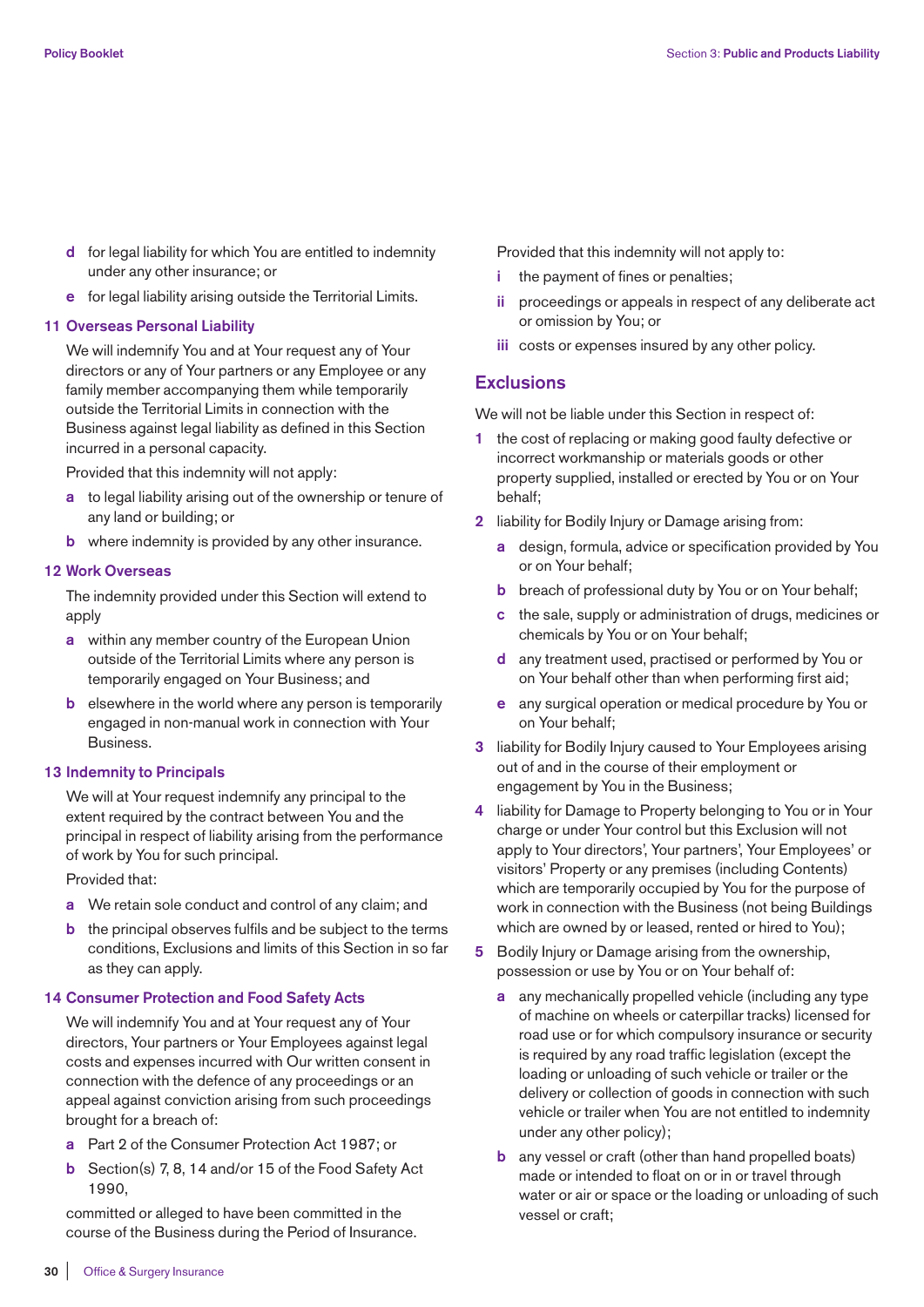for the purposes of this Exclusion the expressions "vehicle", "use" and "road" will have the same meanings as in Part VI of the Road Traffic Acts 1988;

- **6** Liability arising out of Products Supplied other than:
	- **a** food or drink sold or supplied for consumption by Your directors, Your partners, Employees or visitors;
	- **b** the disposal of furniture and office equipment originally intended solely for use by You in connection with the Business and which is no longer required for that purpose;
- **7** liquidated damages, fines or penalties;
- **8** punitive, exemplary or aggravated damages or any additional damages resulting from the multiplication of compensatory damages;
- **9** all liability in respect of Pollution or Contamination other than that caused by a sudden identifiable unintended and unexpected incident which takes place in its entirety at a specific time and place during any one Period of Insurance provided that
	- **a** all Pollution or Contamination which arises out of any one incident will be deemed to have occurred at the time such incident takes place;
	- **b** Our liability for all damages (including interest thereon) payable in respect of all Pollution or Contamination which is deemed to have occurred during any one Period of Insurance will not exceed in the aggregate the Indemnity Limit stated in the Schedule;
	- **c** this Exclusion does not apply to the United States of America and/or Canada and/or their dependencies or trust territories;
- **10** all liability in respect of Pollution or Contamination occurring in the United States of America and/or Canada and/or their dependencies or trust territories;
- **11** liability arising in connection with any visits to or work on any offshore rig or platform. A visit to or work on any offshore rig or platform will be deemed to commence at the time of embarkation onto a conveyance at the point of final departure to such rig or platform and continue until the time of disembarkation from a conveyance onto land on return from an offshore rig or platform;
- **12** liability arising out of
	- **a** failure or partial failure of computer programmes written, devised, designed or adapted by You or on Your behalf to fulfil the purpose for which they were intended;
	- **b** Damage to computer systems and data processing media or loss, distortion or erasure of data contained therein;
	- **c** loss of data or provision of incorrect data or failure to supply data;
- **13** liability arising out of
	- **a** libel, slander or infringement of plans copyright patent trade name trade mark or registered design;
	- **b** incorrect information or errors or omissions in published materials.

## **Conditions**

## **1 Contractual Liability**

 Insofar as concerns liability assumed by You under agreement which would not have attached in the absence of such agreement We will only apply if We retain sole conduct and control of any claim.

 Liability assumed by You under agreement other than under any condition or warranty of goods implied by law in respect of Products Supplied will not apply unless such liability would have attached in the absence of such agreement.

## **2 Excess**

 We will not be liable for the amount of the Excess stated in the Schedule for each and every claim in respect of Damage to Property.

 All claims or series of claims, arising out of any one original cause, will be treated as one claim.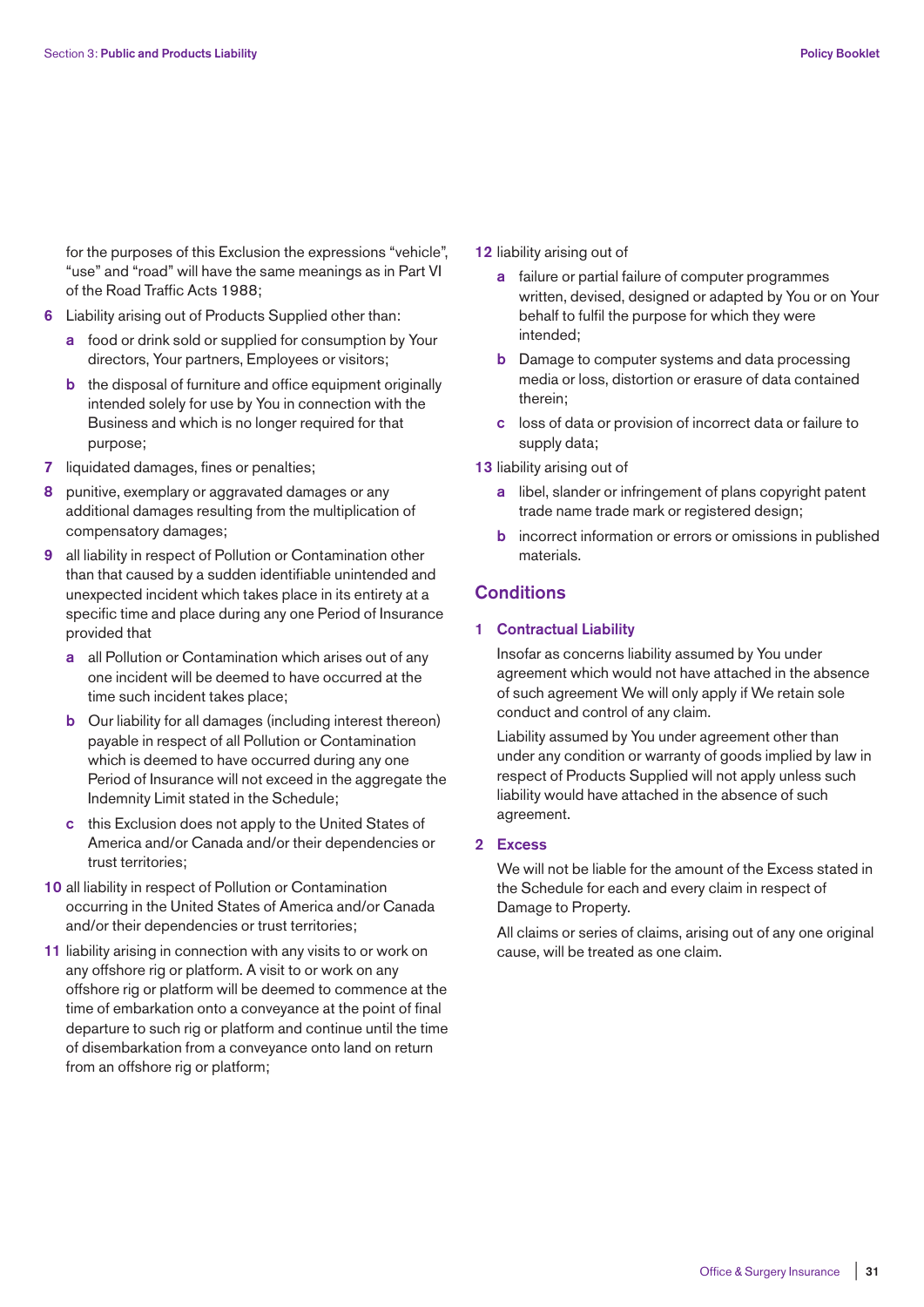## Section 4: **Employers Liability**

## **Definitions**

**The definitions which apply to this Section are in addition to the General Definitions.**

## **Employee**

Any person while working for You in connection with the Business who is:

- **a** under a contract of service or apprenticeship with You;
- **b** a person under a contract of service or apprenticeship with some other employer and who is hired to or borrowed by You;
- **c** a labour master or person supplied by a labour master;
- **d** a person engaged by a labour only sub-contractor;
- **e** a self-employed person performing work under a similar degree of control and direction by You as a person under a contract of service or apprenticeship with You;
- **f** a driver or operator of hired-in plant;
- **g** a trainee or person undergoing work experience; and
- **h** a voluntary helper.

## **Territorial Limits**

- **a** The United Kingdom, the Isle of Man or the Channel Islands; and
- **b** elsewhere in the world for visits in connection with the Business undertaken by You or any of Your directors or Employees normally resident in **a** above,

in respect of the performance of non-manual work other than the collection and delivery of goods or the erection and dismantling of estate agency boards and signs.

## **Business**

The Business as shown in the Schedule includes:

- **a** ownership maintenance and repair of the premises;
- **b** the provision and management of canteen, sports, social or welfare organisations for the benefit of Employees and fire, security, first aid, medical and ambulance services;
- **c** private work undertaken with Your prior consent by Employees for any of Your directors or senior officials; and
- **d** participation in trade shows or exhibitions.

## **Cover**

In the event of the Contingency described below We will indemnify You against the following:

- **1 a** all sums which You become legally liable to pay as damages (including interest thereon) and
	- **b** for compensation and claimants' costs and expenses
	- in respect of the Contingency stated in this Section;
- **2** all costs and expenses incurred by You with Our written consent in defending any claim; and
- **3** the solicitor's fee incurred with Our written consent for representing You at proceedings in any Court of Summary Jurisdiction in respect of any alleged act causing or relating to any Contingency which may be the subject of indemnity under this Section or at any coroner's inquest or fatal accident inquiry.

## **Contingency**

Accidental Bodily Injury caused during the Period of Insurance to any Employee if such Bodily Injury arises out of and in the course of their employment by You.

Our liability for all compensation, legal costs and expenses and solicitors' fees payable to any claimant or number of claimants in respect of or arising out of any one event or all events of a series consequent on one original cause will not exceed the Indemnity Limit stated in Section 4 of the Schedule.

## **Extensions**

## **The insurance provided by this Section is extended to include the following:**

## **1 Compensation for Court Attendance**

 In the event of any of the undermentioned persons attending court as a witness at Our request in connection with a claim in respect of which You are entitled to indemnity under this Section We will provide compensation to You at the following rates per day for each day on which attendance is required:

- **a** £500 for You or any of Your directors or any of Your partners;
- **b** £250 for any Employee.

## **2 Health and Safety at Work, etc. Act 1974**

 We will indemnify You and at Your request any of Your directors or Your partners or any Employee against legal costs and expenses incurred in defending prosecutions for a breach of the Health and Safety at Work etc. Act 1974 or similar legislation in Northern Ireland, the Channel Islands or the Isle of Man committed or alleged to have been committed in the course of the Business during the Period of Insurance. We will also pay the prosecution costs awarded and the costs incurred with Our written consent in appealing against any judgement given.

## Provided that:

- **a** this indemnity will not apply to the payment of fines or penalties;
- **b** the prosecution relates to the health, safety and welfare of any person other than an Employee;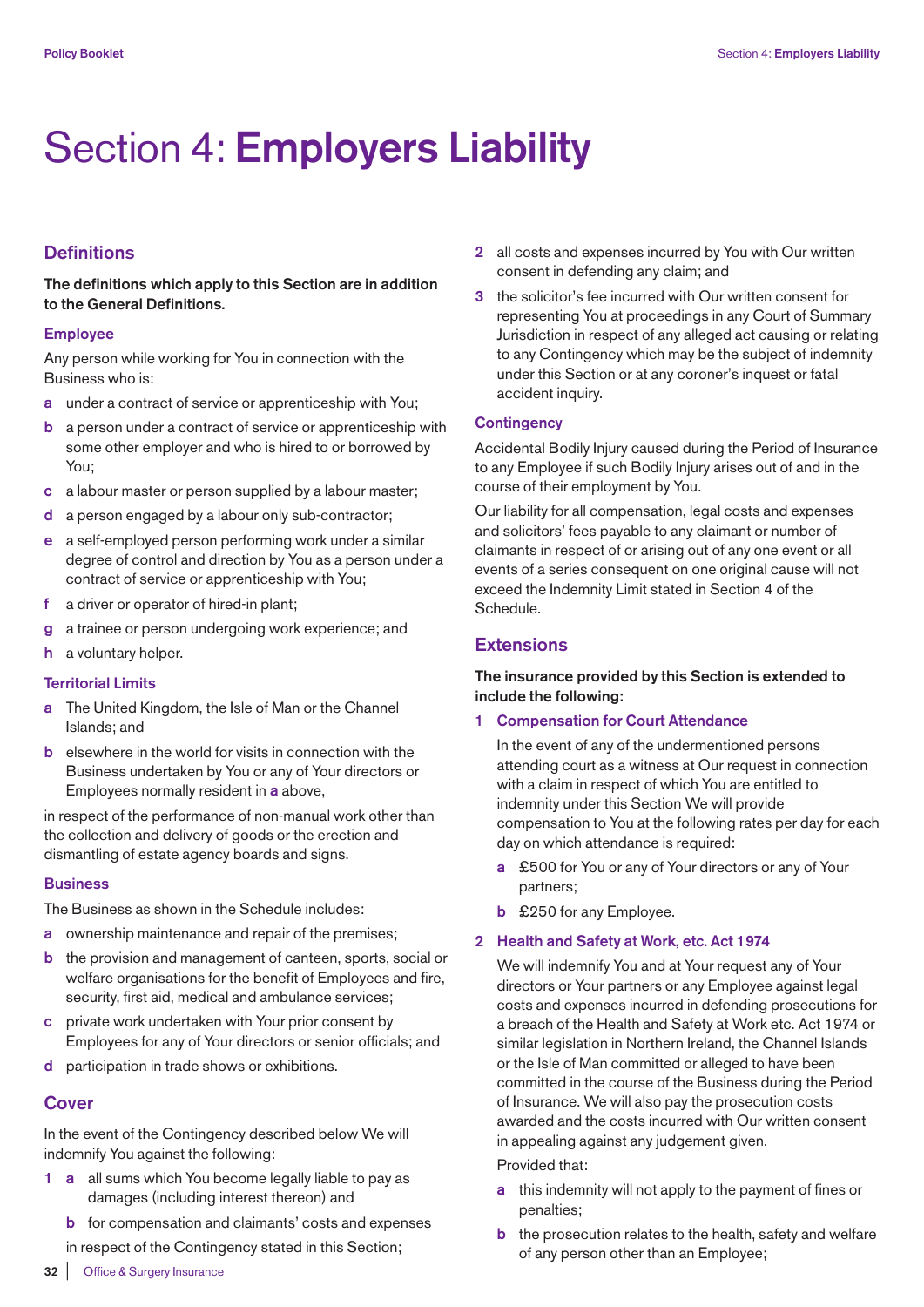**c** proceedings arise from an incident which relates to a claim or potential claim under this Section.

## **3 Additional Persons Insured**

We will subject to the terms of this Section indemnify:

- **a** in the event of the death of any person entitled to indemnity under this Section the deceased's legal personal representatives but only in respect of liability incurred by such deceased person;
- **b** at Your request:
	- **i** any principal in respect of liability arising out of the performance by You of any agreement entered into by You with the principal to the extent required by such agreement;
	- **ii** any of Your directors or Your Partners or Employees in respect of liability arising in connection with the Business;

 provided that You would have been entitled to indemnity under this Section if the claim had been made against You;

- **iii** any officer committee or member of Your canteen sports social or welfare organisations fire, security, first aid, medical or ambulance services in their respective capacities as such;
- **iv** any of Your directors or Your partners or senior officials in respect of private work undertaken by any Employee for that director or partner or senior official.

Provided that:

- **i** such persons are not entitled to indemnity under any other policy covering such liability;
- **ii** each person will as though they were You observe, fulfil and be subject to the terms of this Policy insofar as they can apply;
- **iii** We retain sole conduct and control of any claim; or
- **iv** where We are required to indemnify more than one party Our total liability will not exceed the relevant Indemnity Limit.

## **4 Unsatisfied Court Judgements**

 In the event of a judgement for damages being obtained by any Employee in respect of Bodily Injury caused during any Period of Insurance and arising out of and in the course of employment by You in the business against any company or individual operating from premises within the United Kingdom, the Channel Islands or the Isle of Man in any court situate in those territories and remaining unsatisfied in whole or in part six months after the date of such judgement We will at Your request indemnify, up to the

Indemnity Limit, the said Employee or their personal representative the amount of such damages and any awarded costs to the extent that they remain unsatisfied provided that:

- **a** there is no appeal outstanding:
- **b** if any payment is made hereunder the terms of this Extension, the Employee or their personal representative will assign the judgement to Us.

## **5 Corporate Manslaughter and Corporate Homicide Act 2007**

 We will indemnify You against legal costs and expenses, incurred with the Our prior written consent, in defence of any criminal proceedings (including any appeal against conviction arising from such proceedings) brought in respect of a charge, or investigations in connection with a charge, of corporate manslaughter or corporate homicide, under the Corporate Manslaughter and Corporate Homicide Act 2007 or any equivalent legislation in the Isle of Man or the Channel Islands, committed or alleged to be committed in the course of the Business during the Period of Insurance.

Provided that:

- **a** Our liability under this Extension will not exceed the Indemnity Limit stated in Section 4 of the Schedule in the aggregate and in any one Period of Insurance;
- **b** this Extension will only apply to proceedings brought in Great Britain, Northern Ireland, the Isle of Man or the Channel Islands;
- **c** We must consent to the appointment of any solicitor or counsel, acting on Your behalf;
- **d** You must immediately notify Us of receipt of any summons or other process, served upon You, which may give rise to proceedings arising from the cover under this Extension; and
- **e** before We consent to fund any appeal, advice must have been received from Counsel that there is a strong probability that the appeal will be successful. Any information in support of this assertion requested by Us will be supplied by You.

 It is understood that We will have no liability under this Extension:

- **i** if You have committed any deliberate or intentional criminal act that gives rise to a charge of corporate manslaughter or corporate homicide;
- **ii** for any fines or penalties, of any kind; or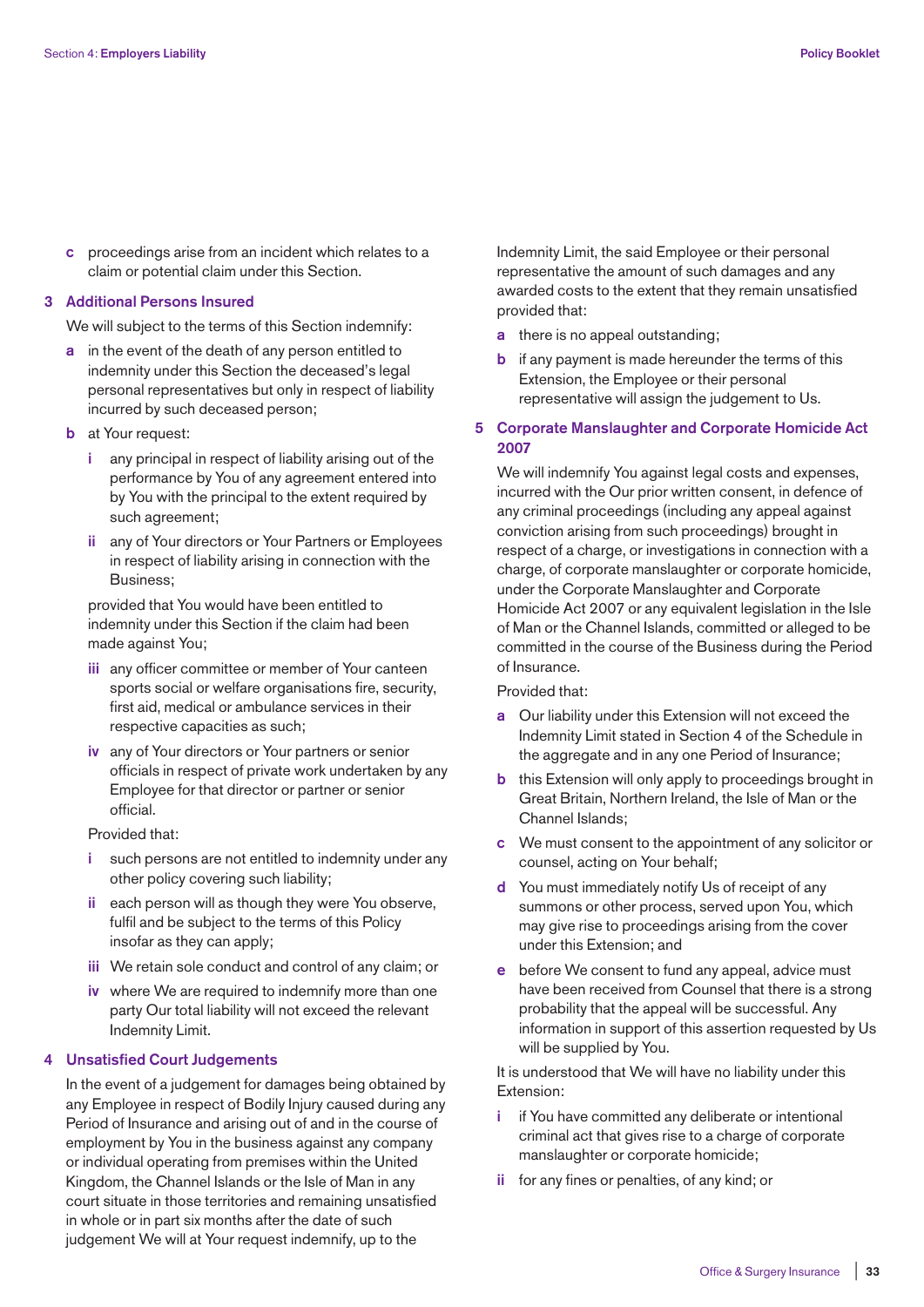**iii** where You can obtain indemnity for the costs of defending a criminal proceeding

 in relation to corporate manslaughter or corporate homicide, from any other source or insurance or where but for the existence of this Extension You would have obtained indemnity from any other source or insurance.

## **Exclusions**

We will not be liable under this Section in respect of Bodily Injury:

- **1** caused to any Employee (other than the driver) being carried in or upon a vehicle or entering or getting onto or alighting from a vehicle where Bodily Injury is caused by or arises out of the use by You of a vehicle on a road. For the purposes of this Exclusion the expressions "vehicle", "use" and "road" will have the same meanings as in Part VI of the Road Traffic Acts 1988.
- **2** arising in connection with any visits to or work on any offshore rig or platform. A visit to or work on any offshore rig or platform will be deemed to commence at the time of embarkation onto a conveyance at the point of final departure to such rig or platform and continue until the time of disembarkation from a conveyance onto land on return from an offshore rig or platform.

## **Conditions**

The following Conditions apply to this Section.

## **1 Right of Recovery**

 The indemnity provided by this Section is deemed to be in accordance with the provisions of any law relating to compulsory insurance of liability to Employees in Great Britain, Northern Ireland, the Channel Islands and the Isle of Man but You will repay to Us all sums paid by Us which We would not have been liable to pay but for the provisions of such law.

#### **2 Certificate of Employers Liability Insurance**

 If this Policy or Section is cancelled, any Certificate of Employers Liability Insurance will be similarly cancelled from the same date.

## **Optional Extension**

**This Extension is operative only if shown as insured in the Schedule.**

## **Optional Extension 1: Injury to Working Partners**

Cover provided by this Section is extended to include Bodily Injury sustained by any working partner provided that We will only be liable under this Extension where:

- **a** the injury is sustained whilst such partner is working in connection with the Business; and
- **b** the injury is caused by the negligence of another partner or Employee whilst working in the Business.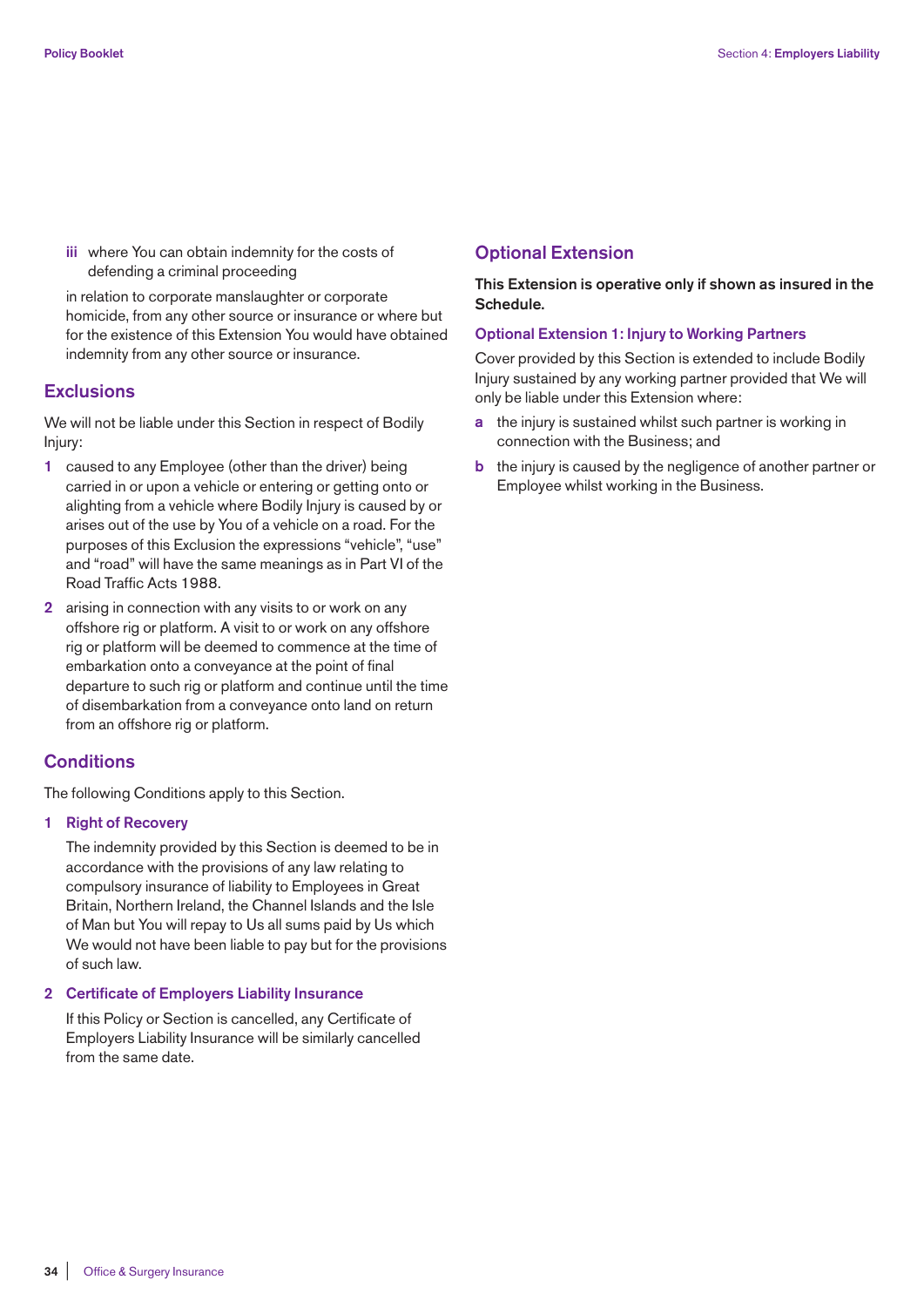## Section 5: **Business Interruption**

## **Definitions**

**The definitions which apply to this Section are in addition to the General Definitions.**

## **Indemnity Period**

The period beginning with the occurrence of the Damage and ending not later than the number of months stated in the Schedule during which the results of the Business are affected.

#### **Gross Income**

The money paid or payable to You for goods sold (less the cost of purchases) and services rendered in the course of the Business.

## **Increased Cost of Working**

The additional expenditure necessarily and reasonably incurred with Our consent.

## **Outstanding Debit Balances**

The money owed to You by Your customers at the date of the Damage taking into account:

- **a** bad debts
- **b** debit and credit amounts owed and not passed through the books during the period between the last record and the date of the Damage
- **c** abnormal trading conditions affecting the Business
- **d** Your last record of amounts owed by customers.

## **Cover**

If property used by You at the Premises or elsewhere as specified sustains Damage for which liability has been admitted under Sections 1, 2 or 6 causing an interruption of the Business We will indemnify You for:

#### **1 Loss of Gross Income (when shown in the Schedule)**

- **a** the amount by which the Gross Income during the Indemnity Period, as a result of Damage, falls short of the Gross Income which would have been received during the Indemnity Period had no Damage occurred; and
- **b** Increased Cost of Working for the sole purpose of avoiding or diminishing the reduction in Gross Income during the Indemnity Period as a result of the Damage, not exceeding the sum of the amount of Gross Income thereby avoided,
- **c** auditors' or accountants' charges reasonably incurred for producing and certifying details of a claim under this Section.
- **2 Increased Cost of Working (when shown in the Schedule)**
	- **a** the Increased Cost of Working for the sole purpose of avoiding or diminishing the reduction in Gross Income during the Indemnity Period as a result of the Damage,
	- **b** auditors' or accountants' charges reasonably incurred for producing and certifying details of a claim under this Section.

 less any sum saved during the Indemnity Period in respect of charges or Business expenses payable out of Gross Income which cease or are reduced as a result of the Damage.

## **Extensions**

**Cover provided by this Section is extended to include loss of Gross Income following interruption of the business as a result of:**

## **1 Prevention / Denial of Access**

 Damage to Property in the vicinity of the Premises preventing or hindering access to or use of such Premises, whether Your Premises or Your property therein is subject to Damage or not, but excluding the property of any supply undertaking from which You obtain electricity, gas, water or telecommunications services.

#### **2 Public Utilities**

- **a** accidental failure of public supplies of electricity, gas or water at the terminal ends of the utilities service feeders to the Premises not occasioned by:
	- Your wilful act or neglect;
	- **ii** a deliberate act of the supply undertaking unless for the sole purpose of safeguarding life or protecting any part of the supply undertaking system;
	- i**ii** a scheme of rationing unless solely necessitated by accidental Damage to the supply undertaking's generating or supply equipment;
	- **iv** any industrial action or drought; or
	- **v** any failure of supply lasting for less than thirty minutes.
- **b** Damage to Property at any land based premises of the public telecommunications undertaking from which You obtain telecommunications services.

 Provided that Our liability under this Extension in total for all claims or series of claims, arising out of any one original cause, will not exceed £50,000.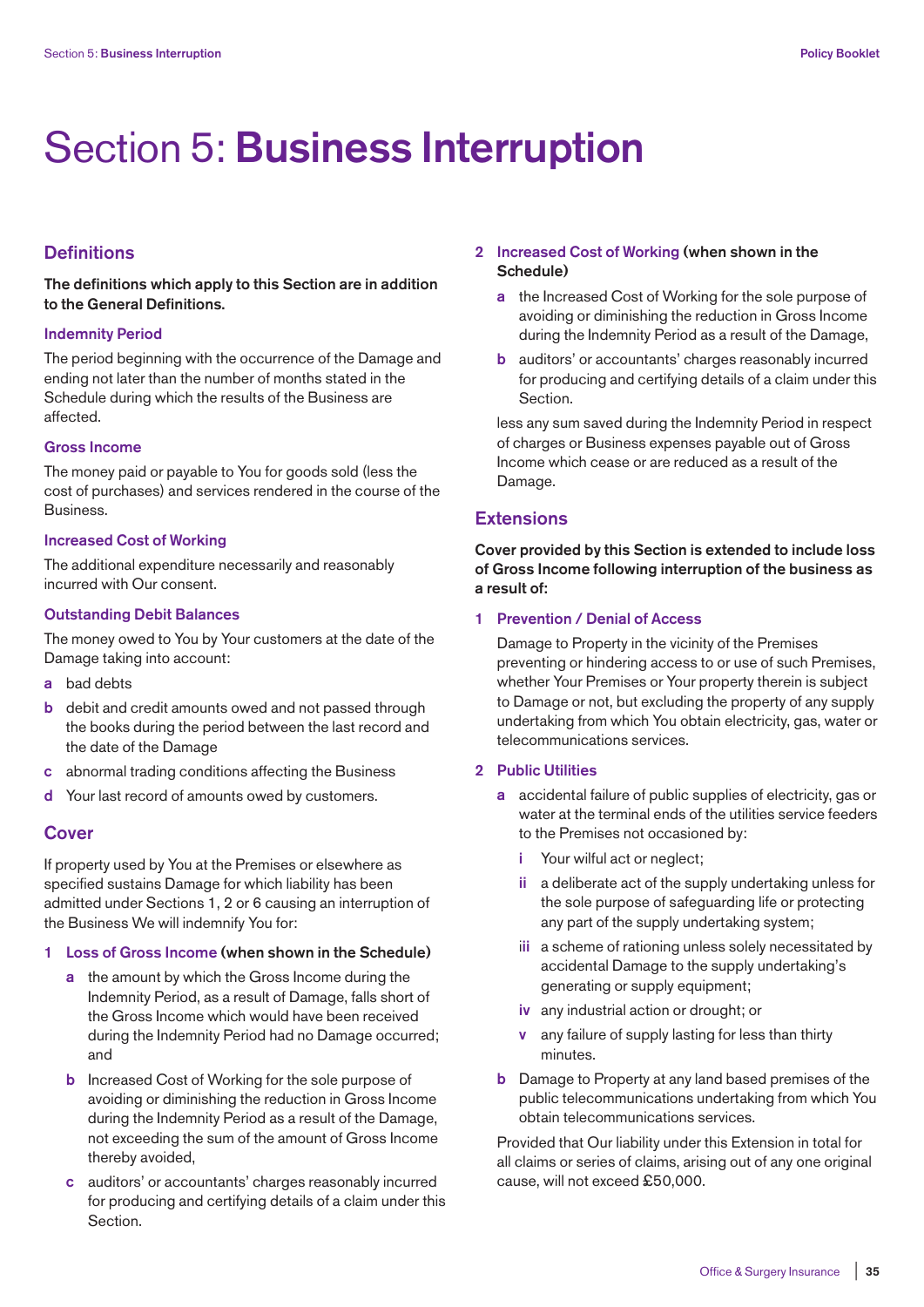## **3 Suppliers**

 Damage by any of the Contingencies insured under Section 2 to Property at the premises of any of Your suppliers (other than suppliers of electricity, gas, water, or telecommunication service) within the United Kingdom, Channel Islands or Isle of Man up to a limit of 10% of the Sum Insured or £50,000 whichever is the lower.

## **4 Closure**

 Loss resulting from interruption to or interference with the Business at the Premises in consequence of closure of any part of the Premises, commencing during the Period of Insurance, by a competent Public Authority due to defective drains or other sanitary arrangements, vermin or pests.

 Provided that Our liability under this Extension in total for all claims or series of claims, arising out of any one original cause, will not exceed £50,000.

 Notwithstanding the Definition of Indemnity Period under this Section, for the purpose of this Extension, Indemnity Period means:

 The period beginning with the closure of any part of the Premises and ending when the results of the Business will cease to be affected by such closure but not exceeding the Indemnity Period being the number of months stated in the Schedule.

#### **5 Disease**

**a** murder or suicide occurring at the Premises.

**b** the occurrence of the following diseases:

 Acute Encephalitis, Acute Poliomyelitis, Anthrax, Chickenpox, Cholera, Diphtheria, Dysentery, Legionellosis, Legionnaires Disease, Leprosy, Leptospirosis, Malaria, Measles, Meningococcal Infection, Mumps, Opthalmia Neonatorum, Paratyphoid Fever, Bubonic Plague, Rabies, Rubella, Scarlet Fever, Smallpox, Tetanus, Tuberculosis, Typhoid Fever, Viral Hepatitis, Whooping Cough or Yellow Fever at the Premises

 **c** poisoning directly caused by the consumption of food or drink provided at the Premises.

## Provided that:

- **i** the use of the Premises is restricted on the order or advice of a competent authority commencing during the Period of Insurance; and
- **ii** Our liability under this Extension under each of **a** to **c** above will not exceed £50,000 in the aggregate and in any one Period of Insurance.

 Notwithstanding the Definition of Indemnity Period under this Section, for the purpose of this Extension, Indemnity Period means:

 The period beginning with the restriction on the use of the Premises and ending when the results of the Business will cease to be affected by such closure but not exceeding the Indemnity Period being the number of months stated in the Schedule.

## **6 Public Emergency**

 Loss resulting from interruption to or interference with the Business at the Premises in consequence of the actions or advice of a competent Public Authority, due to an emergency likely to endanger life or property, in the vicinity of the Premises, which commencing during the Period of Insurance, prevents or hinders the use of or access to the Premises, excluding:

- **a** any loss during the first four hours;
- **b** cover provided by Extension 10 Bomb Scares;
- **c** labour disputes;
- **d** any loss occurring in Northern Ireland;
- **e** infectious or contagious disease.

 Provided Our liability under this Extension in total for all claims or series of claims, arising out of any one original cause, will not exceed £50,000.

 Notwithstanding the Definition of Indemnity Period under this Section, for the purpose of this Extension, Indemnity Period means:

 The period beginning with the use of or access to the Premises being prevented or hindered and ending when the results of the Business will cease to be affected by such prevention or hindrance, but not exceeding the Indemnity Period being the number of months stated in the Schedule.

## **7 Book Debts**

 if Your account books or other Business books or records whilst on Your Premises or temporarily removed to any premises in the United Kingdom, Republic of Ireland, the Isle of Man or the Channel Islands or in transit between them sustain Damage from any of the Contingencies insured under Section 2 of this Policy which results in Your inability to trace or establish the Outstanding Debit Balances We will pay You:

**a** the difference between the Outstanding Debit Balances and the total of the amounts received or traced in respect thereof;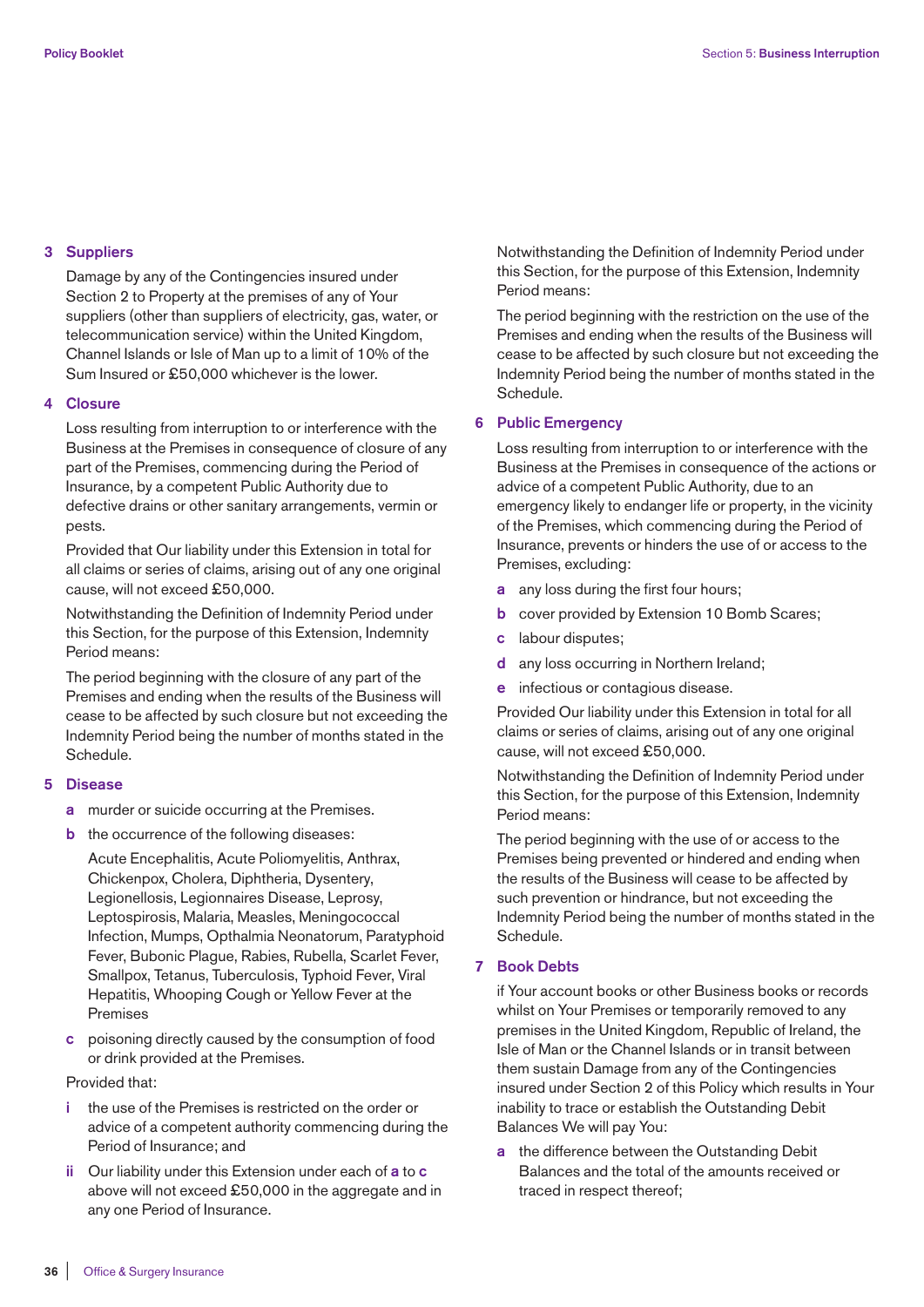- **b** the additional expenditure incurred with Our consent in tracing and establishing customers' debit balances after the Damage; and
- **c** auditors' or accountants' charges reasonably incurred for producing and certifying details of a claim under this **Section**

 provided that if the Sum Insured stated in the Schedule is less than the Outstanding Debit Balances the amount payable will be proportionately reduced.

 This Book Debts Extension does not cover loss as a result of:

- **i** erasure or distortion of information on computer systems or other records:
	- **a** due to the presence of a magnetic flux or whilst mounted in or on any machine or data processing apparatus unless caused by Damage to said machine or apparatus;
	- **b** due to defects in such records;
- **ii** deliberate falsification of business records;
- **iii** mislaying or misfiling of tapes and records;
- **iv** the deliberate act of the public supply undertaking in restricting or withholding electricity supply;
- **v** wear and tear and gradual deterioration, vermin, rust, damp or mildew;
- **vi** dishonest or fraudulent acts by any of Your employees.

## **Condition applicable to this Extension**

 You will record the total amount of Outstanding Debit Balances at least once every seven days and keep a copy;

- **a** in a locked, fire-resistant safe or cabinet at the Premises; or
- **b** away from the Premises.

## **8 National Lottery**

 Loss resulting from interruption to or interference with the Business at the Premises, in consequence of an Employee or Employees terminating their employment with You as a direct result of a confirmed win during the Period of Insurance on the National Lottery in the United Kingdom.

 Provided that after the application of all the terms, definitions, conditions, clauses, endorsements and exclusions, of the Policy:

- **a** Our liability under this Extension in total for all claims or series of claims, arising out of any one original cause will not exceed the Loss of Gross Income, Sum Insured: and
- **b** the Indemnity Period under this Extension will not exceed 3 months.

 Notwithstanding the General Definition of Employee for the purpose of this Extension, Employee means:

 Any person while working for You in connection with the Business who is under a contract of service or apprenticeship, with You.

 Notwithstanding the Definition of Indemnity Period under this Section, for the purpose of this Extension, Indemnity Period means:

 The period beginning with the date of the confirmed win on the National Lottery and ending when the results of the Business will cease to be affected by such win.

## **9 Documents Temporarily Removed**

 Damage to any Documents as defined in Section 2 of this Policy and computer system records belonging to You or for which You are responsible whilst temporarily removed from the Premises or in transit, in the United Kingdom, Channel Islands and Isle of Man.

## **10 Bomb Scares**

 Loss resulting from interruption to or interference with the Business at the Premises in consequences of the suspected or actual presence of an incendiary or explosive device commencing during the Period of Insurance prevents or hinders access to the Premises, excluding:

- a any loss during the first 4 hours; or
- b any loss occurring in Northern Ireland

 Provided that Our liability under this Extension in total for all claims or series of claims, arising out of any one original cause, will not exceed £50,000.

#### **11 Essential Personnel**

 Loss resulting from interruption to or interference with the Business at the Premises in consequences of the:

- **a** death of any of Your principals; or
- **b** total and permanent disablement of any of Your Principals, which prevents them from attending to their normal occupation,

 occurring during the Period of Insurance due to injury caused by accidental and violent means.

 We will only pay the additional costs and/or expenses that You necessarily and reasonably incur, solely in order to minimise any interruption or interference, with the Business, during the Indemnity Period, which but for the additional costs and/or expenses would have taken place.

 Provided that Our liability under this Extension will not exceed £25,000 in the aggregate and in any one Period of Insurance.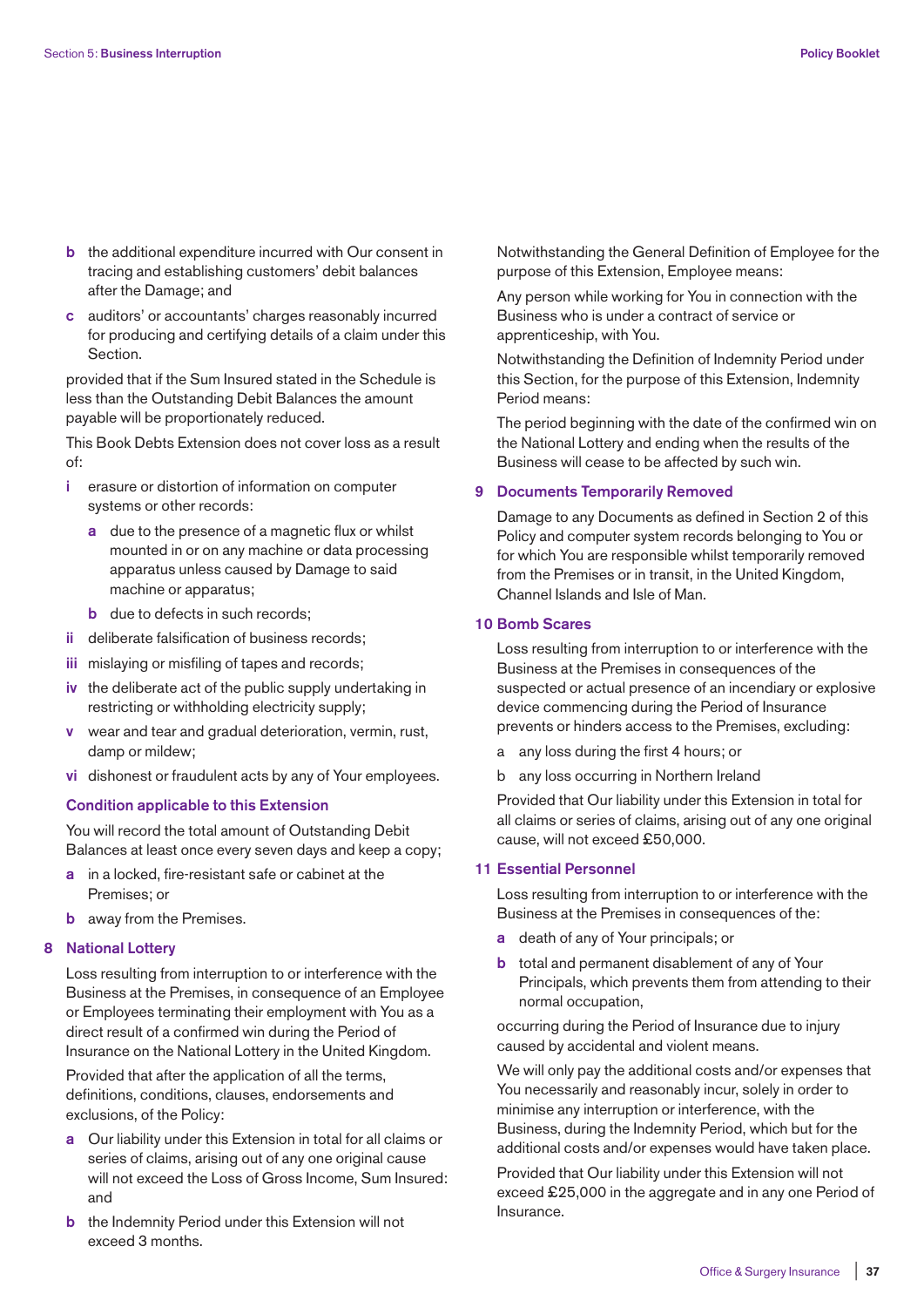For the purposes of this Extension, Principals means:

 Any person who is an owner, partner, company director or trustee, of the Business.

 Notwithstanding the Definition of Indemnity Period under this Section, for the purpose of this Extension, Indemnity Period means:

 The period beginning with the occurrence of the situations described in **a** or **b** of this Extension and ending when the results of the Business will cease to be affected by such situation but not exceeding the Indemnity Period being the number of months stated in the Schedule.

## **Conditions**

## **1 Limit of Liability**

 The maximum amount payable in any one Period of Insurance in respect of any item insured under this Section is the Sum Insured stated under Section 5 in the Schedule for each item.

## **2 Automatic Reinstatement of Sum Insured**

 Unless there is written notice by Us to the contrary in the event of Damage under this Section We will automatically reinstate the Sum Insured provided that You undertake to pay the appropriate additional premium.

## **3 Accounting Adjustments**

 For the purposes of these definitions any adjustments implemented in current cost accounting will be disregarded.

## **4 Value Added Tax**

 To the extent that You are accountable to the tax authorities for Value Added Tax all terms in this Section will be exclusive of such tax.

## **5 First Financial Year**

 In the event of Damage occurring before expiration of the first financial year of the Business the results of the Business to date of the Damage will be used as a basis upon which to assess what the Gross Income of the Business for the first financial year would have been had the Damage not occurred.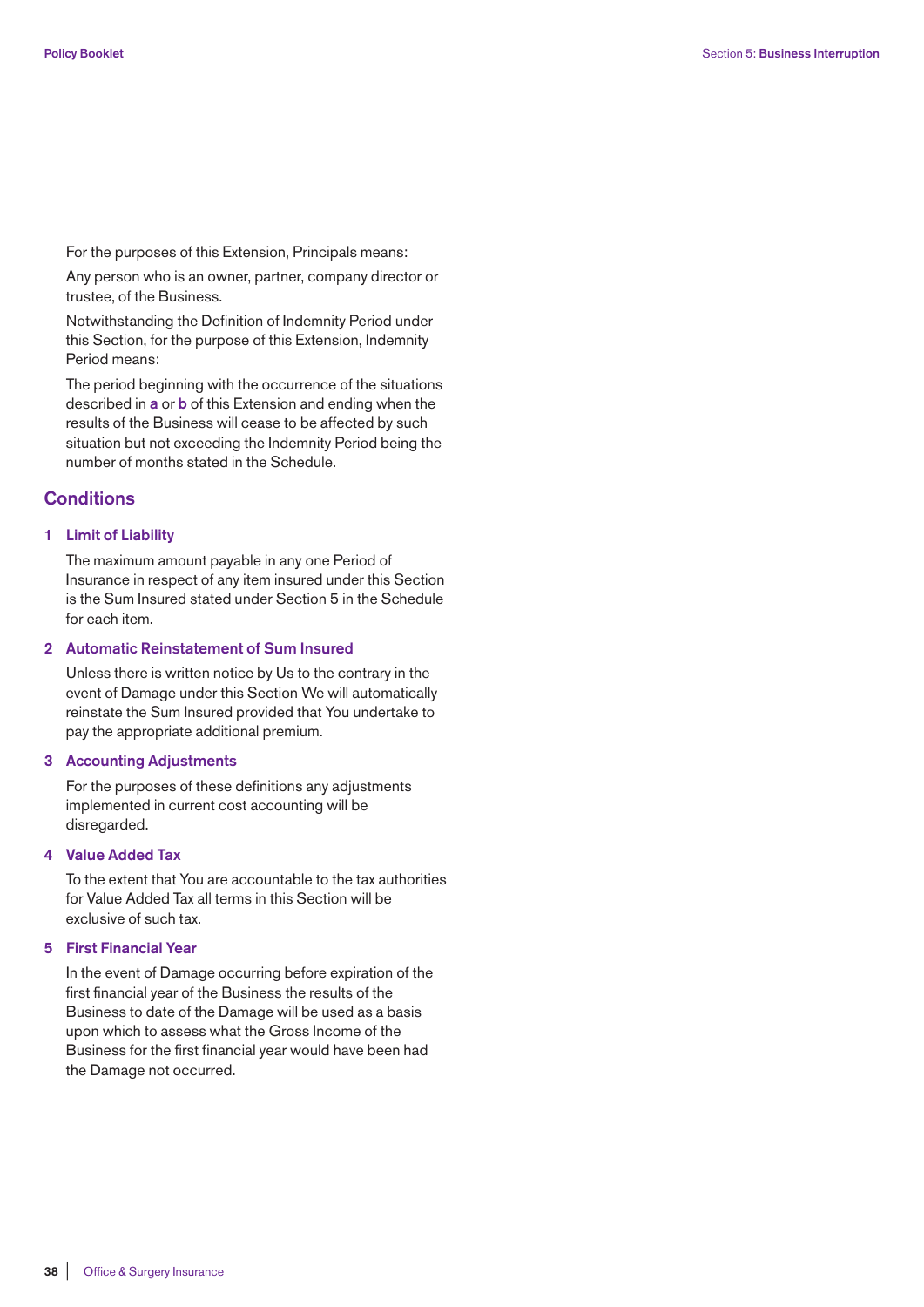## Section 6: **Other Contingencies**

## **Sub Section 1 - Glass**

## **Definitions**

**The definitions which apply to this Sub Section are in addition to the General Definitions.**

## **Glass**

Internal and external fixed glass (including shelves, showcases and mirrors).

## **Sanitary Ware**

Fixed baths, washbasins, pedestals, bidets, shower trays, sinks, lavatory pans and cisterns.

## **Cover**

In the event of breakage of Glass or Sanitary Ware for which You are responsible at the Premises We will replace such property or at Our option pay You the cost of replacement.

We will not be liable to replace or pay for the replacement of such property exactly but only as nearly as circumstances permit.

Following breakage of Glass We will in addition pay for any boarding up costs reasonably incurred.

## **Extensions**

## **We will also indemnify You in respect of:**

- **1** Damage to frames or framework following breakage of Glass;
- **2** the cost of removal or replacement of fixtures and fittings necessarily incurred to effect replacement of Glass as a result of breakage;
- **3** the cost of replacing alarm foil, lettering, painting, embossing, silvering or other ornamental work on Glass following breakage of Glass; and
- **4** accidental damage to goods incidental to the Business caused by breakage of Glass in display windows

Provided that Our liability under any or all of these Extensions will not exceed the Sum Insured shown in the Schedule for any one incident.

## **Exclusions**

This Sub Section does not cover breakage or Damage:

- **1** by or arising out of fire lightning or explosion or preventive or salvage operations consequent thereon;
- **2** occurring during removal or installation or arising out of repairs or alterations being carried out at the Premises;
- **3** caused in connection with theft of property from the Premises unless We have agreed to indemnify You in respect of such theft under Section 2 Contents of this Policy;
- **4** of any item flawed or broken at the commencement of this insurance; or
- **5** in any portion of the Building which is Vacant or Disused.

## **Excess**

We will not be liable for the amount of the Excess stated in the Schedule for each and every claim.

All claims or series of claims, arising out of any one original cause, will be treated as one claim.

## **Sub Section 2 – All Risks on Fixed Signs**

## **Cover**

We will by payment or at Our option reinstate repair or indemnify You against Damage to any sign or name plates (including as applicable the whole installation with transformers) belonging to You or for which You are responsible situate fixed on the exterior of or outside and in the immediate vicinity of the Premises up to the Sum Insured stated in the schedule

## **Exclusions**

We will not be liable under this Sub Section in respect of Damage:

- **1** occasioned by or happening through wear and tear the action of light or atmosphere, moths, vermin or insects;
- **2** occasioned by or happening through any process of cleaning, dyeing, restoring, adjusting or repairing;
- **3** occasioned by or happening through corrosion, dampness, dryness, wet or dry rot, marring, scratching, bruising or deterioration;
- **4** occasioned by or happening during erection, fitting, installation or removal; or
- 5 to any part arising from mechanical electrical or electronic breakdown or derangement or from adjustment maintenance or repair.

## **Excess**

We will not be liable for the amount of the Excess stated in the Schedule for each and every claim.

All claims or series of claims, arising out of any one original cause, will be treated as one claim.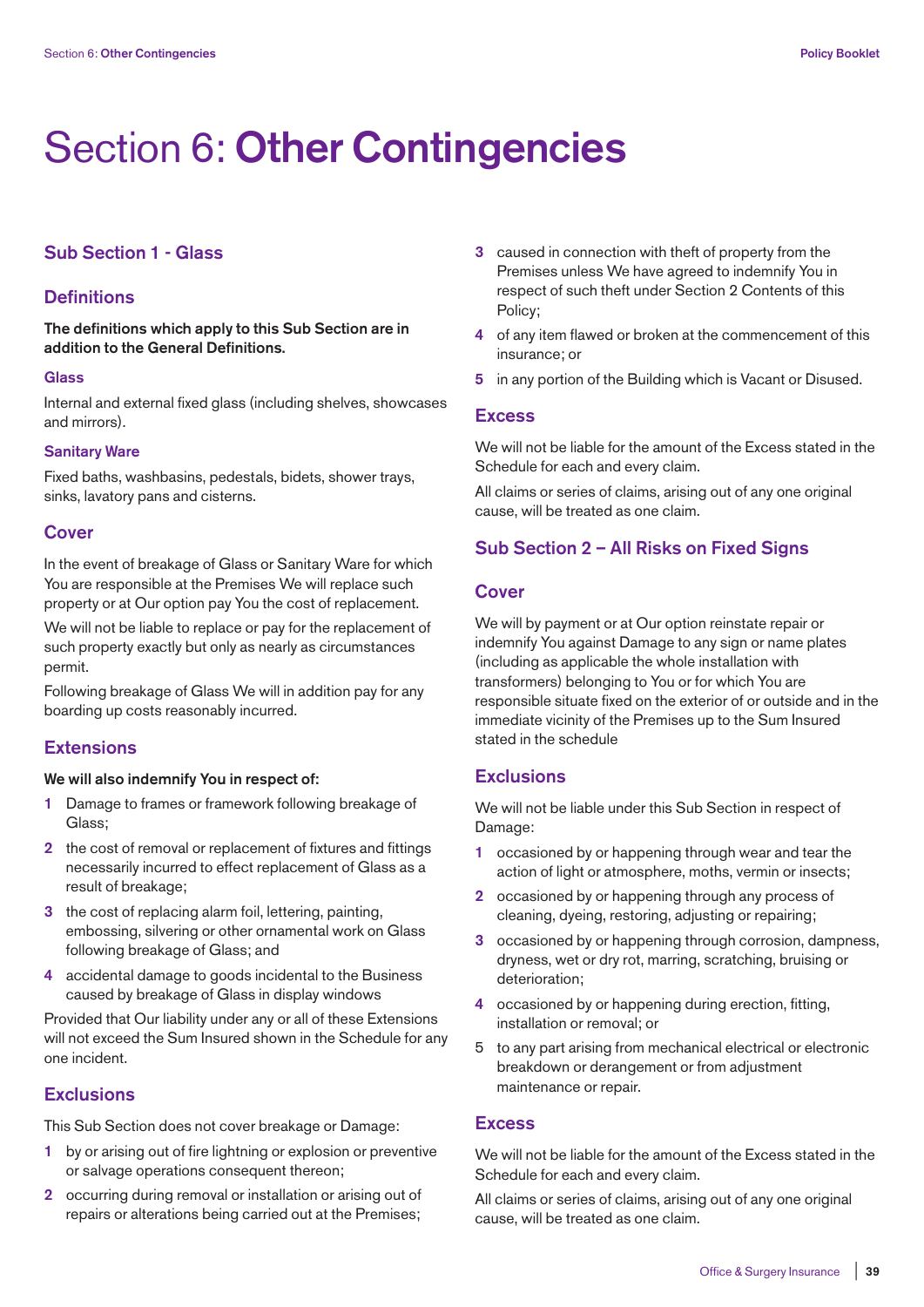## **Sub Section 3 - Goods in Transit**

## **Cover**

We will Indemnify You in the event of Damage to the Office Contents as defined in Section 2: Contents whilst in transit by vehicles owned, hired or leased by You (including loading and unloading and temporary housing in course of transit) anywhere within the United Kingdom the Channel Islands the Isle of Man and the Republic of Ireland including sea transits between any of these territories.

## **Exclusions**

We will not be liable under this Sub Section in respect of:

- **1** theft from any unattended vehicle unless:
	- **a** the vehicle is securely locked at all points of access; or
	- **b** between the hours of 9.00 p.m. and 6.00 a.m. the vehicle is kept within a securely locked building;
- **2** the deterioration of goods conveyed in frozen, chilled or insulated condition due to faulty stowage or incorrect setting or operation of the equipment or variations in temperature unless directly due to fire or accident to the conveying vehicle or by theft or attempted theft;
- **3** damage due to natural deterioration;
- **4** loss of market, Damage due to delay, indirect loss of any kind or any other loss as a direct consequence of Damage;
- **5** damage to bills of exchange, promissory notes, money, securities for money, stamps, precious stones, jewellery, bullion or loss or death of or injury to living creatures; or
- **6** spillage, leakage, fermentation, taint, contamination, deterioration, mechanical or electrical breakdown of any goods or merchandise unless directly traceable to fire, lightning or road accident happening to the vehicle transporting the Property insured.

## **Conditions**

### **1 Limit of Liability**

The maximum amount payable in respect of any Item insured under this Sub Section is the Sum Insured stated in the Schedule.

## **2 Basis of Claims Settlement**

 The basis of claims settlement under this Sub Section is for:

## **a Stock**

 For Stock We will pay You for the value of the Property at the time of such Damage or at Our option reinstate or replace the Property or any part thereof.

 If the Sum Insured at the time of any Damage is less than the full cost of replacement at current prices then You will be Your insurer for the difference and bear a rateable share of the Damage accordingly.

## **b Office Contents other than Stock**

 The Basis of Settlement for each and every Item other than Stock under this Section will be on a Reinstatement Basis. We may at Our option reinstate or replace the property or any part thereof.

## **3 Automatic Reinstatement of Loss**

 Unless there is written notice by Us to the contrary in the event of Damage under this Section We will automatically reinstate the Sum Insured provided that You undertake to pay the appropriate additional premium.

## **Excess**

We will not be liable for the amount of the Excess stated in the Schedule for each and every claim.

All claims or series of claims, arising out of any one original cause, will be treated as one claim.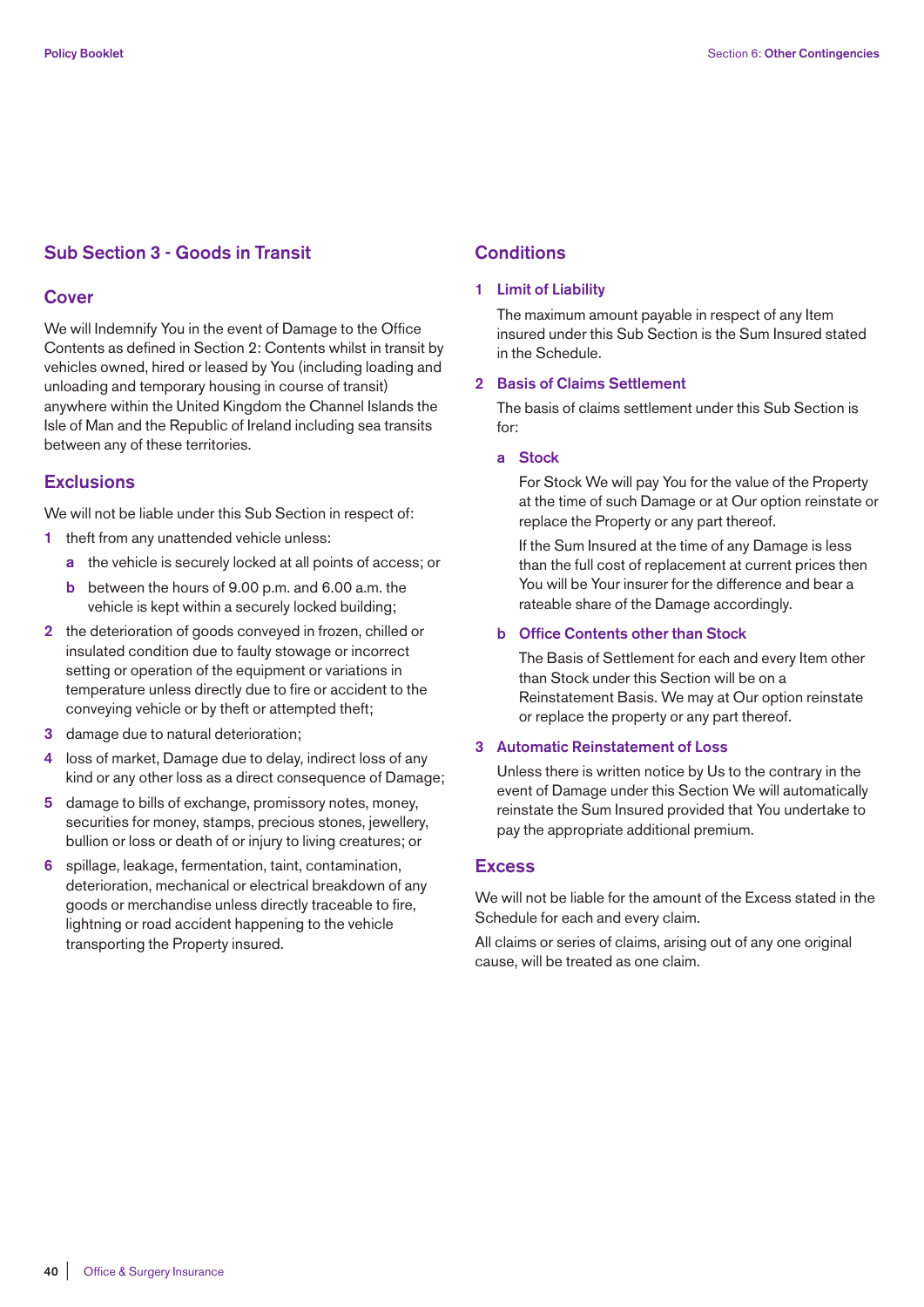## Section 7: **Loss of Money**

## **Definitions**

**The definitions which apply to this Section are in addition to the General Definitions.**

#### **Money**

Cash, Bank and Currency Notes, Uncrossed Cheques, Girocheques, Postal Orders or Money Orders, unused current Postage Stamps, unaffixed National Insurance Stamps, National Savings and Holidays with Pay Stamps, Trading Stamps, Luncheon Vouchers, Mobile Phone Talk Vouchers, Gift Tokens, Consumer Redemption Vouchers, Travel Tickets, validated tickets for the National Lottery and Gaming Machine Tokens, all belonging to You or for which You have accepted responsibility, in connection with the Business.

## **Non-Negotiable Money**

Crossed Cheques, Girocheques, Postal Orders, Money Orders, Bankers' Drafts, or Giro Drafts, Unexpired Units in Franking Machines, Stamped National Insurance Cards, National Savings Certificates, Premium Bonds, Credit and Debit Card Sales Vouchers and Value Added Tax Purchase Invoices, all belonging to You or for which You have accepted responsibility, in connection with the Business.

## **Credit Card**

Bank, Charge, Credit, Debit or Cash Card.

#### **Business Hours**

The period during which the Premises are actually occupied for the purposes of the Business and during which You or Your employees entrusted with Money are in the Premises.

## **Cover**

We will indemnify You in the event of loss of Money and Non-Negotiable Money whilst:

- **1** in transit;
- **2** in a bank night safe and thereafter within the bank premises until at the bank's risk;
- **3** in Your home or that of any of Your partners, Your directors or Your employees; or
- **4** in the Premises.

## **Extensions**

The insurance provided by this Section extends to include the following:

## **1 Damage to Safes and Carrying Cases**

 We will indemnify You against such Damage in the event of Damage to any:

**a** safe or strongroom; and

**b** case, bag or waistcoat when used for the carriage of Money,

 directly associated with any theft or attempted theft therefrom except insofar as this cost is otherwise insured.

## **2 Damage to Clothing and Personal Effects**

 Damage to clothing and personal effects (including Money), belonging to You or Your partners or Your directors Your or Your Employees, resulting from theft or attempted theft of Money, up to an amount not exceeding £1,000 for any one person in total for all claims or series of claims, arising out of any one original cause.

#### **3 Unauthorised use of Credit Cards**

 We will indemnify You against liability under the terms of issue of any Credit Card used in connection with the Business for loss following fraudulent use thereof by any unauthorised person, provided that Our liability during any one Period of Insurance will not exceed £1,000

It is a condition precedent to Our liability that:

- **a** any loss of Credit Cards has been reported to the police within 24 hours of discovering the loss;
- **b** any loss of Credit Cards has been reported to the issuing company immediately; and
- **c** the Conditions of Issue of the Credit Cards have been complied with.

#### **4 Theft by Employees**

 We will indemnify You for direct loss of Money or goods belonging to You or for which You are legally responsible caused by any act of theft committed during the Period of Insurance by any Employee with the clear intention of making and which results in improper financial gain for themselves or for any other person or organisation and which is discovered within 28 days of the loss.

 Our liability under this Extension in respect of any One Claim will not exceed £5,000.

 We will pay the value of the Money or goods at the time of the loss or at Our option replace or reinstate the goods.

For the purposes of this Extension:

Employee means:

**a** any person (including any of Your directors whose shareholding does not at any time exceed 5% of Your share capital) working for You in connection with the Business under a contract of service or apprenticeship with You and who is remunerated for such service wholly or mainly by salary or wages; or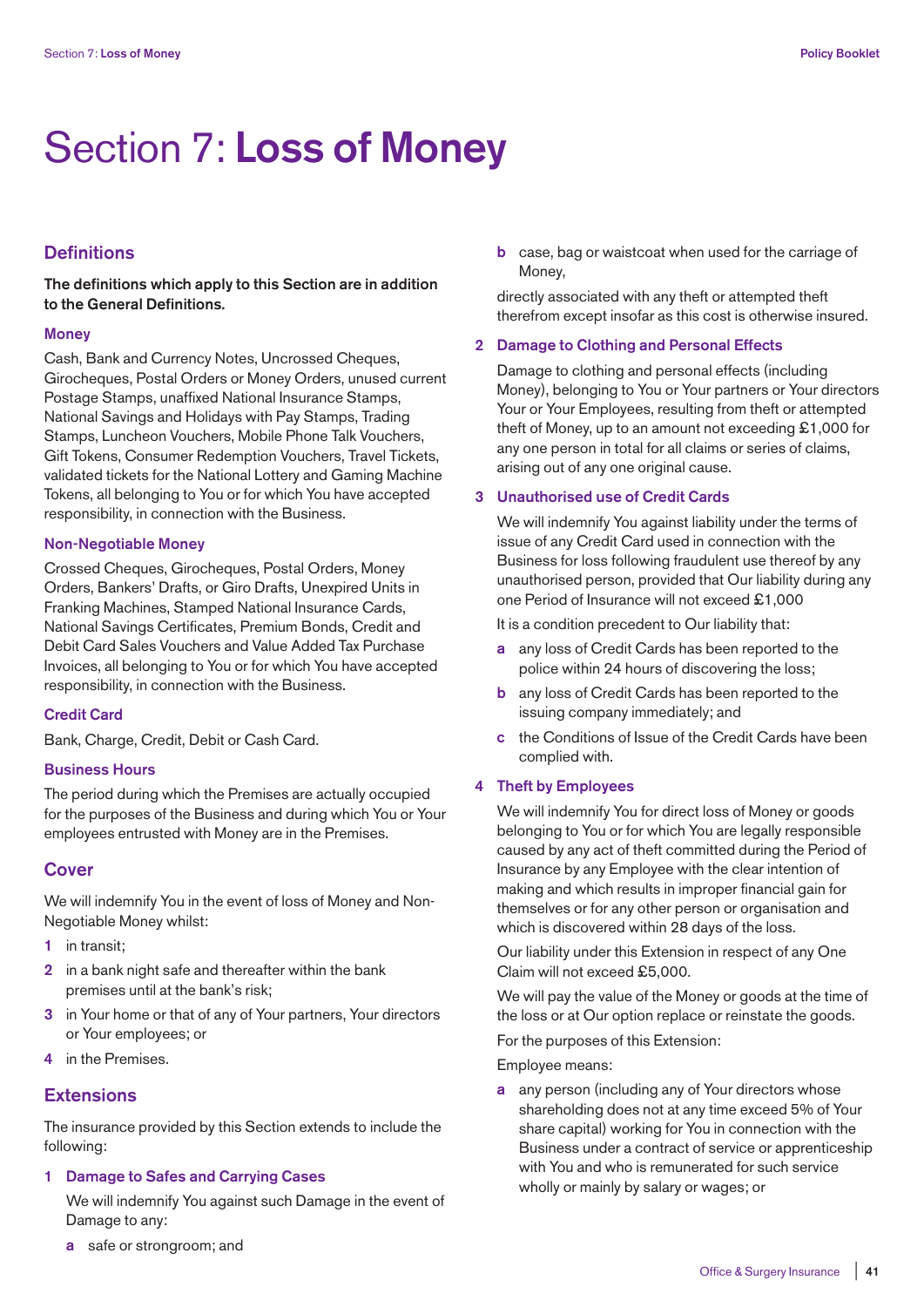**b** any person undergoing training under any Government approved training scheme under Your control,

who is normally resident within the United Kingdom.

## One Claim means:

 All acts of theft throughout the continuance of this insurance committed by one Employee or by two or more Employees Acting in Collusion.

Acting in Collusion means:

 All circumstances where two or more Employees are concerned or implicated together or assist each other materially in committing acts of theft.

We will not be liable for the first £500 of each and every claim under this Extension.

## **Exclusions**

We will not be liable under this section for Damage:

- **1** arising from fraud or dishonesty by any of Your Employees other than as insured under Extension 4 of this Section;
- **2** insured by a fidelity guarantee insurance;
- **3** from unattended motor vehicles;
- **4** arising from the use of any form of payment which proves to be counterfeit, false, fraudulent, invalid, uncollectible or irrecoverable, for any reason;
- **5** occurring outside the United Kingdom, the Channel Islands, the Isle of Man or the Republic of Ireland; or
- **6** due to errors, omissions, depreciation in value, loss of market or indirect loss of any kind.

## **Conditions**

The following Conditions apply to this Section.

**1 Limit of Liability**

 The maximum amount payable in respect of any item insured under this Section is the limit stated in the Schedule.

**2 Accompaniment Limits**

 It is a condition precedent to Our liability that Money (other than Non-Negotiable Money) in transit will be subject to the additional conditions as noted below:

**a** whenever the amount exceeds £3,000 the Money must be in the possession of at least two able bodied adults;

- **b** whenever the amount exceeds £6,000 the Money must be in the possession of at least two able bodied adults and contained within a cash carrying bag as stipulated or agreed by Us or at least three able bodied adults;
- **c** whenever the amount exceeds £12,000 the Money must be in the possession of an approved security company; and
- **d** all journeys are to utilise varied routes and times.

#### **3 Keys Clause**

 It is a condition precedent to Our liability that all keys or notes of combinations of safes or strongrooms will be in Your custody or that of an authorised employee during Business Hours and not left in the Premises out of Business Hours.

### **4 Cash Tills**

 It is a condition precedent to Our liability that all cash till drawers after Business Hours be either left open or removed from the till with their contents elsewhere.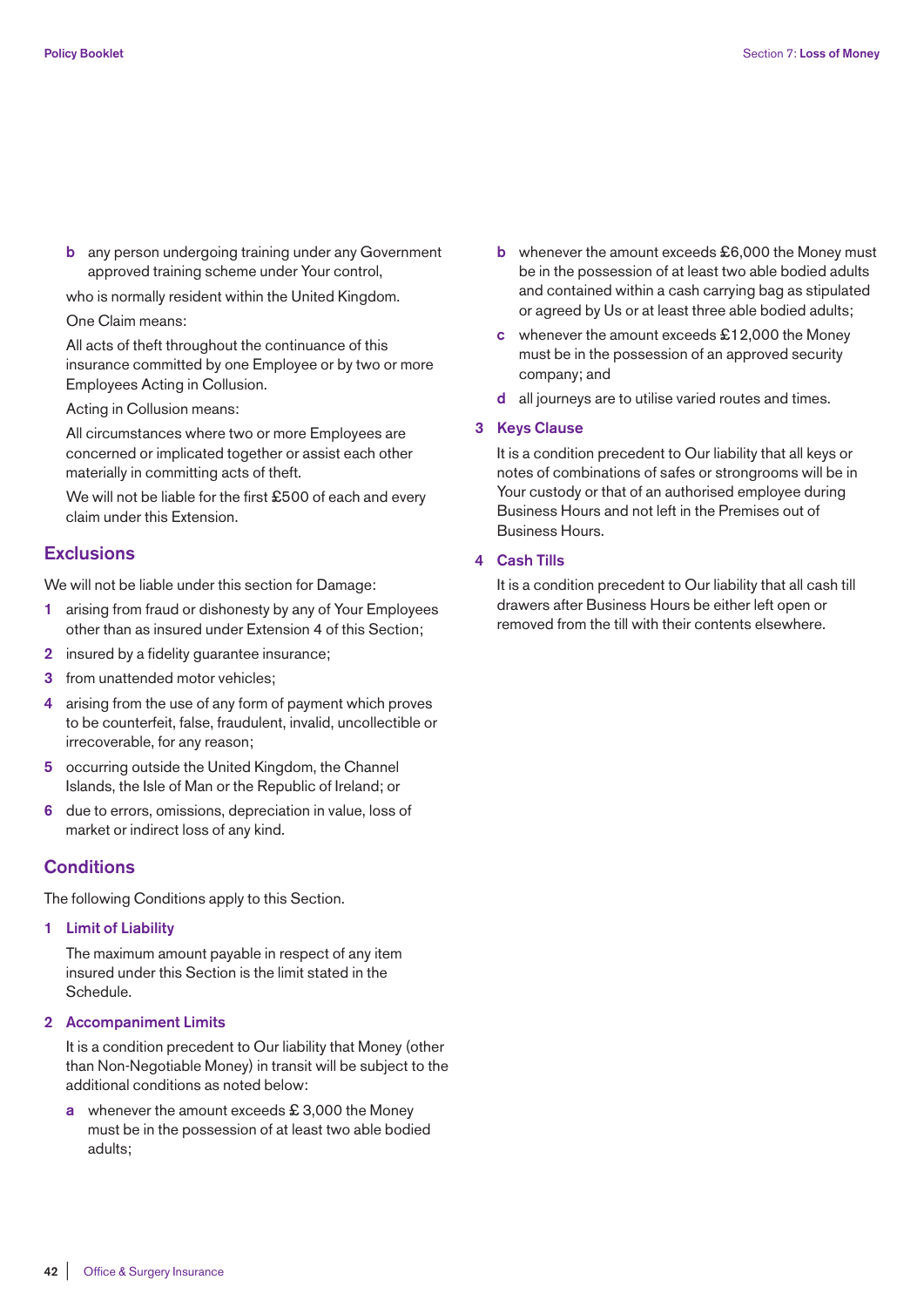# Section 8: **Personal Accident (Assault)**

## **Definitions**

**The definitions which apply to this Section are in addition to the General Definitions.**

#### **Injury**

Bodily injury caused solely and directly by violence occurring during theft or attempted theft of Money or Non-Negotiable Money, defined in Section 7: Loss of Money of this Policy, at any of the Situations or of other property from the Premises during Business Hours.

## **Person Insured**

You or Your partners or Your directors or Employees, aged not less than 16 years or more than 75 years.

## **Loss of Limbs**

Total loss by physical severance or permanent and total loss of use of one or more hands or feet.

## **Loss of Sight**

Total and irrecoverable loss of sight in one or both eyes.

## **Permanent Total Disablement**

A disablement which permanently and continuously disables the Person Insured totally and absolutely from attending to their usual occupation, not being disablement following Loss of Limbs or Loss of Sight.

## **Temporary Total Disablement**

A disablement which prevents the Person Insured from continuously attending to their usual occupation.

## **Temporary Partial Disablement**

A disablement which prevents the Person Insured from engaging in or giving attention to a substantial part of their usual occupation.

#### **Medical Expenses**

The cost of medical, surgical or other remedial attention, treatment or appliances, given or prescribed by a qualified member of the medical profession and all hospital, nursing home and ambulance charges.

## **Situations**

- **1** in transit;
- **2** in a bank night safe and thereafter within the bank premises until at the bank's risk;
- **3** in Your home or that of any of Your partners, Your directors or Your employees away from the Premises; or
- **4** in the Premises.

## **Cover**

If any Person Insured suffers Injury caused as the result of robbery or any attempt thereat in the course of the Business which will independently of any other cause be the sole cause of death or disablement We will pay the Person Insured or their legal personal representative the Benefits stated against each Item in the Schedule for any of the Contingencies detailed below.

## **Contingencies**

- **1** Death (which will not be presumed by the disappearance of the Person Insured);
- **2** Disablement being:
	- **a** Loss of Sight; or
	- **b** Loss of Limbs; or
	- **c** Permanent Total Disablement;
- **3** Temporary Total Disablement;
- **4** Temporary Partial Disablement; and
- **5** Medical Expenses.

### **Extension**

The insurance provided by this Section extends to include the following:

#### **1 Personal Effects**

 In the event of Damage to the personal effects of the Person Insured following an assault by a person or persons attempting to steal Money or any other property We will pay for such Damage up to an amount not exceeding £1,000 in respect of each Person Insured.

## **2 Victim Support**

 If as a result of the theft or attempt thereat of Money or other Non-Negotiable Money, at any of the Situations or of other property from the Premises during Business Hours, the Person Insured suffers social and/or emotional impairment following assault or violence, or threat thereof, We will pay the fees for professional counselling but not exceeding:

- **a** any hourly cost of more than £40;
- **b** £1,000 for any Person Insured in total for all claims or series of claims, arising out of any one original cause; and
- **c** £5,000 in total for all Persons Insured and in total for all claims or series of claims, arising out of any one original cause.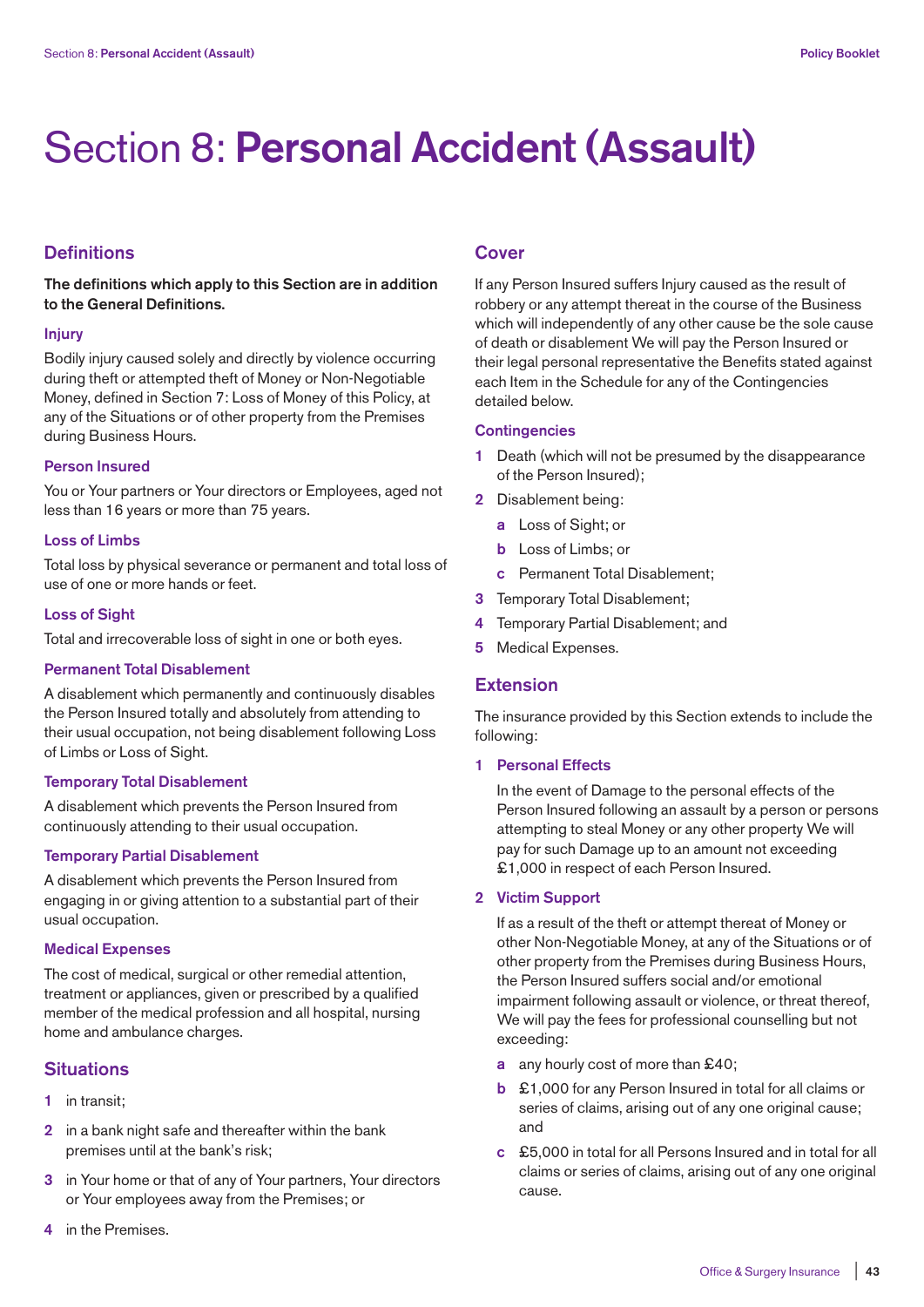## **Conditions**

The following Conditions apply to this Section.

- **1** Benefits for:
	- **a** Contingencies 3 and 4 will be payable for a period not exceeding 104 weeks in the aggregate from the commencement of the first Contingency to occur but both will not be payable in respect of the same period of time; and
	- **b** either or both of Contingencies 3 and 4 will be payable when the total amount has been agreed or at the request of the Person Insured at intervals of not less than four weeks (but not in advance) commencing four weeks after receipt of written notice of any Injury by Us.

Benefits will not be payable for:

- **i** any of the Contingencies occurring after two years of the injury causing such Contingency; or
- **ii** more than one of Contingencies 1 and 2 and when payable for one of those Contingencies Benefit will not also be payable for either of Contingencies 3 and 4 caused by the same Injury nor for any of the Contingencies caused by any subsequent injury to such Person Insured;
- **2** In the event of death of a Person Insured, We will be entitled to have a post-mortem examination at Our expense;
- **3** In the event of disablement of a Person Insured, the Person Insured must immediately place themselves under the care of a qualified medical practitioner and, as often as may be required, submit to medical examination at Our expense.
- **4** All certificates, information and evidence, required by Us, will be furnished at Your expense under this Section and will be in such form and of such nature as We will prescribe.

## **Exclusion**

This insurance will not apply to any Contingency consequent upon the Person Insured suffering:

- **a** from illness or disease not resulting from Injury or suffering from Injury due to any gradually operating cause;
- **b** any Death or Disablement arising from or attributable to intentional self-injury, provoked assault or wilful exposure to needless peril (except in an attempt to save human life); or
- **c** any Death or Disablement contributed to or accelerated by the influence of intoxicating liquor or drugs taken by the Person Insured (other than for drugs taken under medical supervision unless for the treatment of drug or alcohol addiction) or insanity (whether temporary or otherwise).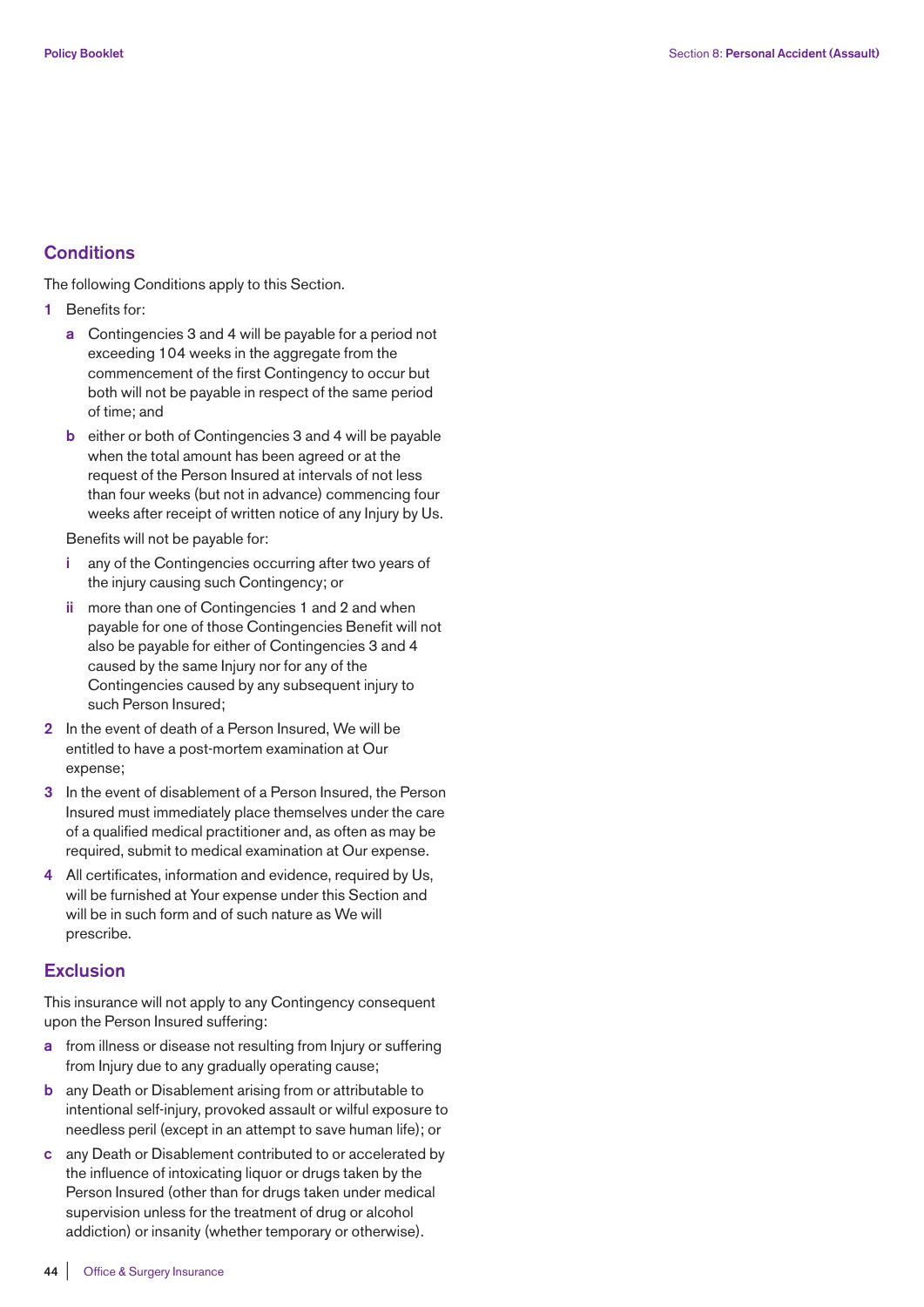# Section 9: **Commercial Legal Expenses**

## **Definitions**

**The definitions which apply to this Section are in addition to the General Definitions.**

#### **Appointed Representative**

The Preferred Law Firm or Tax Consultancy, law firm, accountant or other suitably qualified person We will appoint on the Insured Person's behalf.

## **Costs and Expenses**

- **a** All reasonable and necessary costs chargeable by the appointed Representative and agreed by DAS in accordance with the DAS Standard Terms of Appointment.
- **b** The costs incurred by opponents in civil cases if the Insured Person has been ordered to pay them, or the Insured Person pays them with the agreement of DAS

## **DAS**

DAS Legal Expenses Insurance Company Limited.

## **DAS Standard Terms of Appointment**

The terms and conditions (including the amount of fees that DAS will pay to an Appointed Representative) that apply to the relevant type of claim, which could include a conditional fee agreement (no win, no fee).

#### **Date of Occurrence**

- **a** For civil cases (other than under Insured Incident I. Tax Protection), the date of the event that leads to a claim. If there is more than one event arising at different times from the same originating cause, the Date of Occurrence is the date of the first of these events. (This is the date the event happened, which may be before the date you or an Insured Person first became aware of it.)
- **b** For criminal cases, the date the Insured Person began, or is alleged to have begun, to break the law.
- **c** For Insured Incident C. Statutory Licence Appeal, the date when You first became aware of the proposal by the relevant licensing or regulatory authority to suspend, alter the terms of, refuse to renew or cancel Your licence, mandatory registration or British Standard Certificate of Registration.
- **d** For Insured Incident I. Tax Protection, the date when HM Revenue & Customs, or the relevant authority, first notifies You of its intention to carry out an enquiry. For VAT or Employer Compliance Disputes, the date the dispute arises during the Period of Insurance following the issue of an assessment, written decision or notice of a civil penalty.
- **e** For Insured Incident B. Legal Defence 5. Statutory Notice Appeals, the date when the Insured Person is issued with the relevant notice and has the right to appeal.

## **Employer Compliance Dispute**

A dispute with HM Revenue & Customs concerning Your compliance with Pay As You Earn, Social Security, Construction Industry or IR35 legislation and regulations.

## **Insured Person**

You and Your directors, partners, managers, employees and any other individuals declared to DAS by You.

## **Preferred Law Firm or Tax Consultancy**

A law firm, barristers' chambers, accountants or tax experts who provide legal or other services to You. These specialists are chosen by DAS as they have the proven expertise to deal with the Insured Person's claim and must comply with the DAS agreed service standard levels, which DAS audit regularly. They are appointed according to the DAS Standard Terms of Appointment.

## **Reasonable Prospects**

- **a** For civil cases, the prospects that the Insured Person will:
	- **i** recover losses or damages or a reduction in tax or National Insurance liabilities (or obtain any other legal remedy that DAS have agreed to, including an enforcement of judgment); or
	- **ii** make a successful defence or make a successful appeal or defence of an appeal, must be at least 51%.
- **b** For criminal cases there is no requirement for there to be prospects of a successful outcome, however for appeals the prospects must be at least 51%.

 DAS or a Preferred Law Firm or Tax Consultancy on DAS' behalf will assess whether there are Reasonable Prospects.

## **Tax Enquiry**

- **a** A written notice of enquiry, issued by HM Revenue & Customs, to carry out an Income Tax or Corporation Tax compliance check which either:
	- **i** includes a request to examine any aspect of Your books and records; or
	- **ii** advises of a check or Your whole tax return.

## **Territorial Limits**

**a** For Insured Incidents B Legal Defence (excluding 5 Statutory Notice Appeals), and H Personal injury:

 The European Union, the Isle of Man, the Channel Islands, Albania, Andorra, Bosnia Herzegovina, Gibraltar, Iceland, Liechtenstein, Macedonia, Monaco, Montenegro, Norway, San Marino, Serbia, Switzerland and Turkey.

**b** For all other Insured Incidents:

 The United Kingdom of Great Britain and Northern Ireland, the Isle of Man, the Channel Islands.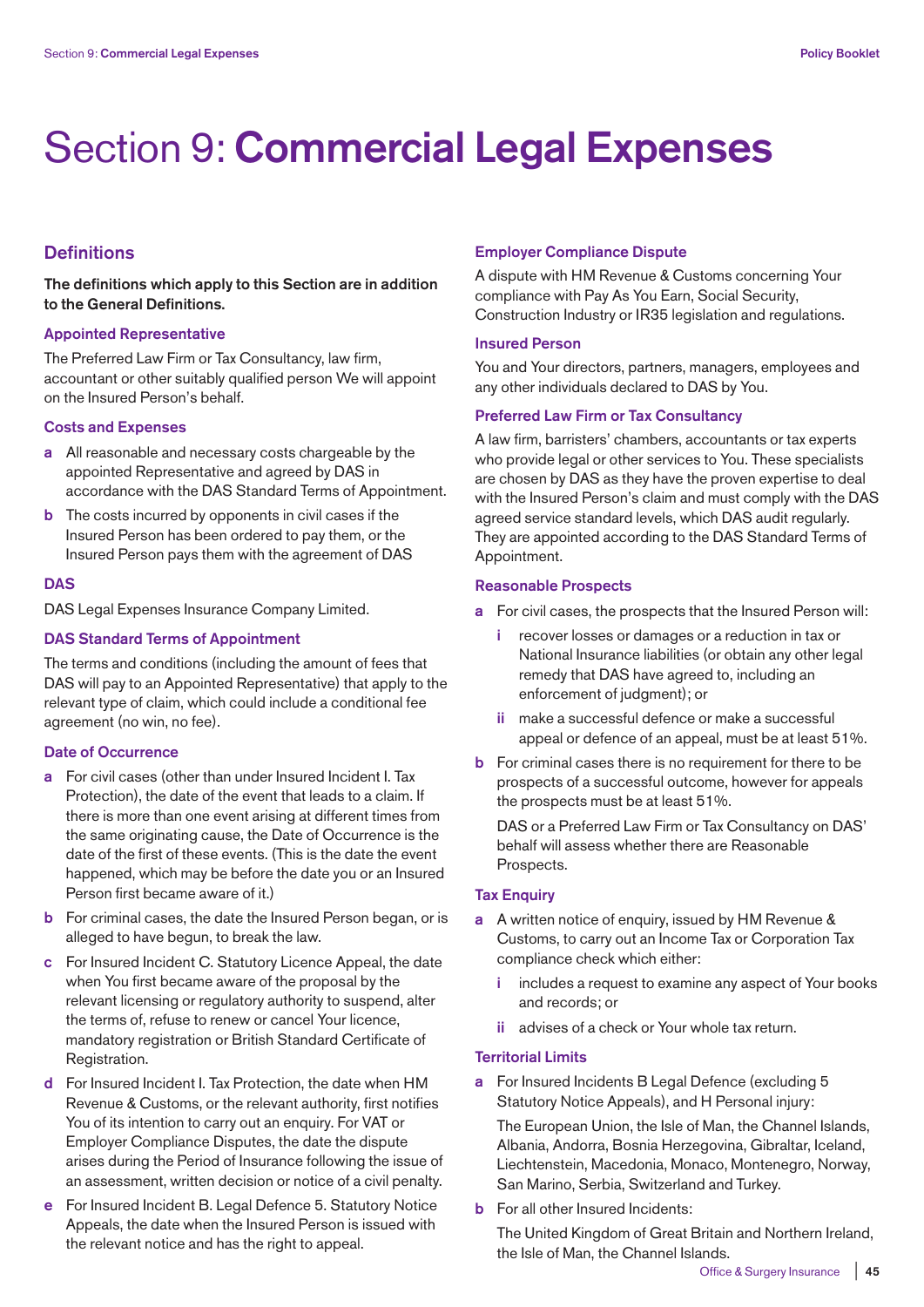## **VAT Dispute**

A dispute with HM Revenue & Customs following the issue of an assessment, written decision or notice of a civil penalty relating to Your VAT affairs.

## **Cover**

Claims under this Section are administered and managed by DAS on Our behalf.

The legal advice service is provided by DAS Law Limited and/or a Preferred Law Firm on behalf of DAS.

We agree to provide the insurance described in this Section for the Insured Person in respect of any Insured Incident arising in connection with the Business shown in the Schedule, in return for payment of the premium and subject to the terms, conditions, exclusions and limitations set out in this Section.

## Provided that:

- **1** Reasonable Prospects exist for the duration of the claim;
- **2** the Date of Occurrence of the Insured Incident is during the Period of Insurance;
- **3** any legal proceedings will be dealt with by a court, or other body which DAS agree to, within the Territorial Limits; and
- **4** the Insured Incident happens within the Territorial Limits.

We will pay an appointed Representative, on Your behalf, Costs and Expenses incurred following an Insured Incident, and any compensation awards that We have agreed to, provided that:

- **1** the most We will pay for all claims resulting from one or more event arising at the same time or from the same originating cause is shown as the Indemnity Limit in the Schedule;
- **2** the most We will pay in Costs and Expenses is no more than the amount DAS would have paid to a Preferred Law Firm or Tax Consultancy. The amount We will pay a law firm (where acting as an Appointed Representative) is currently £100 per hour. This amount may vary from time to time;
- **3** in respect of an appeal or the defence of an appeal, You must tell DAS within the time limits allowed that You want to appeal. Before We pay the Costs and Expenses for appeals, DAS must agree that Reasonable Prospects exist;
- **4** for an enforcement of judgment to recover money and interest due to You after a successful claim under this Section, DAS must agree that Reasonable Prospects exist;
- **5** where an award of damages is the only legal remedy to a dispute and the cost of pursuing legal action is likely to be more than any award of damages, the most We will pay in Costs and Expenses is the value of the likely award; and

**6** in respect of Insured Incident B Legal Defence 6. Jury Service and Court Attendance the maximum We will pay is the Insured Person's net salary or wages for the time that the Insured Person is absent from work less any amount You, the court or tribunal pays.

## We will not pay

- **1** In the event of a claim, if You decide not to use the services of a Preferred Law Firm or Tax Consultancy, You will be responsible for any costs that fall outside the DAS Standard Terms of Appointment and these will not be paid by Us.
- **2** The first £500 of any contract dispute claim where the amount in dispute exceeds £5,000 (including VAT).

## **Insured Incidents**

**A Employment Disputes and Compensation Awards**

## **1 Employment Disputes**

 We will pay Costs and Expenses to defend Your legal rights:

- **a** before the issue of legal proceedings in a court or tribunal:
	- **i** following the dismissal of an employee; or
	- **ii** where an employee or ex-employee has contacted ACAS to commence the Early Conciliation procedure; or
- **b** in unfair dismissal disputes under the ACAS Arbitration Scheme; or
- **c** in legal proceedings in respect of any dispute relating to:
	- **i** a contract of employment with You; or
	- **ii** an alleged breach of the statutory rights of an employee, ex-employee or prospective employee under employment legislation.

## **Exclusions**

 We will not be liable under this Insured Incident A 1 for any claim relating to the following:

- **1 a** a dispute with an Employee under a written or oral warning( formal or informal) within 180 days immediately before the commencement of cover under this Section, if the date of occurrence of the dispute was within the first 180 days of the commencement of cover under this Section;
	- **b** redundancy or alleged redundancy or unfair selection for redundancy which occurs within the first 180 days of the commencement of cover under this Section; or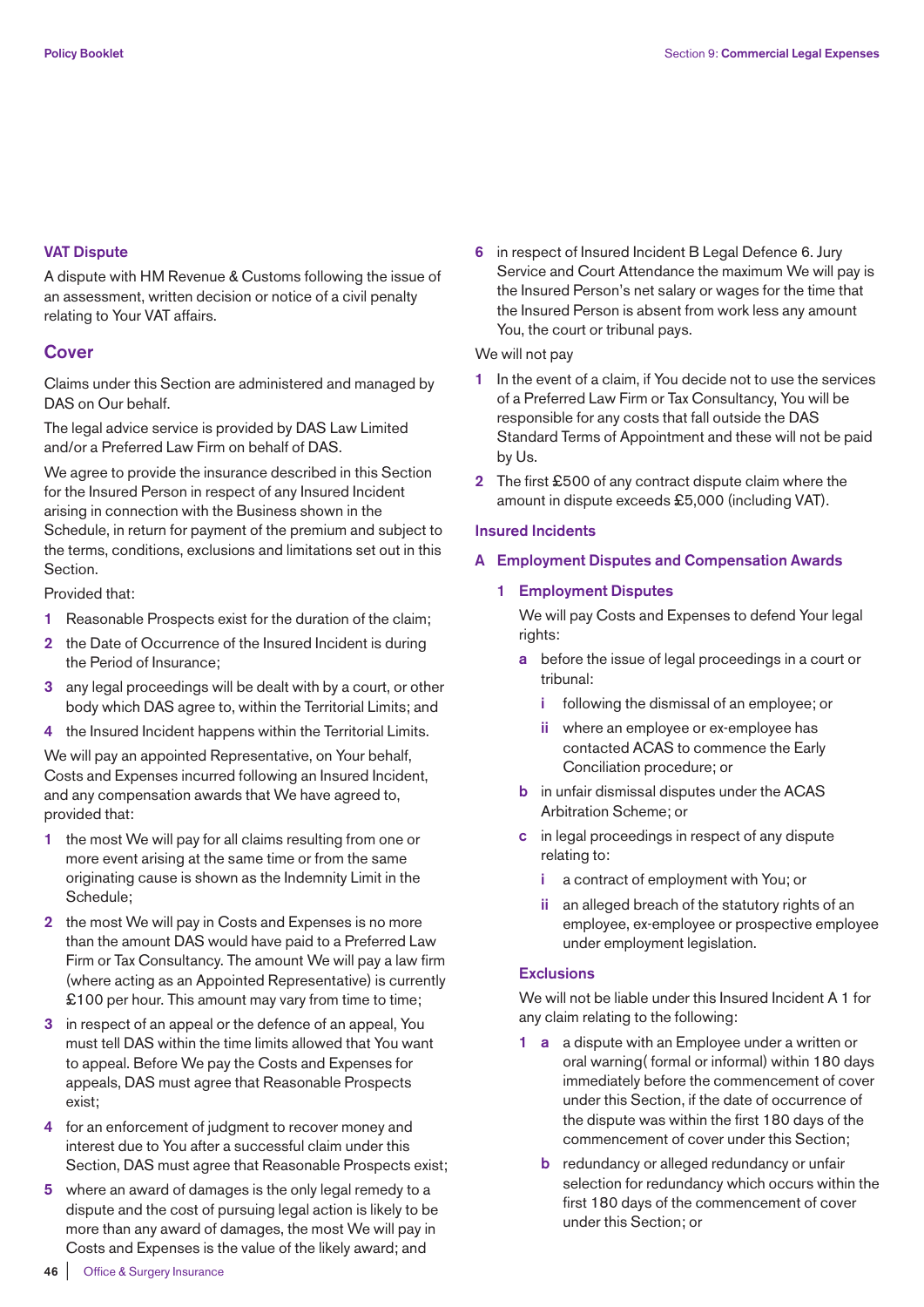- **c** any other dispute where the cause of action arises within the first 90 days of the commencement of cover under this Section;
- **2** damages for personal injury or loss of or damage to property; or
- **3** Transfer of Undertakings (Protection of Employment) Regulations 2006 or the Transfer of Employment (Pension Protection) Regulations 2005.

#### **2 Compensation Awards**

### We will pay:

- **a** any basic and compensatory award; and/or
- **b** an order for compensation following a breach of Your statutory duties under employment legislation

 in respect of a claim DAS have accepted under Insured Incident A1.

## Provided that:

- **a** in cases relating to performance and/ or conduct, You have throughout the employment dispute either:
	- **i** followed the ACAS Code of Disciplinary and Grievance Procedures; or
	- **ii** followed equivalent codes of practice issued by the Labour Relations Agency in Northern Ireland; or
	- **iii** sought and followed advice from DAS legal advice service;
- **b** for an order of compensation following Your breach of statutory duty under employment legislation You have at all times sought and followed advice from DAS legal advice service since the date when You should have known about the employment dispute;
- **c** for any compensation award for redundancy or alleged redundancy or unfair selection for redundancy, You have sought and followed advice from DAS prior to serving notice of redundancy;
- **d** the compensation is awarded by a tribunal or through the ACAS Arbitration Scheme, under a judgment made after full argument and otherwise than by consent or default, or is payable under settlement approved in writing in advance by DAS; and
- **e** the total of the compensation awards payable by Us will not exceed £1,000,000 in any one period of insurance.

### **Exclusions**

- **1** Any compensation award relating to the following:
	- **a** trade union activities, trade union membership or non-membership;
	- **b** pregnancy or maternity rights, paternity, parental or adoption rights;
	- **c** health and safety related dismissals brought under section 44 of the Employment Rights Act 1996; or
	- **d** statutory rights in relation to trustees of occupational pension schemes;
- **2** Non-payment of money due under a contract of employment or a statutory provision;
- **3** Any award ordered because You have failed to provide relevant records to Employees under National Minimum Wage legislation;
- **4** A compensation award or increase in a compensation award relating to failure to comply with a current or previous recommendation made by a tribunal;
- **5** A settlement agreed and payable following conciliation under the ACAS Early Conciliation procedure.

## **3 Employee Civil Legal Defence**

 We will pay Costs and Expenses to defend the Insured Person's (other than You) legal rights if an event arising from their work as an employee leads to civil action being taken against them:

- **a** under legislation for unlawful discrimination; or
- **b** as trustee of a pension fund set up for the benefit of Your Employees.

 We will only provide cover for an Insured Person (other than You) at Your request.

#### **4 Service Occupancy**

 We will pay Costs and Expenses to pursue a dispute with an employee or ex- employee to recover possession of premises owned by, or for which You are responsible.

## **Exclusion**

 We will not be liable under Insured Incident A4 for any claim relating to defending Your legal rights other than defending a counter-claim.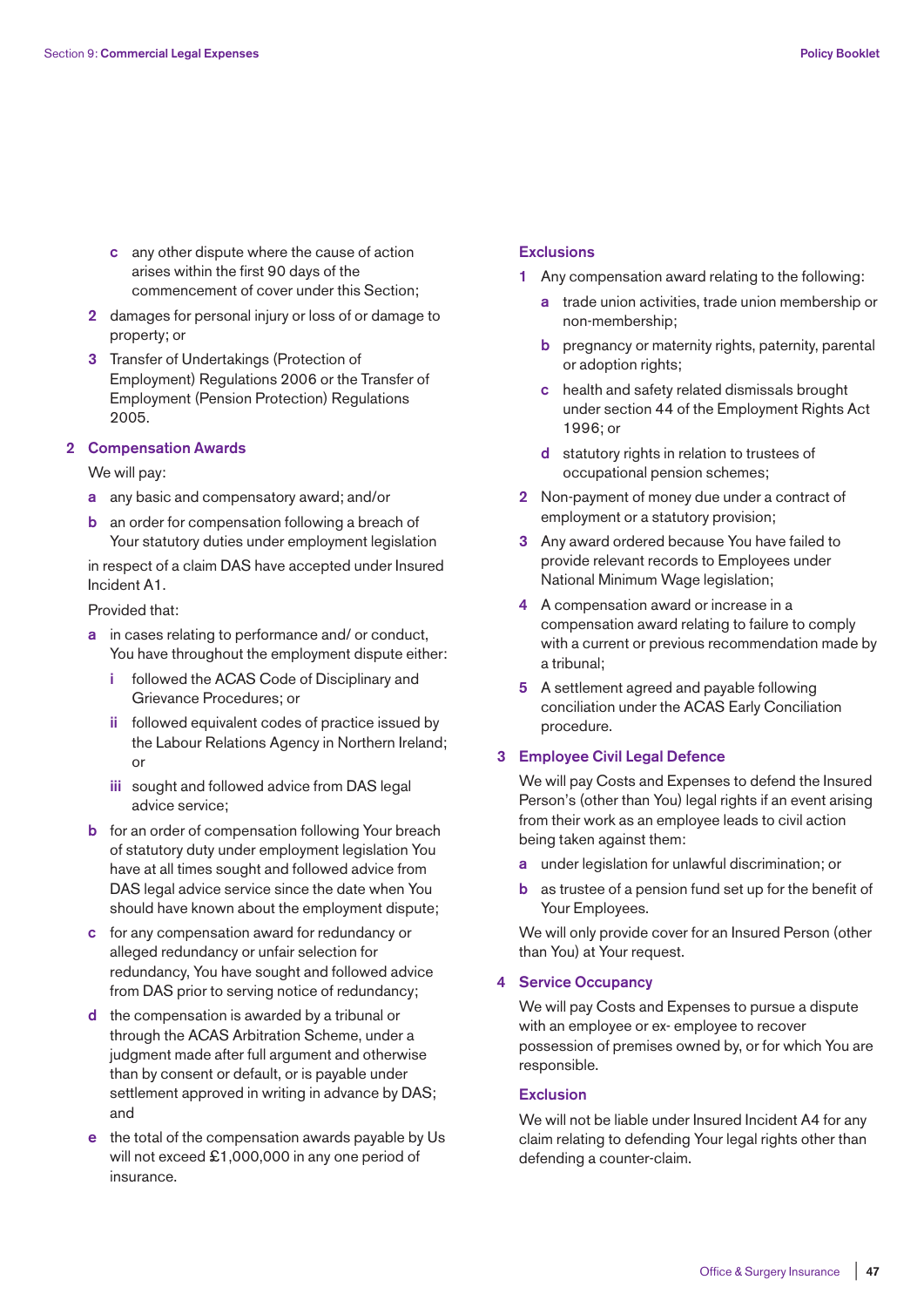## **B Legal Defence**

 We will pay Costs and Expenses to defend the Insured Person's legal rights:

## **1 Criminal Pre-proceedings Cover**

 Prior to the issue of legal proceedings, when dealing with the Police, Health and Safety Executive and/or Local Authority Health and Safety Enforcement Officer where it is alleged that the Insured Person has or may have committed a criminal offence.

## **2 Criminal Prosecution Defence**

 Following an event which leads to the Insured Person being prosecuted in a court of criminal jurisdiction.

 We will only cover criminal investigations and/or prosecutions which arise in direct connection with the activities of the Business.

## **Exclusion**

 We will not be liable under Insured Incident B1 and B 2 for any claim relating to the prosecution due to infringement of road traffic laws or regulations in connection with the ownership, driving or use of a motor vehicle.

## **3 Data Protection and Information Commissioner Registration**

- **a** If civil action is taken against the Insured Person for compensation under section13 of the Data Protection Act 1998. We will also pay any compensation award made against the Insured Person under section 13 of the Data Protection Act 1998; and
- **b** In an appeal against the refusal of the Information Commissioner to register Your application for registration.

## **Exclusion**

 We will not be liable under this Insured Incident B 3 for any claim relating to the cost of fines imposed by the Information Commissioner.

## **4 Wrongful Arrest**

 If civil action is taken against You for wrongful arrest in respect of an accusation of theft alleged to have been carried out during the Period of Insurance.

## **5 Statutory Notice Appeals**

 In an appeal against the imposition or terms of any Statutory Notice issued under legislation affecting Your business.

## **Exclusions**

 We will not be liable under this Insured Incident B 5 for any claim relating to the following:

- **1** an appeal against the imposition or terms of any Statutory Notice issued in connection with Your licence, mandatory registration or British Standard Certificate of Registration; or
- **2** a Statutory Notice issued by an Insured Person's regulatory or governing body.

## **6 Jury Service and Court Attendance**

In the event of an Insured Person's absence from work:

- **a** to perform jury service; or
- **b** to attend any court or tribunal at the request of the appointed Representative.

 We will pay the Insured Person's net salary or wages for the time that they are absent from work less any amount You, the court or tribunal, have paid them.

Provided that:

- **a** for claims relating to the Health and Safety at Work etc Act 1974 the Territorial Limits will be any place where the Act applies;
- **b** at the time of the Insured Incident, You have registered with the Information Commissioner in respect of Insured Incident B3. Data Protection and Information Commissioner Registration; and
- **c** You request that We to provide cover for the Insured Person.

## **C Statutory Licence Appeal**

 We will pay Costs and Expenses in an appeal to the relevant statutory or regulatory authority, court or tribunal following a decision by a licensing or regulatory authority to suspend, or alter the terms of, or refuse to renew, or cancel Your licence, mandatory registration or British Standard Certificate of Registration.

## **Exclusions**

 We will not be liable under this Insured Incident for any claim relating to the following:

- **1** assistance with the application process either in relation to an original application or application for renewal of a statutory licence, mandatory registration or British Standard Certificate of Registration; or
- **2** the ownership, driving or use of a motor vehicle.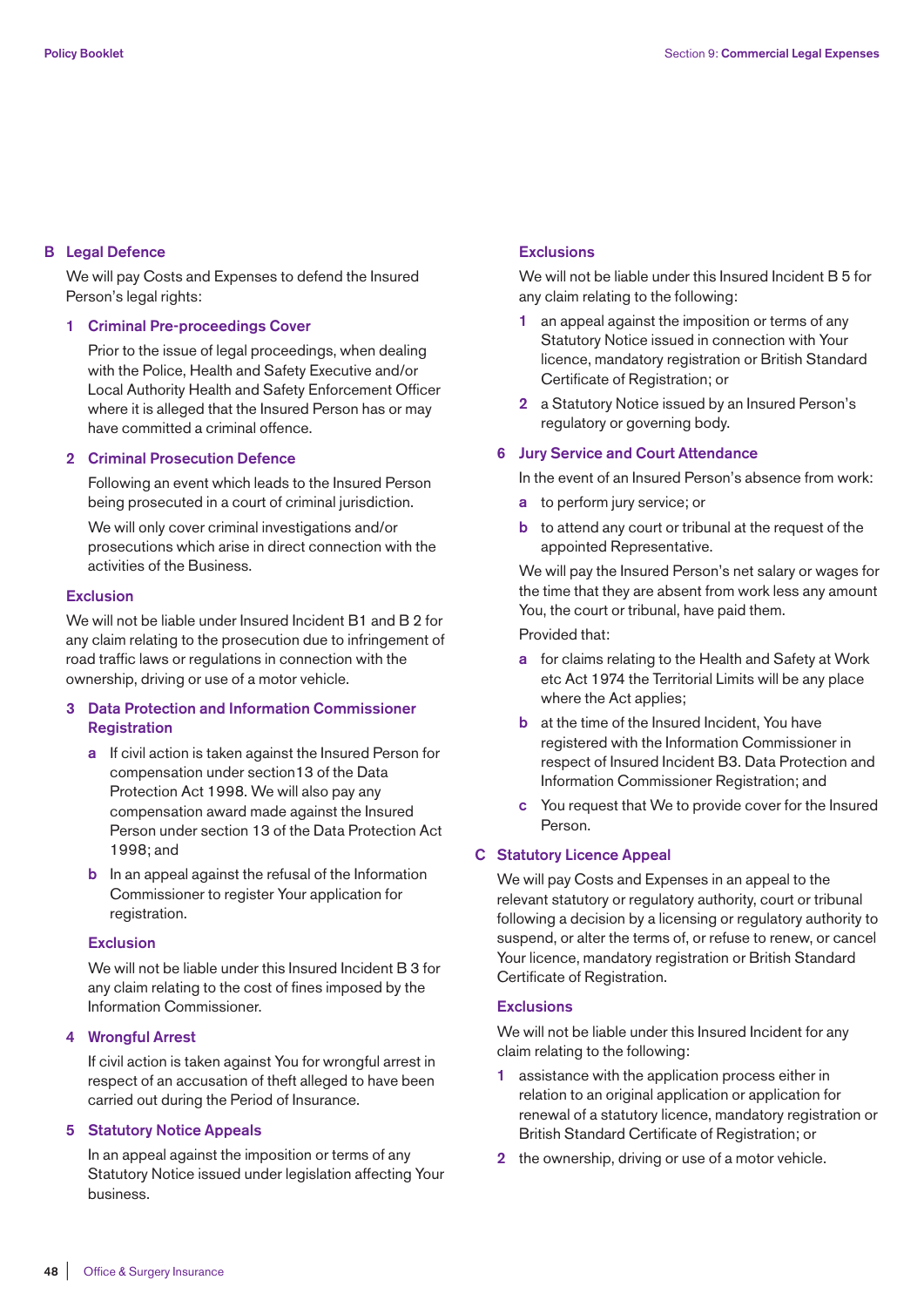## **D Contract Disputes**

 We will negotiate for Your legal rights in a contractual dispute arising from an agreement or an alleged agreement which has been entered into by You or on Your behalf for the purchase, hire, sale or provision of goods or of services.

Provided that:

- **a** the amount in dispute exceeds £500 (including VAT). If the amount in dispute exceeds £5,000 (including VAT), You will be responsible for the first £500 of Costs and Expenses in each and every claim;
- **b** if the amount in dispute is payable in instalments, the instalments due and payable at the time of making the claim exceed £500 (including VAT); and
- **c** if the dispute relates to money owed to You, claim under the Section is made within 90 days of the money becoming due and payable.

## **Exclusions**

 We will not be liable under this Insured Incident for any claim relating to the following:

- **1** a dispute arising from an agreement entered into prior to the commencement of cover under this Section, if the date of the dispute is within the first 90 days of the commencement of cover under by this Section;
- **2 a** the settlement payable under an insurance policy subject to Us providing cover for a dispute if Your insurer refuses a claim but not for a dispute over the amount of the claim;
	- **b** the sale, purchase, terms of a lease, licence, or tenancy of land or buildings, other than a dispute with a professional adviser in connection with these matters.
	- **c** a loan, mortgage, pension, guarantee or any other financial product and choses in action;
	- **d** a motor vehicle owned by, or hired or leased to You other than agreements relating to the sale of motor vehicles where You are engaged in the business of selling motor vehicles;
- **3** a dispute with an Employee or ex-Employee which arises out of, or relates to, a contract of employment with You;
- **4** a dispute which arises out of the:
	- **a** sale or provision of computer hardware, software, systems or services; or
	- **b** the purchase or hire of computer hardware, software, systems or services tailored by a supplier to Your own specification;
- **5** a dispute arising from a breach or alleged breach of professional duty by an Insured Person; or
- **6** the recovery of money and interest due from another party, other than disputes where the other party indicates that a defence exists.

## **E Tenancy Disputes**

 We will represent You in any legal proceedings for civil action relating to a tenancy dispute between You and Your landlord under the terms of the lease or tenancy agreement applying to the Premises.

#### **Exclusions**

We will not be liable under this Insured Incident for any claim relating to the following:

- **1** the amount, payment or non-payment of rent; or
- **2** the renewal of the lease or tenancy agreement.

## **F Debt Recovery**

 We will negotiate for Your legal rights in a dispute relating to the recovery of money and interest due from the sale or provision of goods or services, including enforcement of judgments.

Provided that:

- **a** the debt exceeds £500 (including VAT);
- **b** a claim is made within 90 days of the money becoming due and payable; and
- **c** DAS have the right to select the method of enforcement, or to forego enforcing judgement if DAS are not satisfied that there are, or will be, sufficient assets available to satisfy judgement.

 We will not be liable under this Insured Incident for any claim relating to the following:

- **1 a** the settlement payable under an insurance policy;
	- **b** the sale, purchase, terms of a lease, licence, or tenancy of land or buildings;
	- **c** a loan, mortgage, pension, guarantee or any other financial product and choses in action;
	- **d** a motor vehicle owned by, or hired or leased to, You other than agreements relating to the sale of motor vehicles where You are engaged in the business of selling motor vehicles;
- **2** a dispute which arises out of the supply, hire, sale or provision of computer hardware, software, systems or services;
- **3** the recovery of money and interest due from another party where the other party indicates that a defence exists; or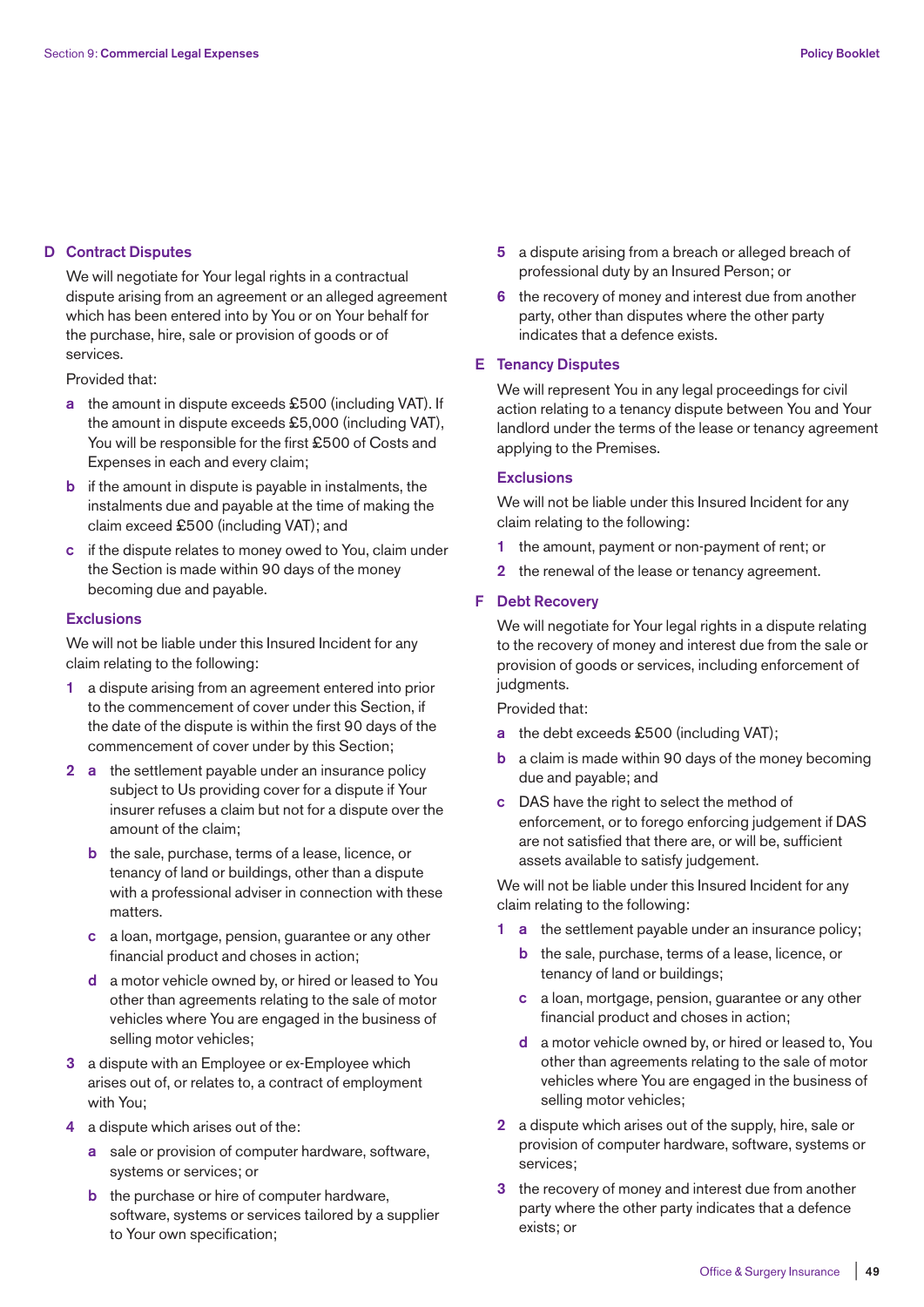**4** any dispute which arises from debts You have purchased from a third party.

## **G Property Protection**

 We will negotiate for Your legal rights in a civil dispute relating to material property which is owned by You, or is Your responsibility providing You have established the legal ownership or right to the land that is the subject of the dispute following:

- **1** any event which causes physical damage to such material property; or
- **2** a legal nuisance (meaning any unlawful interference with Your use or enjoyment of Your land, or some right over, or in connection with it);
- **3** a trespass.

## **Exclusions**

 We will not be liable under this Insured Incident for any claim relating to the following:

- **1** a contract You have entered into;
- **2** goods in transit or goods lent or hired out;
- **3** goods at premises other than those occupied by You unless the goods are at the premises for the purpose of installations or use in work to be carried out by You;
- **4** mining subsidence;
- **5** defending Your legal rights but We will cover defending a counter- claim;
- **6** a motor vehicle owned or used by, or hired or leased to an insured person (other than damage to motor vehicles where You are in the business of selling motor vehicles); or
- **7** the enforcement of a covenant by or against You.

## **H Personal Injury**

 At Your request, We will pay Costs and Expenses for an Insured Person's and their family members' legal rights following a specific or sudden accident that causes the death of, or bodily injury to them.

### **Exclusions**

 We will not be liable under this Insured Incident for any claim relating to the following:

- **1** any illness or bodily injury that happens gradually;
- **2** psychological injury or mental illness unless the condition follows a specific or sudden accident that has caused physical bodily injury;
- **3** defending an Insured Person's or their family members' legal rights other than in defending a counter-claim; or
- **4** clinical negligence.

## **I Tax Protection**

- **1** A Tax Enquiry.
- **2** An Employer Compliance Dispute.
- **3** A VAT Dispute.

Provided that:

- **a** You have taken reasonable care to ensure that all returns are complete and correct and are submitted within the statutory time limits allowed; and
- **b** any tax claim arises in direct connection with the activities of the Business.

## **Exclusions**

 We will not be liable under this Insured Incident for any claim relating to the following:

- **1** any claim relating to a tax avoidance scheme;
- **2** any failure to register for Value Added Tax or Pay As You Earn;
- **3** any investigation or enquiries by, with or on behalf of HM Revenue & Customs Special Investigations Section, Special Civil Investigations, Criminal Investigations Unit, Criminal Taxes Unit, under Public Notice 160 or by the Revenue & Customs Prosecution Office;
- **4** any claim relating to import or excise duties and import VAT; or
- **5** any investigation or enquiry by HM Revenue & Customs into alleged dishonesty or alleged criminal offences.

## **General Exclusions to this Section**

We will not be liable under this Insured Incident for any claim relating to the following:

- **1** any claim reported to DAS more than 180 days after the date the Insured Person should have known about the Insured Incident;
- **2** Costs and Expenses incurred before written acceptance of a claim by DAS;
- **3** fines, penalties, compensation or damages which the Insured Person is ordered to pay by a court or other authority, other than compensation awards covered under Insured Incidents A Employment Disputes and Compensation Awards and B Legal Defence;
- **4** legal action an Insured Person takes which DAS or the appointed Representative have not agreed to, or where the Insured Person does anything that hinders Us, DAS or the appointed Representative;
- **5** any claim relating to patents, copyrights, trademarks, merchandise marks, registered designs, intellectual property, secrecy and confidentiality agreements;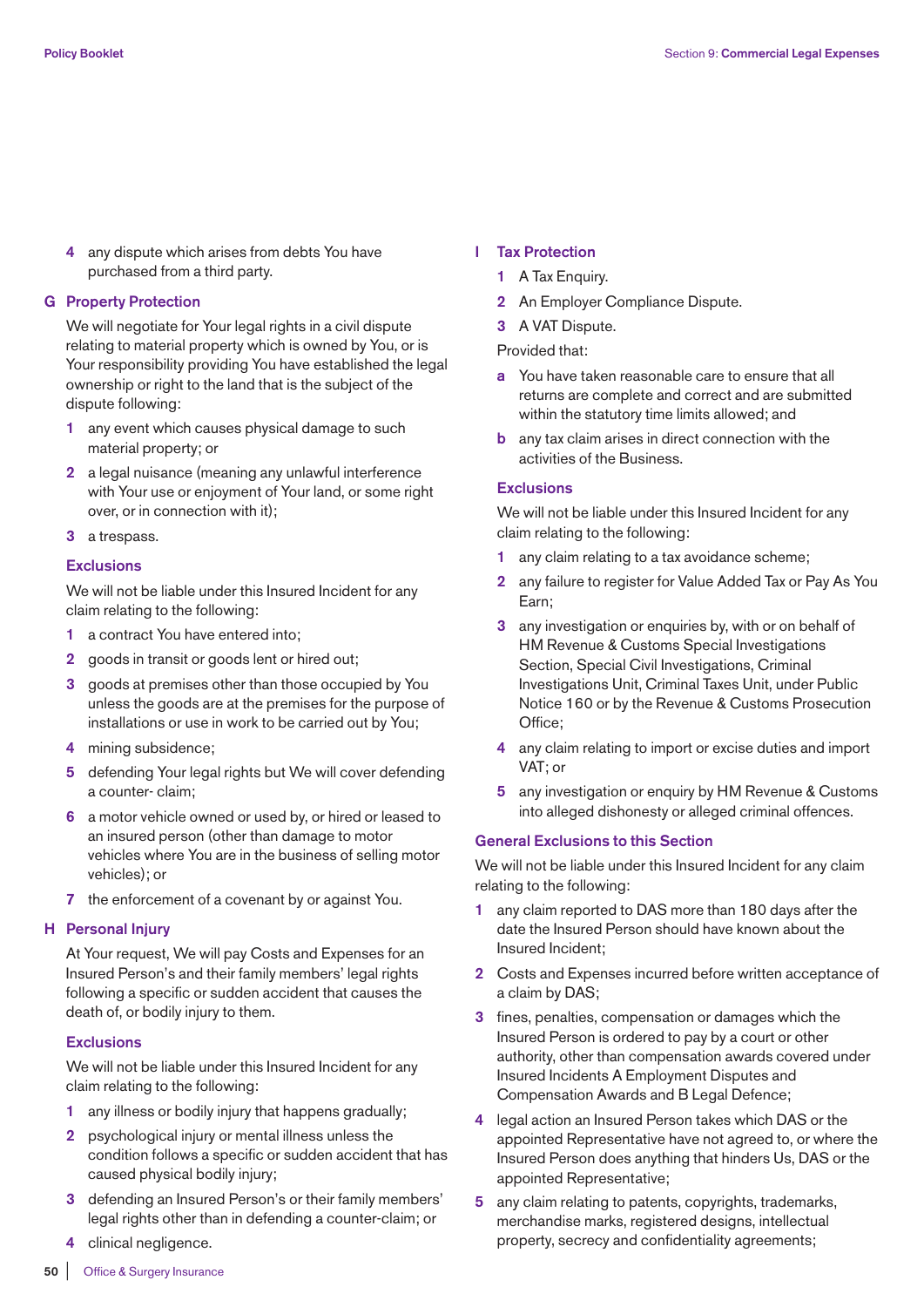- **6** any Insured Incident deliberately or intentionally caused by an Insured Person;
- **7** any claim relating to rights under a franchise or agency agreement entered into by You;
- **8** a dispute with DAS not otherwise dealt with under Claim Condition 5;
- **9** any claim relating to a shareholding or partnership share, in the business;
- **10** Costs and Expenses arising from or relating to judicial review, coroner's inquest or fatal accident inquiry;
- **11** any claim where either at the start of, or during the course of a claim,:
	- **a** You are declared bankrupt;
	- **b** You have filed a bankruptcy petition;
	- **c** You have filed a winding-up petition;
	- **d** You have made an arrangement with Your creditors;
	- **e** You have entered into a deed of arrangement;
	- **f** You are in liquidation; or
	- **g** part or all of Your affairs or property are in the care or control of a receiver or administrator;
- **12** any claim relating to written or verbal remarks that damage the Insured Person's reputation;
- **13** any claim where an Insured Person is not represented by a law firm barrister or tax expert; and
- **14** in the event of a claim, if You decide not to use the services of a preferred law firm or tax consultancy, You will be responsible for any costs that fall outside the DAS Standard Terms of Appointment and these will not be paid by DAS.

## **Conditions which apply to this Section**

- **1 a** On receiving a claim, if representation is necessary, DAS will appoint a Preferred Law Firm or Tax Consultancy as Your appointed Representative to deal with Your claim. They will try to settle Your claim by negotiation without having to go to court.
	- **b** If the appointed Preferred Law Firm or Tax Consultancy cannot negotiate settlement of Your claim and it is necessary to go to court and legal proceedings are issued or there is a conflict of interest, then You may choose a law firm or tax expert to act as the Appointed Representative to represent You in any proceedings where DAS are liable to pay a compensation award.
	- **c** If You choose a law firm as Your own Appointed Representative who is not a Preferred Law Firm or Tax Consultancy, DAS will give Your choice of law firm the opportunity to act on the same terms as a Preferred Law Firm or Tax Consultancy. However if Your

Appointed Representative refuse to act on this basis, the most We will pay is the amount We would have paid if they had agreed to the DAS Standard Terms of Appointment. The amount We will pay a law firm (where acting as an Appointed Representative) is currently £100 per hour. This amount may vary from time to time.

- **d** The Appointed Representative they must co-operate with DAS at all times and must keep DAS up to date with the progress of the claim.
- **2** An Insured Person must:
	- **a** co-operate fully with Us, DAS and the Appointed Representative;
	- **b** give the Appointed Representative any instructions that DAS ask You to.
- **3 a** An Insured Person must tell DAS if anyone offers to settle a claim and must not negotiate or agree to any settlement without Our written consent.
	- **b** If an Insured Person does not accept a reasonable offer to settle a claim, DAS on Our behalf may refuse to pay further Costs and Expenses.
	- **c** DAS, on Our behalf, may decide to pay an Insured Person the reasonable value of the claim that the Insured Person is claiming or is being claimed against them instead of starting or continuing legal action. In these circumstances an Insured Person must allow DAS to take over and pursue or settle a claim in their name. An Insured Person must allow DAS to pursue at its own expense and for their benefit, any claim for compensation against any other person and an Insured Person must give DAS all the information and help DAS need to do so.
- **4 a** An Insured Person must instruct the Appointed Representative to have Costs and Expenses taxed, assessed or audited if DAS ask for this.
	- **b** An Insured Person must take every step to recover Costs and Expenses and court attendance and jury service expenses that DAS have to pay and must pay DAS any amounts that are recovered.
- **5** If the Appointed Representative refuses to continue acting for an Insured Person with good reason or if an Insured Person dismisses the Appointed Representative without good reason, the cover We provide will end at once, unless DAS agree to appoint another Appointed Representative.
- **6** If an Insured Person settles a claim or withdraws their claim without Our agreement, or does not give suitable instructions to the Appointed Representative, We can withdraw cover and will be entitled to reclaim any Costs and Expenses DAS on Our behalf have paid.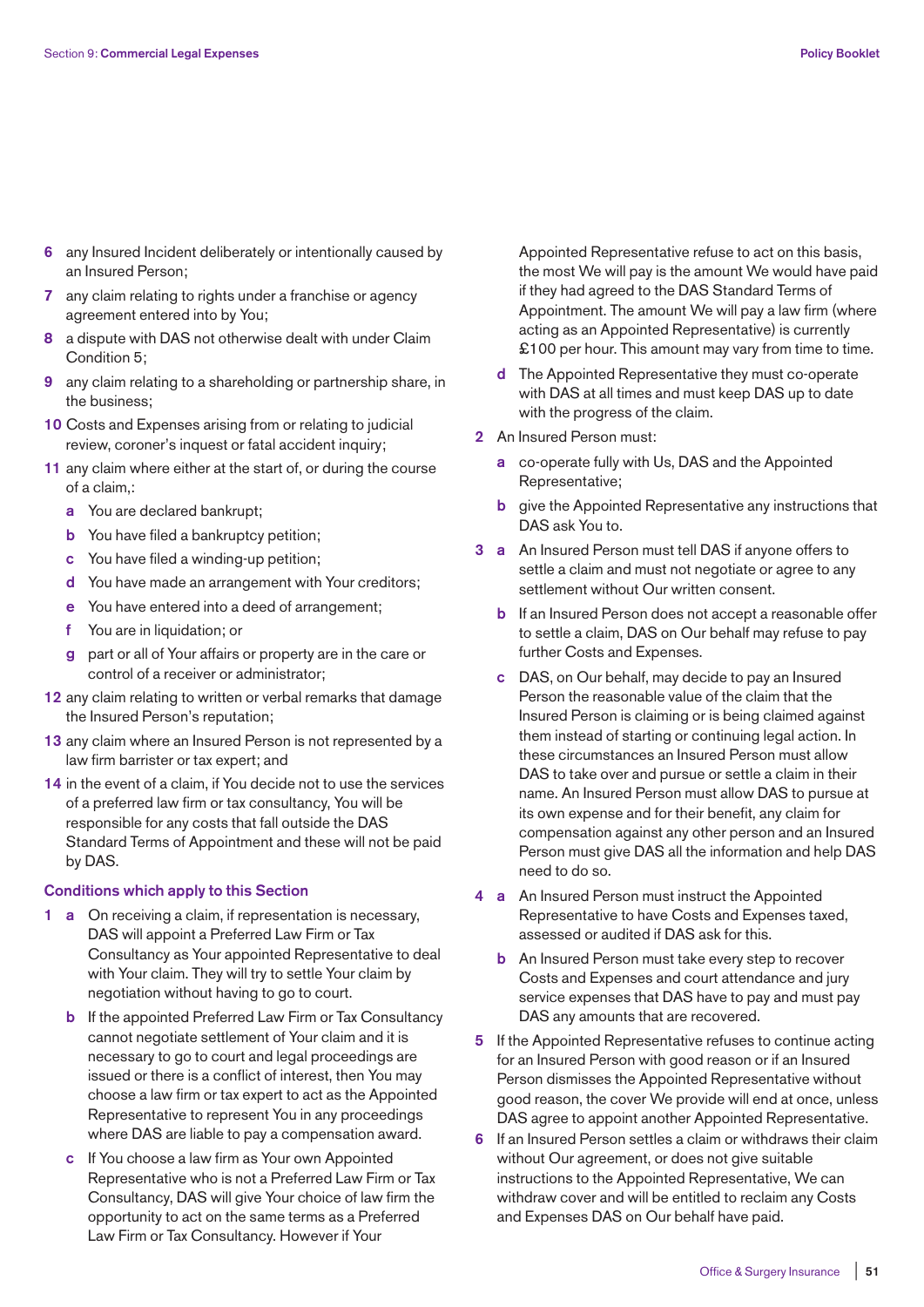- **7** DAS may require You to get, at Your own expense, an opinion from an expert, that DAS consider appropriate, on the merits of the claim or proceedings, or on a legal principle. The expert must be approved in advance by DAS and the cost agreed in writing between You and DAS. Subject to this We will pay the cost of getting the opinion if the expert's opinion indicates that it is more likely than not that You will recover damages (or obtain any other legal remedy that DAS have agreed to) or make a successful defence.
- **8** An Insured Person must:
	- **a** keep to the terms and conditions of this Section;
	- **b** take reasonable steps to avoid and prevent claims;
	- **c** take reasonable steps to avoid incurring unnecessary costs;
	- **d** send everything We or DAS ask for in writing; and
	- **e** report to DAS full and factual details of any claim as soon as possible and give DAS any information that is needed.

## **DAS BUSINESSLAW**

Using www.dasbusinesslaw.co.uk You can create ready-tosign contracts, agreements and letters in minutes. Developed by solicitors and tailored by You using DAS' smart document builders. You can also buy legal documents from the site, ranging from simple debt recovery letters to employment contracts.

This service also provides useful tools and information on matters such a new legislation, employment issues, property law and taxation, all regularly updated by legal experts to help You keep Your Business one step ahead. Details of how to access DASbusinesslaw will be included with Your policy documentation.

When registering, please enter the following code which You with access to a range of free documents: DAS472301.

## **Claims**

To make a claim under this Section please telephone DAS on 0345 878 5033. DAS will ask about Your legal dispute and, if necessary, call back at an agreed time to give You legal advice. If the dispute needs to be dealt with as a claim under this Section, DAS will provide You with a claim reference number. At this point DAS will not be able to confirm that You are covered but DAS will pass the information given to them to their claims handling teams and DAS will explain what to do next.

If You would prefer to report the claim in writing please send it to the DAS Head and Registered Office address which is:

Claims Department, DAS Legal Expenses Insurance Company Limited, DAS House, Quay Side, Temple Back, Bristol BS1 6NH.

Alternatively, You can email the claim to DAS at newclaims@das.co.uk

Claims are usually handled by an appointed Representative appointed by DAS, but sometimes DAS deal with claims themselves. Claims outside of the United Kingdom may be dealt with by other DAS elsewhere in Europe.

#### **When DAS cannot help**

Please do not ask for help from a lawyer, accountant or anyone else before DAS have agreed that You should do so. If You do, DAS will not pay the costs involved even if DAS accept the claim.

#### **Problems**

DAS will always try and give You a quality service. If You think DAS have let You down, please write to the Customer Relations Department as DAS Head Office address shown above.

Alternatively You can phone DAS on 0345 878 5024 or email DAS at customerrelations@das.co.uk. Details of DAS internal complaints handling procedures are available on request.

If You are still not satisfied and are a small business You can contact the Insurance Division of the Financial Ombudsman Service at Exchange Tower, London, E14 9SR.

You can also contact them on: 0800 023 4567 (free from mobile phones and landlines), 0300 123 9123 or email them at complaint.info@financialombudsman. org.uk

Website: www.financial-ombudsman.org.uk DAS Head and Registered Office:

DAS Legal Expenses Insurance Company Limited, DAS House, Quay Side, Temple Back, Bristol BS1 6NH Registered in England and Wales, number 103274. Website: www.das.co.uk

DAS Legal Expenses Insurance Company Limited is authorised by the Prudential Regulation Authority and regulated by the Financial Conduct Authority and the Prudential Regulation Authority.

DAS Law Limited Head and Registered Office: DAS Law Limited, North Quay, Temple Back, Bristol, BS1 6FL. Registered in England and Wales, number 5417859. Website: www.daslaw.co.uk

DAS Law Limited is authorised and regulated by the Solicitors Regulation Authority (registered number 423113). Using this service does not affect Your right to take legal action.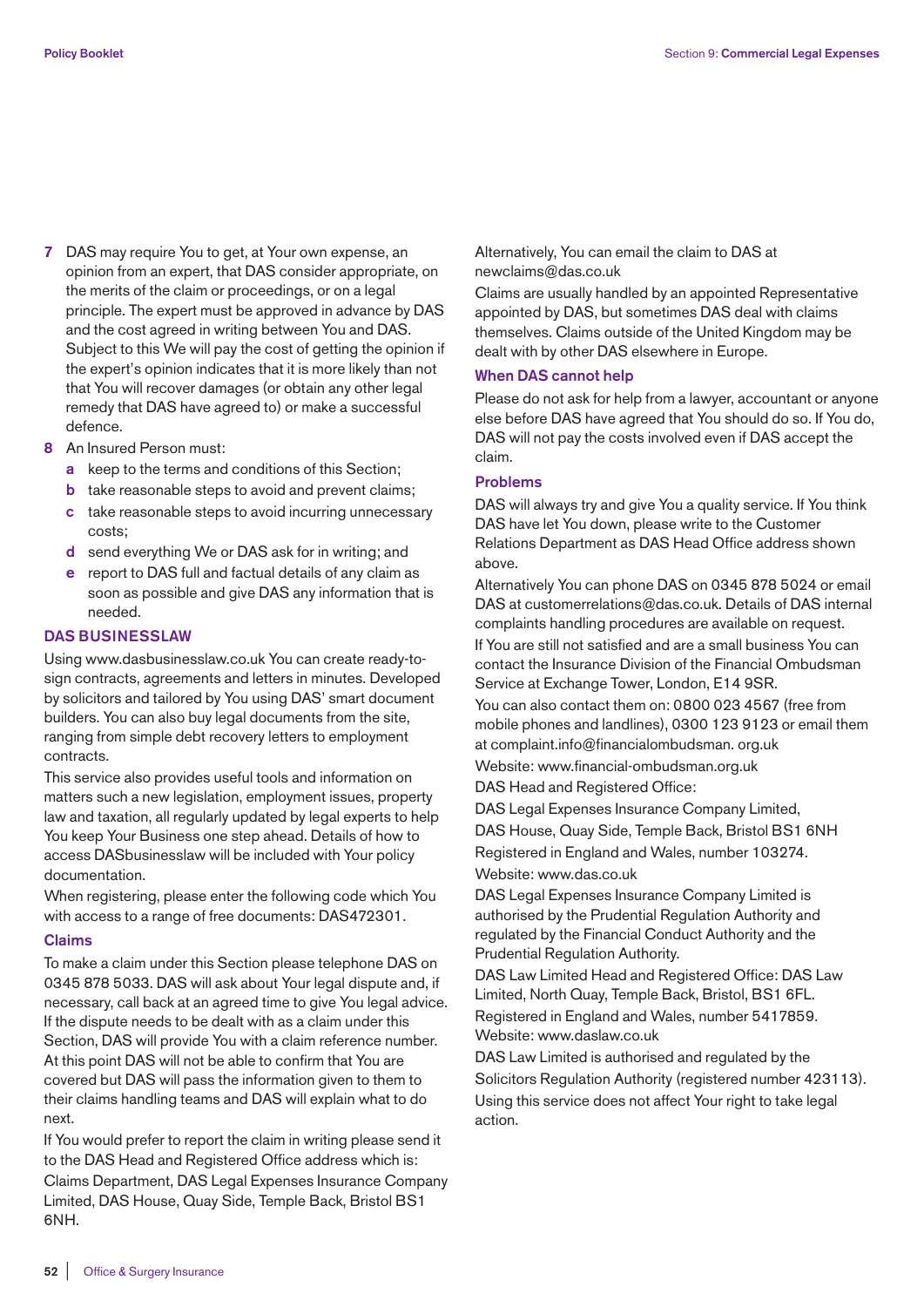## Section 10: **Personal Accident**

## **Definitions**

**The definitions which apply to this Section are in addition to the General Definitions.**

## **Loss of Limbs**

Total loss by physical severance or total and permanent loss of use of one or both hands or feet.

#### **Loss of Sight**

Total and irrecoverable loss of sight in one or both eyes.

## **Permanent Total Disablement**

A disablement which permanently and continuously disables the Person Insured totally and absolutely from attending to their usual occupation, not being disablement following Loss of Limbs or Loss of Sight.

## **Temporary Total Disablement**

A disablement which prevents the Person Insured from continuously attending to their usual occupation.

## **Medical Expenses**

The cost of medical, surgical or other remedial attention, treatment or appliances, given or prescribed by a qualified member of the medical profession and all hospital, nursing home and ambulance charges.

### **Person Insured**

You or Your partners, directors or employees aged not less than 16 years and not more than 75 years when named in the Schedule.

## **Accident**

Accidental bodily injury caused solely by violent accidental external and visible means

## **Cover**

In the event of any Accident happening to the Person Insured during the Period of Insurance which within 24 months of such Accident is the sole cause of any of the Contingencies, We will pay under this Section the benefit stated in the Schedule (unless otherwise stated in this Section), to the Person Insured or their legal representative.

#### **Contingencies**

- **1** Death (which will not be presumed by disappearance of the Person Insured);
- **2** Permanent Disablement being:
	- **a** Loss of Sight;
	- **b** Loss of Limbs; or
	- **c** Permanent Total Disablement;
- **3** Temporary Total Disablement; and
- **4** Medical Expenses.

## **Conditions**

## **The following Conditions apply to this section:**

- **1 Limit of Liability**
	- **a** Compensation for Contingency 3 will:
		- **i** not exceed normal weekly net earnings;
		- **ii** be payable for a period not exceeding 104 weeks from the beginning of the second week after the commencement of the Contingency; and
		- **iii** be payable when the total amount has been agreed or at Your request at intervals of not less than four weeks (but not in advance) commencing eight weeks after receipt by Us of Your written notice of the Accident.

 Compensation will not be payable for more than one of the Contingencies described under 1 or 2 above and when payable for one of those Contingencies will not be payable for Contingency 3 caused by the same Accident nor for any of the Contingencies caused by any subsequent Accident.

- **b** Benefit under Contingency 4 Medical Expenses will be reimbursed up to a sum of £1,000 any one claim.
- **2** In the event of death of a Person Insured, We will be entitled to have a post mortem examination at Our expense.
- **3** In the event of disablement of a Person Insured, the Person Insured must immediately place themselves under the care of a qualified medical practitioner and, as often as may be required, submit to medical examination at Our expense.
- **4** All certificates, information and evidence, required by Us, will be furnished at Your expense, under this Section and will be in such form and of such nature as We prescribe.

## **5 Change in Circumstances**

 You will give immediate written notice to Us of any change in the business or in the business or duties or habits or pursuits of any Person Insured and pay any additional premium that may be required by Us and before each renewal of this Section will give written notice to Us of any injury or disease with which any Person Insured has been or is affected and of which You have become aware.

 We will not be bound to notice or be affected by any notice of trust, charge or alienation relating to this Section and Your receipt or that of Your legal personal representatives will in all cases effectually discharge Us.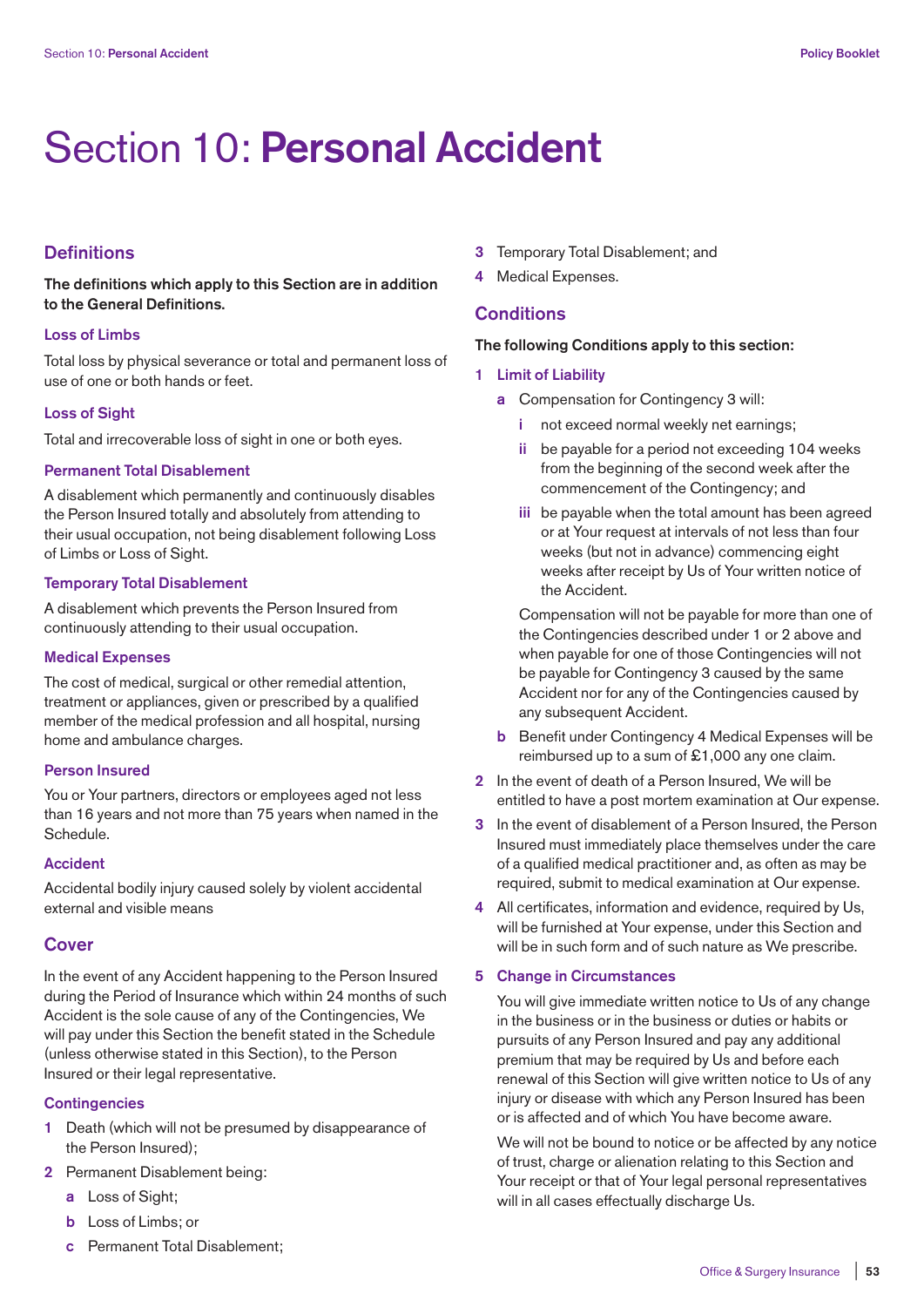#### **Exclusions**

 We will not be liable under this Section in respect of an Accident or Contingency:

 **1** consequent upon the Person Insured being in or on or entering into or descending from any Aircraft other than a fully licensed passenger carrying Aircraft in which the Person Insured is travelling as a passenger other than as a member of the crew and not for the purpose of undertaking any trade or technical or sporting activity therein or thereon.

 For the purposes of this Exclusion the expression "Aircraft" means any vessel, craft or thing made or intended to float in or travel through the air other than a hovercraft;

- **2** consequent upon the Person Insured engaging in:
	- **a** winter sports, mountaineering requiring the use of guides or ropes, sub-aquatic or subterranean pursuits, aeronautic sports; or
	- **b** riding or driving in or practising for any race, polo playing, steeplechasing, hunting, showjumping, motor cycling (the term "motor cycling" includes motor scooters but not motor-assisted pedal cycles), pillion riding of any kind;
- **3** consequent upon the Person Insured suffering from illness or disease not resulting from bodily injury or suffering from bodily injury;
- **4** contributed to or accelerated by the influence of intoxicating liquor or drugs taken by the Person Insured (other than for drugs taken under medical supervision unless for the treatment of drug or alcohol addiction) or insanity (whether temporary or otherwise) or any sexually transmitted or communicable disease;
- **5** arising from or attributable to intentional self-injury, suicide or attempted suicide, provoked assault, fighting (except in bona fide self-defence), or wilful exposure to needless peril (except in an attempt to save human life);
- **6** attributable to or accelerated by any Person Insured suffering from any pre-existing physical or mental defect; or
- **7** the Person Insured failing to obtain and follow proper medical or surgical advice as soon as practicable.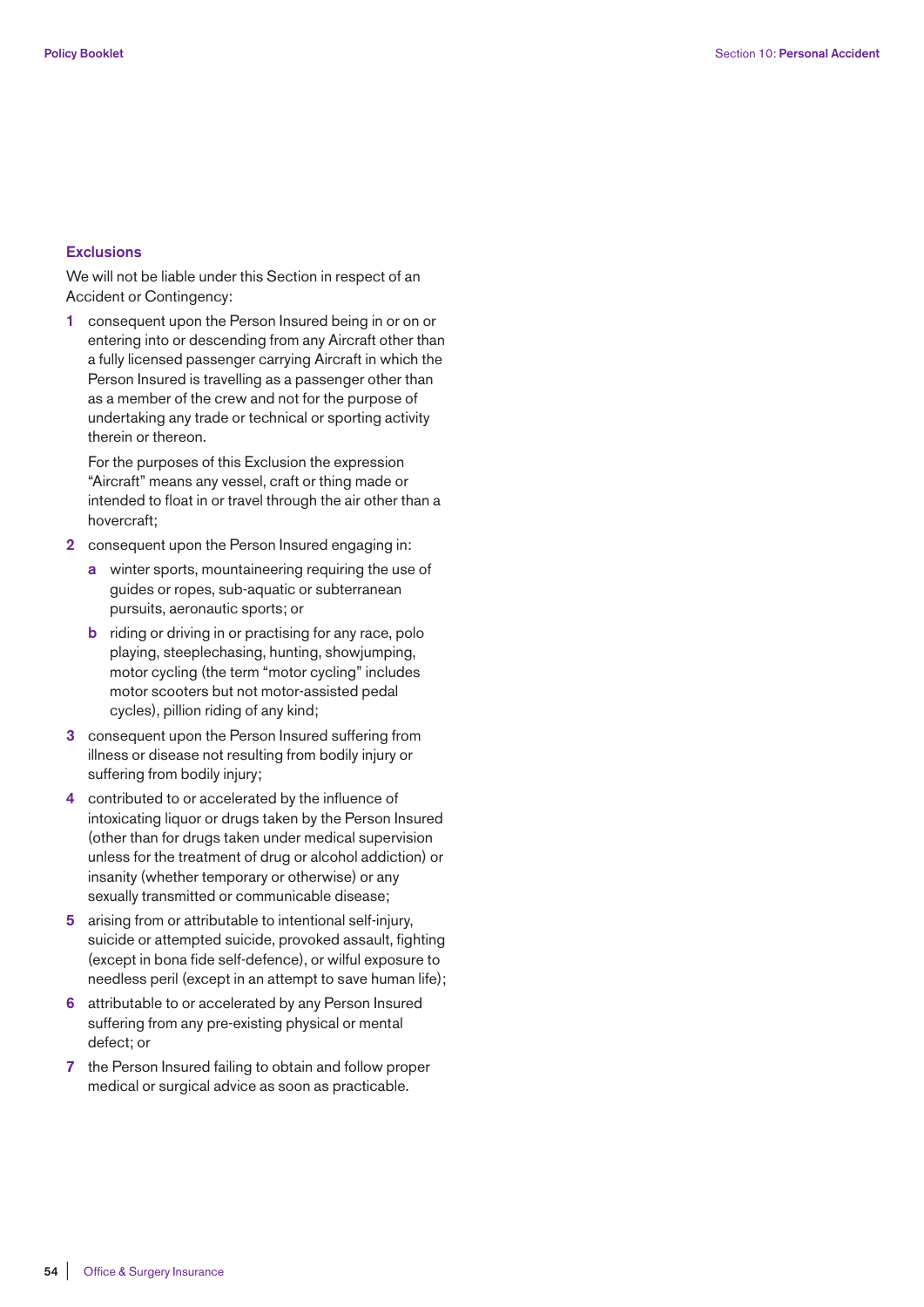## Section 11: **Specified All Risks**

## **Definitions**

**The definitions which apply to this Section are in addition to the General Definitions.**

#### **Geographical Limits**

- **A** United Kingdom, Republic of Ireland, the Channel Islands or the Isle of Man.
- **B** Europe means the United Kingdom, the Channel Islands, the Isle of Man and the countries of the European Union.
- **C** Worldwide means anywhere in the world.

## **Cover**

We will indemnify You in the event of accidental Damage happening within the Geographical Limits shown in the Schedule to any property described in the Schedule belonging to You or for which You are responsible the value of such property or the amount of Damage at the time of such Damage or at Our option reinstate or replace such property.

Provided that Our liability in any one Period of Insurance will in no case exceed the total sum insured or in respect of any item its sum insured or any other stated limit of liability.

## **Exclusions**

This Section does not cover:

- **1** Damage to the property insured caused by or consisting of
	- **a** inherent vice, latent defect, gradual deterioration, wear and tear, erosion, frost, change in water table level, seepage below ground level, its own faulty or defective design or materials;
	- **b** faulty or defective workmanship, operational error or omission on Your part or any of Your Employees; or
	- **c** the bursting by steam pressure of a boiler (not being a boiler used for domestic purposes only), economiser or other vessel, machine or apparatus in which internal pressure is due to steam only and belonging to You or under Your control,

 but this will not exclude subsequent Damage which results from a cause not otherwise excluded;

- **2** Damage caused by or consisting of:
	- **a** corrosion, rust, wet or dry rot, shrinkage, evaporation, leakage, loss of weight, dampness, contamination, fermentation, dryness, marring, scratching, vermin or insects; or
	- **b** change in temperature, colour, flavour, texture or finish or the action of light;

Damage consisting of:

- **c** mechanical or electrical breakdown or derangement in respect of the particular machine, apparatus or equipment in which such breakdown or derangement originates; or
- **d** joint leakage, failure of welds, cracking, fracturing, collapse or overheating of boilers, economisers, superheaters, pressure vessels or any range of steam and feed piping in connection there with,

but this will not exclude:

- **i** such Damage not otherwise excluded which itself results from any of the Contingencies 1-15 within Section 2 of this Policy or from any other accidental Damage; or
- **ii** subsequent Damage which itself results from a cause not otherwise excluded;
- **3** Damage caused by or consisting of:
	- **a** theft or any attempt thereat;
		- **i** from the Premises unless involving entry to or exit from the structures at the Premises by forcible and violent means but not;
			- **a** from any structure which is incapable of being locked; or
			- **b** property in the open unless agreed otherwise by Us;
		- **ii** other than from the Premises between the hours of 9pm and 6am unless the Property Insured is in Your personal custody or that of any of Your partners or any of Your directors or any Employee or in a securely locked or occupied building; or
		- **iii** from any building which is Vacant or Disused;
	- **b** subsidence, ground heave or landslip unless resulting from fire, explosion, earthquake or the escape of water from any tank, apparatus or pipe;
	- **c** acts of fraud or dishonesty;
	- disappearance, unexplained or inventory shortage, misfiling or misplacing of information; or
	- **e** electrical or magnetic injury, disturbance or erasure of electronic records other than by lightning;
- **4** Damage to moveable property in the open or in open-sided buildings caused by wind, rain, hail, sleet, snow, flood or dust;
- **5** Damage to the property insured:
	- **a** Caused by fire resulting from its undergoing any heating process or any process involving the application of heat; or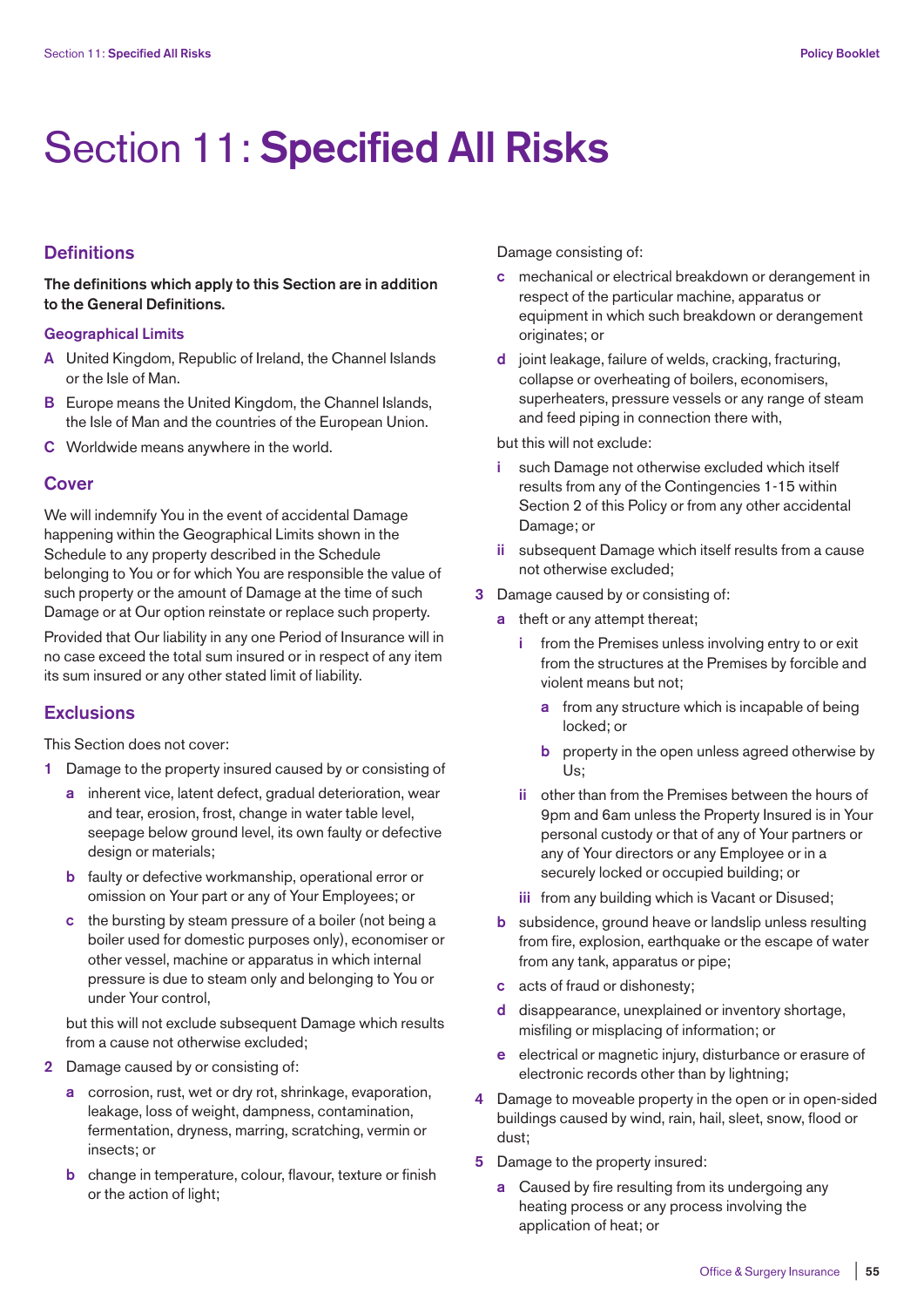- **b** (other than by fire or explosion) resulting from its undergoing any process of production, packing, treatment, testing, commissioning, servicing, adjustment or repair;
- **6** Damage to the Property Insured:
	- **a** caused by freezing;
	- **b** caused by escape of water from any tank, apparatus or pipe or escape of oil from any fixed oil-fired heating installation; or
	- **c** caused (other than by fire or explosion) by malicious persons or vandals;

in any building which is Vacant or Disused;

- **7** Damage occasioned by delay, embargo, nationalisation, confiscation, requisition, seizure or destruction by the government or any public authority;
- **8** loss of market, loss of use, monetary devaluation or any indirect loss of any kind;
- **9** Damage to any part of any electrical plant or apparatus, directly caused by breakdown, leakage of electricity or excessive pressure therein, by its own short circuiting or overrunning or electrical surges or spikes in the electricity supply but Damage to any other part of such plant or apparatus or to other Property Insured by the spread of fire therefrom, is not excluded;
- **10** property let out on hire;
- **11** loss resulting from You voluntarily parting with title or possession, of any property if induced to do so by deception;
- **12** loss insured by a fidelity guarantee insurance; or
- **13** any claim for which more specific insurance applies under any of Policy Extension 1, of this Policy.

## **Conditions**

#### **1 Basis of Claims Settlement**

 The Basis of Settlement for each and every item will be on a Reinstatement Basis.

**2 Excess**

 We will not be liable under this Section for the amount of the Excess stated in the Schedule for each and every claim.

 All claims or series of claims, arising out of any one original cause, will be treated as one claim.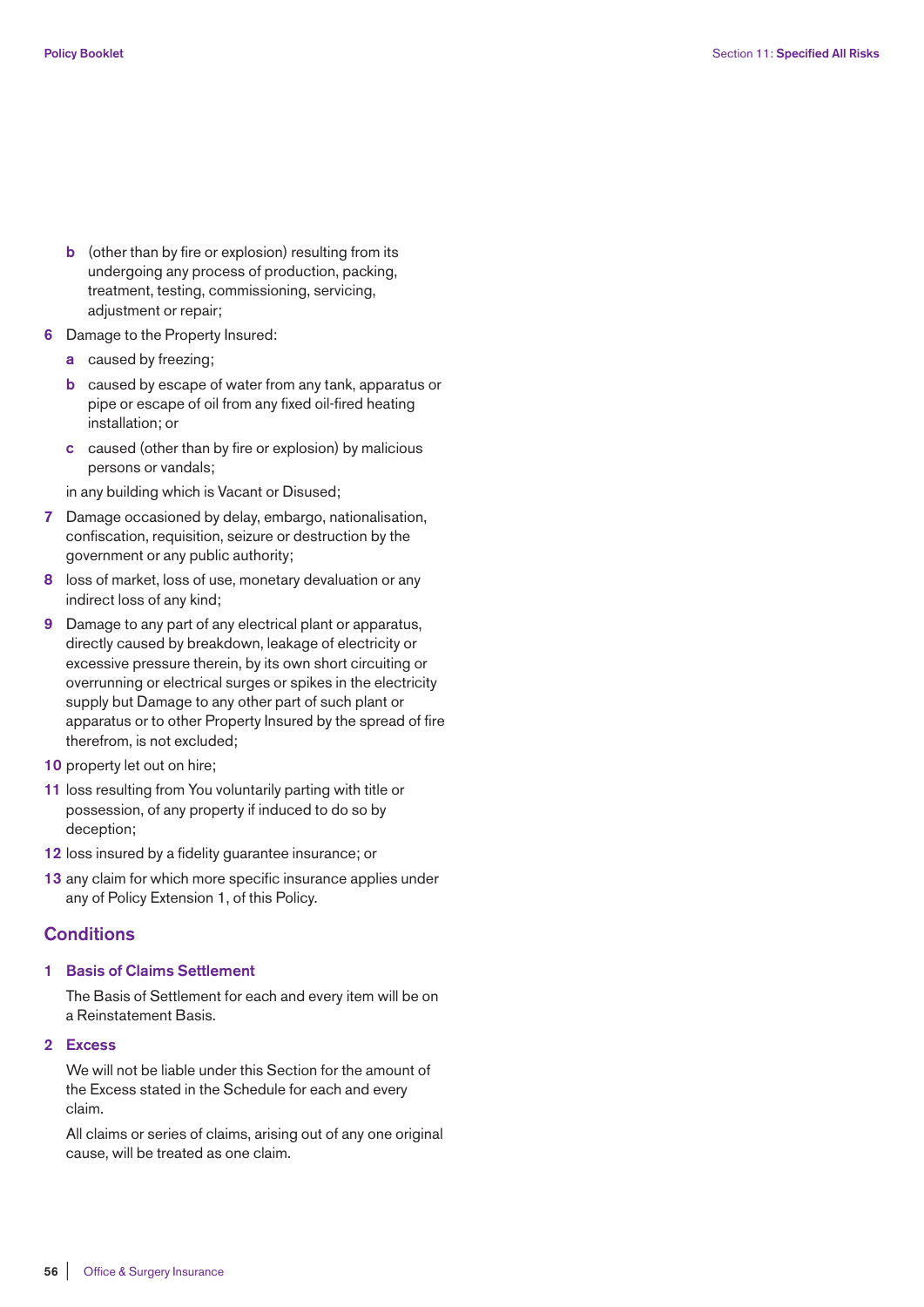## Section 12: **Terrorism**

## **Definitions**

## **The definitions which apply to this Section are in addition to the General Definitions.**

## **Denial of Service Attack**

Any actions or instructions constructed or generated with the ability to damage, interfere with or otherwise affect the availability of networks, network services, network connectivity or information systems. This includes, but is not limited to the generation of excess traffic into network addresses, the exploitation of system or network weaknesses and the generation of excess or non-genuine traffic between and amongst networks.

#### **Hacking**

Unauthorised access to any computer or other equipment or component or system or item which processes, stores or retrieves data, whether Your property or not.

#### **Nuclear Installation**

Any installation of such class or description as may be prescribed by regulations made by the relevant Secretary of State from time to time by statutory instrument, being an installation designed or adapted for:

- **a** the production or use of atomic energy or
- **b** the carrying out of any process which is preparatory or ancillary to the production or use of atomic energy and which involves or is capable of causing the emission of ionising radiations or
- **c** the storage processing or disposal of nuclear fuel or bulk quantities of other radioactive matter, being matter which has been produced or irradiated in the course of the production or use of nuclear fuel.

## **Nuclear Reactor**

Any plant (including any machinery equipment or appliance whether affixed to land or not) designed or adapted for the production of atomic energy by a fission process in which a controlled chain reaction can be maintained without an additional source of neutrons.

## **Phishing**

Any access or attempted access to data or information made by means of misrepresentation or deception.

#### **Private Individual**

Any person other than a:

- **1** trustee or body of trustees where insurance is arranged under the terms of a trust;
- **2** person who owns Residential Property for the purpose of a business as a sole trader; and

Provided that:

- **a i** the Residential Property is occupied by a trustee or a sole trader as a private residence; and
	- **ii** the property is not a block of flats, each will be deemed to be a Private Individual in respect of that same property; or
- **b** two or more persons have arranged insurance on Residential Property in:
	- **i** their several names; and/or
	- **ii** Your name includes the name of a bank, building society or other financial institution, for the purpose of noting their interest in the Property Insured, such persons will be deemed to be a Private Individual

## **Property Insured**

The items stated in Section 1: The Structure, Section 2: Contents, Section 6: Other Contingencies, Section 7: Loss of Money, Section 11: Specified All Risks and Policy Extension 1: Equipment Breakdown.

## **Residential Property**

- **1** Private dwelling houses and flats.
- **2** Household goods and personal effects.

## **Terrorism**

Acts of persons acting on behalf of, or in connection with, any organisation which carries out activities directed towards the overthrowing or influencing, by force or violence, of Her Majesty's Government in the United Kingdom or any other Government de jure or de facto.

## **Treasury**

The Lords Commissioners of Her Majesty's Treasury from time to time or any successor relevant authority.

#### **Virus or Similar Mechanism**

Program code, programming instruction or any set of instructions intentionally constructed with the ability to damage, interfere with or otherwise adversely affect computer programs, data files or operations, whether involving selfreplication or not. This includes but is not limited to trojan horses, worms and logic bombs.

## **Cover**

- **1** In the event of Damage:
	- **a** at the Premises in respect of Section 1 : The Structure, where insured and Section 2 : Contents, Section 6: Other Contingencies Sub Sections 1 and 2 and Policy Extension 1: Equipment Breakdown;
	- **b** any location in respect of Section 7: Loss of Money and Section 11: Specified All Risks, where insured,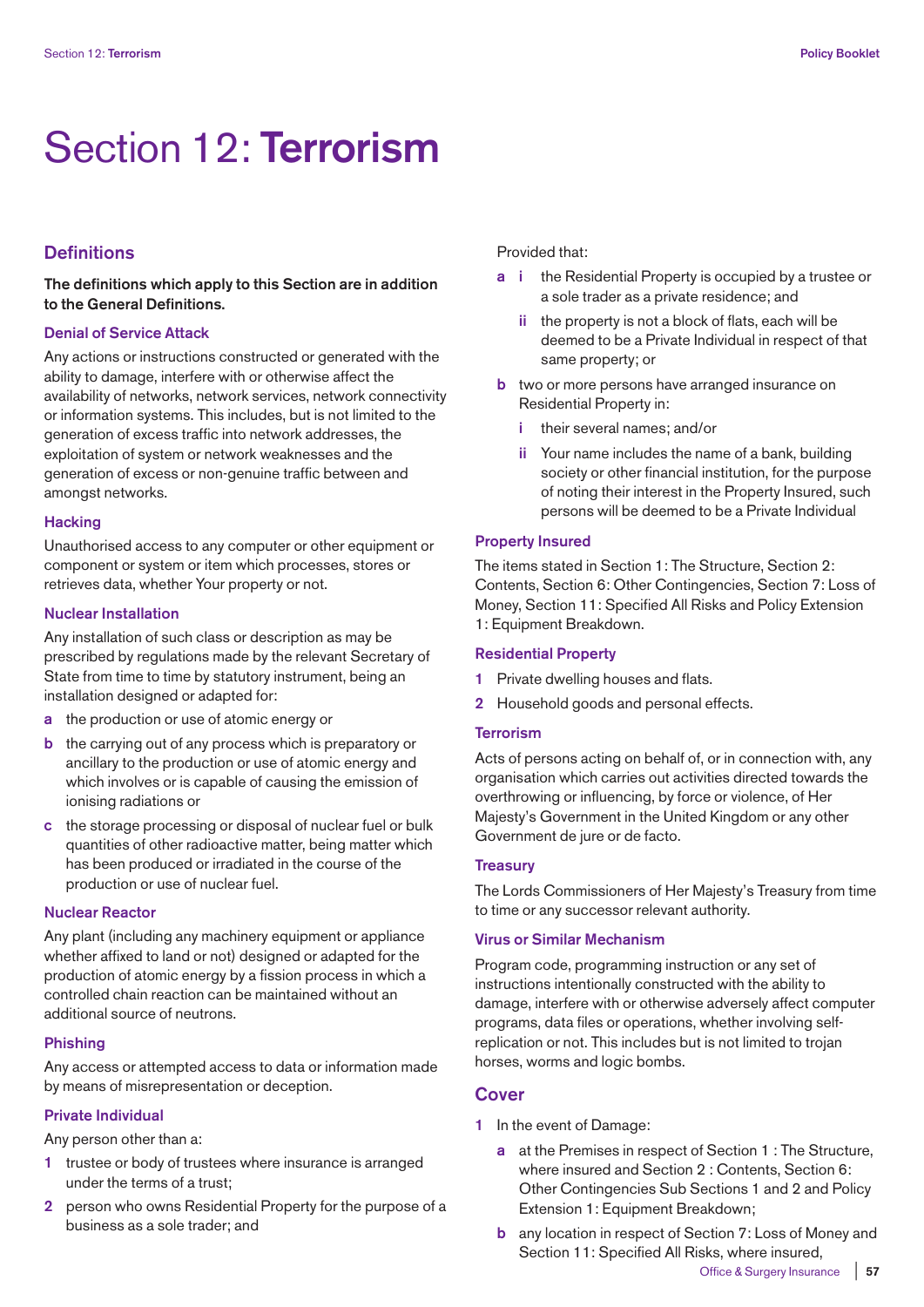located in England, Wales or Scotland (but this will not include the territorial seas adjacent thereto as defined by the Territorial Sea Act 1987), to any Property Insured in connection with the Business occurring during the Period of Insurance and occasioned by or happening through or in consequence of Terrorism (where stated as operative in the Schedule), We will pay to You the value of such Property Insured or the amount of the Damage at the time of such Damage or, at Our option, reinstate or replace such property.

Provided that:

- **a** Our liability under this Section in total for all claims or series of claims, arising out of any one original cause, will not exceed the Sum Insured for each item (or any other stated limit of liability); and
- **b** unless otherwise stated, the Sum Insured (or any other stated limit of liability) applies in the aggregate to property collectively described by each item under **1a** and **1b** above.
- **2** The insurance by Section 5: Business Interruption, is extended to include loss consequent on interruption to or interference with the Business, resulting from Damage to Property Insured, occasioned by or happening through or in consequence of Terrorism (where stated as operative in the Schedule).

 Provided that, in any action, suit or other proceedings, where We allege that any Damage or resulting loss or expense or other costs, either, directly or indirectly caused by Terrorism is not covered by this insurance, the burden of proving that such Damage, loss or expense is covered will be Your responsibility.

## **Conditions**

**1** Treasury Certificate

It is a condition precedent to Our liability that: We will not indemnify You unless and until:

- **a** the Treasury issues a certificate, certifying that any Damage or resulting loss or expense or other costs, either directly or indirectly was caused by Terrorism; or
- **b** in the event of the Treasury refusing to issue such a certificate a tribunal formed by agreement between the Treasury, Pool Reinsurance Company Limited and another body agreed by the Treasury and Pool Reinsurance Company Limited decides that the cause of such loss was due to Terrorism.
- **2** Any conditions or terms which provide for adjustments of premium based on declarations on expiry of the period of insurance will not apply to Terrorism insurance.
- **3** Any Long Term Agreement applying to this Policy will not apply to Terrorism insurance.

Subject otherwise to all the terms and conditions of this Policy.

## **Exclusions**

The insurance provided by this Section is not subject to any of exclusions of this Policy, however We will not be liable under this Section for:

- **1** loss destruction or damage, to any property whatsoever or any loss or expense whatsoever resulting or arising therefrom or any other costs directly or indirectly caused by or contributed to by or arising from riot, civil commotion, war, invasion, act of foreign enemy, hostilities (whether war be declared or not), civil war, rebellion, revolution, insurrection or military or usurped power;
- **2** any loss whatsoever directly or indirectly caused by contributed to by or arising from or occasioned by or resulting from:
	- **a** the alteration, modification, distortion, corruption of or damage to any computer or other equipment or component or system or item which processes, stores, transmits or receives data or any part thereof whether tangible or intangible (including but without limitation any information or programs or software); or
	- **b** any alteration, modification, distortion, erasure, corruption of data processed by any such computer or other equipment or component or system or item;

 whether Your property or not where such loss is directly or indirectly caused by or contributed to by or resulting from or occasioned by or resulting from Virus or Similar Mechanism or Hacking or Phishing or Denial of Service Attack;

- **3** any loss whatsoever or any consequential loss resulting or arising from any Nuclear Installation or Nuclear Reactor and all fixtures and fittings situated thereon and attached thereto and all pipes, wires, cables, drains or other conduits or service media of any description which are affixed or connected to or in any way serve such Nuclear Installation or Nuclear Reactor;
- **4** in respect of Residential Property insured in the name of a Private Individual any loss whatsoever directly or indirectly caused by contributed to by or arising from or occasioned by or resulting from:
	- **a** the radioactive, toxic, explosive or other hazardous properties of any explosive nuclear assembly or nuclear component thereof;
	- **b** ionising radiation or contamination by radioactivity or from the combustion of any radioactive material; or
	- **c** chemical and/or biological and/or radiological irritants contaminants or pollutants.

**58** | Office & Surgery Insurance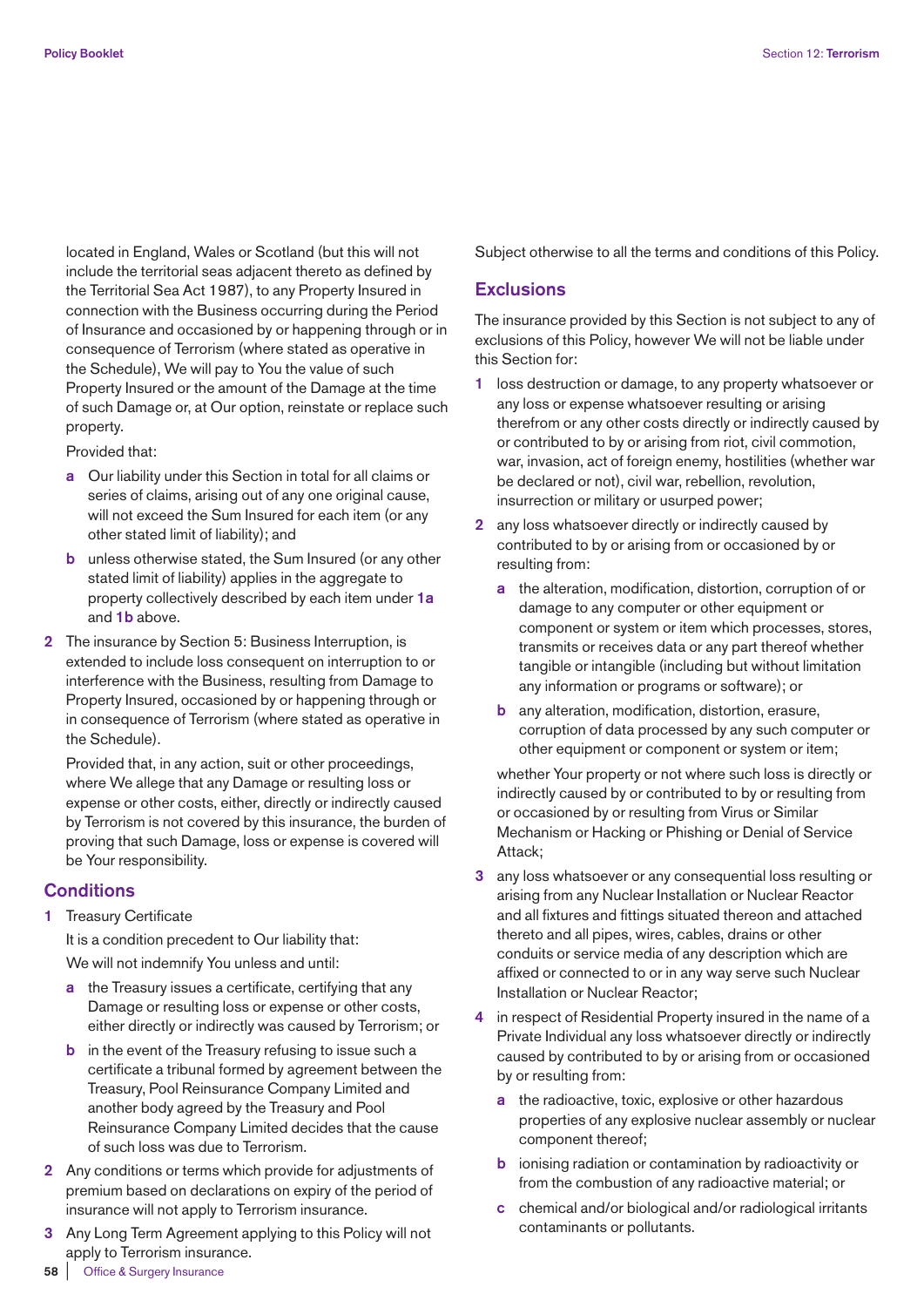## **Policy Extensions**

The following Policy Extension(s) automatically apply:

## **Equipment Breakdown**

## **Definitions**

The definitions which apply to this Extension are in addition to the General Definitions.

#### **Accident**

- **a** electrical or mechanical Breakdown, including rupture or bursting caused by centrifugal force;
- **b** artificially generated electrical current, including electric arcing, that damages electrical devices, appliances or wires;
- **c** Explosion or Collapse of Covered Equipment operating under steam or other fluid pressure;
- **d** Damage to hot water boilers or other water heating equipment or water storage tanks or other Covered Equipment operating under steam or other fluid pressure caused by or resulting from any condition or event (not otherwise excluded) inside such equipment; or
- **e** Damage caused by or due to operator error that results in the overloading of Covered Equipment.

All Accidents that are the result of the same event will be considered one Accident.

## **Biomass and Biogas Installations**

Any equipment and machinery used in connection with running a biomass or biogas heating or power-generation plant, including anaerobic digesters, storage tanks, augers, screeners, scrubbers, boilers, gas engines, generators, heat exchangers, pumps and motors.

## **Breakdown**

- **a** the actual breaking, failure, distortion or burning out of any part of the Covered Equipment whilst in ordinary use arising from defects in the Covered Equipment causing its sudden stoppage and necessitating repair or replacement before it can resume work; or
- **b** fracturing of any part of the Covered Equipment by frost when such fracture renders the Covered Equipment inoperative; or
- **c** the actual and complete severance of a rope but not breakage or abrasion of wires or strands even though replacement may be necessary.

## **Collapse**

The sudden and dangerous distortion (whether or not attended by rupture) of any part of the Covered Equipment caused by crushing stress by force of steam or other fluid pressure (other than pressure of chemical action or ignited flue gases or ignition of the contents).

#### **Computer Equipment**

- **a** electronic, computer or other data processing and/or storage equipment;
- **b** projectors, printers, scanners and other peripherals used in conjunction with **a**;
- **c** software and programs licensed to You and installed on **a** above; or
- **d** Portable Computer Equipment.

#### **Covered Equipment**

Equipment at the Premises owned by You or for which You are responsible:

- **i** which is built to operate under vacuum or pressure, other than weight of contents; or
- **ii** that generates, transmits, stores or converts energy; or
- **iii** comprising Computer Equipment.

## Excluding:

- **i** any supporting structure, foundation, masonry, brickwork or cabinet;
- **ii** any insulating or refractory material;
- **iii** any vehicle, aircraft, floating vessel or any equipment mounted on such vehicle (other than vehicle recovery cranage or equipment);
- **iv** self propelled plant and equipment (other than fork lift trucks and pallet trucks used by You at Your premises) dragline, excavation or construction equipment;
- **v** equipment manufactured by You for sale;
- **vi** safety or protective devices due to their functioning;
- **vii** tools, dies, cutting edges, crushing surfaces, trailing cables, non-metallic linings, driving belts or bands, or any part requiring periodic renewal;
- **viii** any electronic equipment (other than Computer Equipment) used for research diagnostic treatment experimental or other medical or scientific purposes with a new replacement value in excess of £30,000;
- **ix** any Manufacturing Production or Process Equipment including linked Computer Equipment;
- **x** any electricity generating equipment other than emergency back-up power equipment or wind turbines less than 10kw or photovoltaic equipment less than 50kw;
- **xi** any kitchen and food preparation equipment laundry and cleaning equipment, audio-visual equipment and Computer Equipment whilst in a private dwelling or private dwelling quarters (unless such equipment is Your property or for which You are responsible);
- **xii** any Biomass or Biogas Installation;

**xiii** any Hydroelectric Installation.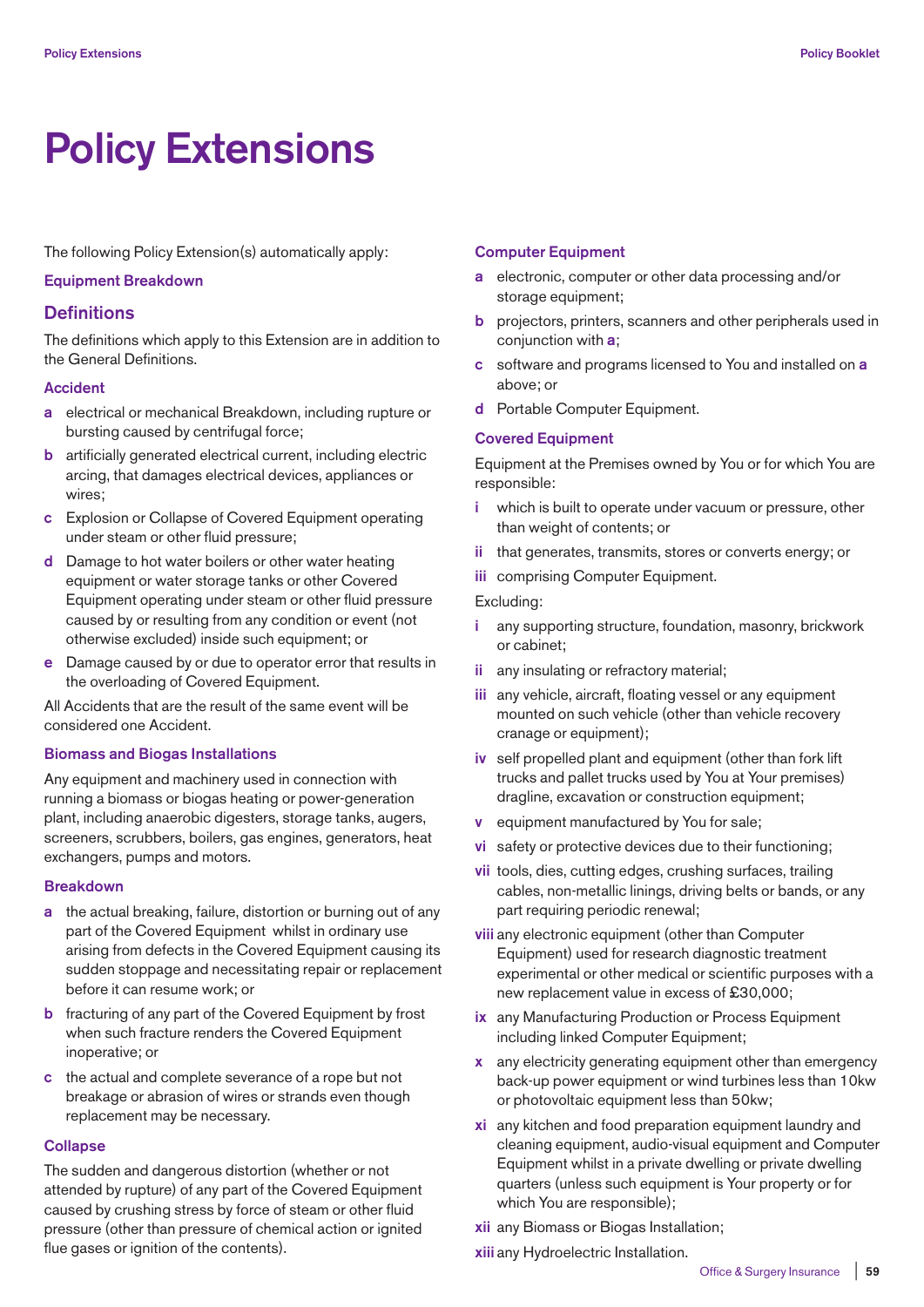## **Derangement**

Electrical or mechanical malfunction arising from a cause internal to Computer Equipment unaccompanied by visible damage to or breaking of any parts of the Computer Equipment.

### **Explosion**

The sudden and violent rending of the Covered Equipment by force of internal steam or other fluid pressure (other than pressure of chemical action or ignited flue gases or ignition of the contents) causing bodily displacement of any part of the Covered Equipment together with forcible ejection of the contents.

## **Hazardous Substance**

Any substance other than ammonia that has been declared to be hazardous to health by a governmental agency.

#### **Hydroelectric Installations**

Any equipment, machinery, dam and weir used in connection with running a hydroelectric-power station, including turbines, sluice gates, screens, screeners, pumps, motors, generators, gearboxes, engines, alternators and associated equipment and any substation and distribution transformer, switchgear, meter, cabling, telecommunication and monitoring device, building and converter housing (including fixtures and fittings), and security equipment.

## **Manufacturing Production or Process Equipment**

Any machine or apparatus (other than boilers, lifts, fork lift trucks dock levellers and lifting tables) which has a primary purpose of processing or producing a product or service intended for eventual sale by You and any equipment which exclusively serves such machinery or apparatus.

## **Media**

All forms of electronic, magnetic and optical tapes and discs for use in any Computer Equipment.

## **Perishable Goods**

Any perishable good which it is normal practice to place into a refrigeration unit for purposes of preservation.

## **Portable Computer Equipment**

- **a** laptops, palmtops and notebooks;
- **b** personal digital assistants (PDAs);
- **c** portable satellite navigation systems;
- **d** digital cameras; and
- **e** projectors, printers, scanners and other peripheral devices which are designed to be carried and used in conjunction with **a**, **b**, **c** and **d**.

### **Verified**

Checked for accuracy and integrity to ensure a precise match with the source data and capable of restoration.

## **Cover**

Cover for direct physical Damage caused to Covered Equipment resulting from an Accident, subject to the terms, conditions, limitations and exclusions of the Policy and this

Extension. Our maximum liability will not exceed £5,000,000 any one Accident, within this amount Our liability will not exceed:

- **i** £500,000 for any one Accident to Computer Equipment whilst at the premises specified in the Schedule;
- **ii** £5,000 for any one Accident to Computer Equipment whilst in any member country of the EU; and
- **iii** £5,000 for any one Accident to Portable Computer Equipment anywhere in the world.

This cover will apply only where Sections 1, 2 and 5 of the Policy are shown as insured in the Policy Schedule.

## **Additional Cover**

The following Additional Covers also apply under this Extension. These Additional Covers do not increase the Limits or Sums Insured shown in Your Schedule or in Cover above.

## **1 Hazardous Substances**

 We will be liable for the additional cost to repair or replace Covered Equipment caused by contamination by a hazardous substance, including any additional expenses incurred to clean up or dispose of such property.

Our liability will not exceed £10,000 any one Accident.

## **2 Reinstatement of Data and Computer Increased Costs of Working**

 **a** We will be liable for costs incurred in reinstating data lost or damaged in consequence of an Accident or Derangement to Computer Equipment.

Provided that:

- **i** liability is limited solely to the cost of reinstating data onto Media; and
- **ii** We will not be liable for Damage to software.

Our liability will not exceed £50,000 any one Accident.

**b** We will be liable to pay reasonable costs necessarily incurred in minimising or preventing the resulting interruption or interference to Your computer operations.

Our liability will not exceed £50,000 any one Accident.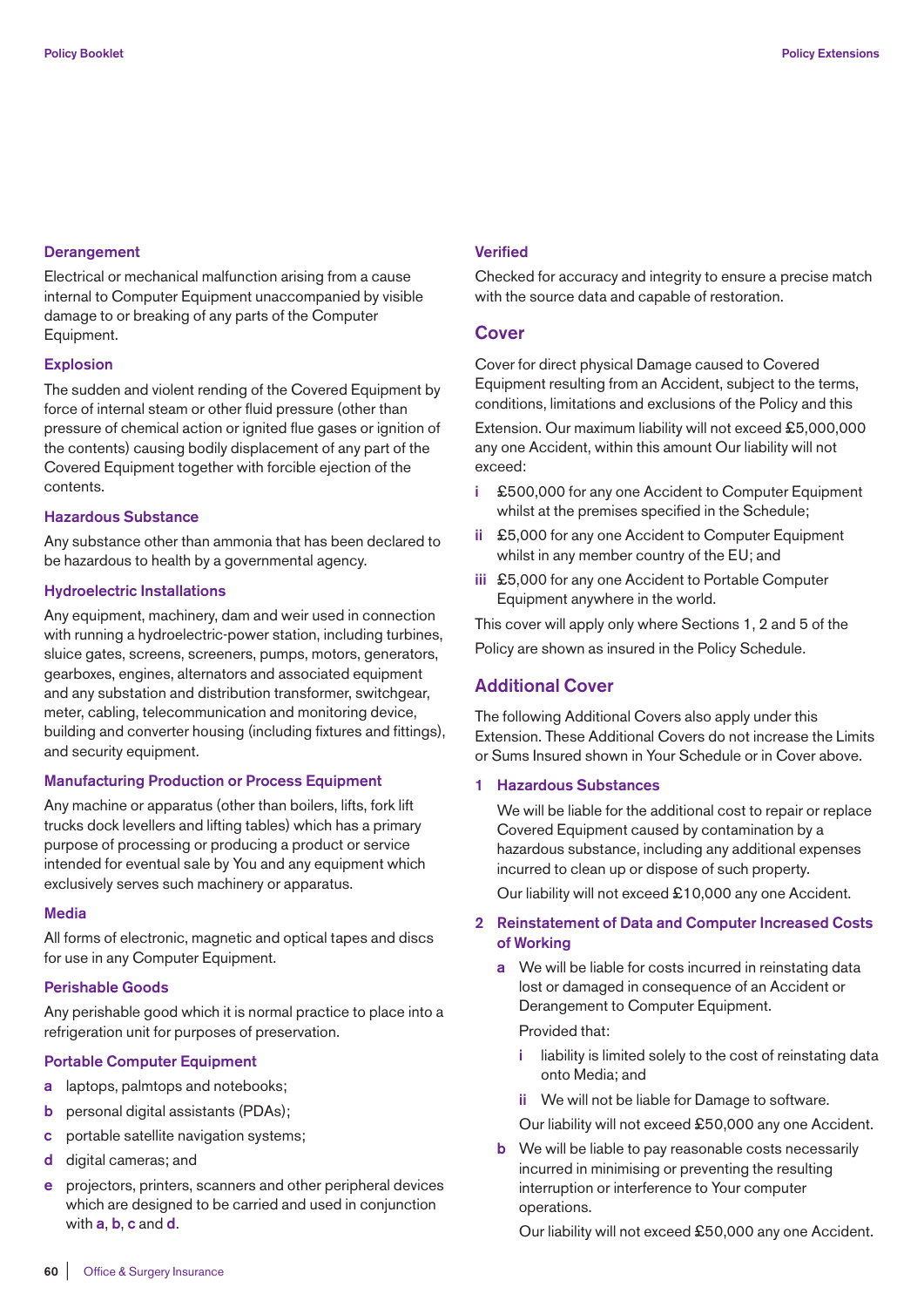## **3 Business Interruption**

 If cover is shown as operative in Your Schedule, We will cover You for loss as described under Section 5: Business Interruption caused by an Accident to Covered Equipment.

 Our liability will not exceed £100,000 in the aggregate during any one Period of Insurance.

## **4 Perishable Goods**

 We will cover You for Damage to Perishable Goods owned by You or in any refrigeration unit owned by You due to change in temperature caused by an Accident or failure of the electricity supply.

We will not cover Damage caused:

- **a** by the deliberate act of any electricity undertaking in terminating, disconnecting, restricting or withholding the supply of electricity;
- **b** by neglect or misuse;
- **c** by wear, tear, deterioration of the cabinet or other gradually operating cause; or
- **d** as a result of incorrect setting of thermostats or automatic controlling devices.

 We will not be liable for 20% of any loss where the refrigeration unit is over 10 years old.

 Our liability will not exceed £15,000 for frozen or chilled foods any one Accident and £5,000 for any other Perishable Goods any one Accident.

### **5 Expediting Expenses**

 With respect to damaged Covered Equipment, We will be liable for reasonable costs necessarily incurred to make temporary repairs and expedite permanent repairs or permanent replacement.

Our liability will not exceed £20,000 any one Accident.

## **6 Public Authorities/Law or Ordinance**

 If an Accident to Covered Equipment damages a building that is covered under this policy and the loss is increased by enforcement of any public authority, ordinance or law in force at the time of the Accident that regulates the construction or repair of buildings, or establishes zoning or land use requirements, We will be liable for the following additional costs to comply with such ordinance or law:

- **a** Your actual expenditures for the cost to demolish and clear the site of undamaged parts;
- **b** Your actual expenditures for increased costs to repair, rebuild or construct the building. If the building is repaired or rebuilt, it must be intended for similar use or occupancy as the current building, unless otherwise required by zoning or land use ordinance or law;

 **c** loss as described under Section 5: Business Insurance caused by loss covered in **a** or **b** above.

We will not be liable for:

 **i** any fine;

- **ii** any liability to a third party;
- **iii** any increase in loss due to a hazardous substance (other than as specifically insured under Additional Cover 1); or
- **iv** increased construction costs until the building is actually repaired or replaced.

## **7 Hire of Substitute Item**

 If Covered Equipment is damaged as a result of an Accident We will be liable for the cost of hire charges incurred by You during the Period of Insurance for the necessary hire of a substitute item of similar type and capacity during the period of repair or until permanent replacement of the item lost or damaged.

Our liability will not exceed £10,000 any one Accident.

## **8 Storage Tanks and Loss Of Contents**

 We will cover Damage caused by an Accident to oil storage tanks or water tanks including connected pipework belonging to You or for which You are responsible at the Premises. We will also cover loss of the contents of storage tanks caused by:

- **a** leakage, discharge or overflow from the storage tanks caused by or resulting from an Accident; and
- **b** contamination of the contents of the storage tanks caused by or resulting from an Accident;

 including cleaning costs incurred as a result of such loss. Our liability will not exceed £10,000 any one Accident.

## **9 Damage To Own Surrounding Property**

 We will be liable for Damage to property at the premises belonging to You or in Your custody and control and for which You are responsible directly resulting from Explosion or Collapse of any Covered Equipment operating under steam pressure. For the purposes of this Additional Cover Accident will not include any losses under Section 5: Business Interruption resulting from Damage to Own Surrounding Property.

 Our liability will not exceed £1,000,000 any one original Accident.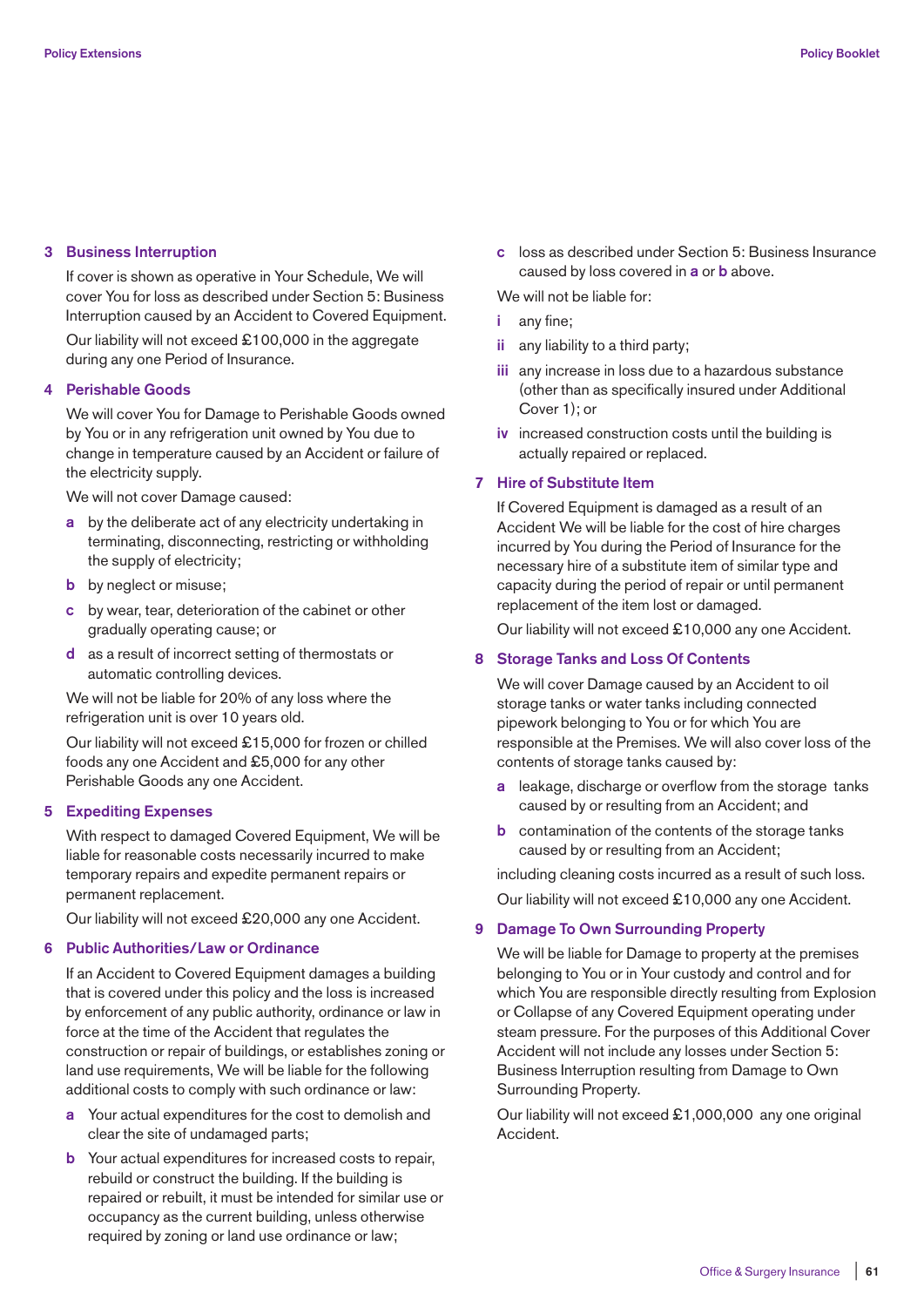#### **10 Additional Access Costs**

 Provided that Section 5: Business Interruption is operative We will be liable under this Additional Cover for any necessary additional costs incurred in order to gain access to repair or replace the Covered Equipment following an Accident.

Our liability will not exceed £20,000 any one Accident.

#### **11 Debris Removal**

 We will be liable for costs incurred in the removal of debris and protection of Covered Equipment following an Accident.

Our liability will not exceed £25,000 any one Accident.

## **12 Repair Costs Investigation**

 With Our prior written agreement We will pay costs relating to repair investigations and tests by consulting engineers for Damage to Covered Equipment following an Accident.

Our liability will not exceed £25,000 any one Accident.

 We will not be liable for fees incurred in preparing a claim under this Additional Cover.

## **Conditions**

#### **1. Precautions**

You will exercise due diligence in:

- **a** complying with any statute or order; and
- **b** ensuring that insured items are properly maintained and used in accordance with manufacturers recommendations and in taking reasonable precautions to prevent Damage.

#### **2. Back Up Records**

 You will maintain a minimum of 2 generations of Verified back-up computer records taken at intervals no less frequently than 48 hours and take all reasonable precautions to store and maintain records in accordance with the manufacturer's recommendations.

## **Exclusions**

The following Exclusions are in addition to those in this Policy:

We will not be liable for:

**1** Damage caused by or resulting from a hydrostatic, pneumatic or gas pressure test of any boiler or pressure vessel or an insulation breakdown test of any type of electrical equipment;

- **2** Damage to data or media of any kind caused by:
	- **a** programming error or programming limitation;
	- **b** computer virus;
	- **c** introduction of malicious code;
	- **d** loss of data unless provided under Additional Cover 2A Reinstatement of Data;
	- **e** loss of access;
	- **f** loss of use; or
	- **g** loss of functionality:
- **3** Damage caused by:
	- **a** depletion, deterioration, corrosion, erosion, wear and tear or other gradually developing conditions;
	- **b** any condition which can be corrected by resetting calibrating, realigning, tightening, adjusting or cleaning or by the performance of maintenance

unless such Damage results from an Accident; or

**4** Damage recoverable under any maintenance agreement or any warranty or guarantee.

#### **Excess**

This Extension does not cover and We will not be liable for the amount of the first £200 of each and every claim. All claims or series of claims, arising out of any one original cause, will be treated as one claim.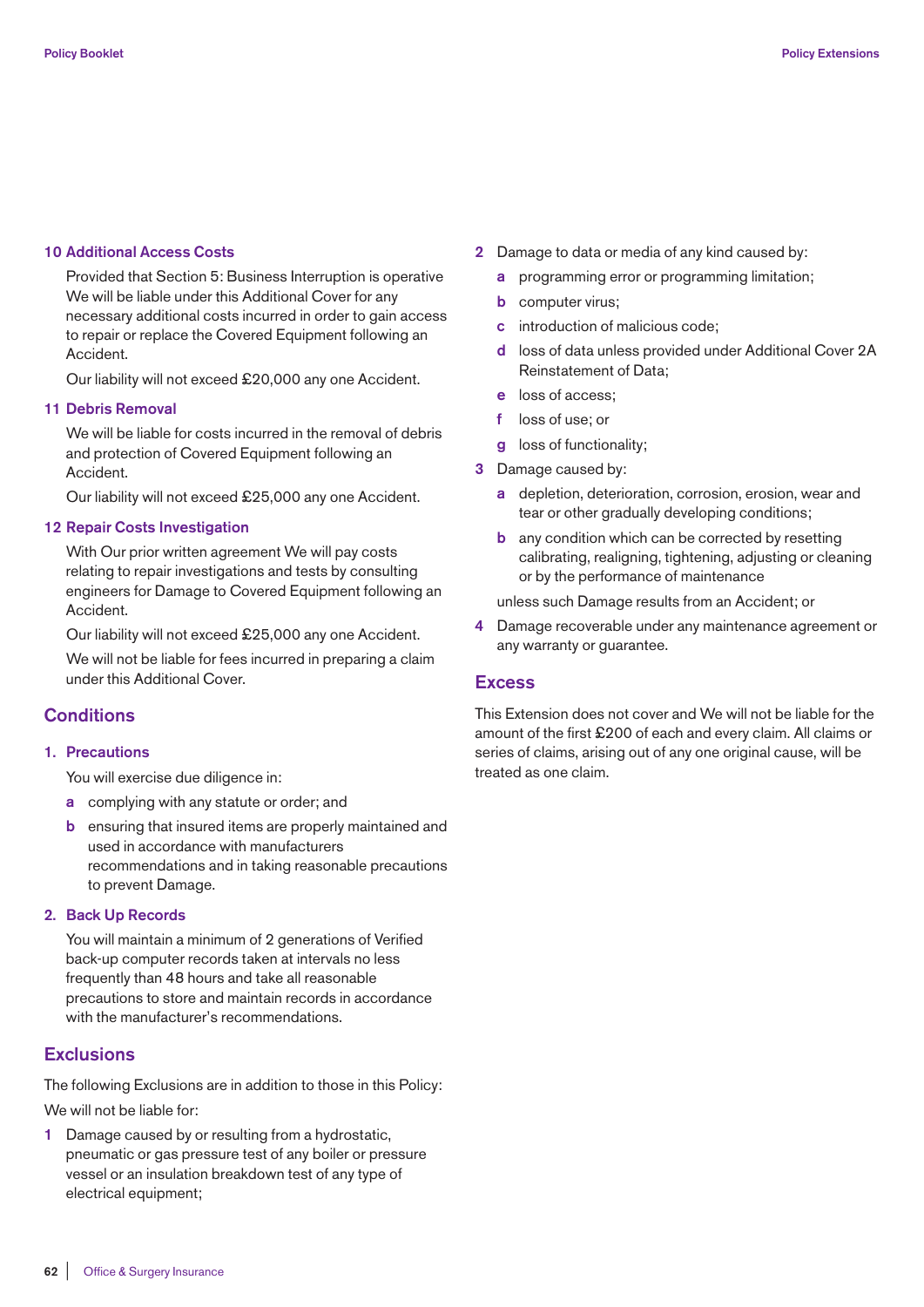## **Endorsement**

This Endorsement is operative only if the letter set against it appears in the appropriate place in the Condition.

**Endorsement A: Intruder Alarm Condition**

## **Definitions**

### **Intruder Alarm System**

The component parts including the means of communication used to transmit signals.

## **Alarmed Premises**

The Premises or those portions of the Premises protected by the Intruder Alarm System

## **Responsible Person**

You or any person You authorise to be responsible for the security of the Premises.

#### **Keyholder**

You or any person or keyholding company You authorise who is available at all times to accept notification of faults or alarm signals relating to the Intruder Alarm System, attend, and allow access to the Premises.

It is a condition precedent to Our liability in respect of Theft under this Policy that in respect of loss or damage following entry or attempted entry into or exit from the Premises by forcible and violent means:

- **1** The Premises are protected by an Intruder Alarm System installed as agreed with Us;
- **2** The Intruder Alarm System will be maintained in full and efficient working order under a contract to provide both corrective and preventive maintenance with the Intruder Alarm Installers or other Installers/Engineers as agreed with Us;
- **3** No alteration to or substitution of:
	- **a** any part of the Intruder Alarm System;
	- **b** the procedures agreed with Us for Police or any other response to any activation of the Intruder Alarm System;
	- **c** the maintenance contract;

be made without Our written agreement;

- **4** The Alarmed Premises will not be left without at least one Responsible Person therein without Our agreement:
	- **a** unless the Intruder Alarm System is set in its entirety with the means of communication used to transmit signals in full operation; or
	- **b** if the Police have withdrawn their response to alarm calls;
- **5** All keys to the Intruder Alarm System are removed from the Premises when they are left unattended;
- **6** You maintain secrecy of codes for the operation of the Intruder Alarm System and no details of same are left on the Premises;
- **7** You will appoint at least two keyholders and lodge written details (which must be kept up to date) with the alarm company and/or Police Authorities;
- **8** In the event of notification of any activation of the Intruder Alarm System or interruption of the means of communication during any period that the Intruder Alarm System is set a Keyholder will attend the Premises as soon as reasonably possible; and
- **9** In the event that You receive any notification
	- **a** that Police attendance in response to alarm signals/call from the Intruder Alarm System may be withdrawn or the level of response reduced or delayed;
	- **b** from a Local Authority or Magistrate imposing any requirement for abatement of nuisance; or
	- **c** that the Intruder Alarm System cannot be returned to or maintained in full working order,

You will advise Us as soon as possible and in any event not later than 10.00a.m. on the next working day and comply with any subsequent requirements stipulated by Us.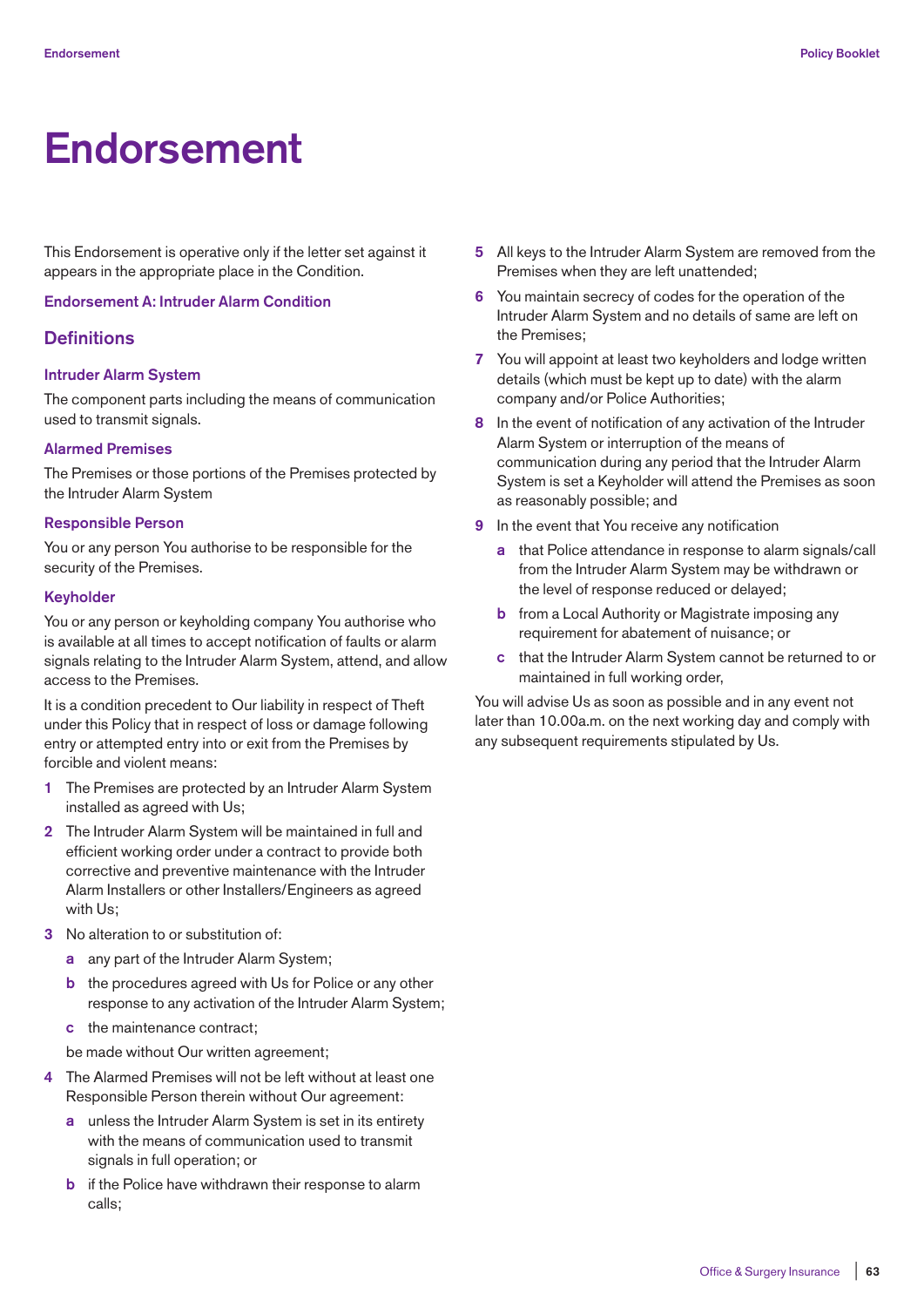## **Important Information**

## **Your right to cancel**

If this cover does not meet your requirements, please return all your documents and any certificate to the broker, intermediary or agent who arranged the Policy within 14 days of receipt. We will return any premium paid in accordance with General Condition 4 Cancellation.

## **Cancellation**

If you wish to terminate the contract at any other time, please contact the broker, intermediary or agent who arranged the Policy. Any return of premium will be made in accordance with General Condition 4 Cancellation.

## **How to make a claim**

Please contact, in the first instance, the broker, intermediary or agent who arranged the Policy. Please quote your Policy number.

## **How to complain**

If you have an enquiry or complaint arising from your Policy, please contact the broker, intermediary or agent who arranged the Policy for you. If the broker is unable to resolve your complaint or it is regarding the terms and conditions of the Policy they will refer it to NIG.

If your complaint is still outstanding you can write to NIG direct at the following address, quoting your policy number.

The Chief Executive

## NIG

Churchill Court Westmoreland Road Bromley BR1 1DP

Once you receive a written response and if you remain dissatisfied, you may refer your complaint to the Financial Ombudsman Service (FOS). Their address is:

The Financial Ombudsman Service Exchange Tower London E14 9SR Telephone: **0800 023 4567** or **0300 123 9123**.

## **Details about our Regulator**

NIG policies are underwritten by U K Insurance Limited who is authorised by the Prudential Regulation Authority and regulated by the Financial Conduct Authority and the Prudential Regulation Authority, registration number 202810. The Financial Conduct Authority website, which includes a register of all regulated firms can be visited at www.fca.org.uk, or the Financial Conduct Authority can be contacted on **0800 111 6768**. The Prudential Regulation Authority website can be visited at **www.bankofengland.co.uk/pra,** or the

Prudential Regulation Authority can be contacted on **020 7601 4878**.

#### **Financial Services Compensation Scheme**

Under the Financial Services and Markets Act 2000, should we be unable to meet our liabilities to policyholders, compensation may be available. Insurance advising and arranging is covered for 90% of the claim, without any upper limit. For compulsory classes of insurance, insurance advising and arranging is covered for 100% of the claim, without any upper limit. Information can be obtained on request, or by visiting the Financial Services Compensation Scheme website at www.fscs.org.uk

**Whoever you are contacting, please always quote your Policy Number as it will help your enquiry or complaint to be dealt with promptly.**